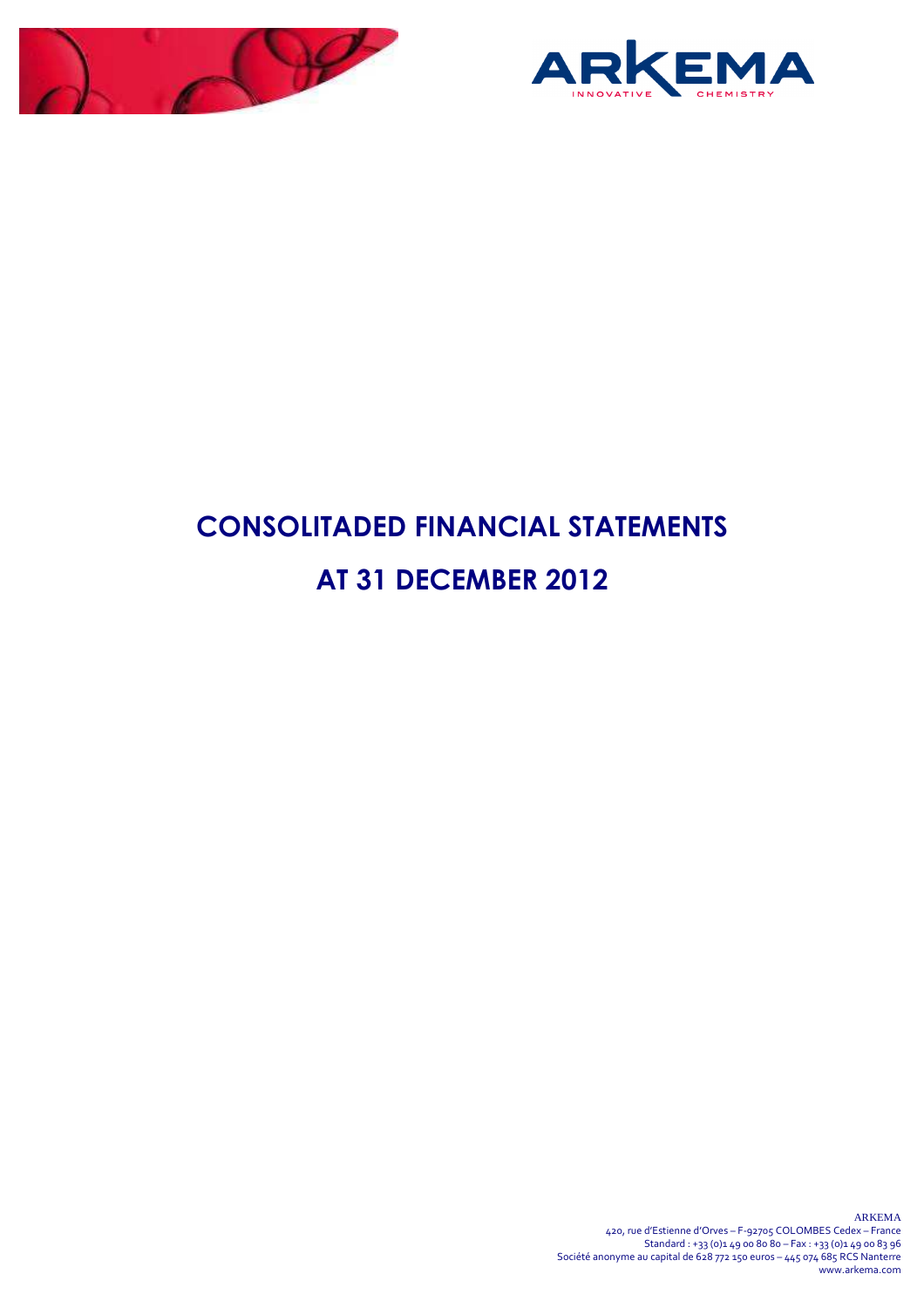# **CONSOLIDATED FINANCIAL STATEMENTS AT 31 DECEMBER 2012**

| <b>CONSOLIDATED INCOME STATEMENT</b> |                                                                  |                         |  |  |
|--------------------------------------|------------------------------------------------------------------|-------------------------|--|--|
|                                      | CONSOLIDATED STATEMENT OF COMPREHENSIVE INCOME                   | $\overline{\mathbf{4}}$ |  |  |
|                                      | <b>CONSOLIDATED BALANCE SHEET</b>                                | 5                       |  |  |
|                                      | <b>CONSOLIDATED CASH FLOW STATEMENT</b>                          | 6                       |  |  |
|                                      | <b>CONSOLIDATED STATEMENT OF CHANGES IN SHAREHOLDERS' EQUITY</b> | 7                       |  |  |
| A.                                   | <b>HIGHLIGHTS</b>                                                | 8                       |  |  |
| <b>B.</b>                            | <b>ACCOUNTING POLICIES</b>                                       | 10                      |  |  |
| $\mathbf{C}$ .                       | NOTES TO THE CONSOLIDATED FINANCIAL STATEMENTS                   | 25                      |  |  |
| $\mathbf{1}$                         | <b>Information by business segment</b>                           | 25                      |  |  |
| $\boldsymbol{2}$                     | Information by geographical area                                 | 27                      |  |  |
| 3                                    | <b>Research and development expenses</b>                         | 28                      |  |  |
| $\overline{\mathbf{4}}$              | Other income and expenses                                        | 28                      |  |  |
| 5                                    | <b>Financial result</b>                                          | 28                      |  |  |
| 6                                    | <b>Adjusted net income</b>                                       | 29                      |  |  |
| 7                                    | <b>Income taxes</b>                                              | 29                      |  |  |
| 8                                    | <b>Business combinations</b>                                     | 32                      |  |  |
| $\boldsymbol{9}$                     | Discontinued operations and assets held for sale                 | 33                      |  |  |
| 10                                   | Earnings per share                                               | 34                      |  |  |
| 11                                   | <b>Intangible assets</b>                                         | 35                      |  |  |
| 12                                   | Property, plant and equipment                                    | 37                      |  |  |
| 13                                   | <b>Equity affiliates</b>                                         | 38                      |  |  |
| 14                                   | <b>Other investments</b>                                         | 38                      |  |  |
| 15                                   | Other non-current assets                                         | 38                      |  |  |
| 16                                   | <b>Inventories</b>                                               | 39                      |  |  |
| 17                                   | Accounts receivable, other receivables and prepaid expenses      | 39                      |  |  |
| 18                                   | Cash and cash equivalents                                        | 39                      |  |  |
| 19                                   | <b>Shareholders' equity</b>                                      | 39                      |  |  |
| 20                                   | Provisions and other non-current liabilities                     | 40                      |  |  |
| 21                                   | Liabilities and contingent liabilities                           | 47                      |  |  |
| 22                                   | Debt                                                             | 55                      |  |  |
| 23                                   | Management of risks related to financial assets and liabilities  | 57                      |  |  |
| 24                                   | <b>Presentation of financial assets and liabilities</b>          | 60                      |  |  |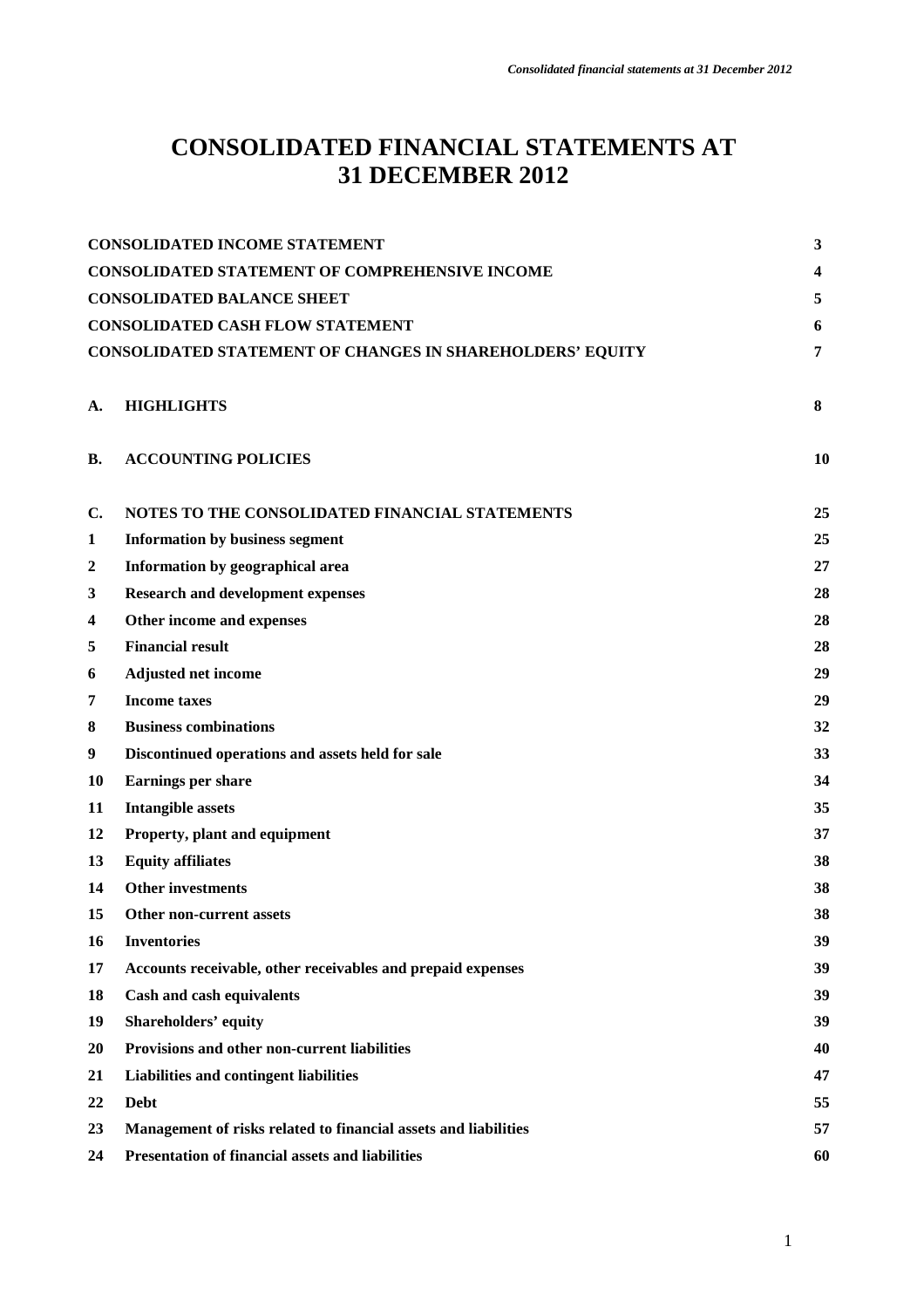| 25        | Accounts payable, Other creditors and accrued liabilities | 62 |
|-----------|-----------------------------------------------------------|----|
| <b>26</b> | <b>Personnel expenses</b>                                 | 62 |
| 27        | <b>Related parties</b>                                    | 63 |
| 28        | <b>Share-based payments</b>                               | 64 |
| 29        | Off-balance sheet commitments                             | 68 |
| 30        | <b>Statutory auditors' fees</b>                           | 78 |
| 31        | <b>Subsequent events</b>                                  | 78 |
|           | <b>SCOPE OF CONSOLIDATION AT 31 DECEMBER 2012</b>         | 79 |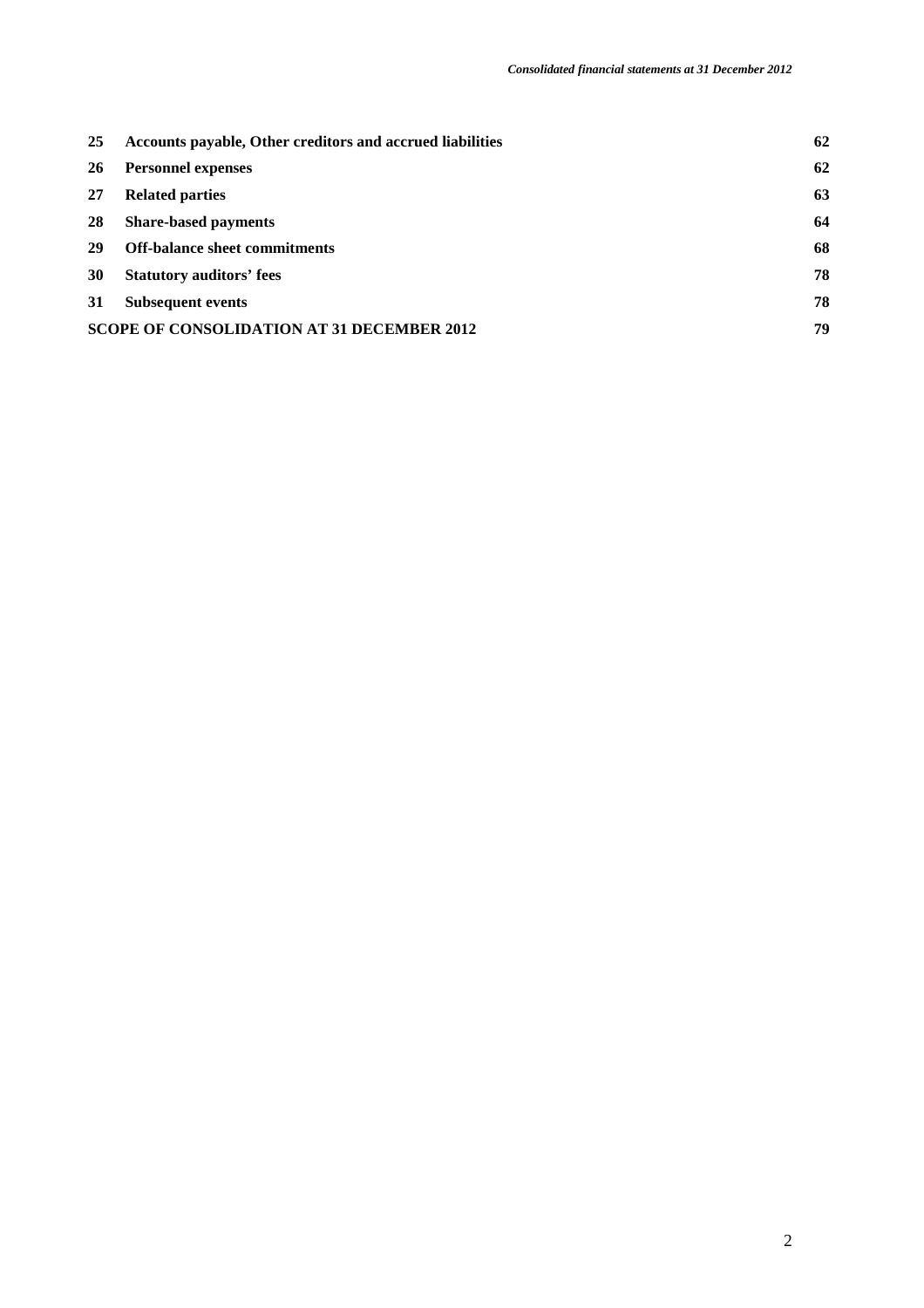| (In millions of euros)                                                              | <b>Notes</b>      | 2012     | 2011           |
|-------------------------------------------------------------------------------------|-------------------|----------|----------------|
|                                                                                     |                   |          |                |
| <b>Sales</b>                                                                        | (C1&C2)           | 6,395    | 5,900          |
| Operating expenses                                                                  |                   | (5, 137) | (4,632)        |
| Research and development expenses                                                   | (C3)              | (148)    | (132)          |
| Selling and administrative expenses                                                 |                   | (432)    | (374)          |
| <b>Recurring operating income</b>                                                   | (C1)              | 678      | 762            |
| Other income and expenses                                                           | (C4)              | (27)     | (45)           |
| <b>Operating income</b>                                                             | (C1)              | 651      | 717            |
| Equity in income of affiliates                                                      | (C13)             | 10       | 17             |
| Financial result                                                                    | (C5)              | (54)     | (37)           |
| Income taxes                                                                        | (C7)              | (186)    | (125)          |
| Net income of continuing operations                                                 |                   | 421      | 572            |
| Net income of discontinued operations                                               | $\overline{(C9)}$ | (200)    | (587)          |
| Net income                                                                          |                   | 221      | (15)           |
| Of which: non-controlling interests                                                 |                   | 1        | $\overline{4}$ |
| Net income - Group share                                                            | (C6)              | 220      | (19)           |
| Of which: continuing operations                                                     |                   | 420      | 568            |
| Of which: discontinued operations                                                   |                   | (200)    | (587)          |
| Earnings per share (amount in euros)                                                | (C10)             | 3.54     | (0.31)         |
| Earnings per share of continuing operations (amount in euros)                       | (C10)             | 6.75     | 9.22           |
| Diluted earnings per share (amount in euros)                                        | (C10)             | 3.49     | (0.31)         |
| Diluted earnings per share of continuing operations (amount in euros)               | (C10)             | 6.67     | 9.12           |
| Depreciation and amortization                                                       | (C1)              | (318)    | (272)          |
| EBITDA <sup>*</sup>                                                                 | (C1)              | 996      | 1,034          |
| Adjusted net income *                                                               |                   | 368      | 500            |
| Adjusted net income of continuing operations *                                      | (C6)              | 441      | 574            |
| Adjusted net income per share of continuing operations (amount in euros)            | (C10)             | 7.09     | 9.31           |
| Diluted adjusted net income per share of continuing operations (amount in<br>euros) | (C10)             | 7.00     | 9.21           |

# **CONSOLIDATED INCOME STATEMENT**

\* see note B19 Main accounting and financial indicators

The accounting policies applied in preparing the consolidated financial statements at 31 December 2012 are identical to those used in the consolidated financial statements at 31 December 2011, except for the policies described at the start of note B Accounting policies.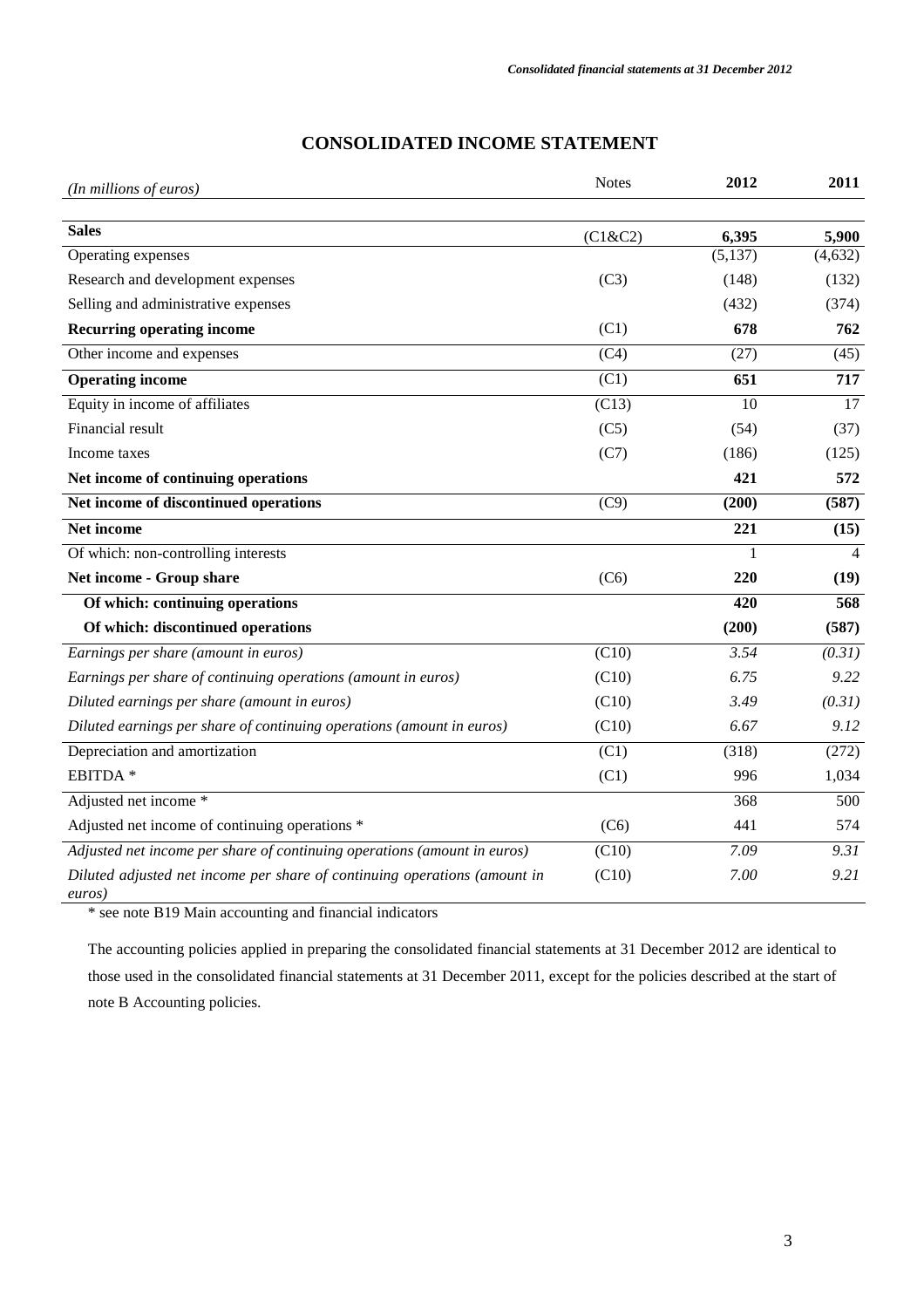| (In millions of euros)                                  | <b>Notes</b> | 2012 | 2011 |
|---------------------------------------------------------|--------------|------|------|
| Net income                                              |              | 221  | (15) |
| Hedging adjustments                                     | (C24)        | (1)  | 3    |
| Deferred taxes on hedging adjustments                   |              |      |      |
| Actuarial gains and losses                              | (C20)        | (87) | (28) |
| Deferred taxes on actuarial gains and losses            |              | 20   | 11   |
| Other items                                             |              |      | 2    |
| Deferred taxes on other items                           |              |      |      |
| Change in translation adjustments                       |              | (13) | 55   |
| Other comprehensive income of continuing operations     |              | (81) | 44   |
| Other comprehensive income of discontinued operations   |              | (7)  |      |
| Total income and expenses recognized directly in equity |              | (88) | 45   |
| <b>Comprehensive income</b>                             |              | 133  | 30   |
| Of which: non-controlling interests                     |              |      | 6    |
| Comprehensive income - Group share                      |              | 132  | 24   |

# **CONSOLIDATED STATEMENT OF COMPREHENSIVE INCOME**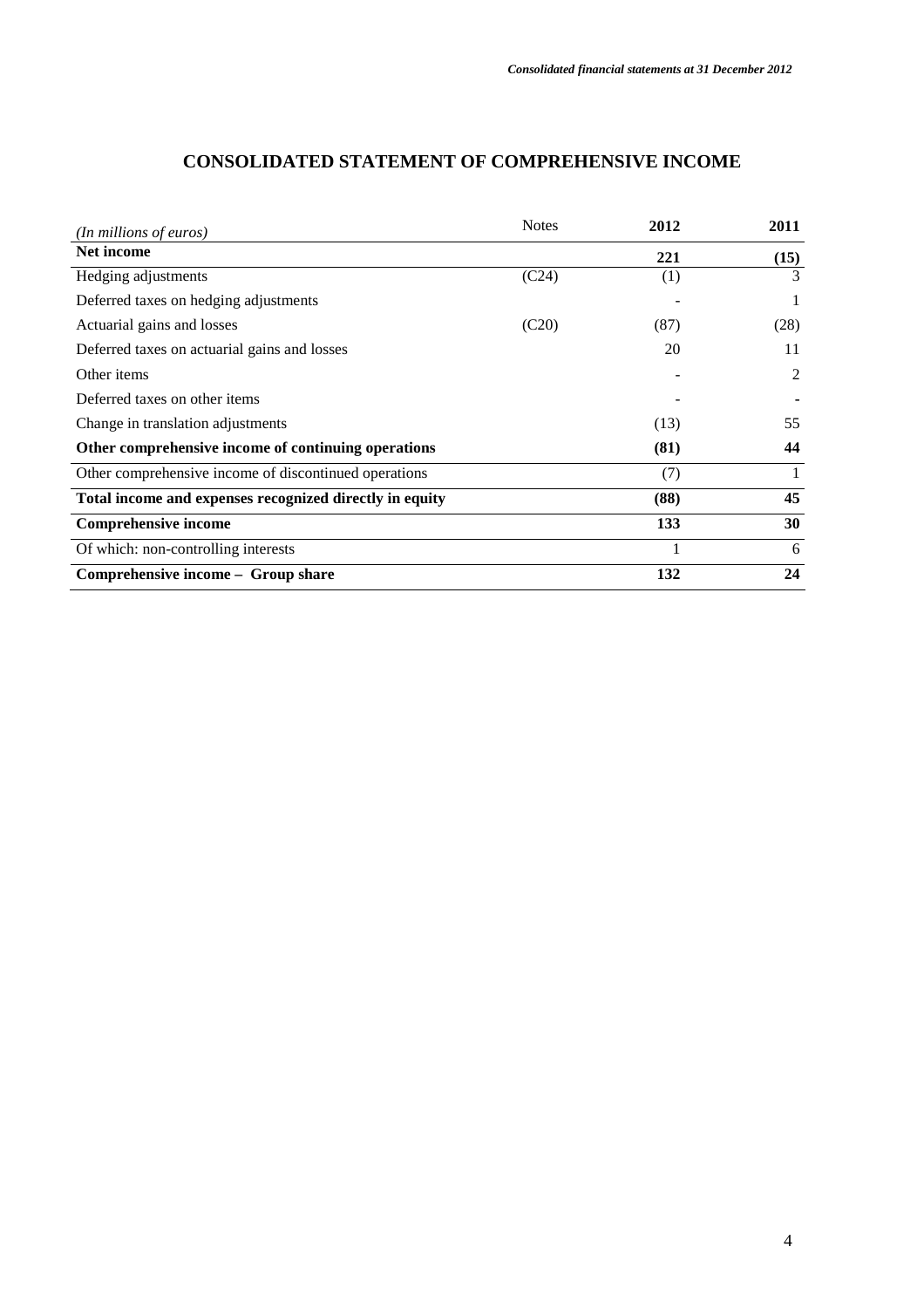| (In millions of euros)                           | <b>Notes</b> | 31 December 2012 | 31 December 2011 |
|--------------------------------------------------|--------------|------------------|------------------|
| <b>ASSETS</b>                                    |              |                  |                  |
| Intangible assets, net                           | (C11)        | 962              | 777              |
| Property, plant and equipment, net               | (C12)        | 1,852            | 1,706            |
| Equity affiliates: investments and loans         | (C13)        | 71               | 66               |
| Other investments                                | (C14)        | 36               | 35               |
| Deferred tax assets                              | (C7)         | 83               | 66               |
| Other non-current assets                         | (C15)        | 147              | 109              |
| <b>TOTAL NON-CURRENT ASSETS</b>                  |              | 3,151            | 2,759            |
| Inventories                                      | (C16)        | 920              | 945              |
| Accounts receivable                              | (C17)        | 920              | 834              |
| Other receivables and prepaid expenses           | (C17)        | 147              | 117              |
| Income taxes recoverable                         | (C7)         | 35               | 36               |
| Other current financial assets                   | (C24)        | 8                | 9                |
| Cash and cash equivalents                        | (C18)        | 360              | 252              |
| TOTAL CURRENT ASSETS                             |              | 2,390            | 2,193            |
| Assets held for sale                             | (C9)         |                  | 380              |
| <b>TOTAL ASSETS</b>                              |              | 5,541            | 5,332            |
| <b>LIABILITIES AND SHAREHOLDERS' EQUITY</b>      |              |                  |                  |
| Share capital                                    |              | 629              | 619              |
| Paid-in surplus and retained earnings            |              | 1,587            | 1,484            |
| Treasury shares                                  |              | (16)             | (10)             |
| <b>Translation adjustments</b>                   |              | 82               | 97               |
| <b>SHAREHOLDERS' EQUITY - GROUP SHARE</b>        | (C19)        | 2,282            | 2,190            |
| Non-controlling interests                        |              | 29               | 27               |
| <b>TOTAL SHAREHOLDERS' EQUITY</b>                |              | 2,311            | 2,217            |
| Deferred tax liabilities                         | (C7)         | 33               | 35               |
| Provisions and other non-current liabilities     | (C20)        | 878              | 791              |
| Non-current debt                                 | (C22)        | 1,071            | 583              |
| TOTAL NON-CURRENT LIABILITIES                    |              | 1,982            | 1,409            |
| Accounts payable                                 | (C25)        | 683              | 665              |
| Other creditors and accrued liabilities          | (C25)        | 318              | 265              |
| Income taxes payable                             | (C7)         | 56               | 39               |
| Other current financial liabilities              | (C24)        | 2                | 12               |
| Current debt                                     | (C22)        | 189              | 272              |
| <b>TOTAL CURRENT LIABILITIES</b>                 |              | 1,248            | 1,253            |
| Liabilities associated with assets held for sale | (C9)         |                  | 453              |
| TOTAL LIABILITIES AND SHAREHOLDERS'              |              |                  |                  |

**EQUITY 5,541 5,332**

# **CONSOLIDATED BALANCE SHEET**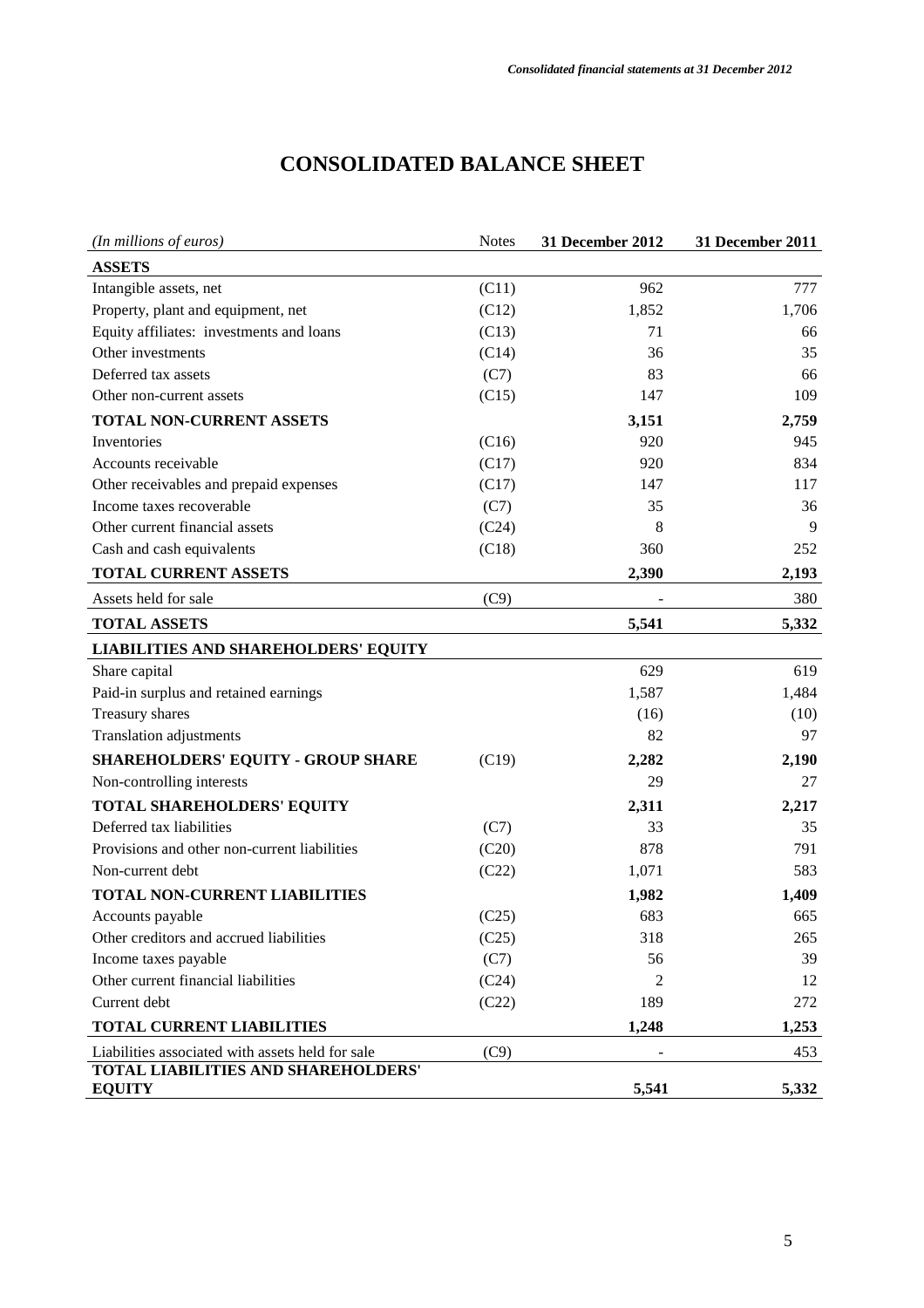# **CONSOLIDATED CASH FLOW STATEMENT**

| (In millions of euros)                                                     | 2012  | 2011           |
|----------------------------------------------------------------------------|-------|----------------|
| Net income                                                                 | 221   | (15)           |
| Depreciation, amortization and impairment of assets                        | 362   | 592            |
| Provisions, valuation allowances and deferred taxes                        | (23)  | 88             |
| (Gains)/losses on sales of assets                                          | (26)  | (37)           |
| Undistributed affiliate equity earnings                                    | (1)   | (8)            |
| Change in working capital                                                  | (42)  | (85)           |
| Other changes                                                              | 8     | 8              |
| Cash flow from operating activities                                        | 499   | 543            |
| Of which: cash flow from operating activities of discontinued              | (157) | (153)          |
| operations                                                                 |       |                |
| Intangible assets and property, plant, and equipment additions             | (479) | (424)          |
| Change in fixed asset payables                                             | (8)   | 24             |
| Acquisitions of operations, net of cash acquired                           | (264) | (580)          |
| Increase in long-term loans                                                | (60)  | (32)           |
| Total expenditures                                                         | (811) | (1,012)        |
|                                                                            |       |                |
| Proceeds from sale of intangible assets and property, plant, and equipment | 41    | 13             |
| Change in fixed asset receivables                                          | 3     |                |
| Proceeds from sale of operations, net of cash sold                         | (6)   |                |
| Proceeds from sale of unconsolidated investments                           |       | 45             |
| Repayment of long-term loans                                               | 19    | 12             |
| Total divestitures                                                         | 57    | 70             |
| <b>Cash flow from investing activities</b>                                 | (754) | (942)          |
| Of which: cash flow from investing activities from discontinued            | (73)  | (55)           |
| operations                                                                 |       |                |
| Issuance (repayment) of shares and other equity                            | 47    | 10             |
| Purchase of treasury shares                                                | (13)  | (10)           |
| Dividends paid to parent company shareholders                              | (81)  | (61)           |
| Dividends paid to minority shareholders                                    | (1)   | $\overline{0}$ |
| Increase / decrease in long-term debt                                      | 497   | 15             |
| Increase / decrease in short-term borrowings and bank overdrafts           | (94)  | 177            |
| <b>Cash flow from financing activities</b>                                 | 355   | 131            |
| Net increase/(decrease) in cash and cash equivalents                       | 100   | (268)          |
| Effect of exchange rates and changes in scope                              | 6     | (5)            |
| Cash and cash equivalents at beginning of period                           | 254   | 527            |
| CASH AND CASH EQUIVALENTS AT END OF PERIOD                                 | 360   | 254            |
| Of which: cash and cash equivalents of discontinued operations             |       | $\overline{2}$ |

At 31 December 2012, income taxes paid amount to €158 million (€170 million at 31 December 2011).

Interest received and paid included in cash flow from operating activities at 31 December 2012 amount, respectively, to €1 million and €32 million (€4 million and €36 midn at 31 December 2011).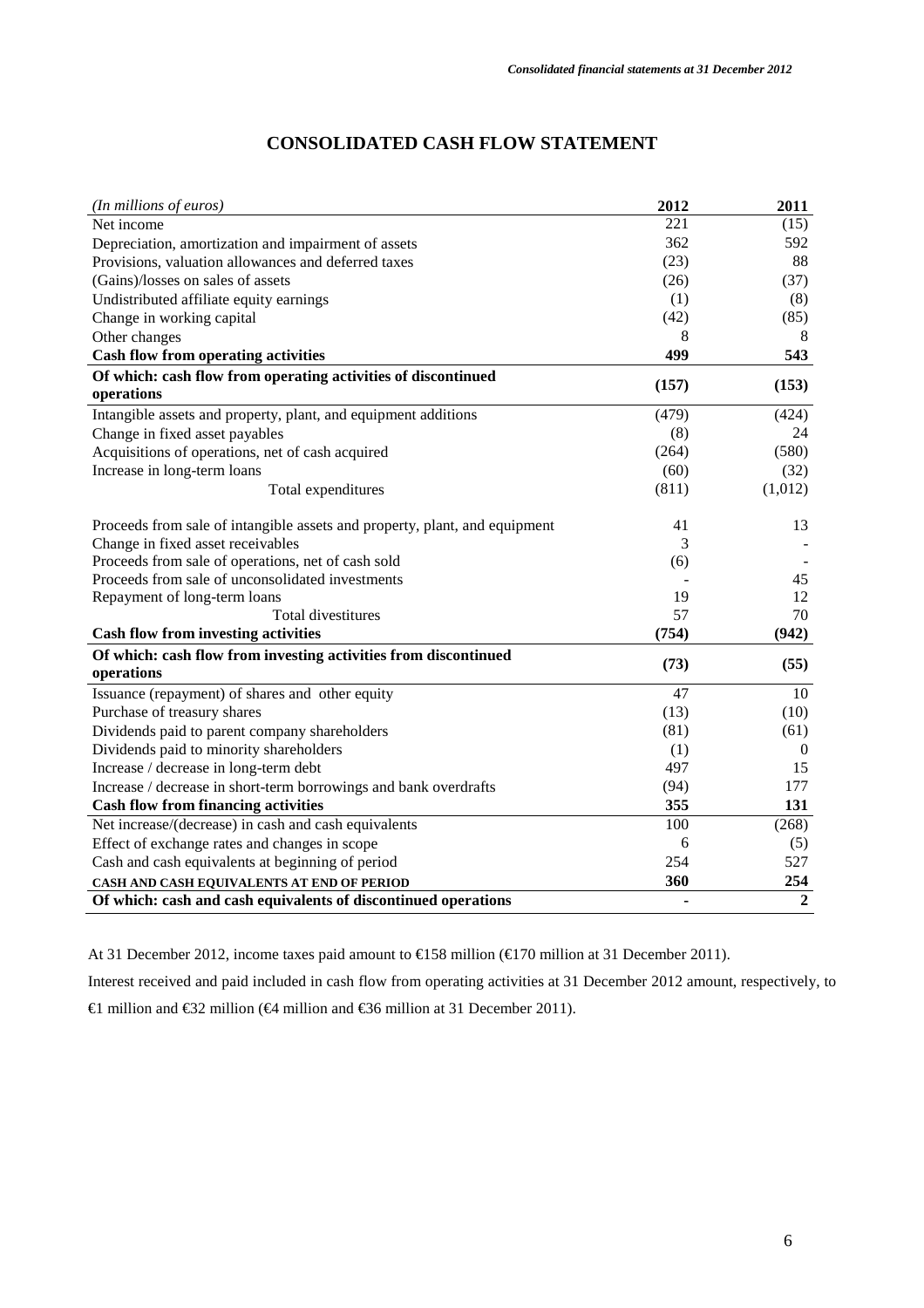# **CONSOLIDATED STATEMENT OF CHANGES IN SHAREHOLDERS' EQUITY**

| <b>Shares</b> issued                                           |               |        |                          |                             |                                   |                        |                          |                                            |                                  |                              |
|----------------------------------------------------------------|---------------|--------|--------------------------|-----------------------------|-----------------------------------|------------------------|--------------------------|--------------------------------------------|----------------------------------|------------------------------|
|                                                                |               |        |                          |                             |                                   | <b>Treasury shares</b> |                          |                                            |                                  |                              |
| (In millions of euros)                                         | <b>Number</b> | Amount | Paid-in<br>surplus       | <b>Retained</b><br>earnings | <b>Translation</b><br>adjustments | <b>Number</b>          | <b>Amount</b>            | Shareholders'<br>equity $-$<br>Group share | Non-<br>controlling<br>interests | Share-<br>holders'<br>equity |
| At 1 January 2011                                              | 61,493,794    | 615    | 1,011                    | 556                         | 43                                | (136, 280)             | (6)                      | 2,219                                      | 21                               | 2,240                        |
| Cash dividend                                                  |               |        |                          | (61)                        |                                   |                        |                          | (61)                                       |                                  | (61)                         |
| Issuance of share capital                                      | 370,783       | 4      | 10                       | ÷                           | ٠                                 |                        | $\overline{\phantom{a}}$ | 14                                         |                                  | 14                           |
| Purchase of treasury shares                                    |               |        |                          |                             | ٠.                                | (210,000)              | (10)                     | (10)                                       |                                  | (10)                         |
| Cancellation of purchased treasury<br>shares                   |               |        |                          |                             | ٠                                 |                        | $\overline{\phantom{a}}$ |                                            |                                  |                              |
| Grants of treasury shares to<br>employees                      |               |        |                          | (6)                         | ٠                                 | 132,200                | 6                        |                                            |                                  |                              |
| Sale of treasury shares                                        |               |        |                          |                             | ٠                                 |                        |                          |                                            |                                  |                              |
| Share-based payments                                           |               |        |                          | 7                           | ٠                                 |                        |                          | 7                                          |                                  |                              |
| Other                                                          |               |        | ٠                        | (3)                         | ٠                                 |                        |                          | (3)                                        |                                  | (3)                          |
| <b>Transactions with shareholders</b>                          | 370,783       | 4      | 10                       | (63)                        | $\blacksquare$                    | (77,800)               | (4)                      | (53)                                       |                                  | (53)                         |
| Net income                                                     |               |        |                          | (19)                        |                                   |                        |                          | (19)                                       | 4                                | (15)                         |
| Total income and expense<br>recognized directly through equity |               |        |                          | (11)                        | 54                                |                        |                          | 43                                         | 2                                | 45                           |
| Comprehensive income                                           |               |        | $\overline{\phantom{0}}$ | (30)                        | 54                                | ۰                      |                          | 24                                         | 6                                | 30                           |
| At 31 December 2011                                            | 61,864,577    | 619    | 1,021                    | 463                         | 97                                | (214,080)              | (10)                     | 2,190                                      | 27                               | 2,217                        |

|                                                                | <b>Shares</b> issued |                | <b>Treasury shares</b> |                             |                                   |               |                |                                            |                                  |                              |
|----------------------------------------------------------------|----------------------|----------------|------------------------|-----------------------------|-----------------------------------|---------------|----------------|--------------------------------------------|----------------------------------|------------------------------|
| (In millions of euros)                                         | <b>Number</b>        | Amount         | Paid-in<br>surplus     | <b>Retained</b><br>earnings | <b>Translation</b><br>adjustments | <b>Number</b> | Amount         | Shareholders'<br>equity $-$<br>Group share | Non-<br>controlling<br>interests | Share-<br>holders'<br>equity |
| At 1 January 2012                                              | 61,864,577           | 619            | 1,021                  | 463                         | 97                                | (214,080)     | (10)           | 2,190                                      | 27                               | 2,217                        |
| Cash dividend                                                  |                      | $\overline{a}$ | (81)                   |                             |                                   |               |                | (81)                                       | (1)                              | (82)                         |
| Issuance of share capital                                      | 1,012,638            | 10             | 37                     |                             | ۰                                 |               | ٠              | 47                                         | ٠                                | 47                           |
| Purchase of treasury shares                                    |                      |                |                        |                             |                                   | (250,000)     | (13)           | (13)                                       |                                  | (13)                         |
| Cancellation of purchased treasury<br>shares                   |                      |                |                        |                             |                                   |               |                |                                            |                                  |                              |
| Grants of treasury shares to<br>employees                      |                      |                |                        | (7)                         | ٠                                 | 150,046       | $\overline{7}$ |                                            |                                  |                              |
| Sale of treasury shares                                        |                      |                |                        |                             |                                   |               |                |                                            |                                  |                              |
| Share-based payments                                           |                      |                |                        | 9                           |                                   |               |                | 9                                          |                                  | 9                            |
| Other                                                          |                      |                |                        | (2)                         | ۰                                 |               |                | (2)                                        | 2                                |                              |
| <b>Transactions with shareholders</b>                          | 1,012,638            | 10             | (44)                   |                             | $\blacksquare$                    | (99, 954)     | (6)            | (40)                                       | 1                                | (39)                         |
| Net income                                                     |                      |                |                        | 220                         |                                   |               |                | 220                                        |                                  | 221                          |
| Total income and expense<br>recognized directly through equity |                      |                |                        | (73)                        | (15)                              |               |                | (88)                                       |                                  | (88)                         |
| <b>Comprehensive income</b>                                    |                      |                |                        | 147                         | (15)                              |               |                | 132                                        | 1                                | 133                          |
| At 31 December 2012                                            | 62,877,215           | 629            | 977                    | 610                         | 82                                | (314, 034)    | (16)           | 2,282                                      | 29                               | 2,311                        |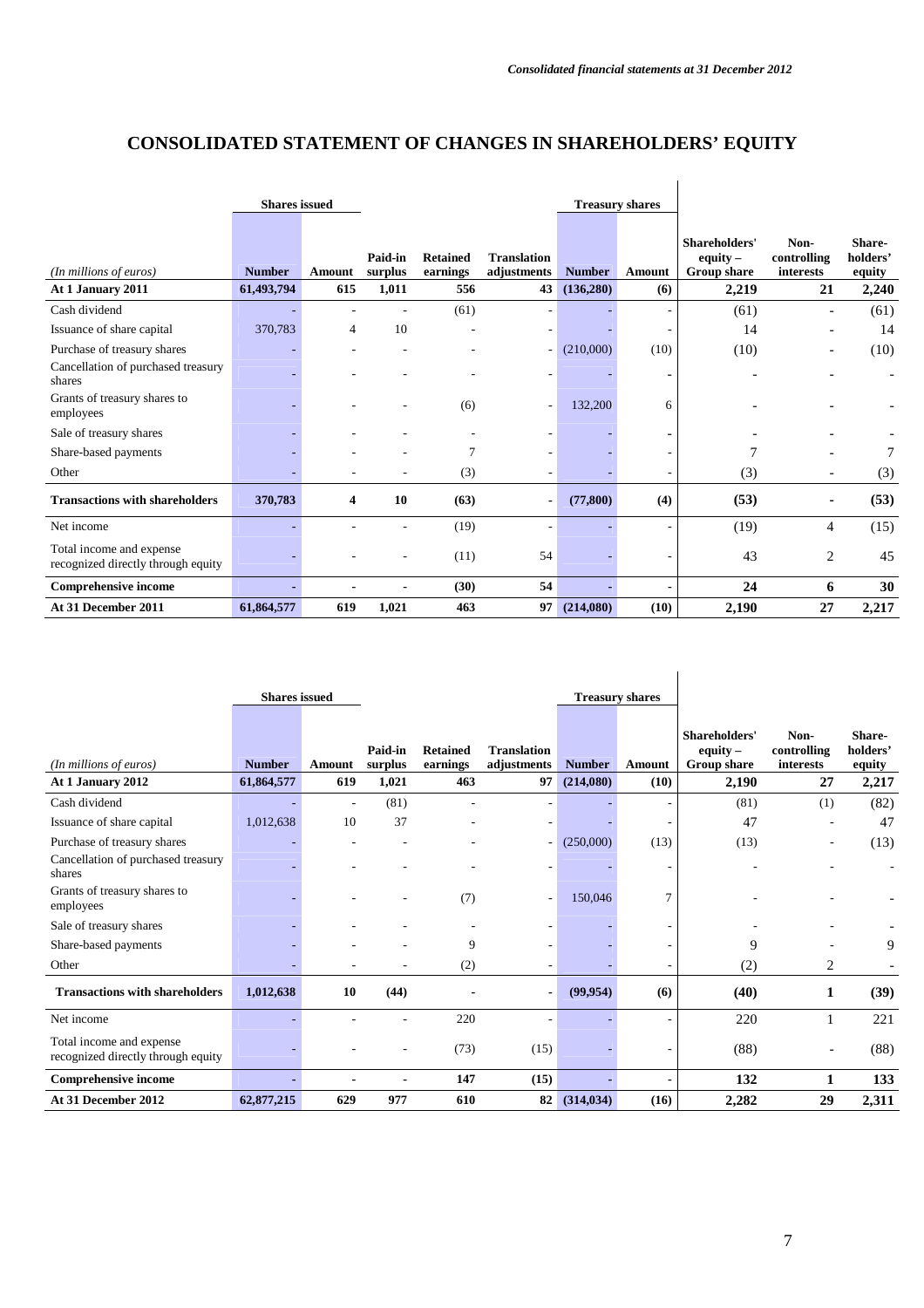# **A. HIGHLIGHTS**

#### **1 Acquisitions and divestments**

As part of the move to refocus its portfolio of businesses on its specialty chemicals activities, ARKEMA sold its vinyls activities to the Klesch group on 3 July 2012 with effect from 1 July 2012. These activities generate annual sales of approximately  $\epsilon$ 1 billion. Income statement and balance sheet items for these activities up to 1 July 2012 and the associated cash flow items have been classified as discontinued operations, as presented in note C9 Discontinued operations and assets held for sale. Certain minor securities and assets in France and China will be sold in 2013 for administrative reasons.

In October 2012 ARKEMA completed the sale of its tin stabilizers business, which generates annual sales of approximately €180 million. For administrative reasons, the divestment of these activities in China should be finalized during the first half of 2013.

In line with its strategy to increase its presence in higher-growth countries, ARKEMA made the following acquisitions:

- on 1 February 2012, two Chinese companies: Hipro Polymers, a producer of biosourced polyamide 10.10, and Casda Biomaterials, world leader in sebacic acid, derived from castor oil and used as a raw material in manufacturing polyamides 10.10. Through these acquisitions, ARKEMA has completed its range of specialty biosourced polyamides and expanded its positions in green chemicals.
- in October 2012, an additive and acrylic emulsion production site in Brazil.

The impact of these acquisitions on the financial statements is presented in note C8 Business combinations.

#### **2 Other highlights**

On 6 April 2012, ARKEMA had to declare itself in a situation of *force majeure* on its polyamides 12 chain following the accident in late March at Evonik's Marl site in Germany, which produces CDT, a raw material used in production of polyamide 12. Taking into account the insurance coverage subscribed by the Group, the impact is limited to a nonrecurring expense of approximately €17 million, recorded in other income and expenses (see note C4 Other income and expenses).

In April 2012, ARKEMA carried out a capital increase reserved to employees, totalling €29.2 million. 535,013 shares were subscribed at the price of  $\epsilon$ 54.51 per share, which is the average opening market price of the Arkema share on the Paris stock exchange for the 20 trading days preceding the Board of Directors' meeting of 7 March 2012 which set the price, less a discount of 20%.

On 26 April 2012, ARKEMA placed a  $\epsilon$ 230 million bond that will mature on 30 April 2020, with an annual coupon of 3.85%. On 5 October 2012, ARKEMA undertook an additional €250 million tap issue to the original bond maturing on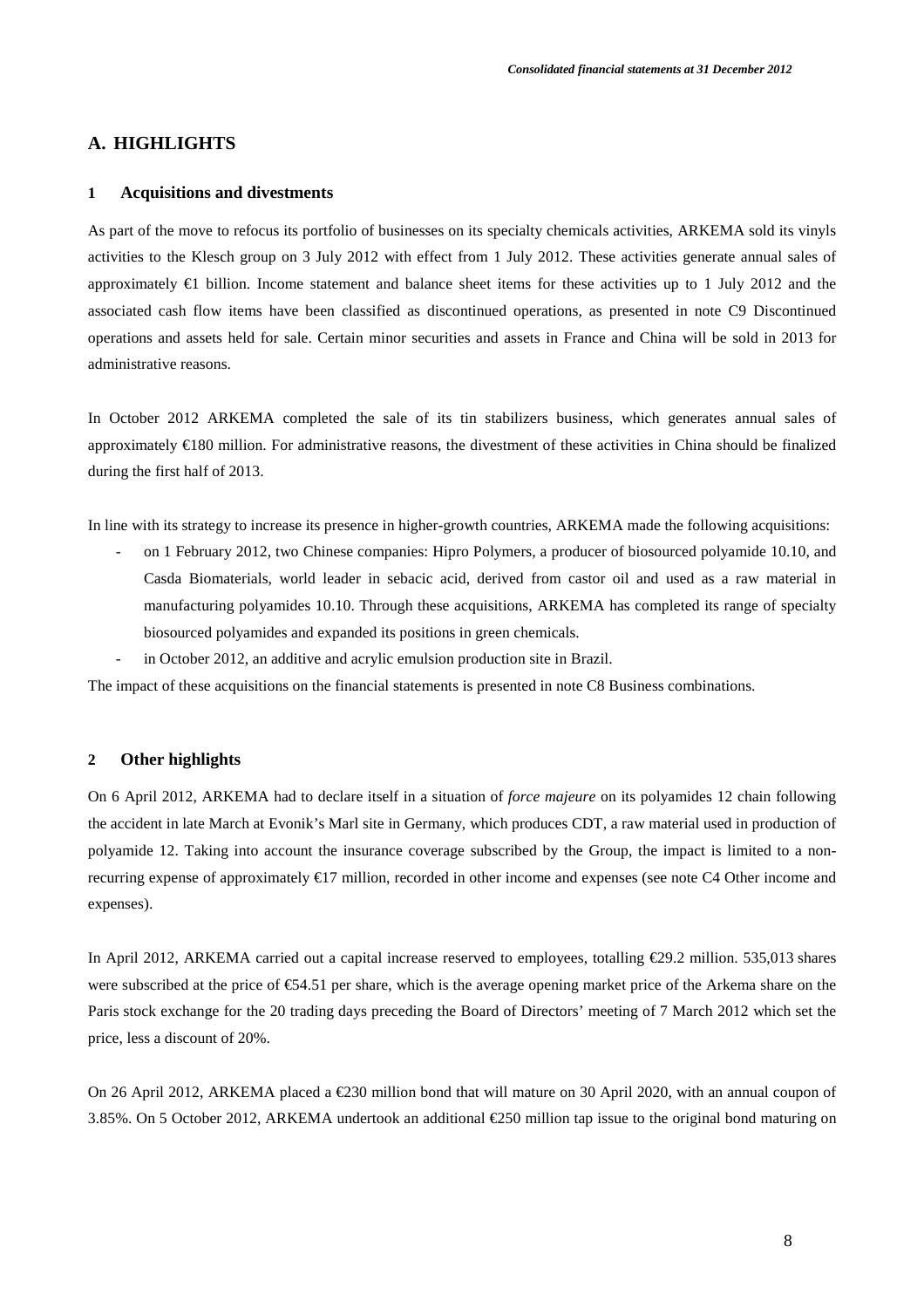30 April 2020, with annual yield slightly below 3%. ARKEMA is thus continuing to diversify its sources of financing and extend the maturity of its debt in favourable market conditions.

On 24 July 2012, ARKEMA announced the start of a 50% production capacity increase for Kynar® PVDF at its Changshu site in China, thus consolidating its leadership position on this high added value product line used in coatings, chemical processes, offshore oil extraction, water treatment, lithium-ion batteries and photovoltaics.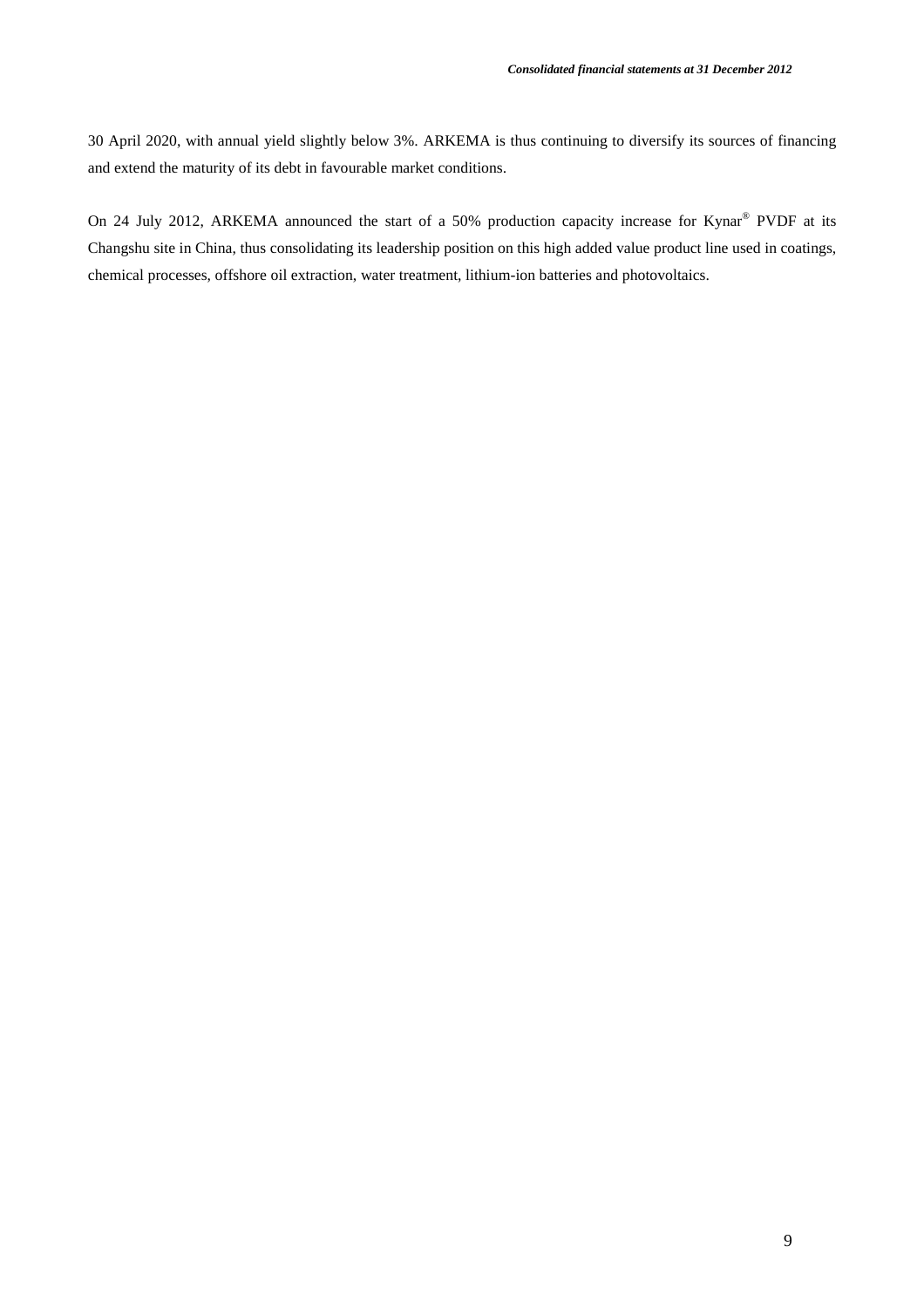# **B. ACCOUNTING POLICIES**

Arkema S.A. is a French limited liability company (*société anonyme*) with a Board of Directors, subject to the provisions of book II of the French Commercial Code and all other legal provisions applicable to French commercial companies.

The company's head office is at 420 rue d'Estienne d'Orves, 92700 Colombes (France). It was incorporated on 31 January 2003 and the shares of Arkema S.A. have been listed on the Paris stock exchange (Euronext) since 18 May 2006.

The consolidated financial statements of ARKEMA at 31 December 2012 were prepared under the responsibility of the Chairman and CEO of Arkema S.A. and were approved by the Board of Directors of Arkema S.A. on 27 February 2013. They will be submitted to the approval of the shareholders' general meeting of 4 June 2013.

The consolidated financial statements at 31 December 2012 were prepared in accordance with the international accounting standards issued by the IASB (International Accounting Standards Board) as released at 31 December 2012 and the international standards endorsed by the European Union at 31 December 2012.

The accounting framework and standards adopted by the European Commission can be accessed from the following website: *http://ec.europa.eu/internal\_market/accounting/ias/index\_en.htm*.

The accounting policies applied in preparing the consolidated financial statements at 31 December 2012 are identical to those used in the consolidated financial statements at 31 December 2011, except for IFRS standards, amendments and interpretations, as adopted by the European Union and the IASB, that are obligatorily applicable for accounting periods commencing on or after 1 January 2012 (and which had not been applied early by the Group), namely:

Amendment to IFRS 7 Disclosures – Transfers of Financial Assets

The application of these standards, amendments and interpretations did not have any significant impact on the Group's consolidated financial statements.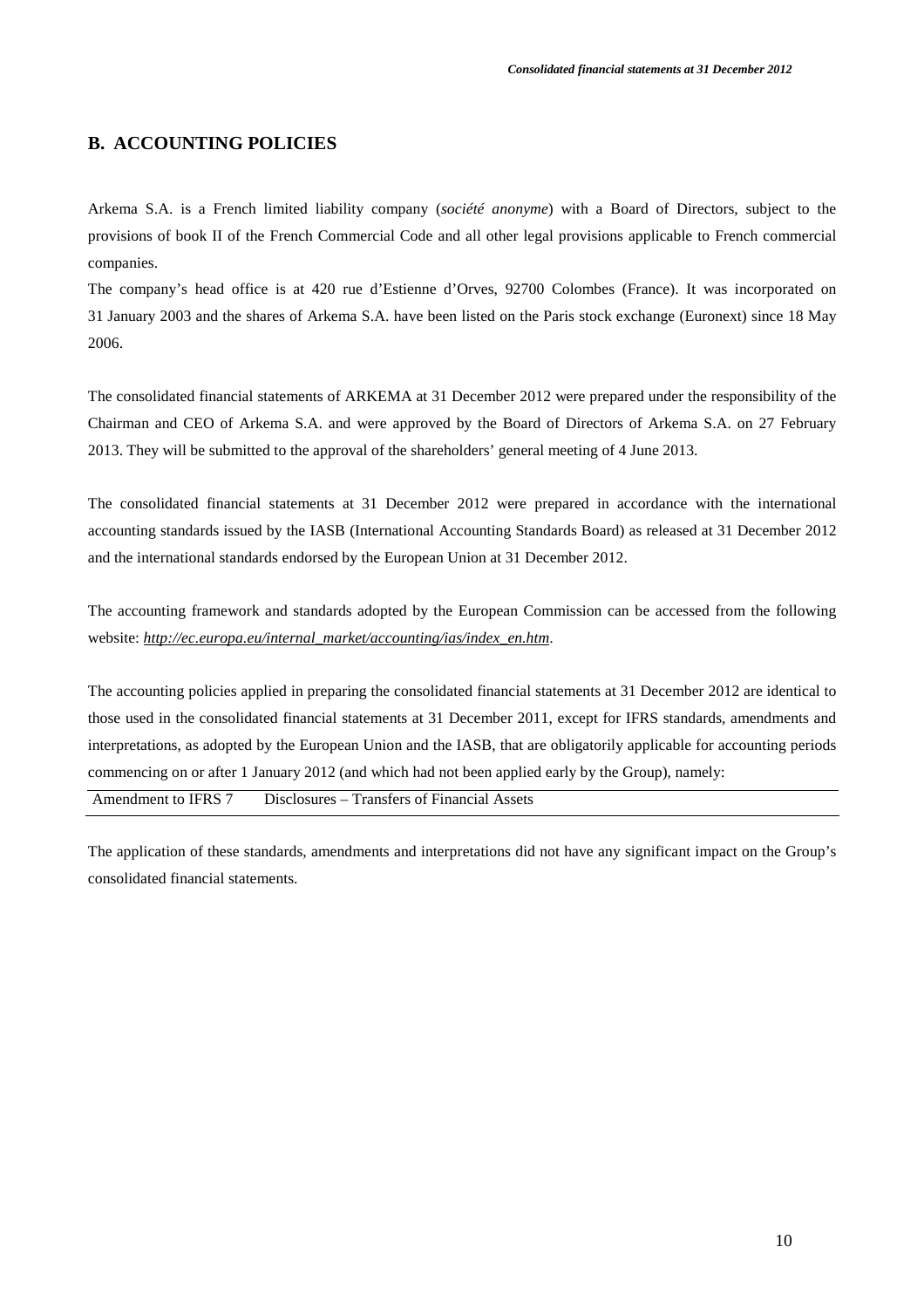The standards, amendments or interpretations published by the IASB and the IFRS IC (IFRS Interpretations Committee) which were not yet in force at 1 January 2012 and have not been applied early by the Group, are:

| Amendments to IFRS 1                                   | Severe hyperinflation and removal of fixed dates for<br>first-time adopters | Adopted by the European Union at<br>28 December 2012     |
|--------------------------------------------------------|-----------------------------------------------------------------------------|----------------------------------------------------------|
| Amendments to IFRS 1                                   | Government loans                                                            | Not adopted by the European<br>Union at 31 December 2012 |
| Amendments to IFRS 7                                   | Disclosures – Offsetting financial assets and financial<br>liabilities      | Adopted by the European Union at<br>28 December 2012     |
| Amendments to IFRS 9<br>and IFRS 7                     | Mandatory effective date and transition disclosures                         | Not adopted by the European<br>Union at 31 December 2012 |
| Amendments to<br>IFRS 10, IFRS 11 and<br>IFRS 12       | Transition guidance for IFRS 10, IFRS 11 and<br><b>IFRS 12</b>              | Not adopted by the European<br>Union at 31 December 2012 |
| Amendments to<br>IFRS 10, IFRS 12 and<br><b>IAS 27</b> | Investment entities                                                         | Not adopted by the European<br>Union at 31 December 2012 |
| IFRS 10                                                | Consolidated financial statements                                           | Adopted by the European Union at<br>28 December 2012     |
| IFRS 11                                                | Joint arrangements                                                          | Adopted by the European Union at<br>28 December 2012     |
| IFRS <sub>12</sub>                                     | Disclosure of interests in other entities                                   | Adopted by the European Union at<br>28 December 2012     |
| IFRS 13                                                | Fair value measurement                                                      | Adopted by the European Union at<br>28 December 2012     |
| Amendments to IAS 1                                    | Presentation of Items of Other Comprehensive<br>Income (OCI)                | Adopted by the European Union at<br>5 June 2012          |
| Amendments to IAS 12                                   | Deferred tax: recovery of underlying assets                                 | Adopted by the European Union at<br>28 December 2012     |
| IAS 19 (Revised)                                       | <b>Employee benefits</b>                                                    | Adopted by the European Union at<br>5 June 2012          |
| IAS 27 (Revised)                                       | Separate financial statements                                               | Adopted by the European Union at<br>28 December 2012     |
| IAS 28 (Revised)                                       | Investments in associates and joint ventures                                | Adopted by the European Union at<br>28 December 2012     |
| Amendments to IAS 32                                   | Offsetting financial assets and financial liabilities                       | Adopted by the European Union at<br>28 December 2012     |
| IFRIC 20                                               | Stripping costs in the production phase of a surface<br>Mine                | Adopted by the European Union at<br>28 December 2012     |
|                                                        | Annual improvements to IFRS (published in May<br>2012)                      | Not adopted by the European<br>Union at 31 December 2012 |
|                                                        |                                                                             |                                                          |

The Group does not expect any significant impact to result from application as of 1 January 2013 of IAS 19 (revised), nor IFRS 10, 11, 12, IAS 27 (revised) or IAS 28 (revised), applicable from 1 January 2014. The other amendments, standards and interpretations are currently being analyzed.

Preparation of consolidated financial statements in accordance with IFRS requires Group management to make estimates and retain assumptions that can have an impact on the amounts recognized in assets and liabilities at the balance sheet date, and have a corresponding impact on the income statement. Management made its estimates and determined its assumptions on the basis of past experience and taking into account different factors considered to be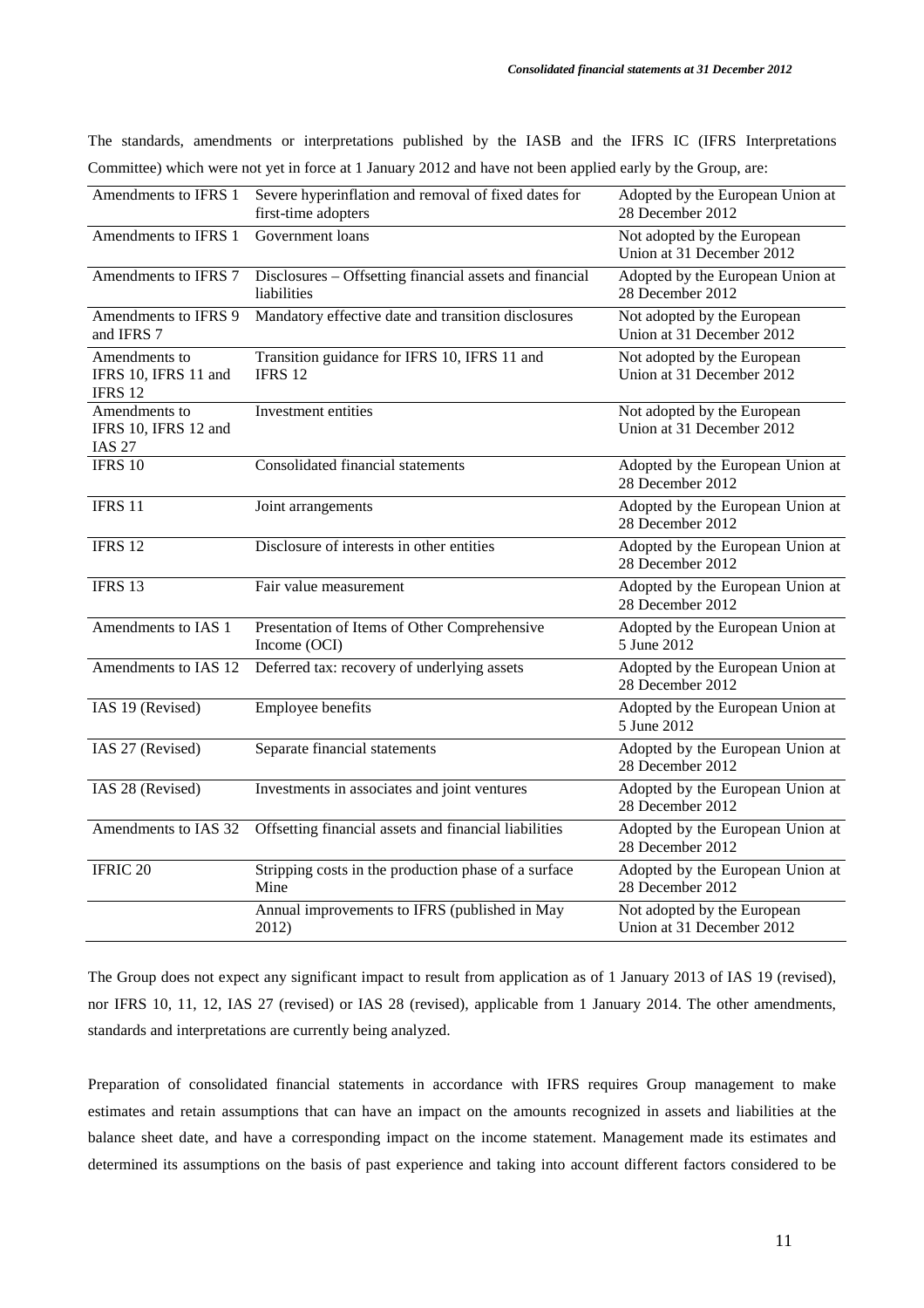reasonable for the valuation of assets and liabilities. Use of different assumptions could have a material effect on these valuations. The main assumptions made by management in preparing the financial statements are those used for measuring the recoverable value of property, plant and equipment and intangible assets, pension benefit obligations, deferred taxes and provisions. The disclosures provided concerning contingent assets and liabilities at the date of preparation of the consolidated financial statements also involve the use of estimates.

The consolidated financial statements are prepared in accordance with the historical cost convention, except for certain financial assets and liabilities which are recognized at fair value.

The consolidated financial statements are presented in millions of euros, rounded to the nearest million, unless otherwise indicated.

The principal accounting policies applied by the Group are presented below.

#### **1 Consolidation principles**

- Companies which are directly or indirectly controlled by ARKEMA have been fully included in the consolidated financial statements.
- The entities, assets and operations over which joint control is exercised are consolidated using the proportionate method.
- Investments in associates over which significant influence is exercised are accounted for under the equity method. Where the ownership interest is less than 20%, the equity method is only applied in cases where significant influence can be demonstrated.
- Shares owned in companies which do not meet the above criteria are included in other investments and recognised as available-for-sale financial assets in accordance with IAS 39.

All material transactions between consolidated companies, and all intercompany profits, have been eliminated.

#### **2 Foreign currency translation**

#### 2.1 Translation of financial statements of foreign companies

The functional operating currency of foreign companies in the scope of consolidation is their local currency, in which most of their transactions are denominated. Their balance sheets are translated into euros on the basis of exchange rates at the end of the period; the statements of income and of cash flows are translated using the average exchange rates during the period. Foreign exchange differences resulting from translation of the financial statements of these subsidiaries are recorded either in "Translation adjustments" in shareholders' equity in the consolidated financial statements for the Group share or in "Non-controlling interests" for the share not directly or indirectly attributable to the Group.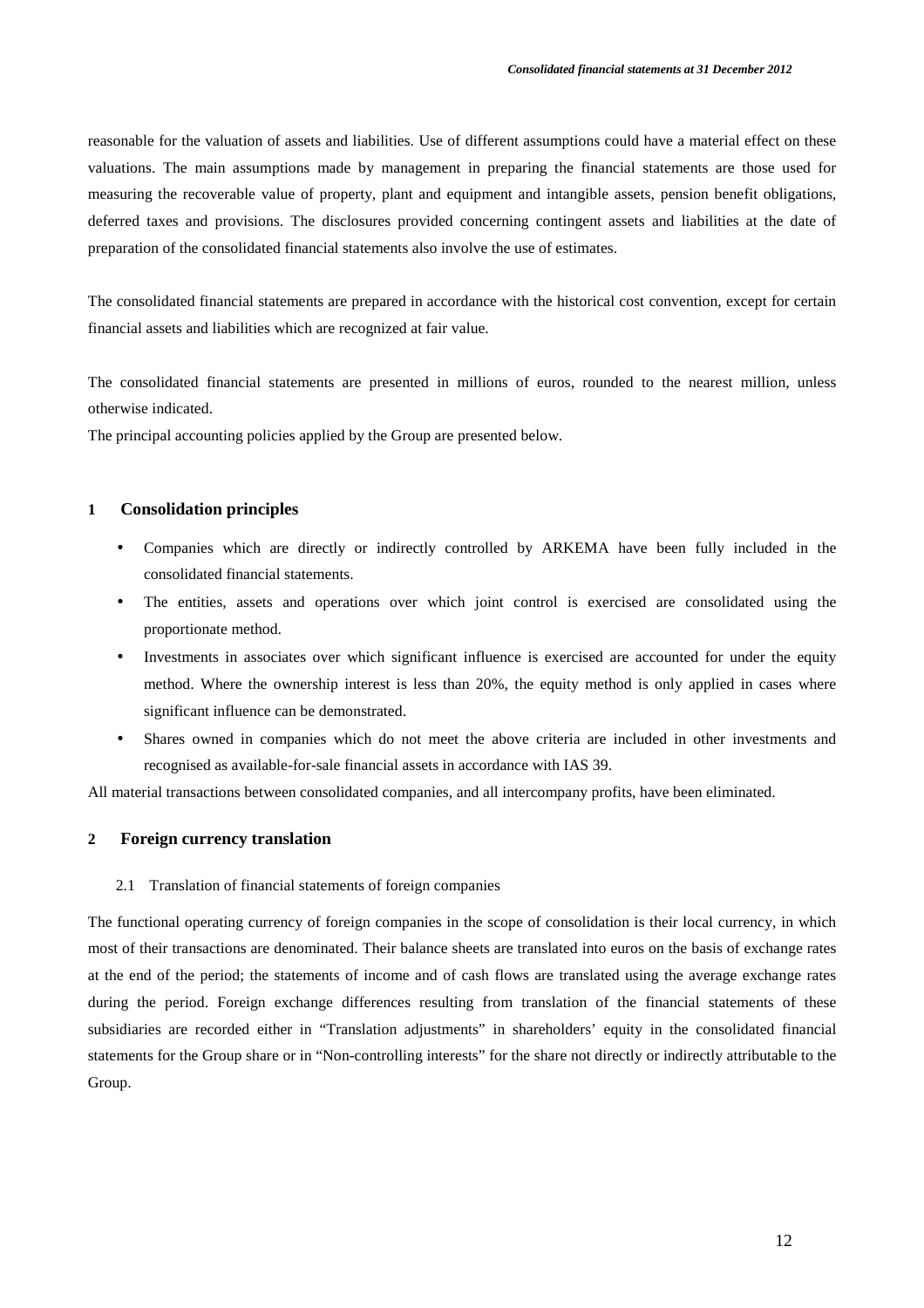#### 2.2 Transactions in foreign currencies

In application of IAS 21 "The effects of changes in foreign exchange rates", transactions denominated in foreign currencies are translated by the entity carrying out the transaction into its functional currency at the exchange rate applicable on the transaction date. Monetary balance sheet items are restated at the closing exchange rate at the balance sheet date. Gains and losses resulting from translation are recognized in recurring operating income.

#### **3 Goodwill and business combinations**

#### *Operations after 1 January 2010*

The Group uses the acquisition method for the recognition of business combinations, in accordance with IFRS 3 (Revised).

The identifiable assets acquired and liabilities assumed are stated at fair value at the acquisition date.

Where the business combination agreement provides for a purchase price adjustment, the Group includes the fair value of this adjustment at the acquisition date in the cost of the business combination, even if the adjustment is optional.

Non-controlling interests are measured at the acquisition date, either at fair value (the full goodwill method) or the NCI's proportionate share of net assets of the entity acquired (the partial goodwill method). The decision of which option to use is made for each business combination. Subsequent acquisitions of non-controlling interests are always recorded in equity, regardless of the choice made at the time of the acquisition.

At the acquisition date, goodwill is measured as the difference between:

- the acquisition price plus the amount of any non-controlling interests in the acquired entity and the fair value of the acquirer's previously-held equity interest in that acquired entity,
- and the fair value of identifiable assets and liabilities.

Goodwill is recognized in the balance sheet assets. Any negative goodwill arising on an acquisition on favourable terms, and direct acquisition expenses, are recognized immediately in the income statement under "Other income and expenses" (see note B19 Main accounting and financial indicators).

Contingent liabilities are recognized in the balance sheet when the obligation concerned is current at the acquisition date and their fair value can be reliably measured.

The Group has a maximum of 12 months to finalize determination of the acquisition price and goodwill.

# *Operations prior to 31 December 2009*

The Group applied IFRS 3. The main points affected by IFRS 3 (revised) are the following:

- Goodwill was calculated as the difference between the purchase price, as increased by related costs, of shares of consolidated companies and the Group share of the fair value of their net assets and contingent liabilities at the acquisition date;
- for any subsequent acquisition in the same entity, the difference between the acquisition cost and book value of non-controlling interests was included in goodwill;
- price adjustments were included in the cost of the business combination if the adjustment was probable and could be measured reliably;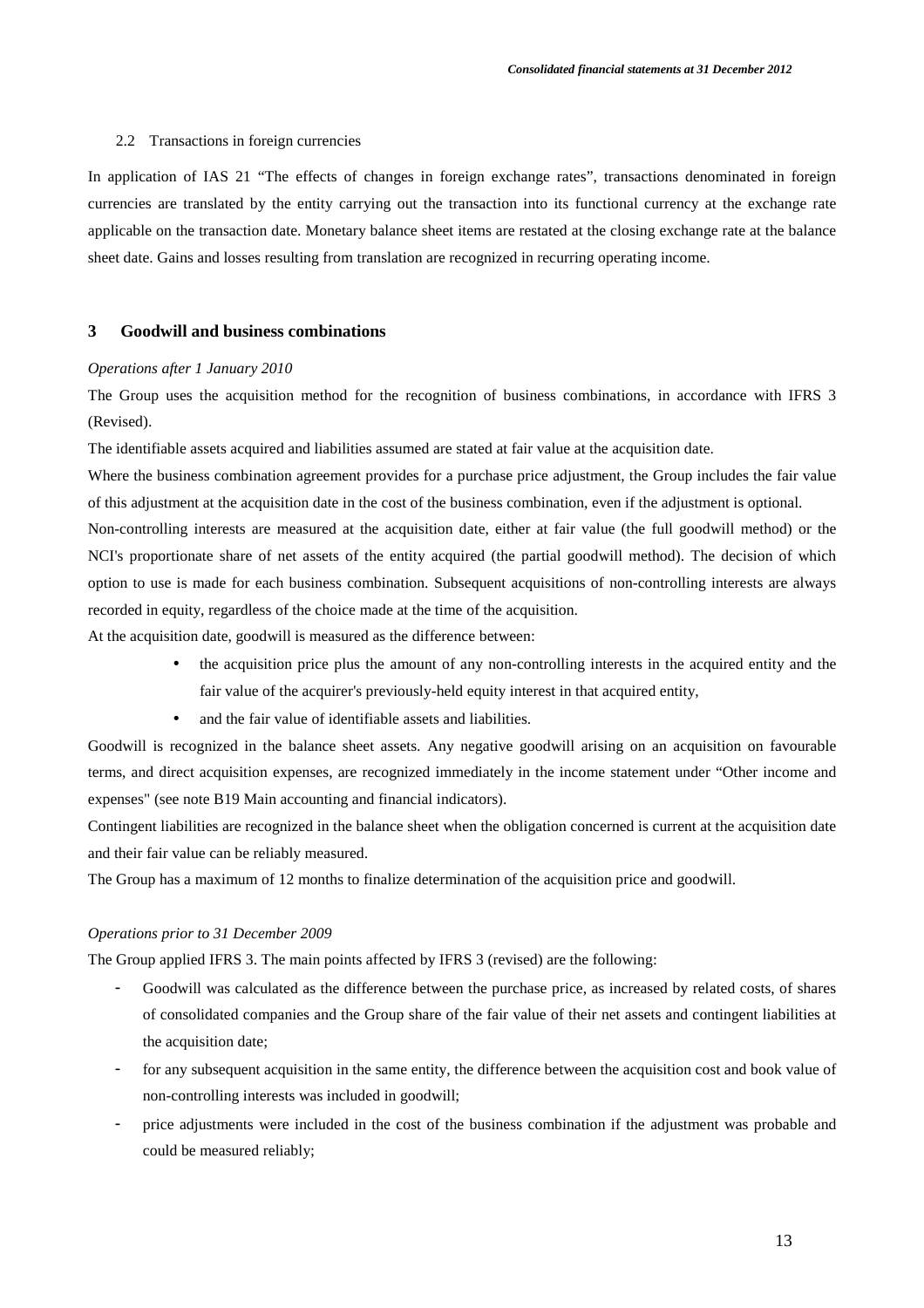- contingent liabilities arising from potential obligations were recognized.

#### **4 Intangible assets**

Intangible assets include goodwill, software, patents, trademarks, leasehold rights, development costs and electricity consumption rights. Intangible assets are recognized in the balance sheet at their acquisition or production cost, less any accumulated amortization and impairment losses recognized.

Intangible assets other than goodwill and trademarks with indefinite useful lives are amortized on a straight-line basis over 3 to 20 years depending on the pattern according to which the entity envisages using the future economic benefits related to the asset.

The main categories of intangible assets and the amortization periods applied by the Group are as follows:

- Patents: residual period until expiry of patent protection
- Licences: term of the contract
	- Softwares: 3 to 5 years
- Capitalized research expenses: useful life of the project
- REACH registration fees: protection period of study data
- Capitalized contracts: term of the contract

#### 4.1 Goodwill

Goodwill is not amortized. It is subject to impairment tests as soon as any indicators of potential impairment are identified. Impairment tests are performed at least annually. The methodology used for the performance of impairment tests is described in paragraph B6 Impairment of long-lived assets.

Goodwill is measured and recognized as described in note B3 Goodwill and business combinations.

#### 4.2 Trademarks

Trademarks with an indefinite useful life are not amortized and are subject to impairment tests. The methodology used for the performance of impairment tests is described in paragraph B6 Impairment of long-lived assets.

#### 4.3 Research and development costs

Research costs are recognized in expenses in the period in which they are incurred. Grants received are recognized as a deduction from research costs.

Under IAS 38 "Intangible assets", development costs are capitalized as soon as ARKEMA can demonstrate, in particular:

• its intention and its financial and technical ability to complete the development project;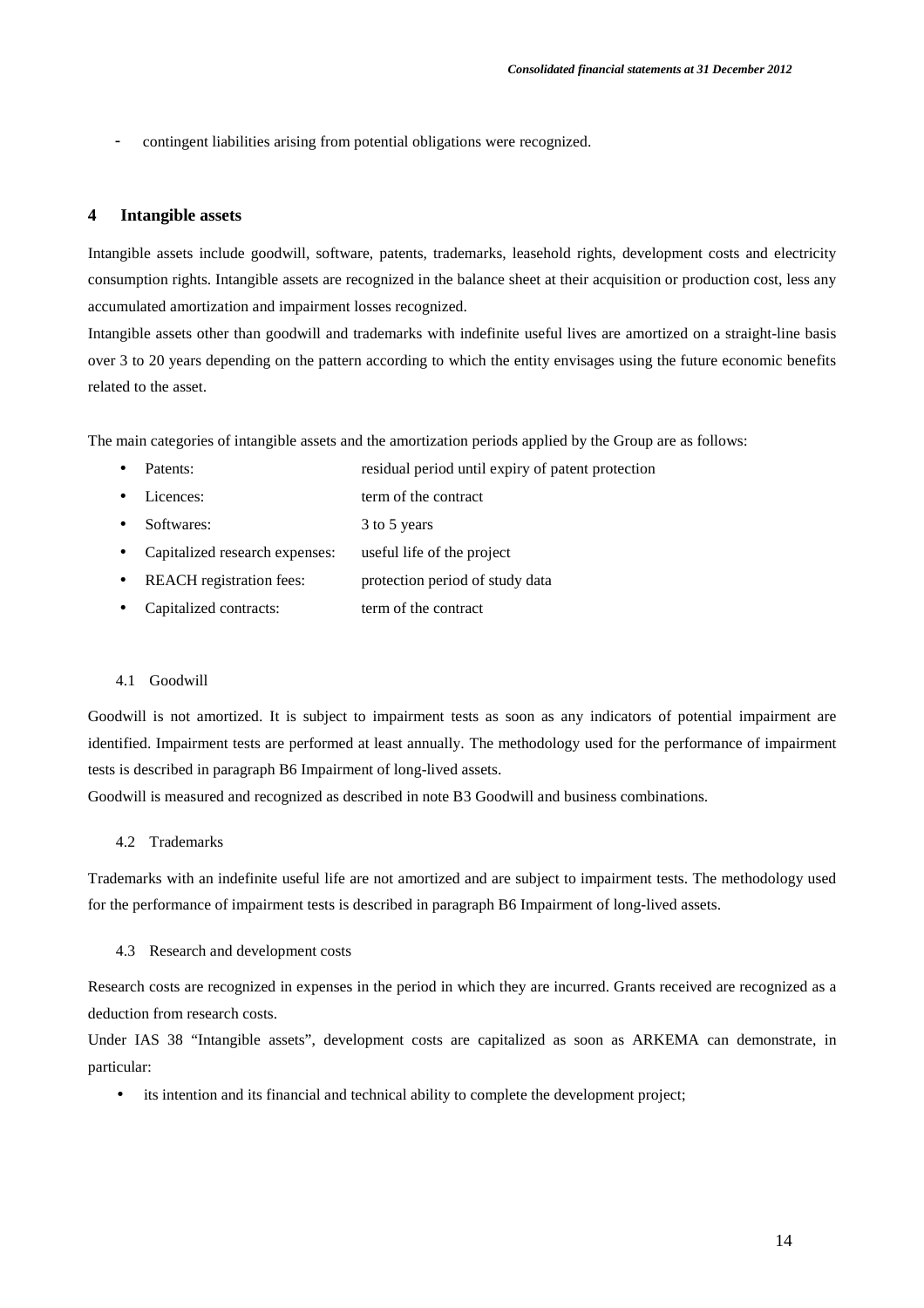- that it is probable that future economic benefits attributable to the development costs will flow to the enterprise, which also implies having successfully completed the main non-toxicity studies relating to the new product;
- and that the cost of the asset can be measured reliably.

Grants received in respect of development activities are recognized as a deduction from capitalized development costs if they have been definitively earned by the Group. The Group also receives public financing in the form of repayable advances for the development of certain projects. Repayment of these advances is generally related to the future revenues generated by the development. The Group recognizes these advances in balance sheet liabilities (in the "Other non-current liabilities" caption) taking account of the probability of their repayment.

#### 4.4 Research tax credit

The Group recognizes the research tax credit as a deduction from operating expenses.

#### 4.5 REACH

As no specific IFRS IC interpretations exist on the subject, Arkema applies the following methods based on IAS 38:

- when most of the tests required for preparing the registration file have been acquired from a third party, ARKEMA records an operating right in the intangible assets;
- when most of the expenses involved in preparing the registration file have been carried out internally or outsourced, ARKEMA capitalizes the development costs that meet the requirements for capitalization defined by IAS 38 (see 4.3).

#### **5 Property, plant & equipment**

#### 5.1 Gross value

The gross value of items of property, plant and equipment corresponds to their acquisition or production cost in accordance with IAS 16 "Property, plant & equipment". Gross value is not subject to revaluation.

Equipment subsidies are deducted directly from the cost of the assets which they financed. With effect from 1 January 2009 and in accordance with the revised version of IAS 23, borrowing costs that are directly attributable to financing tangible assets that necessarily take a substantial period of time to get ready for their intended use or sale are eligible for capitalization as part of the cost of the assets for the portion of the cost incurred over the construction period.

Routine maintenance and repairs are charged to income in the period in which they are incurred. Costs related to major maintenance turnarounds of industrial facilities which take place at intervals of greater than 12 months are capitalized at the time they are incurred and depreciated over the period between two such turnarounds.

Fixed assets which are held under finance lease contracts, as defined in IAS 17 "Leases", which have the effect of transferring substantially all the risks and rewards inherent to ownership of the asset from the lessor to the lessee, are capitalized in assets at their market value or at the discounted value of future lease payments if lower (such assets are depreciated using the methods and useful lives described below). The corresponding lease obligation is recorded as a liability. Leases which do not meet the above definition of finance leases are accounted for as operating leases.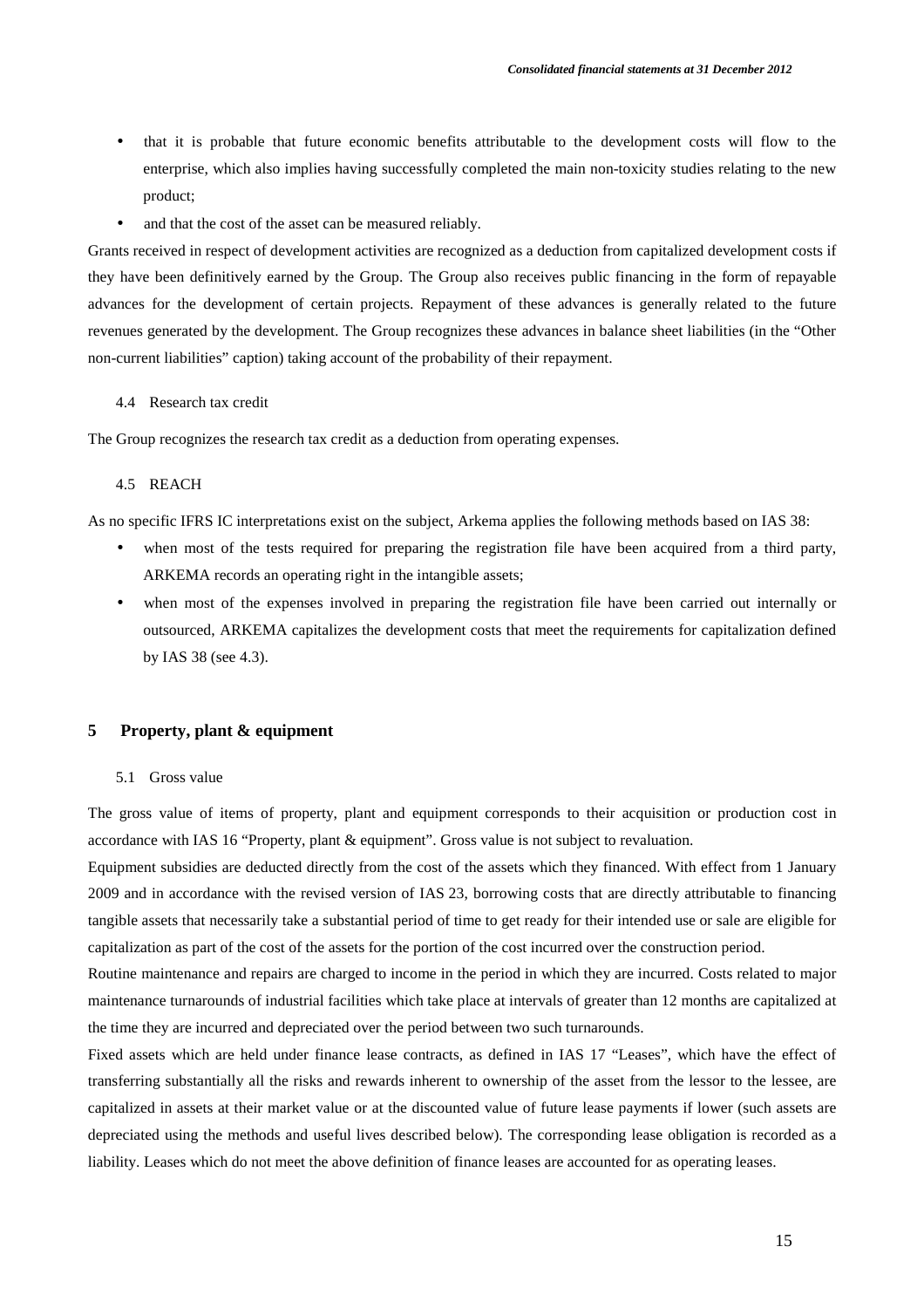#### 5.2 Depreciation

Depreciation is calculated on a straight-line basis on the basis of the acquisition or production cost. Assets are depreciated over their estimated useful lives by category of asset. The principal categories and useful lives are as follows:

| • Machinery and tools:               | $5-10$ years  |
|--------------------------------------|---------------|
| • Transportation equipment:          | $5-20$ years  |
| • Specialized complex installations: | $10-20$ years |
| $\bullet$ Buildings:                 | $10-30$ years |

These useful lives are reviewed annually and modified if expectations change from the previous estimates. Such changes in accounting estimate are accounted for on a prospective basis.

#### **6 Impairment of long-lived assets**

The recoverable amount of property, plant & equipment and intangible assets is tested as soon as any indication of impairment is identified. A review to identify if any such indication exists is performed at each year-end. An impairment test is performed at least once a year in respect of goodwill and trademarks with indefinite useful lives.

An asset's recoverable amount corresponds to the greater of its value in use and its fair value net of costs of disposal.

Tests are performed for each autonomous group of assets, termed Cash Generating Units (CGUs). A CGU is a group of assets whose continued use generates cash flows that are substantially independent of cash flows generated by other groups of assets. They are worldwide business operations, which bring together groups of similar products in strategic, commercial and industrial terms. For ARKEMA, the CGUs are the business units presented in note B14. The value in use of a CGU is determined on the basis of the discounted future cash flows that are expected to be generated by the assets in question, based upon Group management's expectation of future economic and operating conditions over the next 5 years or, when the asset is to be sold, by comparison with its market value. In 2012, the terminal value was determined on the basis of a perpetuity annual growth rate of 1.5% (the same rate as used in 2011) and mid-cycle cash flow. An after-tax rate of 8% is used to discount future cash flows and the terminal value in 2012 (also 8% in 2011). Any impairment is calculated as the difference between the recoverable amount and the carrying amount of the CGU. Because of its unusual nature, any such impairment is presented separately in the income statement under the "Other income and expenses" caption. Impairment may be reversed, to the maximum carrying amount that would have been recognized for the asset, had the asset not been impaired. Impairment losses on goodwill are irreversible (in application of IFRIC 10, impairment losses on goodwill recognized in previous interim accounting periods cannot be written back). Sensitivity analyses carried out at 31 December 2012 evaluating the impact of reasonable changes in the basic assumptions, and in particular the impact of a change of plus or minus 1 point in the discount rate and plus or minus 0.5 point in the perpetuity growth rate, have confirmed the carrying amounts of the different CGUs.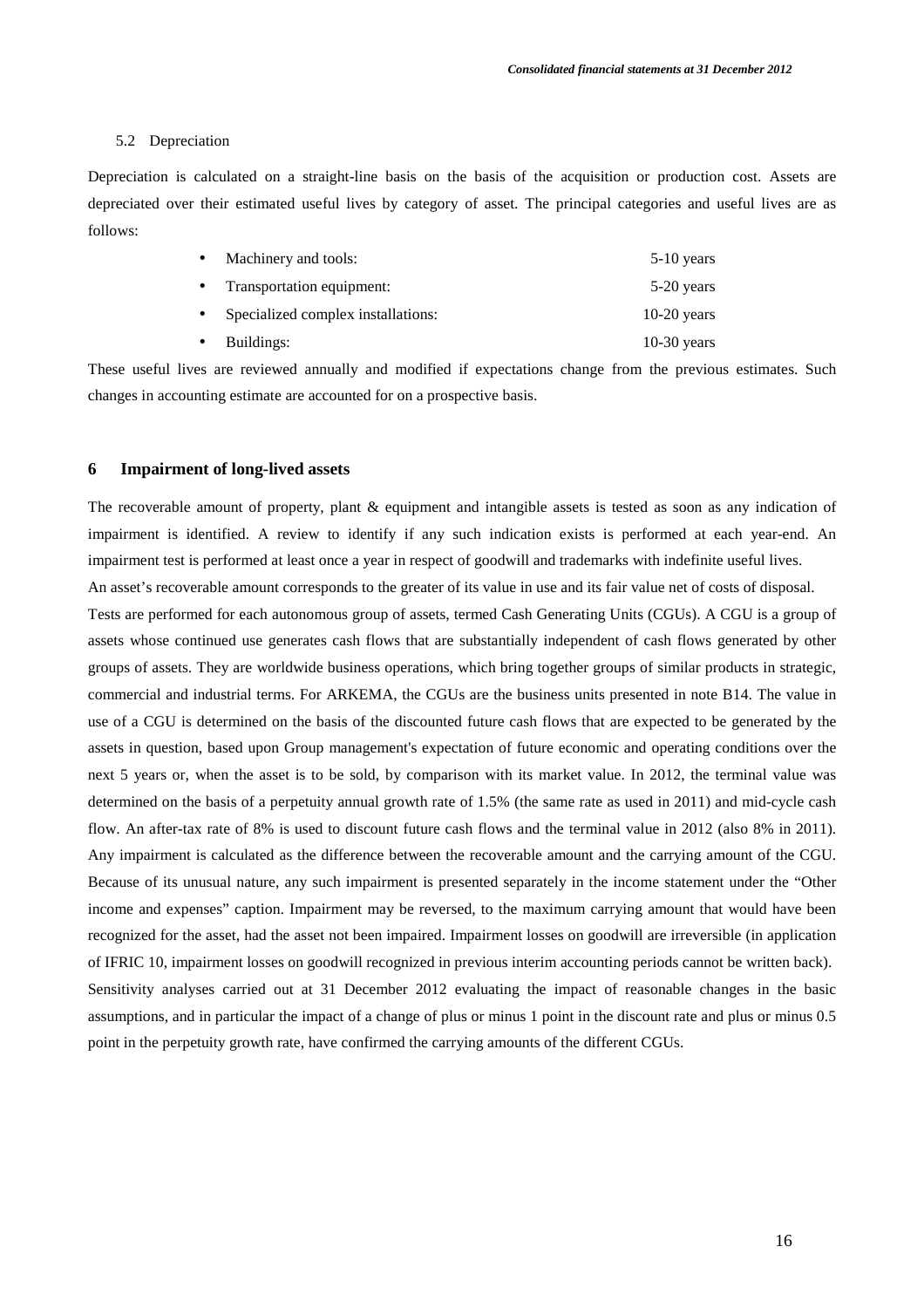### **7 Financial assets and liabilities**

Financial assets and liabilities principally comprise:

- other investments:
- loans and financial receivables included in other non-current assets;
- accounts receivable:
- cash and cash equivalents:
- debt and other financial liabilities (including accounts payable);
- derivatives, reported as part of other current assets and liabilities.

#### 7.1 Other investments

These securities are accounted for, in accordance with IAS 39, as available-for-sale assets and are thus recognized at their fair value. In cases where fair value cannot be reliably determined, the securities are recognized at their historical cost. Changes in fair value are recognized directly through shareholders' equity.

If an objective indicator of impairment in the value of a financial asset is identified, an irreversible impairment loss is recognized, in general through recurring operating income. Such impairment is only reversed via income at the date of disposal of the securities.

#### 7.2 Loans and financial receivables

These financial assets are recognized at amortized cost. They are subject to impairment tests involving a comparison of their carrying amount to the present value of estimated recoverable future cash flows. These tests are carried out as soon as any indicator inferring that the present value of these assets is lower than their carrying amount is identified. As a minimum such tests are performed at each balance sheet date. Any impairment loss is recognized in recurring operating income.

#### 7.3 Accounts receivable

Accounts receivable are initially recognized at their fair value. Subsequent to initial recognition, they are recognized at amortized cost. If required, a bad debt provision is recognized on the basis of the risk of non-recovery of the receivables.

#### 7.4 Cash and cash equivalents

Cash and cash equivalents are liquid assets and assets which can be converted into cash within less than 3 months that are subject to a negligible risk of change in value.

#### 7.5 Non-current and current debt (including accounts payable)

Non-current and current debt (other than derivatives) is recognized at amortized cost.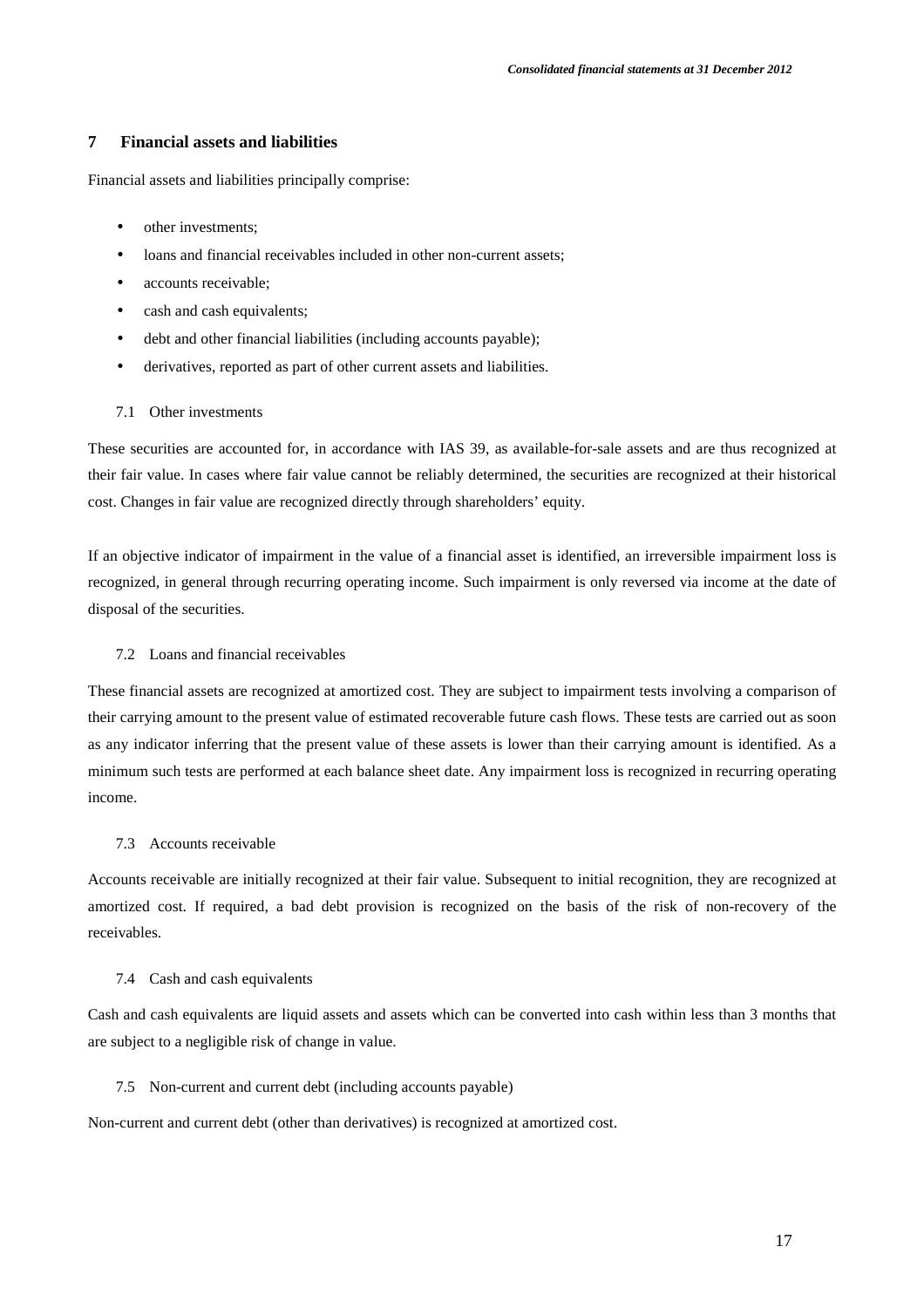#### 7.6 Derivatives

The Group may use derivatives to manage its exposure to foreign currency risks and risks of changes in the prices of raw materials and energy. Derivatives used by the Group are recognized at their fair value in the balance sheet, in accordance with IAS 39. The fair value of these unlisted derivatives is determined by reference to current prices for contracts with similar maturity. They therefore correspond to the "Level 2" category defined in IFRS 7.

Changes in the fair value of these derivatives are recognized within operating income and, for foreign currency instruments, in financial result for the portion of foreign exchange gains and losses corresponding to the interest income/expense reflected by the differences between the spot exchange rate and the forward exchange rate, except for those on instruments which are considered to meet the criteria for cash flow hedge accounting or hedge accounting of a net investment in a foreign operation under IAS 39.

For items that qualify for cash flow hedge accounting, the effective portion of the change in fair value is recognized in shareholders' equity under the "Income and expense recognized directly through equity" caption until such time as the underlying hedged item is recognized through the income statement. Any ineffective portion is recognized in operating income.

A hedge of a net investment in a foreign operation hedges the exposure to foreign exchange risk of the net assets of the foreign operation (IAS 21, "The effects of changes in foreign exchange rates"). The effects of this hedge are recorded directly in shareholders' equity under the "Income and expense recognized directly through equity" caption.

#### **8 Inventories**

Inventories are valued in the consolidated financial statements at the lower of cost and net realizable value, in accordance with IAS 2 "Inventories". Cost of inventories is generally determined using the weighted average cost (WAC) method.

Cost of manufactured products inventories includes raw material and direct labour costs, and an allocation of production overheads and depreciation based on normal production capacity. Start-up costs and general and administrative costs are excluded from the cost of manufactured products inventories.

The net realisable value is the sale price as estimated for the normal course of business, less estimated costs for completion and sale.

#### **9 Provisions and other non-current liabilities**

A provision is recognized when:

- the Group has a legal, regulatory or contractual obligation to a third party resulting from past events. An obligation can also result from Group practices or public commitments that create a reasonable expectation among the third parties in question that the Group will assume certain responsibilities;
- it is certain or probable that the obligation will lead to an outflow of resources to the benefit of the third party;
- its amount can be estimated reliably and corresponds to the best possible estimate of the commitment. In exceptional cases where the amount of the obligation cannot be measured with sufficient reliability, disclosure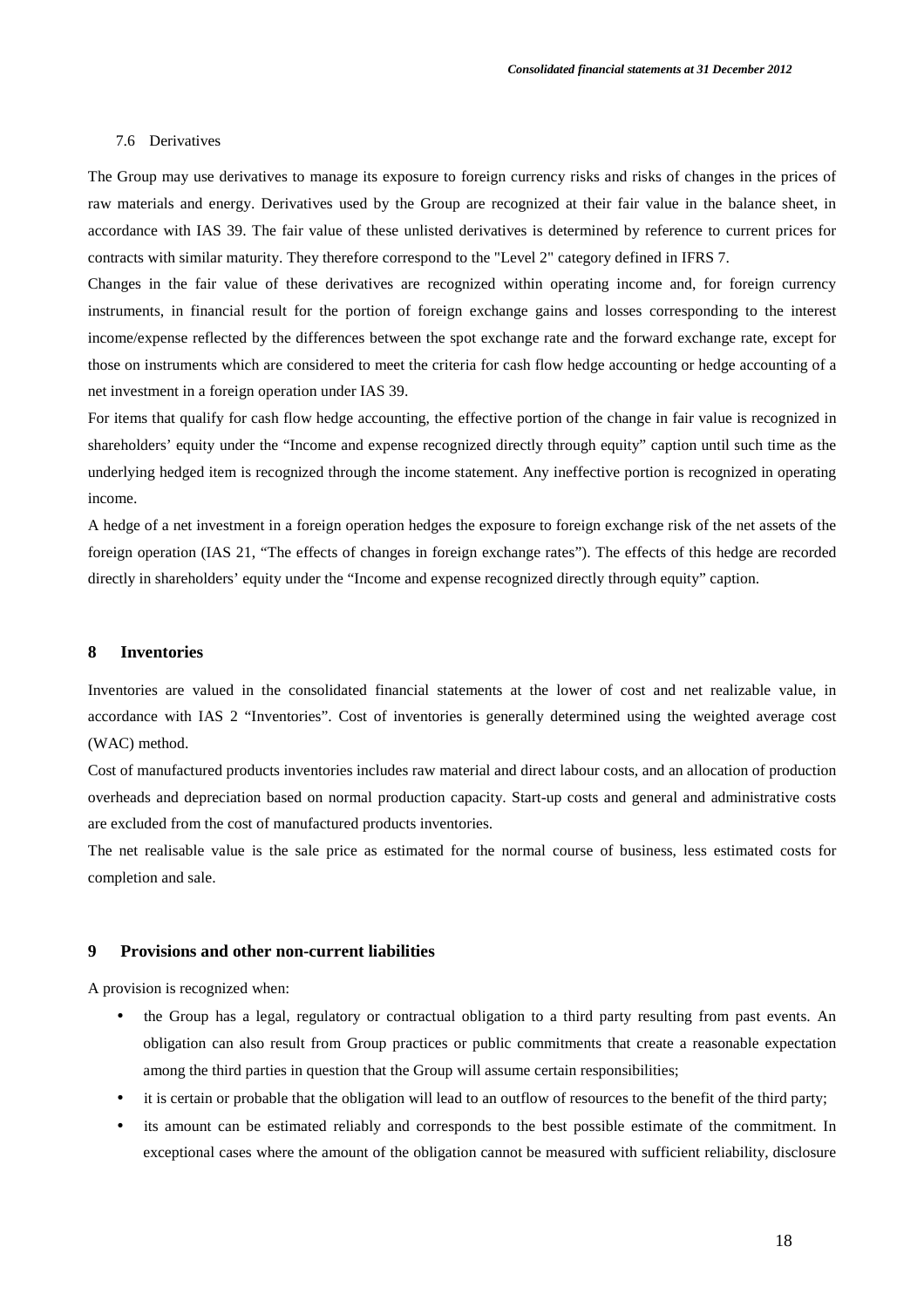is made in the notes to the financial statements in respect of the obligation (See note C21 Liabilities and contingent liabilities).

When it is expected that the Group will obtain partial or total reimbursement of the cost that was provided against, the expected reimbursement is recognized in receivables if, and only if, the Group is virtually certain of the receipt.

Legal expenses required for defence of the Group's interests are covered by a provision when significant.

Long-term provisions, other than provisions for pensions and similar post-employment benefit obligations, are not inflation-indexed or discounted as the Group considers that the impact of such adjustments would not be significant.

The current (less than one year) portion of provisions is maintained within the "Provisions and other non-current liabilities" caption.

#### **10 Pension and similar post-employment benefit obligations**

In accordance with IAS 19 "Employee benefits":

- payments made in the context of defined contribution plans are recognized in expenses of the period;
- obligations in respect of defined benefit plans are recognized and valued using the actuarial projected unit credit method.

#### *Post-employment benefits*

For defined benefit plans, the valuation of obligations under the projected unit credit method principally takes into account:

- an assumption concerning the date of retirement;
- a discount rate which depends on the geographical region and the duration of the obligations;
- an inflation rate;
- assumptions in respect of future increases in salaries, rates of employee turnover and increases in health costs;
- the most recent mortality statistics for the countries concerned.

Differences which arise between the valuation of obligations and forecasts of such obligations (on the basis of new projections or assumptions) and between forecasts and outcomes of returns on plan assets are termed actuarial gains and losses.

The Group has opted to recognize actuarial gains and losses directly in shareholders' equity under the "Income and expense recognized directly through equity" caption, in accordance with the amendment to IAS 19 of December 2004. On modification or creation of a plan, the portion of obligations which vest immediately as a result of past service is charged immediately to income; the portion of obligations which do not vest immediately is amortized over the

remaining vesting period.

The amount of the provision takes account of the value of assets which are allocated to cover pension and other postemployment benefit obligations. The value of these assets is deducted from the provision for such benefit obligations.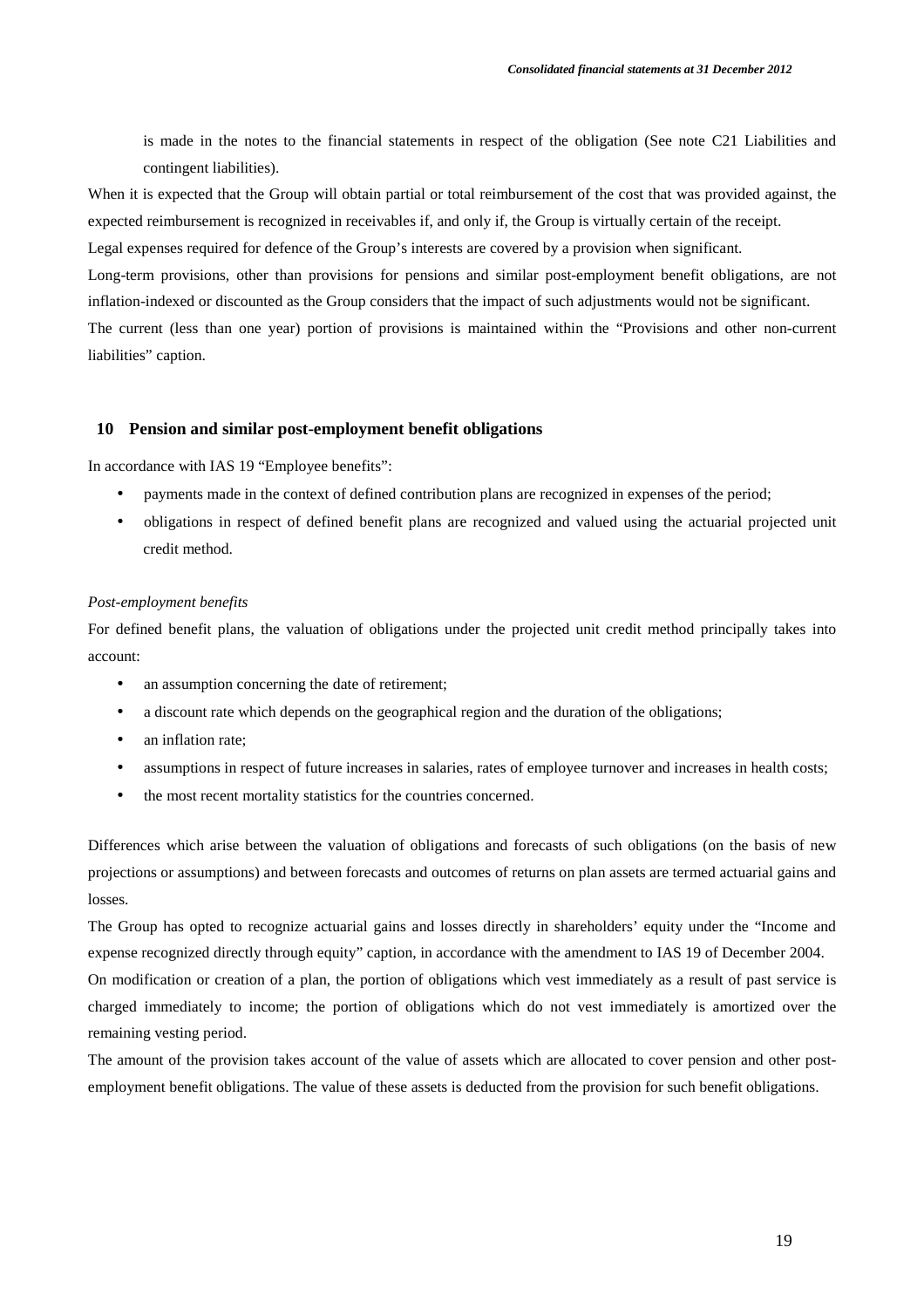A pension asset can be generated where a defined benefit plan is overfunded. The amount at which such an asset is recognized in the balance sheet may be subject to a ceiling, in application of paragraph 58 of IAS 19 and IFRIC 14.

#### *Other long-term benefits*

In respect of other long-term benefits, and in accordance with applicable laws and regulations, provisions are recognized using a simplified method. Thus, if an actuarial valuation using the projected unit cost method is required, actuarial gains and losses and all past service costs are recognized immediately in the provision, with a double entry being recognized to the income statement.

The net expense related to pension benefit obligations and other employee benefit obligations is recognized in recurring operating income, with the exception of:

- the effect of curtailments or settlements of plans which are presented under the "Other income and expenses" caption in the case of substantial modifications to such plans;
- the interest cost, the expected return on plan assets and the actuarial gains and losses related to changes in the discount rate on other long-term benefits, which are classified within the financial result caption.

#### **11 Greenhouse gas emissions allowances (EUA) and certified emission reductions (CER)**

In the absence of an IFRS standard or interpretation relating to accounting for  $CO<sub>2</sub>$  emissions allowances, the following treatment has been adopted:

- allowances allocated without payment of consideration are recognized for a nil value,
- transactions carried out in the market are recognized at the transaction amount.

At this point, greenhouse gas emissions allowances (EUA) allocated are adequate to cover the operational needs of ARKEMA's European units and a deficit is not currently forecast. ARKEMA does not carry out a trading activity in respect of CO<sub>2</sub> emissions allowances. However, in the normal course of its operations, ARKEMA may carry out cash or forward sales of its surpluses. These sales do not enter into the scope of application of IAS 39 because of the "own use" exception.

The CERs produced by the Group in the context of projects to reduce its greenhouse gas emissions are recognized in inventories, and sales are recorded at their net-of-tax value on delivery of the CERs.

#### **12 Recognition of sales**

Sales are measured at the fair value of the consideration received or receivable, net of returns, trade discounts and volume rebates. Sales are recognized on transfer to the purchaser of the risks and rewards related to ownership of the goods, which is determined mainly on the basis of the terms and conditions of the sales contracts.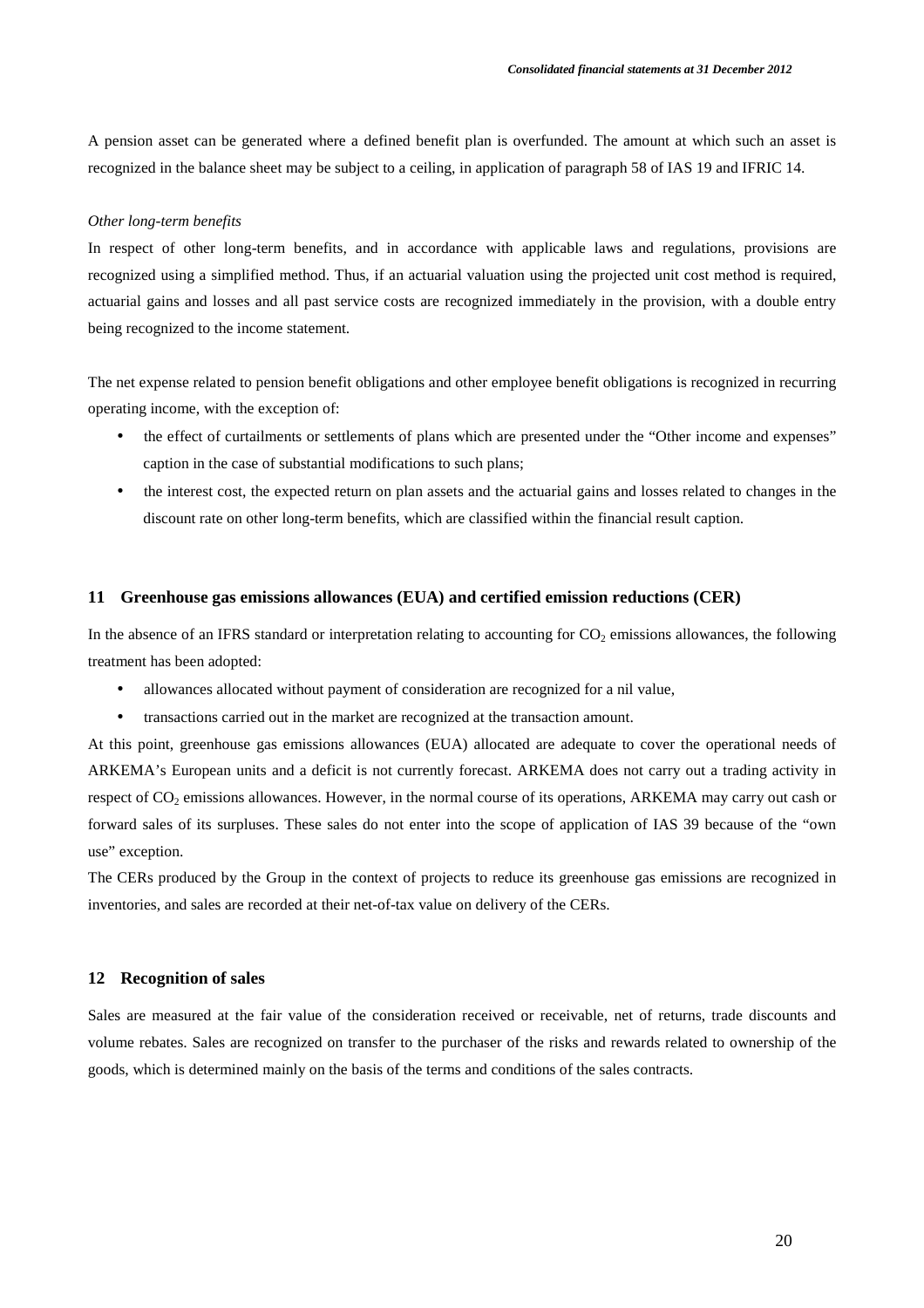#### **13 Income taxes**

#### 13.1 Current taxes

Current taxes are the amount of income taxes that the Group expects to pay in respect of taxable profits of consolidated companies in the period. They also include adjustments to current taxes in respect of prior periods.

The French tax consolidation regime enables certain French companies in the Group to offset their taxable results in determining the tax charge for the entire French tax group. The overall tax charge is payable by Arkema S.A., as the parent company of the tax group. Tax consolidation regimes also exist in countries outside France.

The French Finance Act for 2010 introduced the local tax named CET (*Contribution Economique Territoriale*). One of its components is the contribution based on companies' value added (*Cotisation sur la Valeur Ajoutée des Entreprises* – CVAE). After analysing the methods for determining this contribution in the light of the positions of the IFRS IC and France's Accounting Standards Authority ANC (*Autorité des Normes Comptables*) in late 2009, the Group considered that in this specific case, the contribution meets the requirements to be treated as a current tax under IAS 12. The CVAE is therefore classified under "income taxes" from 1 January 2010.

#### 13.2 Deferred taxes

The Group uses the liability method whereby deferred taxes are recognized based upon the temporary differences between the financial statement and tax basis of assets and liabilities, as well as on tax loss carry forwards and other tax credits, in accordance with IAS 12 "Income taxes".

Deferred tax assets and liabilities are valued at the tax rates that are expected to apply in the year in which the asset will be realized or the liability settled, on the basis of tax rates (and tax legislation) that have been enacted or virtually enacted at the balance sheet date. The effect of any changes in tax rates is recognized in income for the period, unless it relates to items that were previously debited or credited through equity. Deferred tax assets and liabilities are not discounted.

Deferred tax assets are recognized to the extent that their recovery is probable. In order to assess the likelihood of recovery of such assets, account is notably taken of the profitability outlook determined by the Group and historical taxable profits or losses.

A deferred tax liability is recognized for all taxable temporary differences related to investments in subsidiaries, associates and joint ventures, unless:

- the Group controls the timing of the reversal of the temporary difference, and
- it is probable that this difference will not reverse in the foreseeable future.

Deferred tax assets and liabilities are offset if a legally enforceable right to offset current tax assets and liabilities exists and if they relate to income taxes levied by the same tax authority.

As the contribution based on companies' value added CVAE (*Cotisation sur la Valeur Ajoutée des Entreprises*) is considered as a component of income taxes, the relevant calculation methods generate temporary differences for which a deferred tax liability of 1.5% of the value is recorded.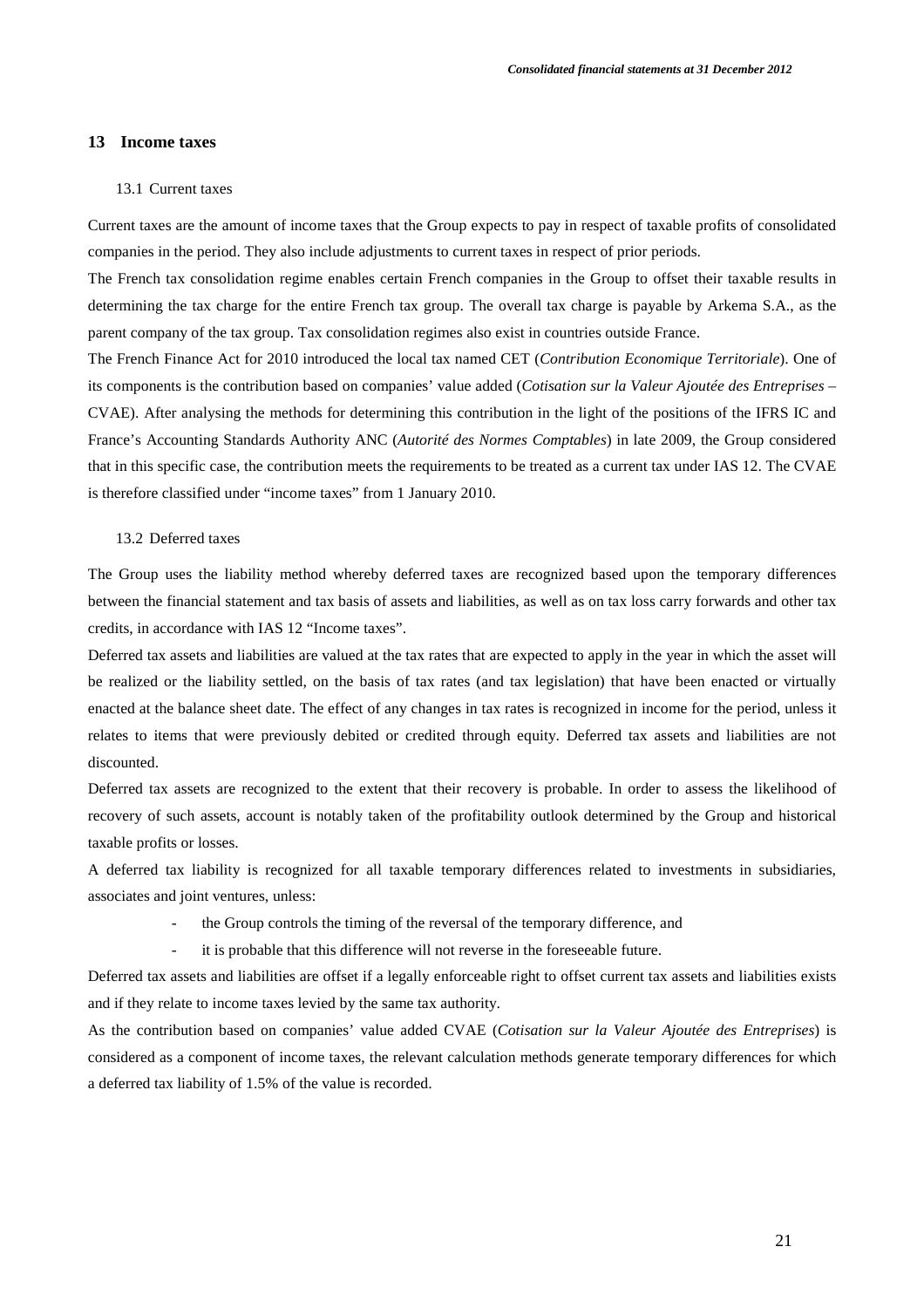#### **14 Information by segment**

As required by IFRS 8, "Operating Segments", segment information for the Group is presented in accordance with the business segments identified in the internal reports that are regularly reviewed by general management in order to allocate resources and assess financial performance.

Following the sale of its vinyls activities in early July 2012, ARKEMA now has three new business segments: High Performance Materials, Industrial Specialties and Coating Solutions. Two members of the Executive Committee supervise these segments, and report directly to the Chairman and CEO, the Group's chief operating decision-maker as defined by IFRS 8, and are in regular contact with him for the purpose of discussing their sector's operating activity, financial results, forecasts and plans.

- High Performance Materials includes the following business units: Technical Polymers, Filtration and adsorption (Ceca) and Organic Peroxides. High Performance Materials provide innovative solutions with high value added, used in varied sectors such as transportation, oil extraction, renewable energies (photovolatics, lithium-ion batteries), consumer goods (beauty products, sports equipment, packaging, etc), electronics, construction, coatings and water treatment.
- Industrial Specialties groups the following business units: Thiochemicals, Fluorochemicals, PMMA and Hydrogen Peroxide. These integrated industrial niches on which ARKEMA is among the world leaders concern products used in several industrial sectors such as production of cold (refrigeration and air conditioning), oil and gas, paper pulp, animal nutrition, electronics and the automotive industry.
- Coating Solutions comprises the following business units: Acrylics, Coatings Resins, Rheology additives (Coatex) and UV-curing resins (Sartomer).

This segment proposes solutions for decorative paints, industrial coatings, adhesives and high-growth acrylic applications (superabsorbers for disposable nappies, water treatment, oil and gas extraction).

Functional and financial activities which cannot be directly allocated to operational activities (notably certain research costs and central costs) are brought together in a Corporate segment.

#### **15 Cash flow statements**

Cash flows in foreign currencies are translated into euros using the average exchange rates of each period. Cash flow statements exclude foreign exchange differences arising from the translation into euros of assets and liabilities recognized in balance sheets denominated in foreign currencies at the end of the period (except for cash and cash equivalents). In consequence, cash flows cannot be recalculated on the basis of the amounts shown in the balance sheet.

#### **16 Share-based payments**

In application of IFRS2 "Share-based payments", the stock options and free shares granted to management and certain Group employees are measured at their fair value at the date of grant, which generally corresponds to the date of the Board of Directors' meeting that granted the stock options and free shares.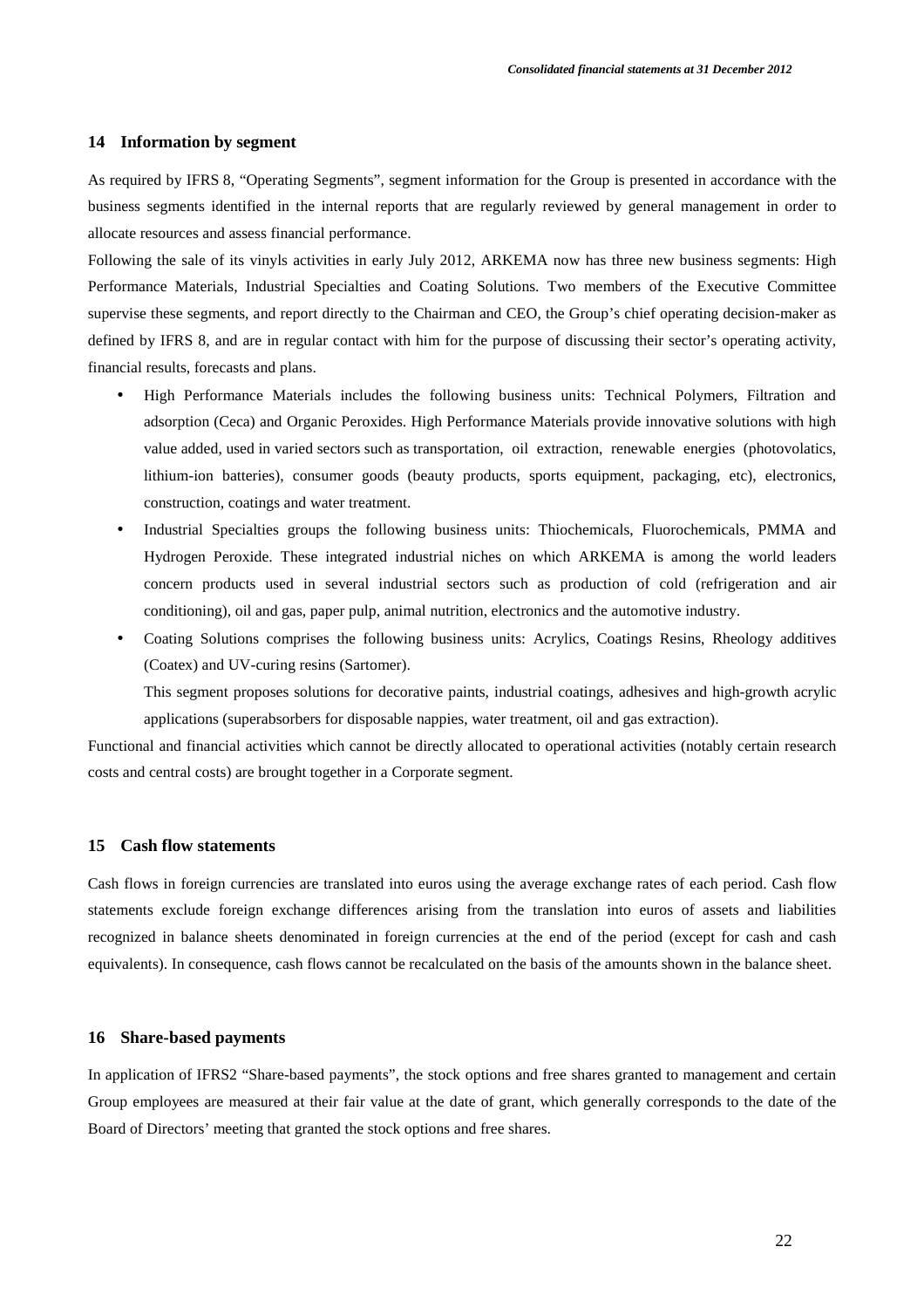The fair value of the options is calculated using the Black & Scholes model, adjusted, in the case of plans awarded from 2011, for an illiquidity cost due to the non-transferability of instruments; the expense is recognized in personnel expenses on a straight-line basis over the period from the date of grant to the date from which the options can be exercised.

The fair value of rights under free share grants corresponds to the opening market price of the shares on the day of the Board of Directors' meeting that decides on the grant, adjusted for dividends not received during the vesting period and, in the case of plans awarded from 2011, for an illiquidity cost related to the period of non-transferability. The expense recognized also reflects the probability that the presence condition will be fulfilled. This expense is included in personnel expenses on a straight-line basis over the vesting period of the rights.

#### **17 Earnings per share**

Earnings per share corresponds to the division of net income (Group share) by the weighted average number of ordinary shares in circulation since the start of the year.

Diluted earnings per share corresponds to the division of net income (Group share) by the weighted number of ordinary shares, both of these figures being adjusted to take account of the effects of all dilutive potential ordinary shares. The effect of dilution is thus calculated taking account of stock options and grants of free shares to be issued.

#### **18 Discontinued operations and assets held for sale**

A discontinued operation is defined, according to IFRS 5, as a component of the Group's activity that either has been disposed of, or is classified as held for sale and which represents a separate major line of business or geographical area of operations that forms part of a single coordinated disposal plan.

In accordance with IFRS 5, "Non-current assets held for sale and discontinued operations":

- assets held for sale and related liabilities are presented on two specific lines of the balance sheet, without offsetting,
- a single amount, comprising the total profit or loss after taxes of discontinued operations, is reported in the income statement for the current period and the previous period,
- the Group's cash flow statement reports flows related to discontinued operations separately, except for cash flows related to financing if they cannot be identified separately for sales of assets,
- no further depreciation or amortization is recorded on depreciable/amortizable assets once they are classified as held for sale.

Assets held for sale net of the associated liabilities are measured and recognized at the lower of net book value and market value less costs necessary to complete the sale. Any losses are charged to income from discontinued operations.

The income statement, cash flow statement and balance sheet items relating to discontinued operations are presented in a specific note to the financial statements for the current financial year, with comparatives for the previous year.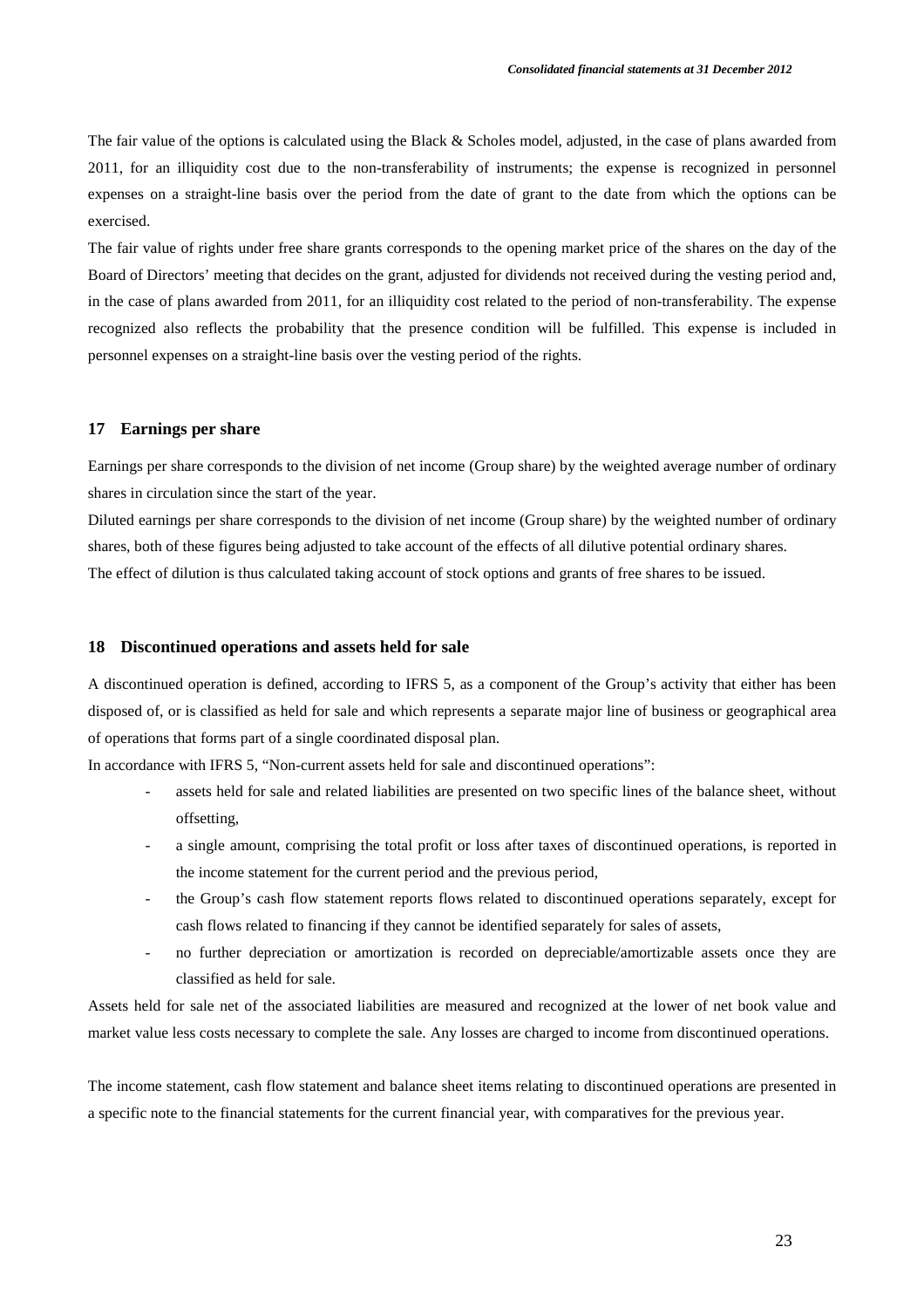#### **19 Main accounting and financial indicators**

The main performance indicators used are as follows:

- • **Operating income:** this includes all income and expenses of continuing operations other than financial result, equity in income of affiliates and income taxes;
- • **Other income and expenses:** these correspond to a limited number of well-identified non-recurring items of income and expense of a particularly material nature that the Group presents separately in its income statement in order to facilitate understanding of its recurring operational performance. These items of income and expense notably include:
	- impairment losses in respect of property, plant and equipment and intangible assets,
	- gains or losses on sale of assets, acquisition costs, negative goodwill on acquisitions on favourable terms and the valuation difference on inventories between their fair value at the acquisition date and their production cost,
	- large restructuring and environmental expenses which would hamper the interpretation of recurring operating income (including substantial modifications to employee benefit plans and the effect of onerous contracts),
	- expenses related to litigation and claims or major damages, whose nature is not directly related to ordinary operations;
- • **Recurring operating income:** this is calculated as the difference between operating income and other income and expenses as previously defined;
- • **Adjusted net income:** this corresponds to "Net income Group share" adjusted for the "Group share" of the following items:
	- other income and expenses, after taking account of the tax impact of these items,
	- income and expenses from taxation of an exceptional nature, the amount of which is deemed significant,
	- net income of discontinued operations;
- **EBITDA:** this corresponds to recurring operating income increased by depreciation and amortization;
- **Working capital:** this corresponds to the difference between inventories, accounts receivable, other receivables and prepaid expenses, income tax receivables and other current financial assets on the one hand and accounts payable, other creditors and accrued liabilities, income tax liabilities and other current financial liabilities on the other hand. These items are classified in current assets and liabilities in the consolidated balance sheet;
- • **Capital employed:** this is calculated by aggregating the net carrying amounts of intangible assets, property, plant and equipment, equity affiliate investments and loans, other investments, other non-current assets (excluding deferred tax assets) and working capital;
- • **Recurring capital expenditure**: investments in tangible and intangible assets, excluding a limited number of investments of an exceptional nature that the Group presents separately in order to facilitate cash flow analysis in its financial reporting. These exceptional investments are unusual in size or nature, and are presented either as non-recurring investments or included in acquisitions and divestments;
- Net debt: this is the difference between current and non-current debt and cash and cash equivalents.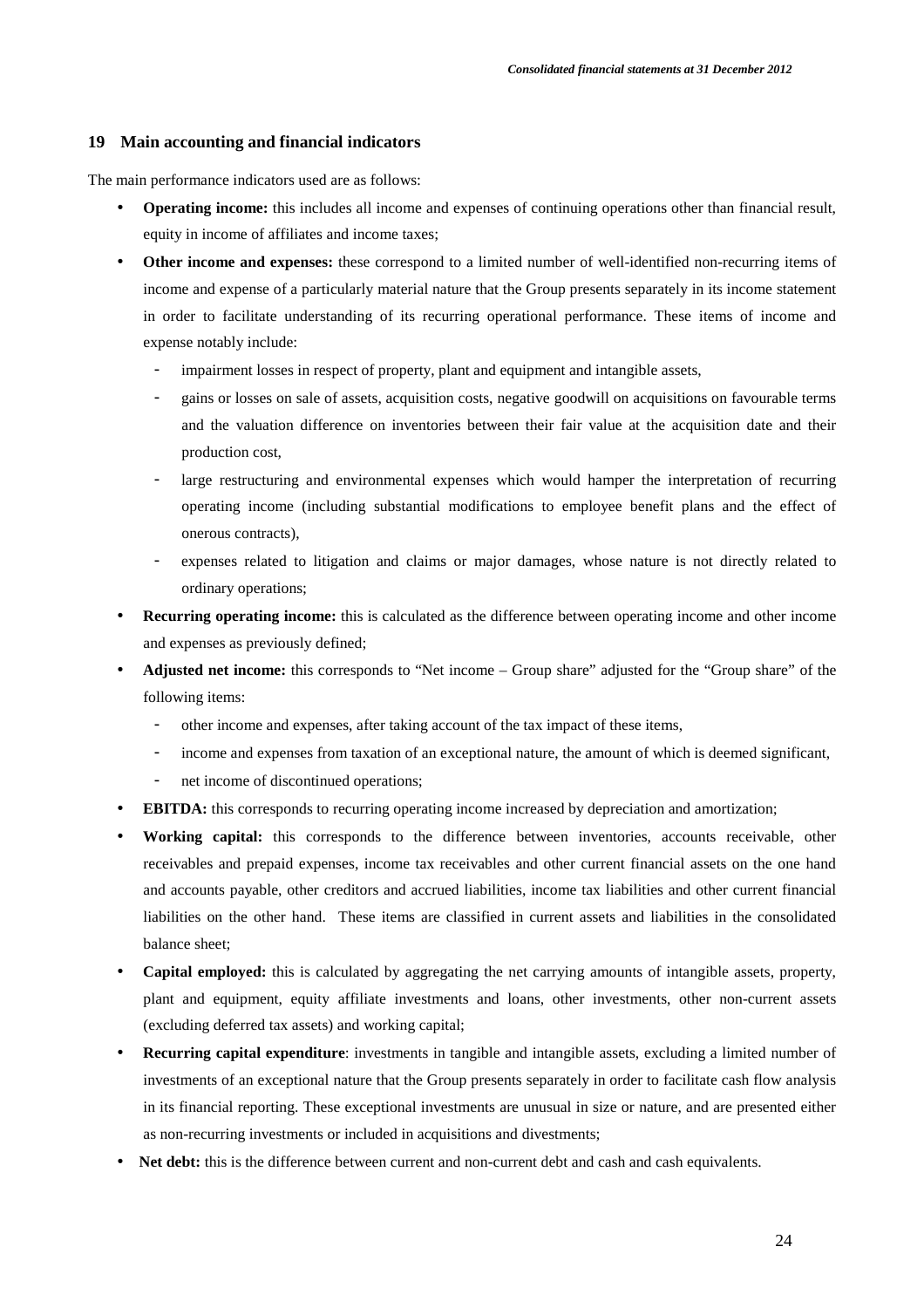# **C. NOTES TO THE CONSOLIDATED FINANCIAL STATEMENTS**

# **1 Information by business segment**

Following the sale of its vinyls activities in early July 2012, ARKEMA now has three new business segments. The Jarrie and Saint-Auban facilities retained by the Group are included respectively in the Hydrogen Peroxide and Fluorochemicals business units of the Industrial Specialties segment. Figures at 31 December 2011 have been restated accordingly.

Operating income and assets of continuing operations are allocated between business segments prior to inter-segment adjustments. Sales prices between segments approximate market prices.

| 2012                                                                             | High                     |                           |                      |                          |              |
|----------------------------------------------------------------------------------|--------------------------|---------------------------|----------------------|--------------------------|--------------|
| (In millions of euros)                                                           | Performance<br>Materials | Industrial<br>Specialties | Coating<br>Solutions | Corporate                | <b>Total</b> |
| Non-Group sales                                                                  | 2,101                    | 2,096                     | 2,175                | 23                       | 6,395        |
| Inter segment sales                                                              | 17                       | 109                       | 78                   | $\overline{\phantom{a}}$ |              |
| <b>Total sales</b>                                                               | 2,118                    | 2,205                     | 2,253                | 23                       |              |
| <b>EBITDA</b>                                                                    | 361                      | 399                       | 279                  | (43)                     | 996          |
| Depreciation and amortization                                                    | (109)                    | (114)                     | (87)                 | (8)                      | (318)        |
| <b>Recurring operating income</b>                                                | 252                      | 285                       | 192                  | (51)                     | 678          |
| Other income and expenses                                                        | (18)                     | 3                         | (8)                  | (4)                      | (27)         |
| <b>Operating income</b>                                                          | 234                      | 288                       | 184                  | (55)                     | 651          |
| Equity in income of affiliates                                                   | $\mathbf{1}$             |                           |                      | 9                        | 10           |
| Intangible assets and property, plant, and equipment<br>additions                | 122                      | 159                       | 137                  | 20                       | 438          |
| - including: Recurring capital expenditure                                       | 110                      | 98                        | 123                  | 20                       | 351          |
| <b>Employees at year end</b>                                                     | 5,512                    | 5,096                     | 3,151                | $\mathcal{L}$            | 13,759       |
| Goodwill, net                                                                    | 271                      | 57                        | 335                  | $\overline{7}$           | 670          |
| Intangible assets other than goodwill, and property, plant<br>and equipment, net | 670                      | 771                       | 645                  | 58                       | 2,144        |
| Investments in equity affiliates                                                 | 6                        | 7                         |                      | 58                       | 71           |
| Non-current assets (excluding deferred tax assets)                               | 30                       | 37                        | 13                   | 103                      | 183          |
| Working capital                                                                  | 384                      | 297                       | 293                  | (3)                      | 971          |
| Capital employed                                                                 | 1,361                    | 1,169                     | 1,286                | 223                      | 4,039        |
| Provisions                                                                       | (222)                    | (294)                     | (76)                 | (286)                    | (878)        |
| Deferred tax assets                                                              |                          |                           |                      | 83                       | 83           |
| Deferred tax liabilities                                                         |                          |                           |                      | (33)                     | (33)         |
| Net debt                                                                         |                          |                           |                      | 900                      | 900          |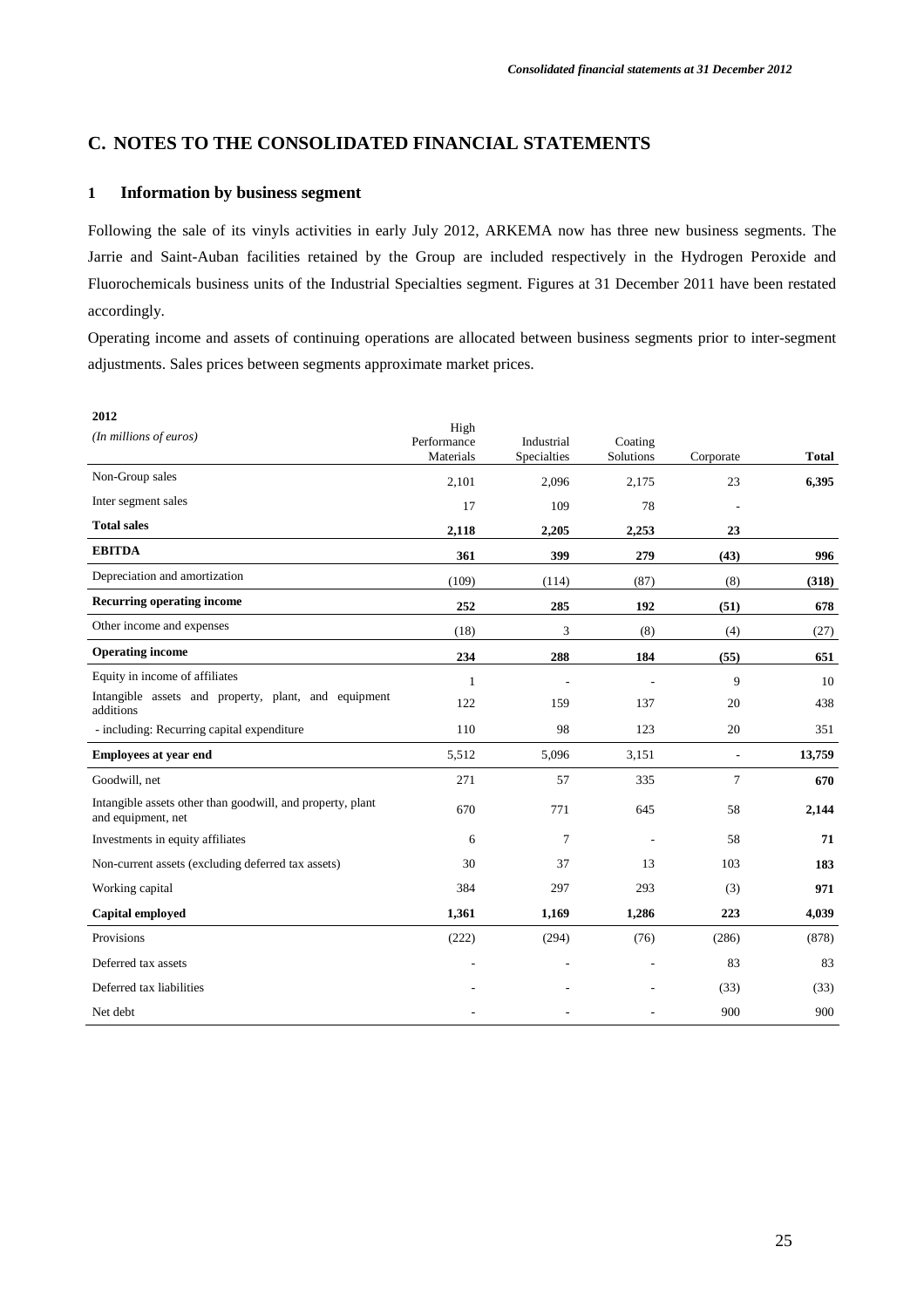| 2011                                                                             |                                  |                           |                      |               |              |
|----------------------------------------------------------------------------------|----------------------------------|---------------------------|----------------------|---------------|--------------|
| (In millions of euros)                                                           | High<br>Performance<br>Materials | Industrial<br>Specialties | Coating<br>Solutions | Corporate     | <b>Total</b> |
| Non-Group sales                                                                  | 1,952                            | 2,114                     | 1,814                | 20            | 5,900        |
| Inter segment sales                                                              | 17                               | 99                        | 82                   |               |              |
| <b>Total sales</b>                                                               | 1,969                            | 2,213                     | 1,896                | 20            |              |
| <b>EBITDA</b>                                                                    | 337                              | 441                       | 284                  | (28)          | 1,034        |
| Depreciation and amortization                                                    | (99)                             | (109)                     | (63)                 | (1)           | (272)        |
| <b>Recurring operating income</b>                                                | 238                              | 332                       | 221                  | (29)          | 762          |
| Other income and expenses                                                        | 33                               | (30)                      | (50)                 | $\mathbf{2}$  | (45)         |
| <b>Operating income</b>                                                          | 271                              | 302                       | 171                  | (27)          | 717          |
| Equity in income of affiliates                                                   | $\mathbf{1}$                     | ÷,                        |                      | 16            | 17           |
| Intangible assets and property, plant, and equipment<br>additions                | 100                              | 126                       | 120                  | 19            | 365          |
| - including: Recurring capital expenditure                                       | 100                              | 98                        | 94                   | 19            | 311          |
| <b>Employees at year end</b>                                                     | 4,770                            | 3,863                     | 4,304                | $\frac{1}{2}$ | 12,937       |
| Goodwill, net                                                                    | 94                               | 58                        | 308                  | $\tau$        | 467          |
| Intangible assets other than goodwill, and property, plant and<br>equipment, net | 614                              | 741                       | 618                  | 43            | 2,016        |
| Investments in equity affiliates                                                 | 7                                | ÷,                        | L,                   | 59            | 66           |
| Non-current assets (excluding deferred tax assets)                               | 22                               | 30                        | 11                   | 81            | 144          |
| Working capital                                                                  | 353                              | 327                       | 279                  | 1             | 960          |
| Capital employed                                                                 | 1,090                            | 1,156                     | 1,216                | 191           | 3,653        |
| Provisions                                                                       | (201)                            | (271)                     | (84)                 | (194)         | (750)        |
| Deferred tax assets                                                              |                                  |                           |                      | 66            | 66           |
| Deferred tax liabilities                                                         |                                  |                           |                      | (35)          | (35)         |
| Net debt                                                                         | $\overline{a}$                   |                           |                      | 603           | 603          |

The figures in this table take account of reclassifications of internal margins on inventories between the Corporate segment and the business segments.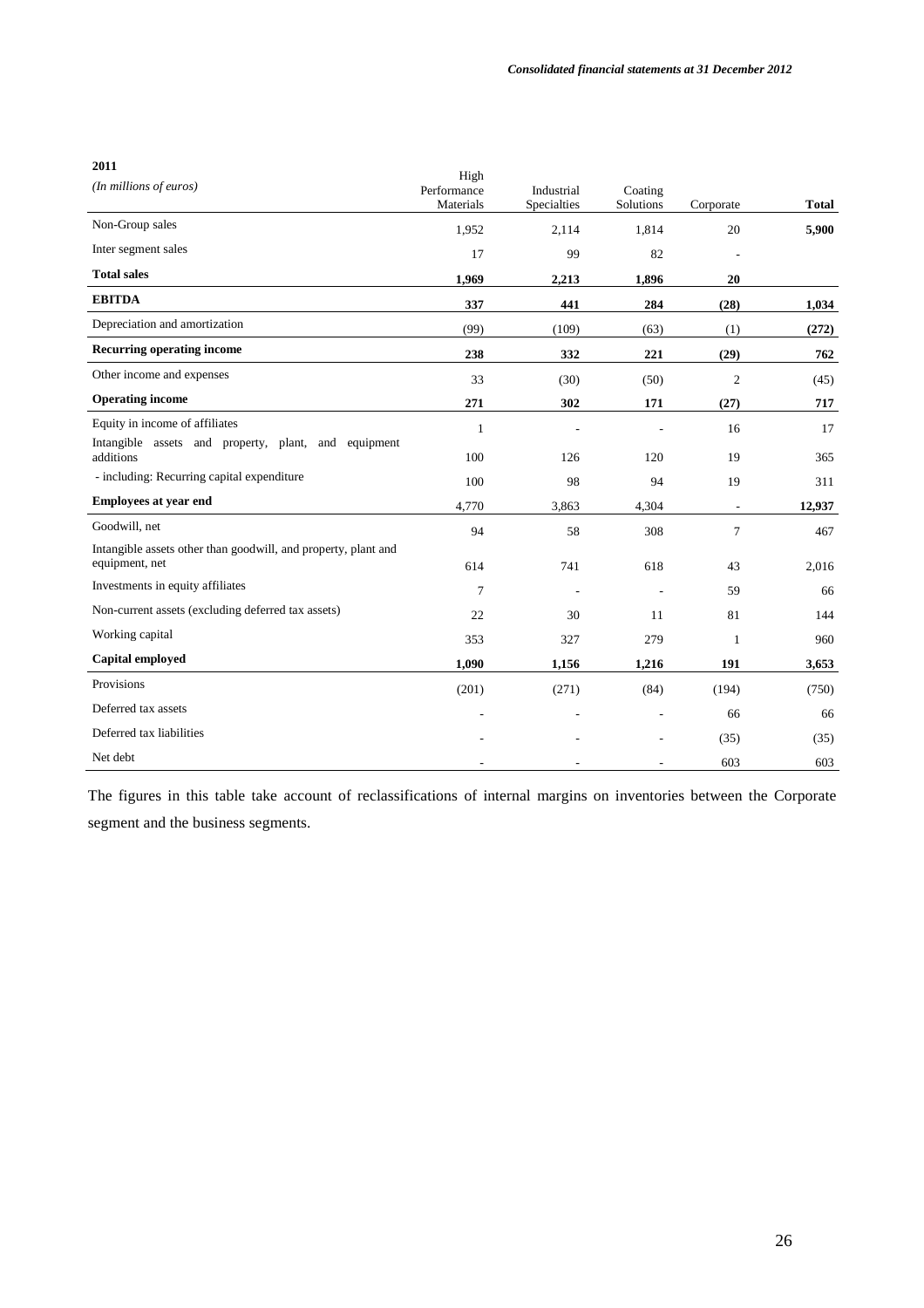Breakdown of non-Group sales by CGU:

|                                           | 2012       | 2011       |
|-------------------------------------------|------------|------------|
| <b>High Performance Materials</b>         | <b>33%</b> | <b>33%</b> |
| - Technical Polymers                      | 18%        | 17%        |
| - Filtration and adsorption (Ceca)        | 6%         | 6%         |
| - Organic Peroxides                       | 9%         | 10%        |
| <b>Industrial Specialties</b>             | 33%        | 36%        |
| - Thiochemicals                           | 9%         | 9%         |
| - Fluorochemicals                         | 10%        | 11%        |
| - PMMA                                    | 10%        | 11%        |
| - Hydrogen Peroxide                       | 4%         | 5%         |
| <b>Coating Solutions</b>                  | 34%        | 31%        |
| - Acrylics                                | 13%        | 16%        |
| - Coatings Resins                         | 13%        | 9%         |
| - Rheology Additives (Coatex)             | 3%         | 3%         |
| - UV-curing resins (Sartomer)             | 5%         | 3%         |
| Group total (excluding Corporate segment) | 100%       | 100%       |

# **2 Information by geographical area**

Non-Group sales are presented on the basis of the geographical location of customers. Capital employed is presented on the basis of the location of the assets.

| 2012                                                              | <b>France</b> | <b>Rest of</b>                  | <b>NAFTA</b>        |       | Asia Rest of the          | <b>Total</b> |
|-------------------------------------------------------------------|---------------|---------------------------------|---------------------|-------|---------------------------|--------------|
| (In millions of euros)                                            |               | <b>Europe</b>                   | (1)                 |       | world                     |              |
| Non-Group sales                                                   | 637           | 1,911                           | 2,192               | 1,322 | 333                       | 6,395        |
| Capital employed                                                  | 1,904         | 331                             | 1,051               | 719   | 34                        | 4,039        |
| Intangible assets and property, plant,<br>and equipment additions | 208           | 31                              | 115                 | 83    | $\mathbf{1}$              | 438          |
| Employees at year end                                             | 6,719         | 1,849                           | 2,574               | 2,339 | 278                       | 13,759       |
|                                                                   |               |                                 |                     |       |                           |              |
| 2011<br>(In millions of euros)                                    | <b>France</b> | <b>Rest of</b><br><b>Europe</b> | <b>NAFTA</b><br>(1) |       | Asia Rest of the<br>world | <b>Total</b> |
| Non-Group sales                                                   | 614           | 1,797                           | 1,956               | 1,290 | 243                       | 5,900        |
| Capital employed                                                  | 1,726         | 352                             | 1,116               | 439   | 20                        | 3,653        |
| Intangible assets and property, plant,<br>and equipment additions | 171           | 35                              | 104                 | 55    |                           | 365          |

(1) NAFTA: USA, Canada, Mexico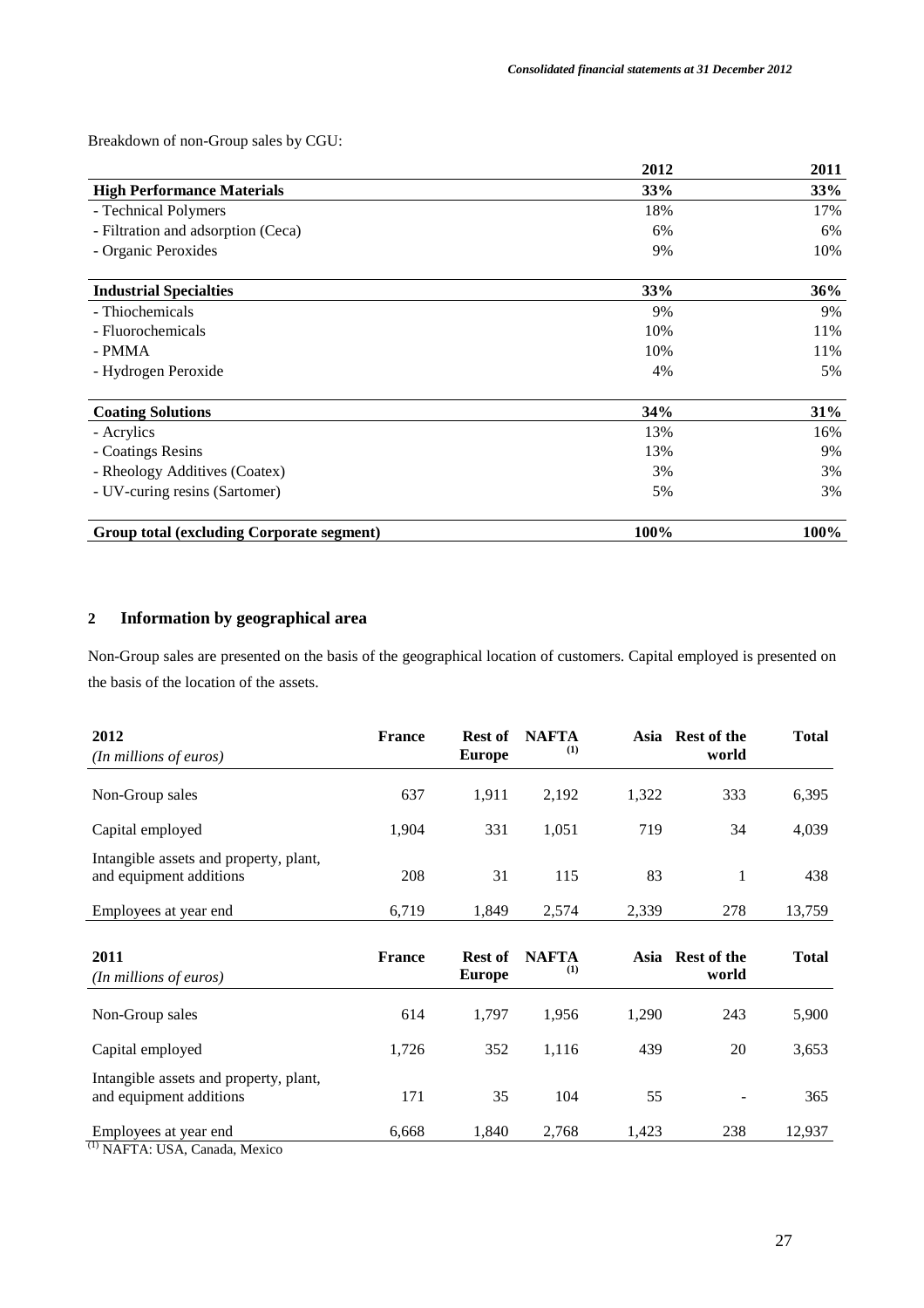#### **3 Research and development expenses**

Research and development expenses are reported net of subsidies: they include salaries, purchases, sub-contracting costs, depreciation and amortization.

# **4 Other income and expenses**

|                                                 |                 | 2012                     |                          |          | 2011   |            |
|-------------------------------------------------|-----------------|--------------------------|--------------------------|----------|--------|------------|
| (In millions of euros)                          | <b>Expenses</b> | Income                   | <b>Net</b>               | Expenses | Income | <b>Net</b> |
| Restructuring and environmental charges         | (9)             | 6                        | (3)                      | (24)     |        | (21)       |
| Goodwill impairment charges                     |                 |                          | $\overline{\phantom{0}}$ |          |        |            |
| Asset impairment charges (other than goodwill)  | (3)             | $\overline{\phantom{0}}$ | (3)                      | (13)     |        | (13)       |
| Litigation and claims                           | (17)            | 5                        | (12)                     | (15)     | 14     | (1)        |
| Gains (losses) on sales and purchases of assets | (11)            | 2                        | (9)                      | (47)     | 37     | (10)       |
| Other                                           |                 |                          |                          |          |        |            |
| Total other income and expenses                 | (40)            | 13                       | (27)                     | (99)     | 54     | (45)       |

In 2012, litigations and claims correspond to the net operating loss on the incident that occurred at the Evonik site in Marl (Germany) which produces CDT, a raw material used in production of polyamide 12. The net loss on sales and purchases of assets includes expenses associated with the acquisitions and divestments undertaken in 2011 and 2012.

In 2011, restructuring charges and asset impairment charges mainly concern the assets of the Coating Solutions and Industrial Specialty segments.

Gains (losses) on sales and purchases of assets generated a net expense of  $\epsilon$ 10 million, chiefly relating to:

• acquisition of Total's UV-curing and coatings resins (expenses and the inventory value differential between acquisition and production cost amount to  $\epsilon$ 42 million),

• the gain on sale of unconsolidated securities.

#### **5 Financial result**

Financial result includes (i) the cost of debt adjusted for capitalized financial expenses, (ii) as regards provisions for employee benefits, the interest cost, the expected return on plan assets and the actuarial gains and losses related to changes in the discount rate on other long-term benefits and (iii) the portion of foreign exchange gains and losses corresponding to the interest income/expense reflected by the difference between the spot exchange rate and the forward exchange rate.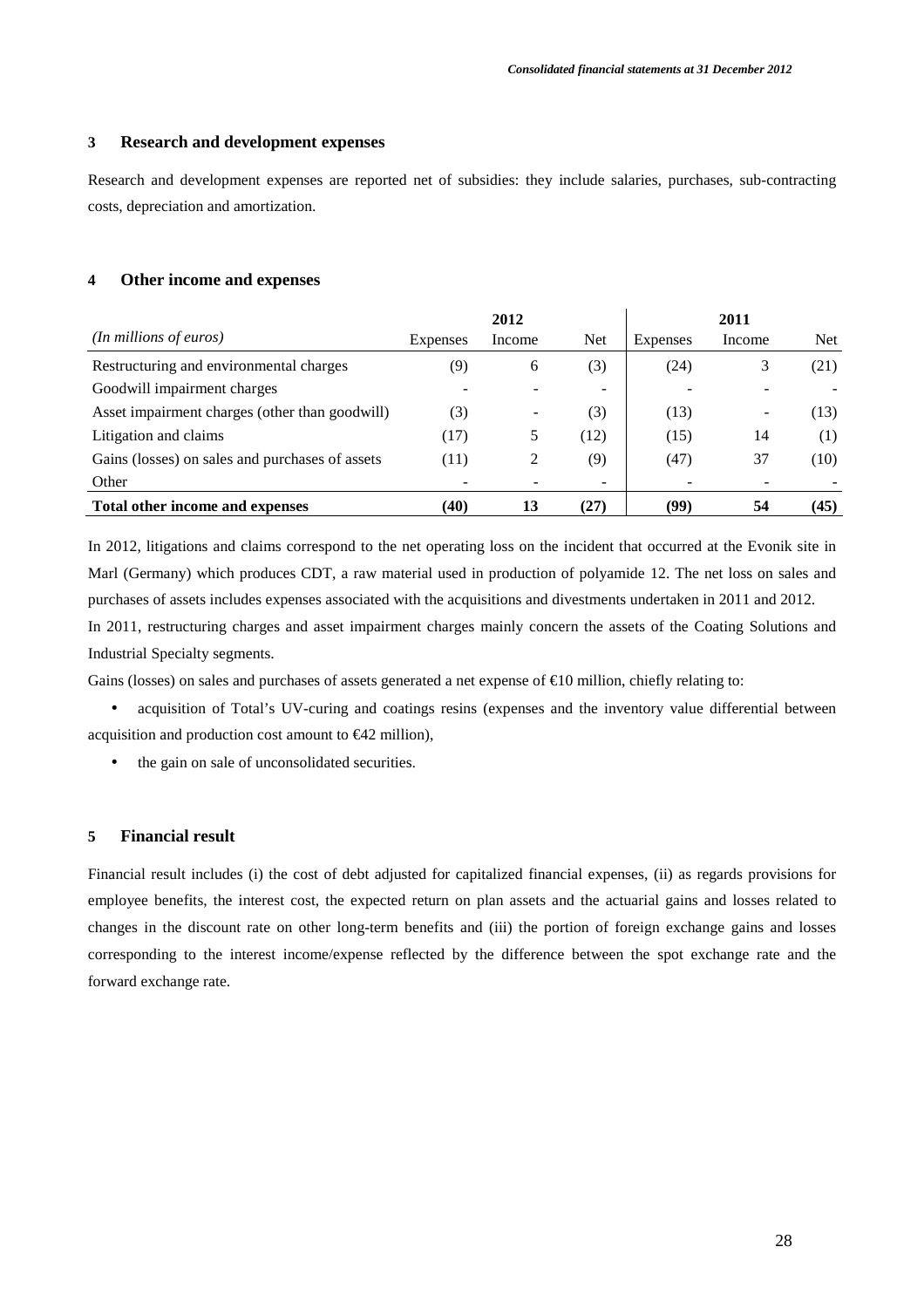| (In millions of euros)                                                    | 2012 | 2011          |
|---------------------------------------------------------------------------|------|---------------|
| Cost of debt                                                              | (39) | (31)          |
| Financial income/expenses on provisions for employee benefits             | (17) | (9)           |
| Foreign exchange gains and losses (spot/forward exchange rate difference) | (1)  |               |
| Capitalized interest                                                      | 3    | $\mathcal{L}$ |
| Other                                                                     | -    |               |
| <b>Financial result</b>                                                   | (54) | (37)          |

The average interest rate for the year on debt was approximately 3.4% (3.5% for 2011).

# **6 Adjusted net income**

Net income - Group share may be reconciled to adjusted net income as follows:

| (In millions of euros)                       | <b>Notes</b> | 2012       | 2011 |
|----------------------------------------------|--------------|------------|------|
| Net income - Group share                     |              | <b>220</b> | (19) |
| Other income and expenses                    | (C4)         | 27         | 45   |
| Taxes on other income and expenses           |              | (6)        | (17) |
| Non-current taxation                         |              |            | (22) |
| Net income of discontinued operations        | (C9)         | <b>200</b> | 587  |
| Adjusted net income of continuing operations |              | 441        | 574  |

### **7 Income taxes**

# 7.1 Income tax expense

The income tax expense is broken down as follows:

| (In millions of euros)    | 2012  | 2011  |
|---------------------------|-------|-------|
| Current income taxes      | (185) | (161) |
| Deferred income taxes     |       | 36    |
| <b>Total income taxes</b> | (186) | (125) |

The income tax expense amounts to €186 million for 2012 including €12 million for the CVAE (expense of €14 million in current taxes and income of €2 million in deferred taxes), compared with €125 million for 2011 including €10 million for the CVAE (see B13 Income taxes).

The income tax expense represents 27.4% of recurring operating income.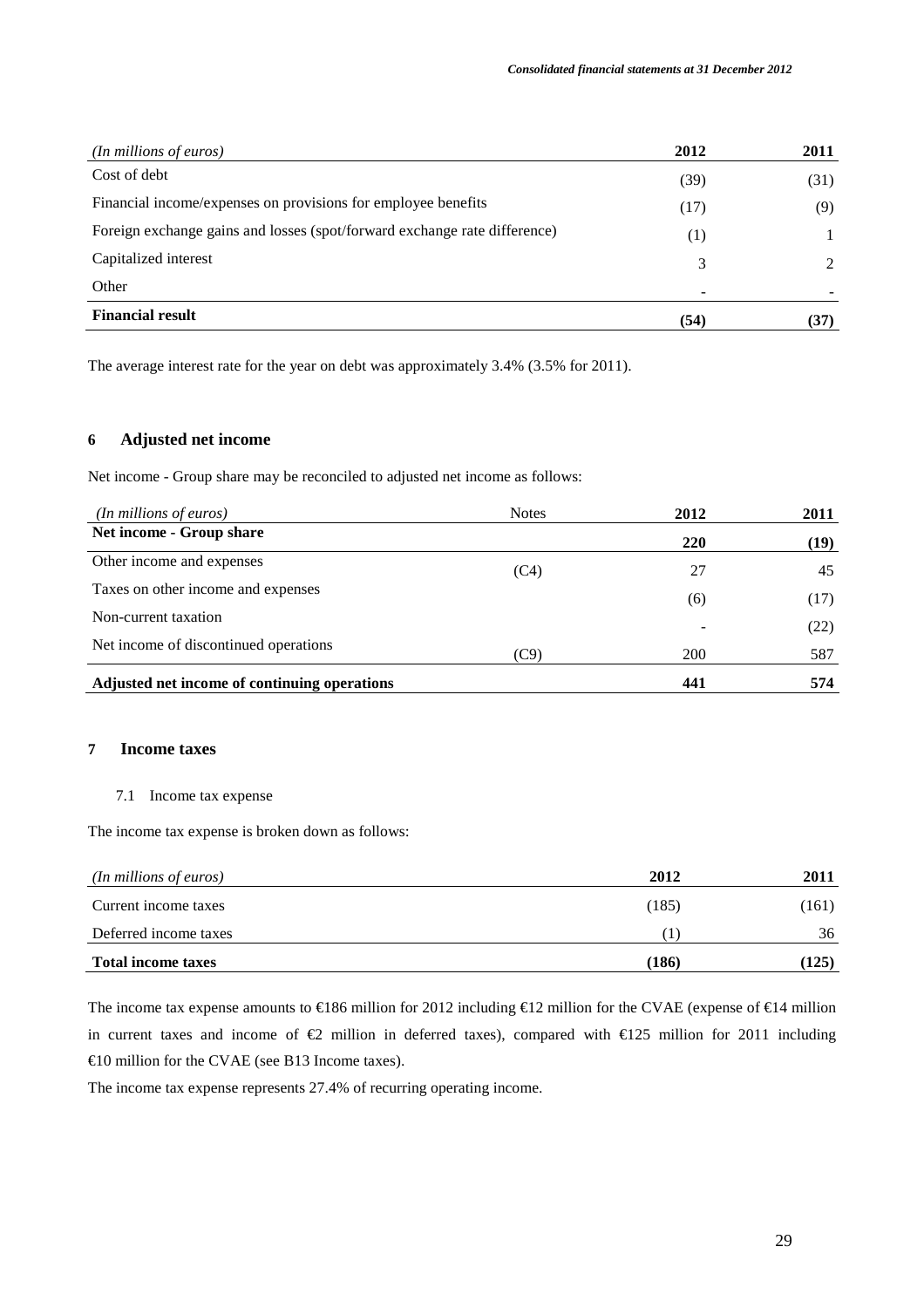# 7.2 Analysis by source of net deferred tax assets (liabilities)

The analysis by source of the net deferred tax assets (liabilities) is as follows, before offset of assets and liabilities at fiscal entity level:

|                                                      |            | <b>Changes</b> | <b>Changes</b><br>recognized in<br>shareholders' | <b>Changes</b><br>recognized<br>in the<br>income | <b>Translation</b> | <b>Assets</b><br>held for |            |
|------------------------------------------------------|------------|----------------|--------------------------------------------------|--------------------------------------------------|--------------------|---------------------------|------------|
| (In millions of euros)                               | 31/12/2011 | in scope       | equity                                           | statement                                        | adjustments        | sale                      | 31/12/2012 |
| Tax loss and tax credit<br>carryforwards             | 10         | 1              |                                                  |                                                  |                    |                           | 11         |
| Provisions for pensions and similar<br>benefits      | 112        | ۰              | 21                                               | (8)                                              | (1)                | 1                         | 125        |
| Other temporarily non-deductible<br>provisions       | 228        | 5              | (24)                                             | (118)                                            | (1)                | 181                       | 271        |
| Deferred tax assets                                  | 350        | 6              | (3)                                              | (126)                                            | (2)                | 182                       | 407        |
| <b>Valuation allowance on deferred</b><br>tax assets | (44)       |                | (4)                                              | 68                                               | ٠                  | (164)                     | (144)      |
| Excess tax over book depreciation                    | 184        | 2              | (18)                                             | (64)                                             | (1)                | 18                        | 121        |
| Other temporary tax deductions                       | 91         | 5              | (9)                                              | 7                                                |                    | (2)                       | 92         |
| <b>Deferred tax liabilities</b>                      | 275        | 7              | (27)                                             | (57)                                             | (1)                | 16                        | 213        |
| Net deferred tax assets (liabilities)                | 31         | (1)            | 20                                               | (1)                                              | (1)                | 2                         | 50         |

Other temporarily non-deductible provisions and valuation allowances on deferred tax assets include the expense described in note C9 Discontinued operations and assets held for sale.

After offsetting assets and liabilities at fiscal entity level, deferred taxes are presented as follows in the balance sheet:

| (In millions of euros)                | 31/12/2012 | 31/12/2011 |
|---------------------------------------|------------|------------|
| Deferred tax assets                   | 83         | 66         |
| Deferred tax liabilities              | 33         | 35         |
| Net deferred tax assets (liabilities) | 50         |            |

As the Group is able to control the timing of the reversal of temporary differences related to investments in subsidiaries and joint ventures, it is not necessary to recognize deferred taxes in respect of these differences.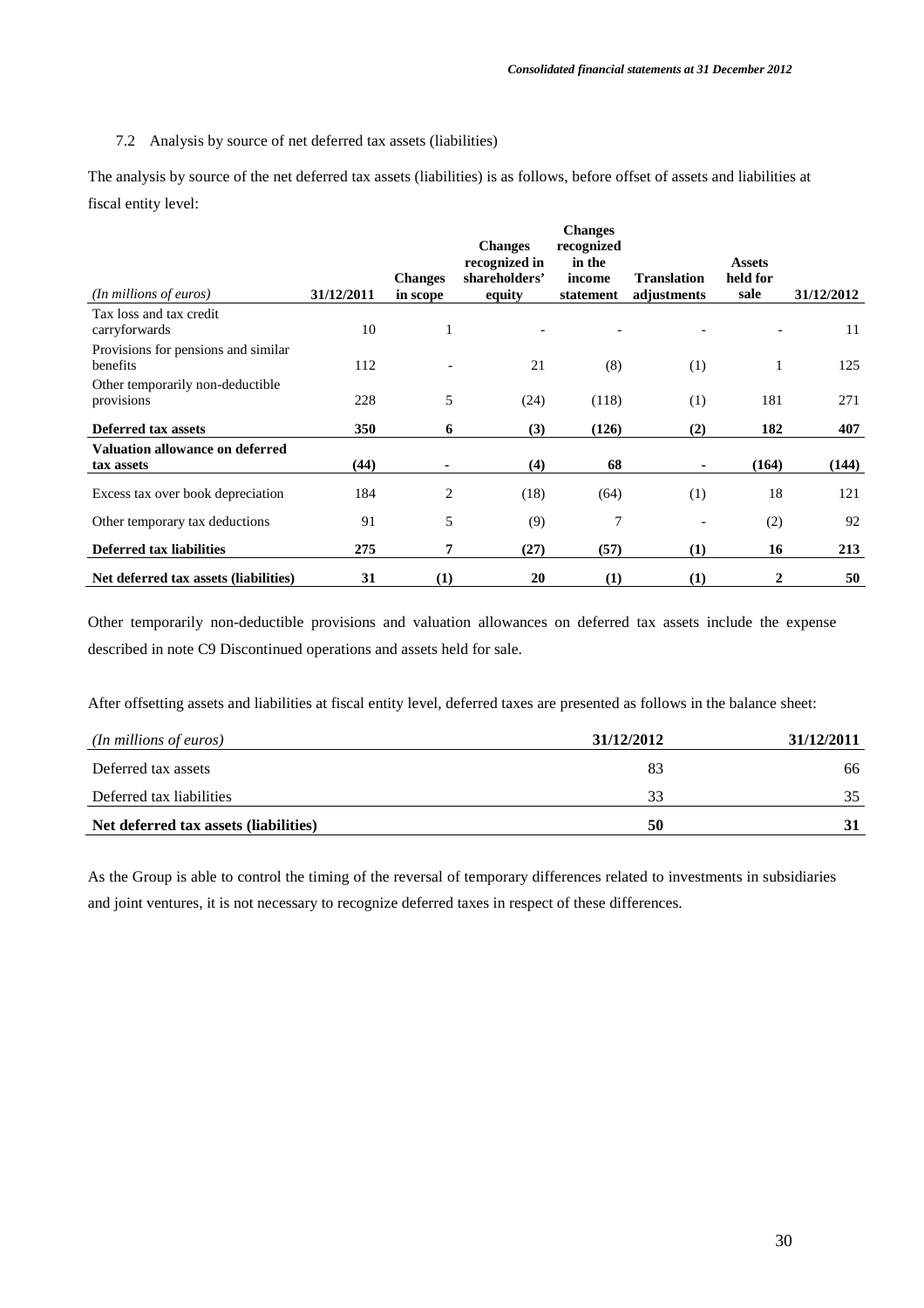# 7.3 Reconciliation between income tax expense and pre-tax income

| (In millions of euros)                                    | 2012   | 2011   |
|-----------------------------------------------------------|--------|--------|
| Net income of continuing operations                       | 421    | 572    |
| Income taxes                                              | (186)  | (125)  |
| Pre-tax income of continuing operations                   | 607    | 697    |
| French corporate tax rate                                 | 34.43% | 34.43% |
| Theoretical tax expense                                   | (209)  | (240)  |
| Difference between French and foreign income tax rates    | (2)    | 6      |
| Tax effect of equity in income of affiliates              | 3      | 6      |
| Permanent differences                                     | (2)    | 16     |
| Change in valuation allowance against deferred tax assets | (97)   | 28     |
| Deferred tax assets not recognized (losses)               | 121    | 59     |
| Income tax expense                                        | (186)  | (125)  |

The French corporate tax rate includes the standard tax rate (33.33%) and additional taxes applicable before 2011 and 2012. In view of the Group's tax position in France, the additional 5% contribution temporarily applicable from 2011 to 2015 has not been included in calculating the overall income tax rate, which therefore stands at 34.43%.

The net impact of the CVAE is included in permanent differences.

The tax losses for 2012 generated by discontinued operations were utilized in 2012 by continuing operations, or have been retained in the Group's tax loss carryforwards shown in the next paragraph.

# 7.4 Expiry of tax loss carryforwards and tax credits

The Group's unrecognised tax loss carryforwards and tax credits can be used up to their year of expiry, indicated in the table below:

| (In millions of euros)                            | 31/12/2012 | 31/12/2011   |      |              |
|---------------------------------------------------|------------|--------------|------|--------------|
|                                                   | Base       | Income taxes | Base | Income taxes |
| 2012                                              |            |              |      |              |
| 2013                                              | 5          |              |      | 2            |
| 2014                                              | 4          |              | 7    | 2            |
| 2015                                              |            |              |      |              |
| 2016                                              | 6          |              | 5    | 2            |
| 2017 and beyond<br>Tax losses that can be carried | 17         | 5            | 2    |              |
| forward indefinitely                              | 1,256      | 428          | 874  | 297          |
| <b>Total</b>                                      | 1,288      | 436          | 896  | 303          |
| Carry back deductible                             |            |              |      |              |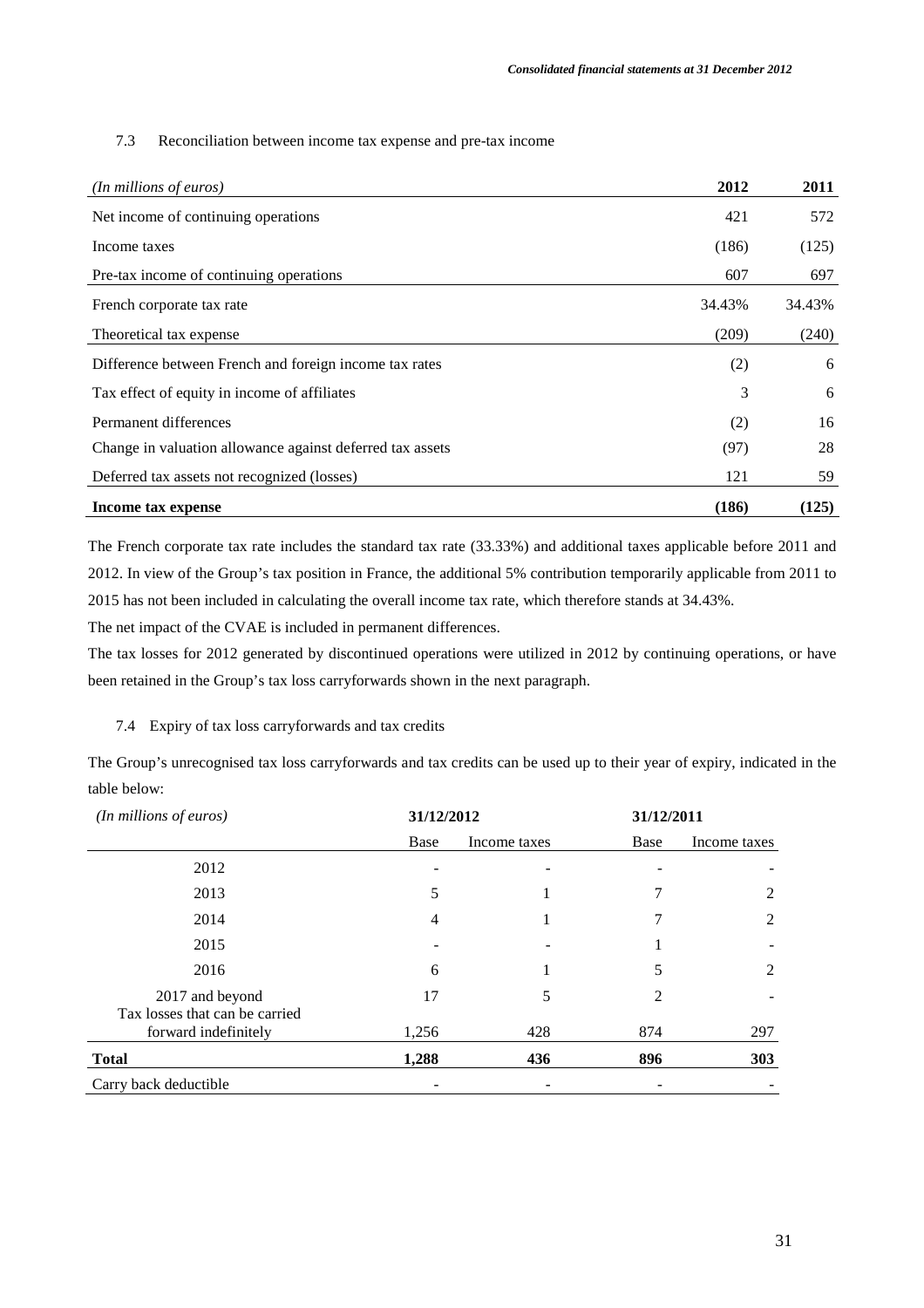#### **8 Business combinations**

ARKEMA has finalized allocation of the acquisition price for the Total resins businesses and Seppic's specialty alkoxylate business, leading to adjustment of the associated goodwill; see note C11 Intangible assets.

On 1 February 2012, ARKEMA completed the acquisition of two Chinese companies: Hipro Polymers, a fastexpanding producer of biosourced polyamide 10.10, and Casda Biomaterials, world leader in sebacic acid, derived from castor oil and used in particular to manufacture these polyamides 10.10. The acquisition price is based on an enterprise value of US\$ 365 million for 100% of the capital of both companies.

In October 2012, ARKEMA also acquired an additives and acrylic emulsion production site in Brazil.

The fair values of identifiable assets acquired and liabilities transferred at the acquisition date are as follows:

|                                              | <b>Fair value of Hipro Polymers</b><br>and Casda Biomaterials | Fair value of an acrylic<br>emulsions site acquired |
|----------------------------------------------|---------------------------------------------------------------|-----------------------------------------------------|
| (In millions of euros)                       | acquired in China                                             | in Brazil                                           |
| Intangible assets                            | 15                                                            | 6                                                   |
| Property, plant and equipment                | 43                                                            | 9                                                   |
| Deferred tax assets                          | 3                                                             |                                                     |
| Other non-current assets                     |                                                               |                                                     |
| <b>Total non-current assets</b>              | 61                                                            | 15                                                  |
| Inventories                                  | 18                                                            | 1                                                   |
| Accounts receivable                          | 14                                                            |                                                     |
| Other receivables and prepaid expenses       | $\Omega$                                                      | 1                                                   |
| Cash and cash equivalents                    | 15                                                            |                                                     |
| <b>Total current assets</b>                  | 47                                                            | $\overline{c}$                                      |
| <b>TOTAL ASSETS</b>                          | 108                                                           | 17                                                  |
| Deferred tax liabilities                     | $\Omega$                                                      |                                                     |
| Provisions and other non-current liabilities | 3                                                             |                                                     |
| <b>Total non-current liabilities</b>         | 3                                                             | $\Omega$                                            |
| Accounts payable                             | 8                                                             |                                                     |
| Other creditors and accrued liabilities      | 6                                                             |                                                     |
| Current debt                                 | 13                                                            |                                                     |
| <b>Total current liabilities</b>             | 27                                                            | $\theta$                                            |
| <b>TOTAL LIABILITIES</b>                     | 30                                                            | $\boldsymbol{0}$                                    |
| Fair value of net assets                     | 78                                                            | 17                                                  |
| Goodwill                                     | 177                                                           | $\mathbf{0}$                                        |

Recognition of these operations will be finalized within 12 months of the acquisition date.

Goodwill results mainly from expected development synergies and the businesses potential for growth.

Expenses incurred for all these operations were recorded in expenses for a total €1 million (see note C4 Other income and expenses).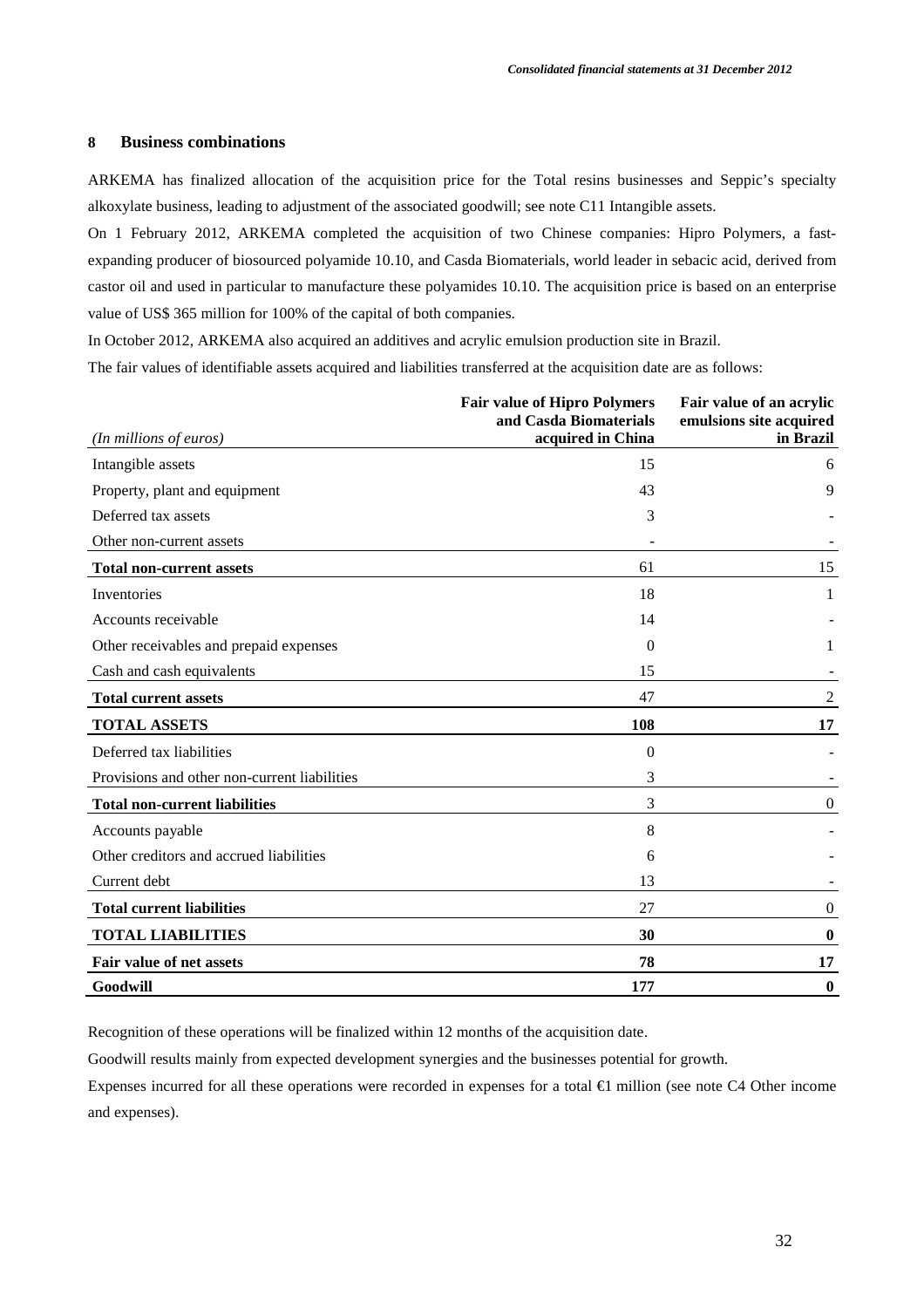# **9 Discontinued operations and assets held for sale**

#### 9.1 Income statement

The consolidated income statement for the vinyl business is as follows:

| (In millions of euros)                | 2012  | 2011  |
|---------------------------------------|-------|-------|
| <b>Sales</b>                          | 551   | 1,090 |
| <b>Recurring operating income</b>     | (67)  | (66)  |
| Other income and expenses             | (127) | (423) |
| <b>Operating income</b>               | (194) | (489) |
| Financial result                      | (5)   | (91)  |
| Income taxes                          | (1)   | (7)   |
| Net income of discontinued operations | (200) | (587) |
| Of which: non-controlling interests   |       |       |
| Net income - Group share              | (200) | (587) |
| Depreciation and amortization         |       | (42)  |
| EBITDA <sup>*</sup>                   | (67)  | (24)  |

(\*) see note B19 Accounting policies / Main accounting and financial indicators

In 2012, discontinued operations generated a net loss of  $\epsilon$ (200) million. This includes the net loss from operations of €(73) million on business activity during the first half of 2012, and other income and expenses totalling €(127) million. These expenses include the impact of implementing the warranties negotiated during finalization of the workers' council information/consultation process, the costs of establishing the activity as a self-sufficient structure (legal and accounting fees for asset transfers, information systems, etc), recognition of additional impairment on working capital and various post-closing adjustments which are still in progress.

#### 9.2 Balance sheet

The balance sheet items classified as assets held for sale are the following:

| (In millions of euros)                           | 01/07/2012 | 31/12/2011 |
|--------------------------------------------------|------------|------------|
| Non-current assets                               | 13         |            |
| Current assets                                   | 295        | 379        |
| <b>Assets held for sale</b>                      | 308        | 380        |
| Non-current liabilities                          | 267        | 215        |
| Current liabilities                              | 112        | 238        |
| Liabilities associated with assets held for sale | 379        | 453        |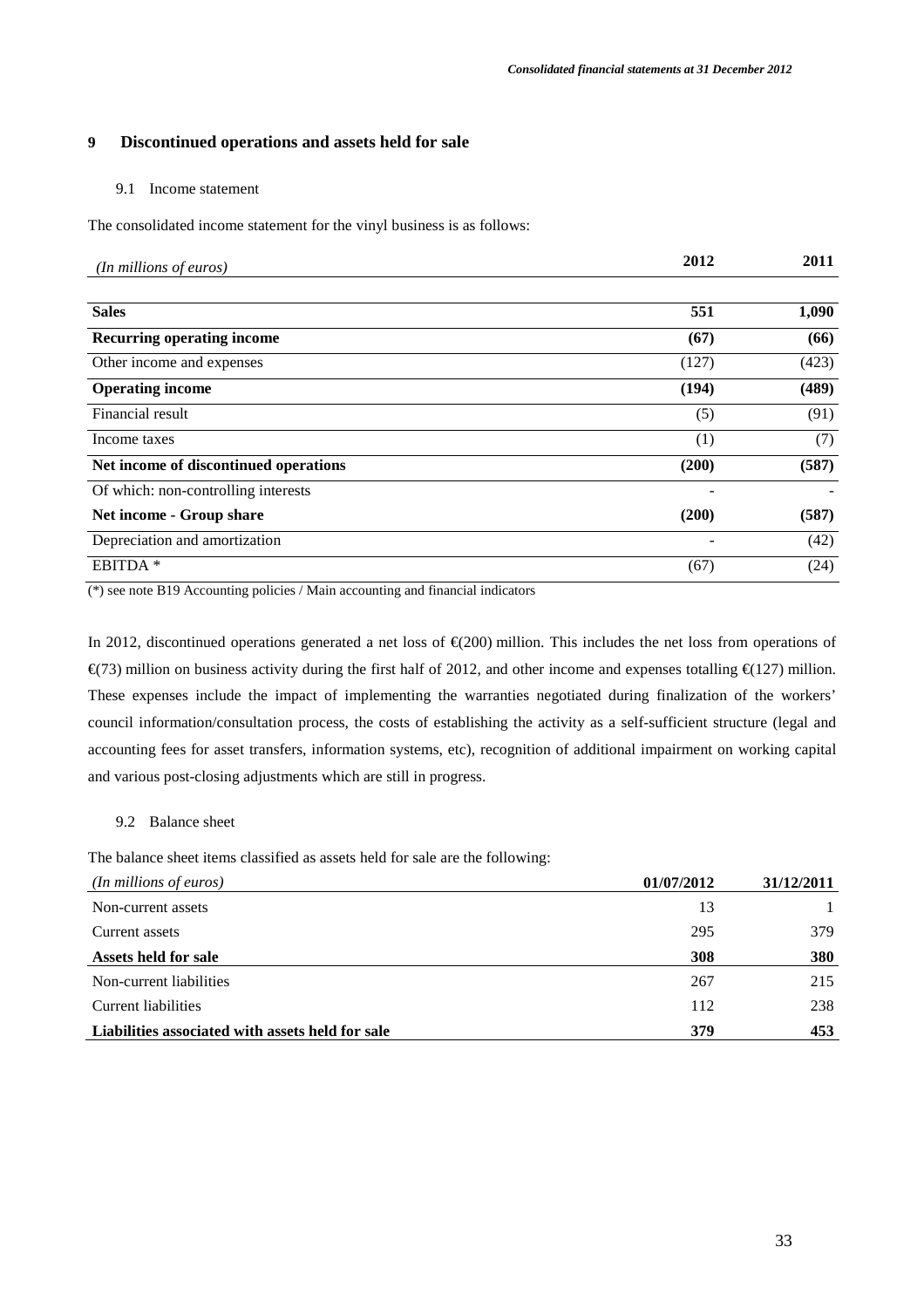# 9.3 Cash flow statement

| (In millions of euros)                              | 2012  | 2011  |
|-----------------------------------------------------|-------|-------|
| Net income                                          | (200) | (587) |
| Depreciation, amortization and impairment of assets | 39    | 305   |
| Provisions, valuation allowances and deferred taxes | 43    | 151   |
| (Gains)/losses on sales of assets                   | (10)  | (2)   |
| Change in working capital                           | (29)  | (20)  |
| Cash flow from operating activities                 | (157) | (153) |
| <b>Cash flow from net investments</b>               | (73)  | (55)  |

# **10 Earnings per share**

Earnings per share and diluted earnings per share are presented below:

|                                                                             | 2012       | 2011       |
|-----------------------------------------------------------------------------|------------|------------|
| Weighted average number of ordinary shares                                  | 62,177,689 | 61,629,841 |
| Dilutive effect of stock options                                            | 541,665    | 550,263    |
| Dilutive effect of free share grants                                        | 259,145    | 110,205    |
| Weighted average number of potential ordinary shares                        | 62,978,499 | 62,290,309 |
| Earnings per share is determined below:                                     |            |            |
|                                                                             | 2012       | 2011       |
| Earnings per share $(\epsilon)$                                             | 3.54       | (0.31)     |
| Diluted earnings per share $(\epsilon)$                                     | 3.49       | (0.31)     |
| Earnings per share of continuing operations $(\epsilon)$                    | 6.75       | 9.22       |
| Diluted earnings per share of continuing operations $(\epsilon)$            | 6.67       | 9.12       |
| Earnings per share of discontinued operations $(\epsilon)$                  | (3.21)     | (9.53)     |
| Diluted earnings per share of discontinued operations $(\epsilon)$          | (3.18)     | (9.43)     |
| Adjusted net income per share $(\epsilon)$                                  | 5.92       | 8.11       |
| Diluted adjusted net income per share $(\epsilon)$                          | 5.84       | 8.03       |
| Adjusted net income per share of continuing operations $(\epsilon)$         | 7.09       | 9.31       |
| Diluted adjusted net income per share of continuing operations $(\epsilon)$ | 7.00       | 9.21       |

In 2012, all outstanding stock option and free share grant plans had a dilutive effect, except for the plans awarded in 2011 which were ultimately non-dilutive.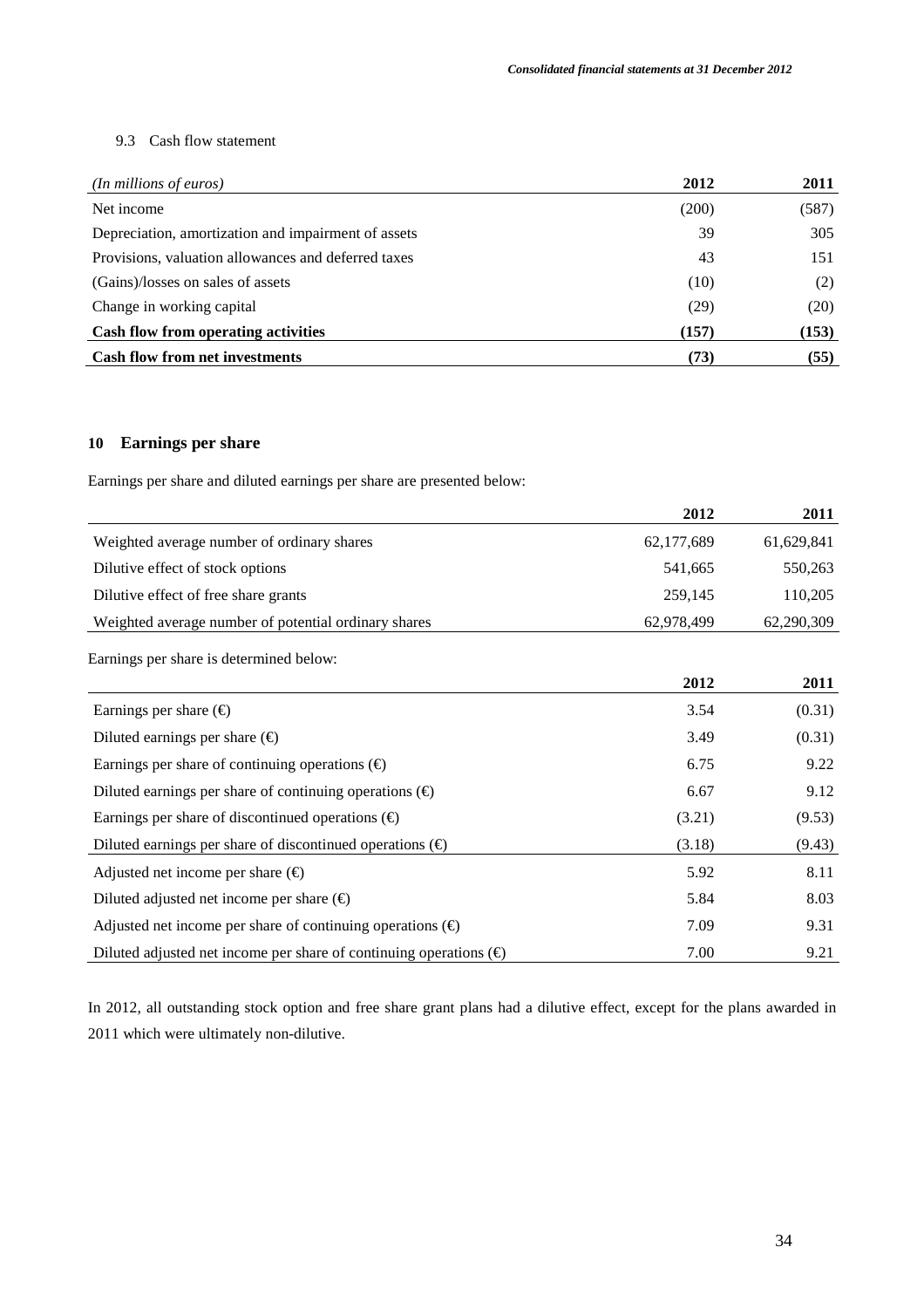# **11 Intangible assets**

# 11.1 Goodwill

|                        | Gross book<br>value | 31/12/2012<br>Accumulated<br>amortization and<br>impairment | Net book<br>value | 31/12/2011<br>Net book<br>value |
|------------------------|---------------------|-------------------------------------------------------------|-------------------|---------------------------------|
| (In millions of euros) |                     |                                                             |                   |                                 |
| Goodwill               | 1,096               | (426)                                                       | 670               | 467                             |

The breakdown by segment, with allocation by CGU for goodwill above €50 million, is as follows:

|                                       | 31/12/2012     | 31/12/2011     |  |
|---------------------------------------|----------------|----------------|--|
|                                       | Net book value | Net book value |  |
| (In millions of euros)                |                |                |  |
| <b>High Performance Materials</b>     | 271            | 94             |  |
| of which: Technical Polymers          | 221            | 45             |  |
| <b>Industrial Specialties</b>         | 57             | 58             |  |
| <b>Coating Solutions</b>              | 335            | 308            |  |
| of which: Acrylics                    | 105            | 100            |  |
| of which: Rheology additives (Coatex) | 96             | 96             |  |
| of which: UV-curing resins            | 103            | 77             |  |
| Corporate                             | 7              | 7              |  |
| <b>TOTAL</b>                          | 670            | 467            |  |

Changes in the net book value of goodwill are as follows:

| (In millions of euros)      | 2012     | 2011     |
|-----------------------------|----------|----------|
| Net book value              |          |          |
| At 1 January                | 467      | 282      |
| Acquisitions                | $\theta$ | $\theta$ |
| Amortization and impairment | (3)      | 0        |
| Disposals                   | (1)      | 0        |
| Changes in scope            | 210      | 173      |
| Translation adjustments     | (3)      | 13       |
| Reclassifications           | $\theta$ | $\theta$ |
| Assets held for sale*       | $\theta$ | (1)      |
| At 31 December              | 670      | 467      |

\* See note C9 Discontinued operations and assets held for sale

The change in goodwill during 2012 corresponds to:

- acquisition of Hipro Polymers and Casda Biomaterials (€177 million) (see note C8 Business combinations),
- finalization of acquisition of Seppic's specialty alkoxylate business (€2 million),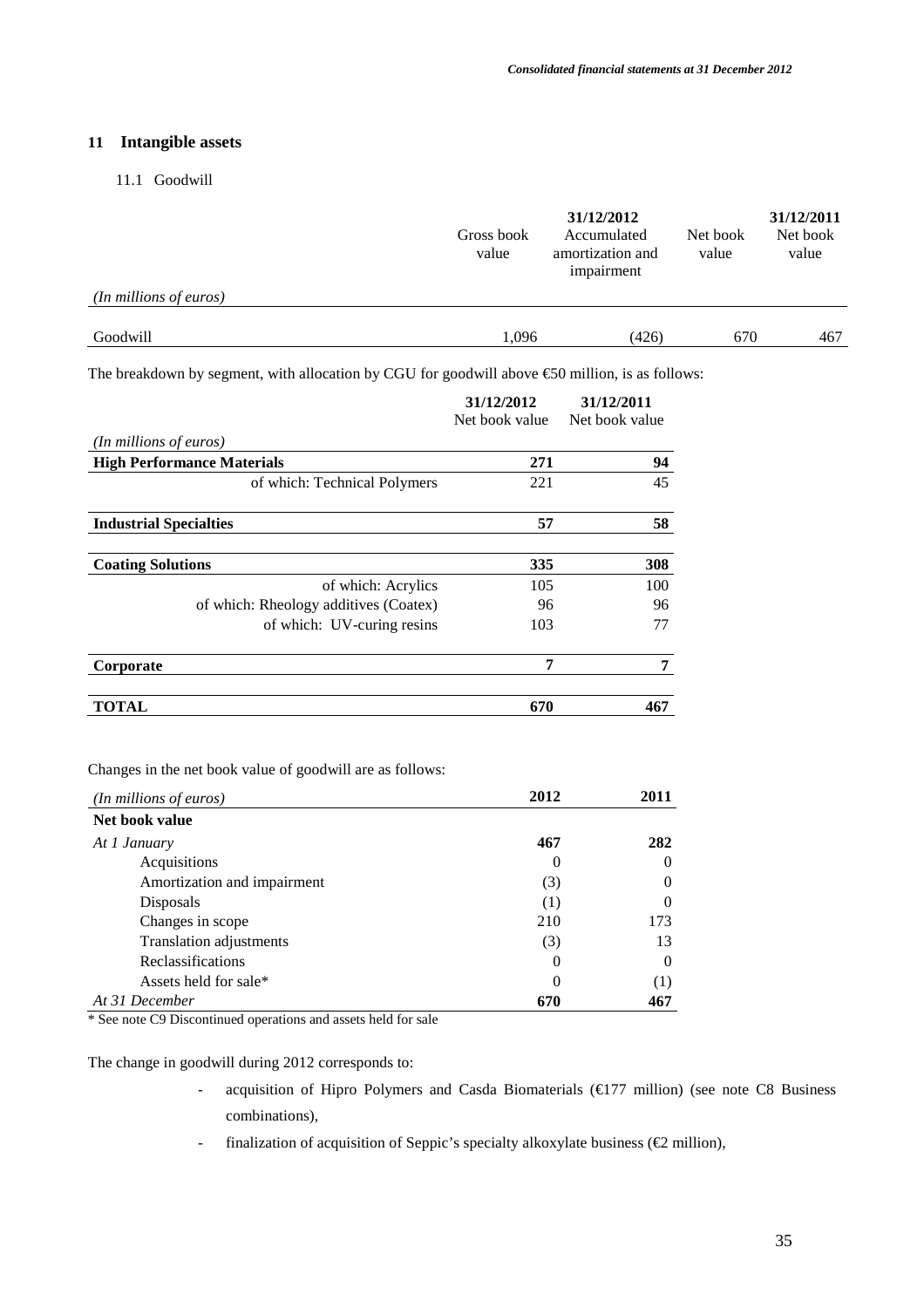- finalization of acquisition of Total's resins businesses (€31 million). The change results from reclassification of know-how as goodwill.

In 2011, ARKEMA acquired Total's resins activities and Seppic's specialty alkoxylate business for industrial markets, giving rise to recognition of provisional goodwill of €173 million.

# 11.2 Other intangible assets

| <i>(In millions of euros)</i> | 31/12/2012<br>Gross book<br>Accumulated<br>value<br>amortization and<br>impairment |       | Net book<br>value | 31/12/2011<br>Net book<br>value |  |
|-------------------------------|------------------------------------------------------------------------------------|-------|-------------------|---------------------------------|--|
| Patents                       | 144                                                                                | (111) | 33                | 26                              |  |
| Trademarks                    | 34                                                                                 | (8)   | 26                | 25                              |  |
| Software and licences         | 168                                                                                | (123) | 45                | 39                              |  |
| Other intangible assets       | 349                                                                                | (161) | 188               | 220                             |  |
| <b>Total</b>                  | 695                                                                                | (403) | 292               | 310                             |  |

Changes in the net book value of intangible assets are as follows:

| (In millions of euros)      | 2012 | 2011     |
|-----------------------------|------|----------|
| Net book value              |      |          |
| At 1 January                | 310  | 212      |
| Acquisitions                | 42   | 43       |
| Amortization and impairment | (32) | (24)     |
| Disposals                   | (1)  | $\theta$ |
| Changes in scope            | (24) | 65       |
| Translation adjustments     | 0    | 4        |
| Reclassifications           | (2)  | 12       |
| Assets held for sale*       | (1)  | (2)      |
| At 31 December              | 292  | 310      |

\* See note C9 Discontinued operations and assets held for sale

In 2012, the Group recognised €4 million of impairment on its other intangible assets.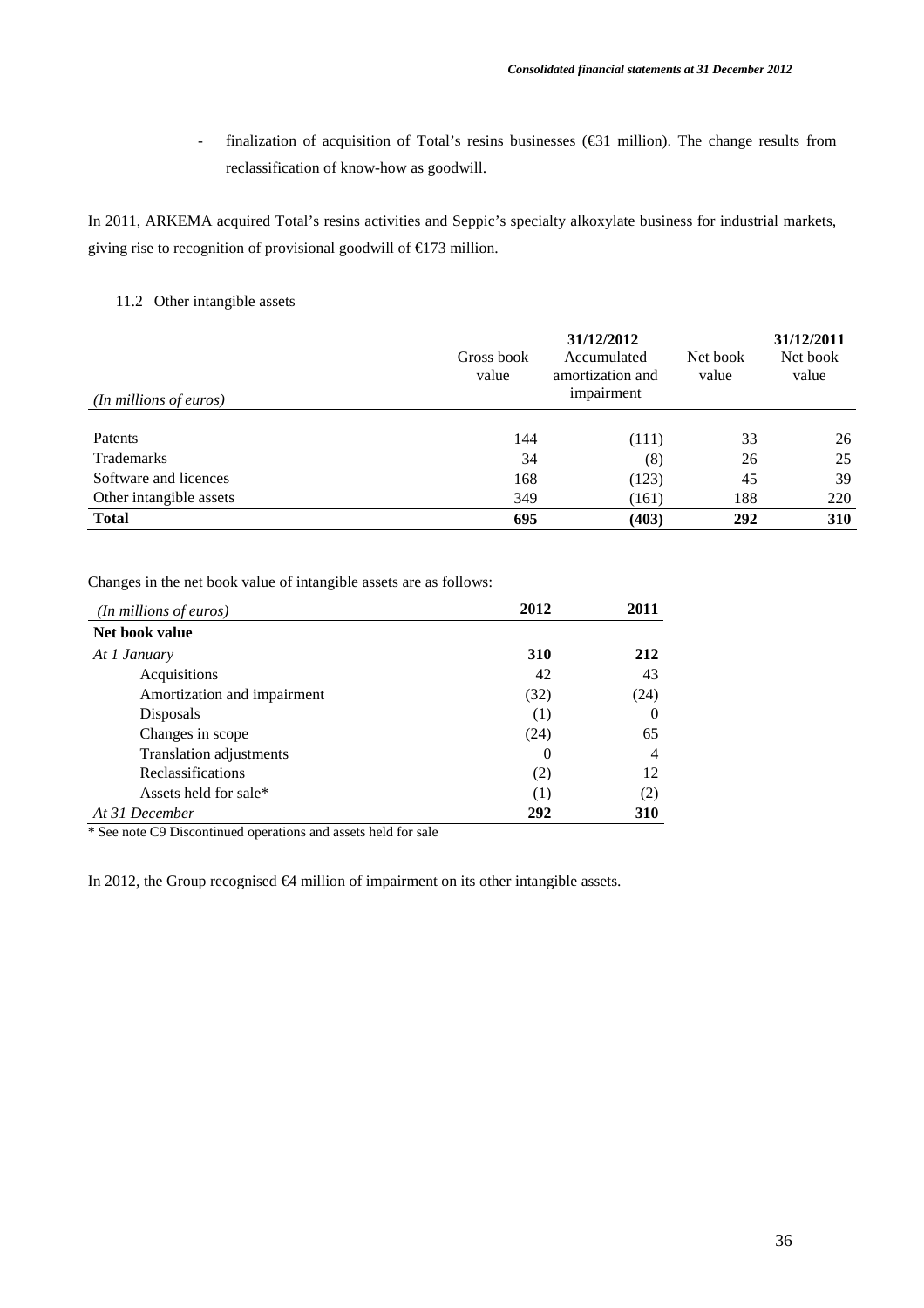|                                     | 31/12/2012<br>Gross book<br>Accumulated<br>depreciation and<br>value<br>impairment |          | Net book<br>value | 31/12/2011<br>Net book<br>value |  |
|-------------------------------------|------------------------------------------------------------------------------------|----------|-------------------|---------------------------------|--|
| (In millions of euros)              |                                                                                    |          |                   |                                 |  |
| Land and buildings                  | 1,333                                                                              | (870)    | 463               | 455                             |  |
| Complex industrial facilities       | 2,902                                                                              | (2,286)  | 616               | 566                             |  |
| Other property, plant and equipment | 1,775                                                                              | (1, 332) | 443               | 444                             |  |
| Construction in progress            | 331                                                                                | (1)      | 330               | 241                             |  |
| <b>Total</b>                        | 6,341                                                                              | (4,489)  | 1,852             | 1,706                           |  |

# **12 Property, plant and equipment**

Other property, plant and equipment at 31 December 2012 mainly comprise machinery and tools with a gross value of €1,255 million (€1,681 million at 31 December 2011), and accumulated depreciation and provisions for impairment of €966 million (€1,269 million at 31 December 2011).

ARKEMA recorded impairment losses of  $\epsilon$ 9 million on property, plant and equipment ( $\epsilon$ 26 million in 2011).

Changes in the net book value of property, plant and equipment are as follows:

| (In millions of euros)      | 2012  | 2011  |
|-----------------------------|-------|-------|
| Net book value              |       |       |
| At 1 January                | 1,706 | 1,703 |
| Acquisitions                | 437   | 381   |
| Depreciation and impairment | (300) | (304) |
| Disposals                   | (25)  | (5)   |
| Changes in scope            | 65    | 162   |
| Translation adjustments     | (10)  | 40    |
| Reclassifications           | 5     | (10)  |
| Assets held for sale*       | (26)  | (261) |
| At 31 December              | 1,852 | 1,706 |

\* See note C9 Discontinued operations and assets held for sale

The figures above include the following amounts in respect of assets held under finance lease arrangements:

|                                                | 31/12/2012  |                                |           | 31/12/2011  |                                |           |  |
|------------------------------------------------|-------------|--------------------------------|-----------|-------------|--------------------------------|-----------|--|
| (In millions of euros)                         | Gross value | Depreciation and<br>impairment | Net value | Gross value | Depreciation<br>and impairment | Net value |  |
| Complex industrial<br>facilities and buildings | 18          |                                | 10        |             |                                | 10        |  |

They mainly correspond to leases of a hydrogen production unit located at Lacq and a production unit at Carling.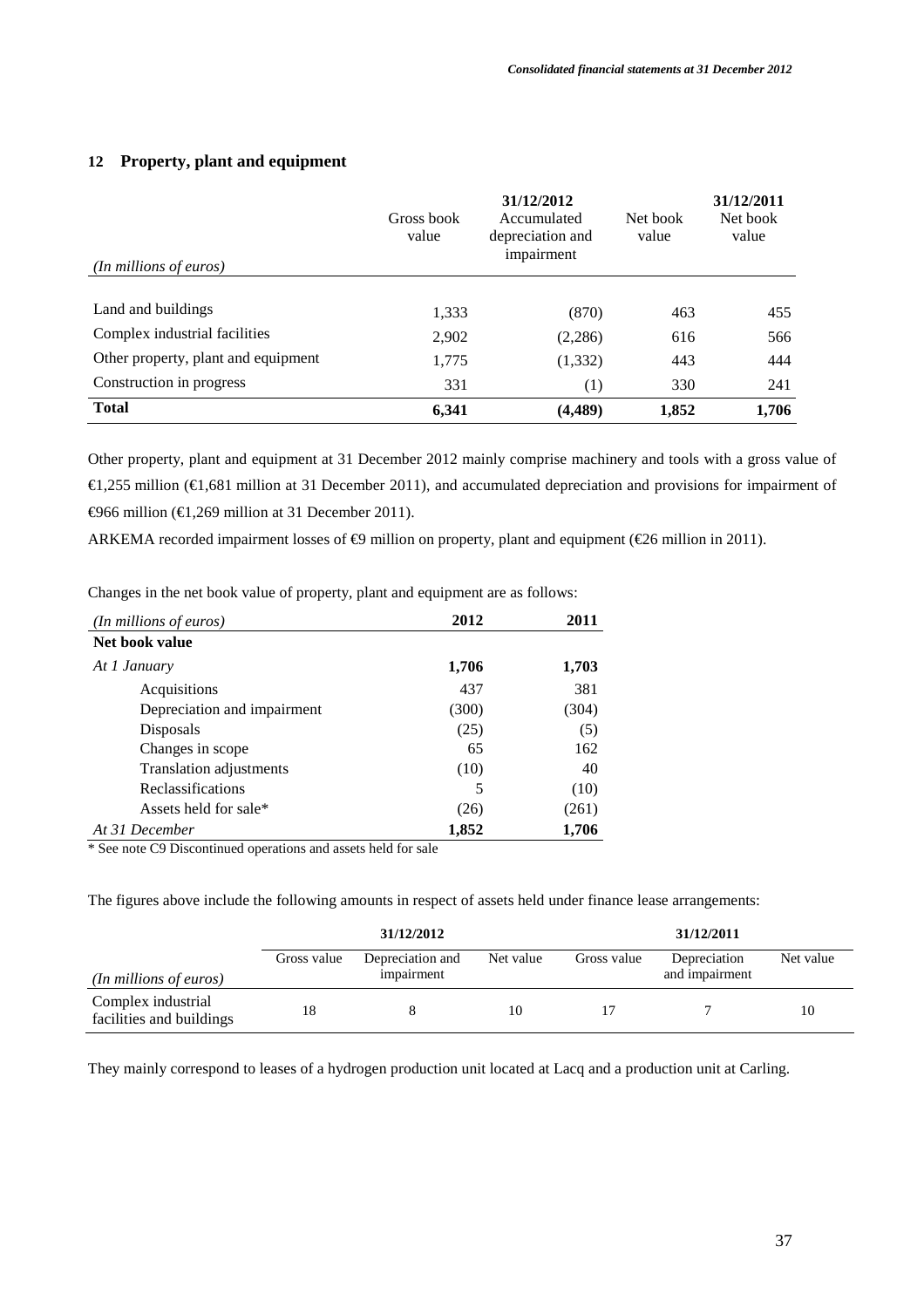|                                |            | % ownership              |            | Equity value |                          | Equity in income<br>$(\text{loss})$ |                              | <b>Sales</b> |
|--------------------------------|------------|--------------------------|------------|--------------|--------------------------|-------------------------------------|------------------------------|--------------|
| <i>(In millions of euros)</i>  | 31/12/2012 | 31/12/2011               | 31/12/2012 | 31/12/2011   | 31/12/2012               | 31/12/2011                          | 31/12/2012                   | 31/12/2011   |
| Qatar Vinyl Company Ltd Q.S.C. | 13%        | 13%                      | 59         | 58           | 10                       | 16                                  | 52                           | 52           |
| Arkema Yoshitomi Ltd           | 49%        | 49%                      | 6          |              |                          |                                     | 9                            | 10           |
| Meglas                         | 33%        | 33%                      |            |              | $\overline{\phantom{a}}$ | ۰                                   | 3                            | 3            |
| CJ Bio Malaysia Sdn Bhd        | 14%        | $\overline{\phantom{a}}$ | 6          |              | $\overline{\phantom{a}}$ |                                     |                              |              |
| <b>Investments</b>             |            |                          | 71         | 66           | 11                       | 17                                  | $\qquad \qquad \blacksquare$ |              |
| Loans                          |            |                          |            |              |                          |                                     |                              |              |
| <b>Total</b>                   |            |                          | 71         | 66           | 11                       | 17                                  | 64                           | 65           |

# **13 Equity affiliates**

# **14 Other investments**

Other investments include the Group's investments in various listed and non-listed companies, which are stated at historical cost.

The main movements in 2011 and 2012 are as follows:

| (In millions of euros)                | 2012 | 2011 |
|---------------------------------------|------|------|
| At 1 January                          | 35   | 38   |
| Acquisitions                          |      | 12   |
| Disposals                             |      | (15) |
| (Increases) / Reversals of impairment | (8)  | -    |
| Changes in scope                      |      |      |
| Translation adjustments               |      | -    |
| Other changes                         |      | -    |
| At 31 December                        | 36   | 35   |

# **15 Other non-current assets**

|                               |             | 31/12/2012               |           |             | 31/12/2011               |           |
|-------------------------------|-------------|--------------------------|-----------|-------------|--------------------------|-----------|
| <i>(In millions of euros)</i> | Gross value | Impairment               | Net value | Gross value | Impairment               | Net value |
| Loans and advances            | 144         | (9)                      | 135       | 105         | (9)                      | 96        |
| Security deposits paid        |             | $\overline{\phantom{0}}$ | 12        |             | $\overline{\phantom{a}}$ | 13        |
| <b>Total</b>                  | 156         | (9)                      | 147       | 118         | (9)                      | 109       |

Loans and advances include amounts receivable from the French tax authorities in respect of the research tax credit. Loans and advances also include €35 million of receivables on Total related to the remediation costs in respect of closed industrial sites in the United States (see note C20.4 Provisions and other non-current liabilities / Provisions for environmental contingencies).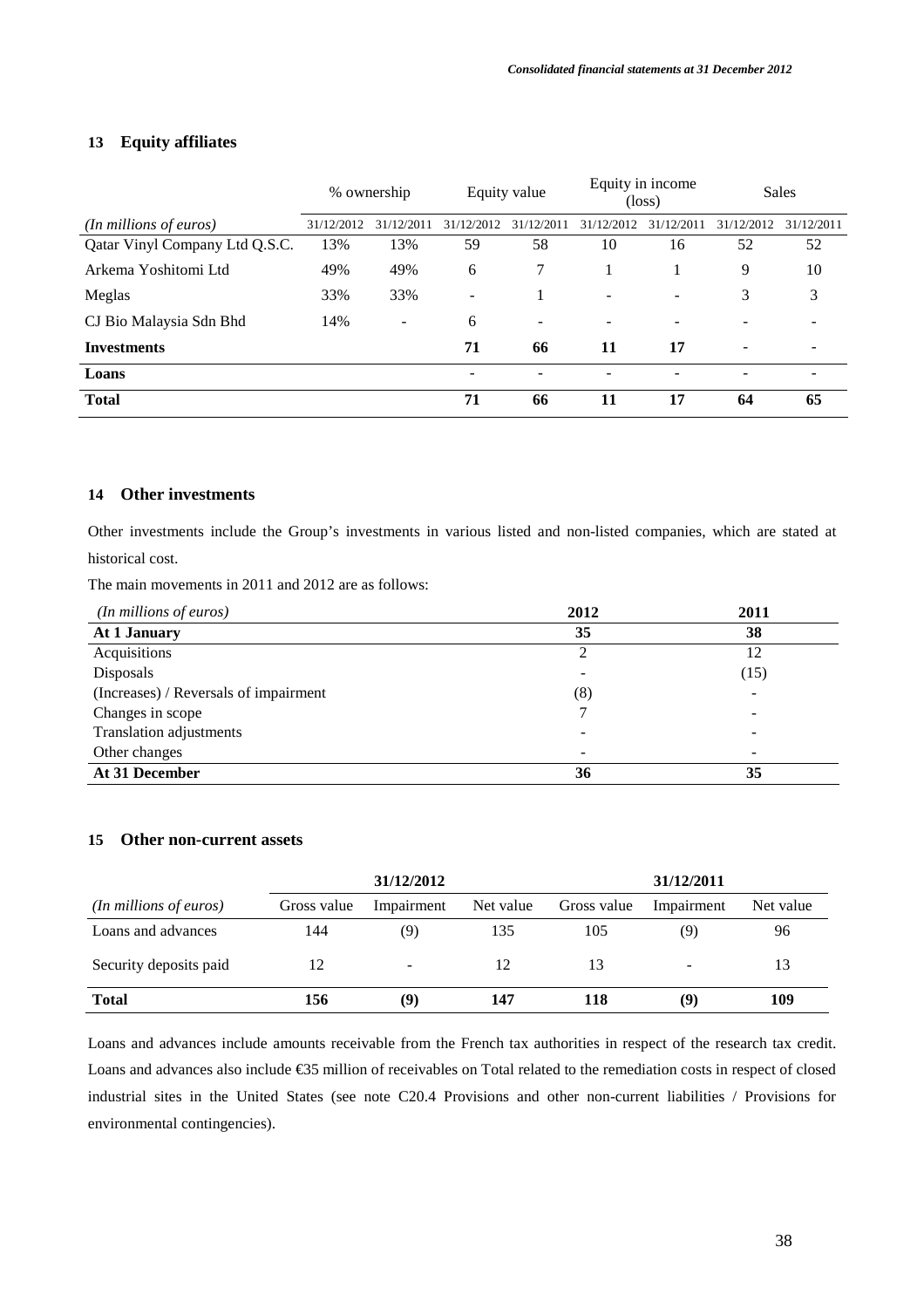# **16 Inventories**

| (In millions of euros)     | 31/12/2012 | 31/12/2011 |
|----------------------------|------------|------------|
| <b>Inventories</b> (cost)  | 991        | 1,015      |
| Valuation allowance        | (71)       | (70)       |
| Inventories (net)          | 920        | 945        |
| Of which:                  |            |            |
| Raw materials and supplies | 259        | 260        |
| <i>Finished products</i>   | 661        | 685        |

## **17 Accounts receivable, other receivables and prepaid expenses**

At 31 December 2012, accounts receivable are stated net of a bad debt provision of €29 million (€22 million at 31 December 2011).

Other receivables and prepaid expenses notably include receivables from governments in an amount of  $\epsilon$ 77 million (€75 million at 31 December 2011), including €72 million of VAT.

Details of accounts receivable net of valuation allowances are presented in note C23.4 Credit risk.

# **18 Cash and cash equivalents**

| (In millions of euros)    | 31/12/2012 | 31/12/2011 |
|---------------------------|------------|------------|
| Short-term cash advances  | Q          | 6          |
| Monetary mutual funds     | 218        | 99         |
| Available cash            | 133        | 147        |
| Cash and cash equivalents | 360        | 252        |

# **19 Shareholders' equity**

At 1 January 2011, Arkema S.A.'s share capital amounted to €615 million, divided into 61,493,794 shares including 136,280 treasury shares with nominal value of  $\text{\textsterling}10$ .

During 2011, the company bought back 210,000 treasury shares (accounted for as a deduction from shareholders' equity), and allocated 132,200 shares to employees. The company held 214,080 treasury shares at 31 December 2011. The company carried out two capital increases totalling  $\epsilon$ 4 million in 2011 following the exercise of 370,783 stock options.

The shareholders' general meeting of 24 May 2011 adopted a resolution proposing to distribute a dividend of €1 per share, or a total amount of  $\epsilon$ 61 million, in respect of the 2010 financial year.

At 31 December 2011, the share capital amounted to  $\epsilon$ 619 million, divided into 61,864,577 shares.

On 18 April 2012, the Group carried out a capital increase reserved for Group employees: 535,013 shares were subscribed at a price of  $\epsilon$ 54.51 per share set by the Board of Directors in its meeting of 7 March 2012.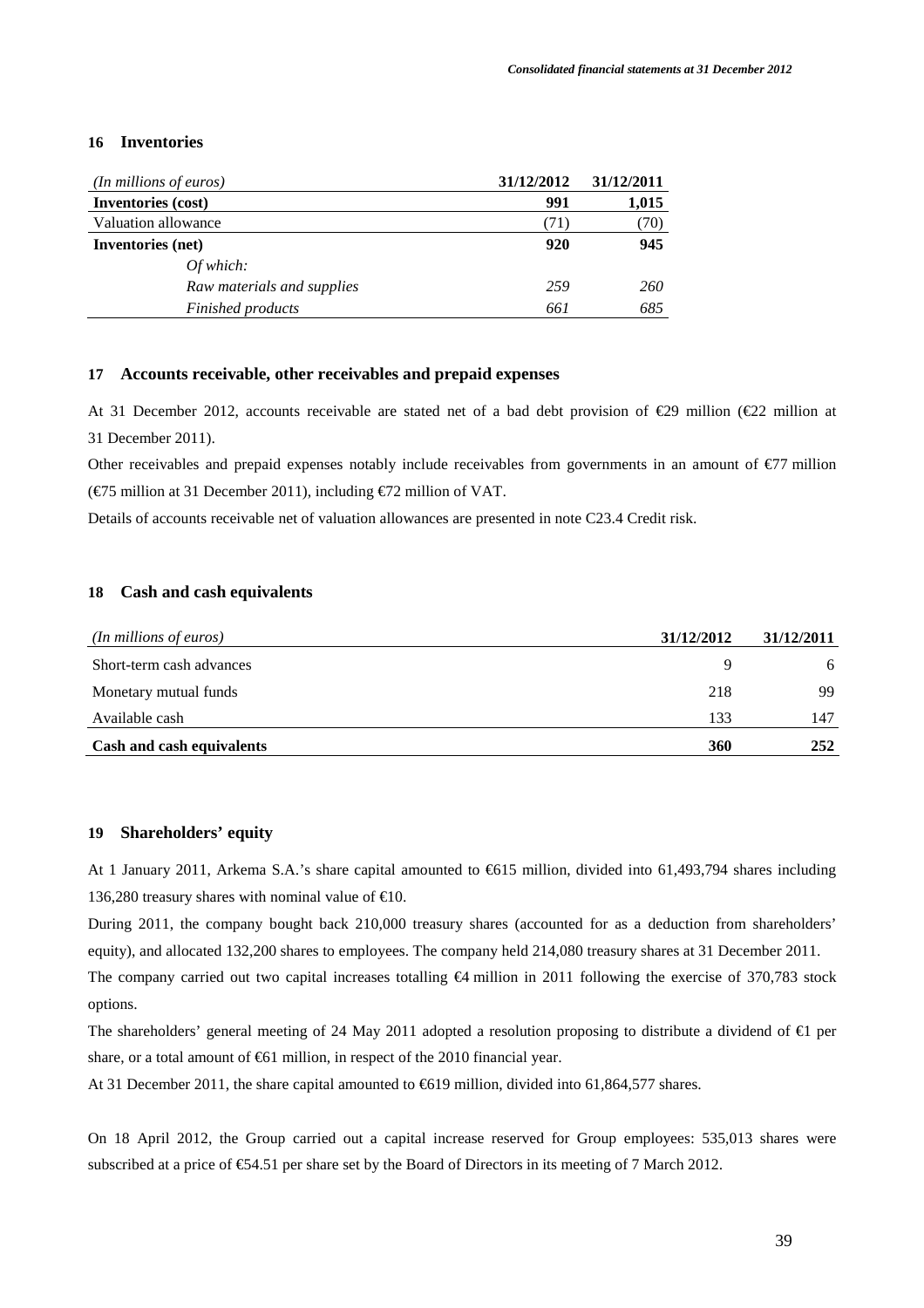During 2012, the Company bought back 250,000 treasury shares (accounted for as a deduction from shareholders' equity), and allocated 150,046 shares to employees.

The Company carried out two capital increases on 30 June and 31 December 2012 totalling €10 million, following the exercise of 477,625 stock options. This increased Arkema S.A.'s share capital to €629 million divided into 62,877,215 shares.

The Annual General Meeting of 23 May 2012 adopted a resolution proposing to distribute a dividend of €1.30 per share, or a total amount of  $\epsilon$ 81 million, in respect of the 2011 financial year.

# **20 Provisions and other non-current liabilities**

### 20.1 Other non-current liabilities

Other non-current liabilities amount to €46 million at 31 December 2012 as against €41 million at 31 December 2011.

# 20.2 Provisions

| (In millions of euros)                                                                                               | <b>Pensions and other</b><br>employee benefit<br>obligations | <b>Environmental</b><br>contingencies | <b>Restructuring</b> | Other | <b>Total</b> |
|----------------------------------------------------------------------------------------------------------------------|--------------------------------------------------------------|---------------------------------------|----------------------|-------|--------------|
| At 1 January 2012                                                                                                    | 355                                                          | 189                                   | 72                   | 134   | 750          |
| Increases in provisions                                                                                              | 38                                                           | 11                                    | 9                    | 45    | 103          |
| Reclassification at 1 July 2012 of<br>residual liabilities associated with<br>discontinued operations <sup>(1)</sup> | 4                                                            |                                       |                      | 66    | 70           |
| Reversals from provisions utilized                                                                                   | (43)                                                         | (18)                                  | (28)                 | (52)  | (141)        |
| Reversals of unused provisions                                                                                       | (2)                                                          | (2)                                   | (2)                  | (23)  | (29)         |
| Changes in scope                                                                                                     |                                                              |                                       |                      | 2     | 2            |
| Translation adjustments                                                                                              | (3)                                                          | (1)                                   |                      | (1)   | (5)          |
| Other <sup>(2)</sup>                                                                                                 | 85                                                           | $\overline{\phantom{a}}$              |                      |       | 85           |
| Liabilities associated with assets held for<br>sale $(3)$                                                            | (2)                                                          |                                       | (1)                  |       | (3)          |
| At 31 December 2012                                                                                                  | 432                                                          | 179                                   | 50                   | 171   | 832          |
| Of which less than one year                                                                                          |                                                              | 19                                    | 14                   | 57    |              |
| Of which more than one year                                                                                          |                                                              | 160                                   | 36                   | 114   |              |

 $<sup>(1)</sup>$  This corresponds to the balance of provisions at 30 June 2012 related to divested businesses which were booked in the net income</sup> of discontinued operations prior to 30 June 2012. At 31 December 2012 the balance of these provisions was  $\epsilon$ 39 million.

<sup>(2)</sup> "Other" includes actuarial gains and losses for the period.

(3) See note C9 Discontinued operations and assets held for sale.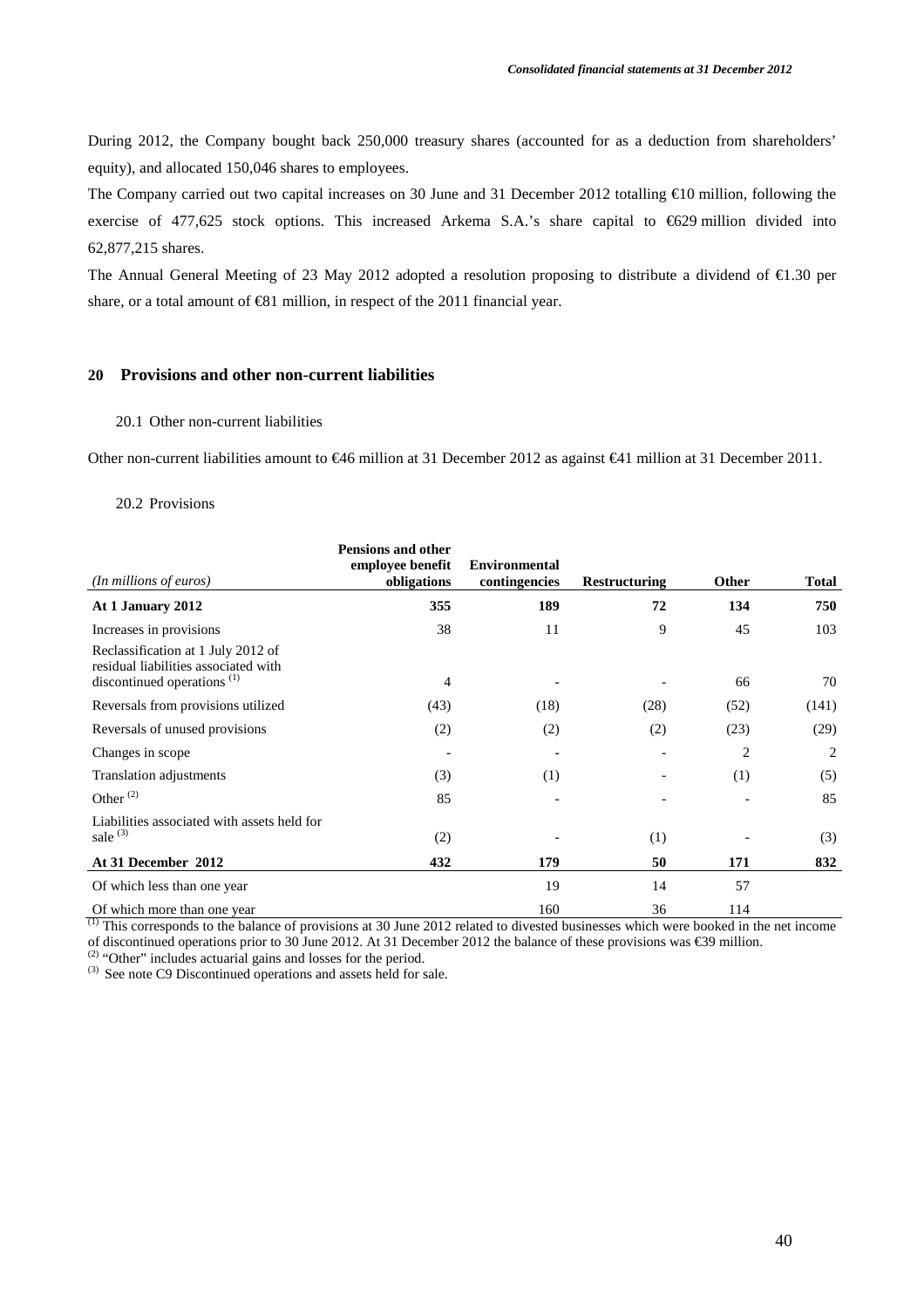In addition, certain provisions are covered by non-current assets (receivables, deposits or pension assets):

| (In millions of euros)                                                  | <b>Pensions and other</b><br>employee benefit<br>obligations | <b>Environmental</b><br>contingencies | <b>Restructuring</b> | <b>Other</b> | <b>Total</b> |
|-------------------------------------------------------------------------|--------------------------------------------------------------|---------------------------------------|----------------------|--------------|--------------|
| <b>Total provisions at 31 December 2012</b>                             | 432                                                          | 179                                   | 50                   | 171          | 832          |
| Portion of provisions covered by<br>receivables or deposits             | ۰                                                            | 35                                    | ٠                    |              | 36           |
| Deferred tax asset related to amounts<br>covered by the Total indemnity |                                                              | 21                                    |                      |              | 21           |
| Net pension assets                                                      | 1                                                            | ٠                                     | ٠                    | ٠            |              |
| Provisions at 31 December 2012 net of<br>non-current assets             | 431                                                          | 123                                   | 50                   | 170          | 774          |

| (In millions of euros)                                       | <b>Pensions and other</b><br>employee benefit<br>obligations | <b>Environmental</b><br>contingencies | <b>Restructuring</b> | <b>Other</b> | Total |
|--------------------------------------------------------------|--------------------------------------------------------------|---------------------------------------|----------------------|--------------|-------|
| At 1 January 2011                                            | 352                                                          | 198                                   | 100                  | 121          | 771   |
| Increases in provisions                                      | 26                                                           | 10                                    | 14                   | 52           | 102   |
| Reversals from provisions utilized                           | (25)                                                         | (12)                                  | (38)                 | (22)         | (97)  |
| Reversals of unused provisions                               | (8)                                                          | (6)                                   | (2)                  | (19)         | (35)  |
| Changes in scope                                             | 11                                                           | 4                                     |                      | 3            | 18    |
| Translation adjustments                                      | 5                                                            | 3                                     |                      | 2            | 10    |
| Other $(1)$                                                  | 28                                                           | 1                                     |                      | 13           | 42    |
| Liabilities associated with assets held for<br>sale $^{(2)}$ | (34)                                                         | (9)                                   | (2)                  | (16)         | (61)  |
| At 31 December 2011                                          | 355                                                          | 189                                   | 72                   | 134          | 750   |
| Of which less than one year                                  |                                                              | 26                                    | 32                   | 33           |       |
| Of which more than year                                      |                                                              | 163                                   | 40                   | 101          |       |

 $<sup>(1)</sup>$  "Other" includes actuarial gains and losses for the period</sup>

(2) See note C9 Discontinued operations and assets held for sale

In addition, certain provisions are covered by non-current assets (receivables, deposits or pension assets):

| (In millions of euros)                                                  | <b>Pensions and other</b><br>employee benefit<br>obligations | <b>Environmental</b><br>contingencies | <b>Restructuring</b> | <b>Other</b>             | <b>Total</b> |
|-------------------------------------------------------------------------|--------------------------------------------------------------|---------------------------------------|----------------------|--------------------------|--------------|
| <b>Total provisions at 31 December 2011</b>                             | 355                                                          | 189                                   | 72                   | 134                      | 750          |
| Portion of provisions covered by<br>receivables or deposits             | -                                                            | 39                                    |                      |                          | 40           |
| Deferred tax asset related to amounts<br>covered by the Total indemnity |                                                              | 23                                    |                      | $\overline{\phantom{a}}$ | 23           |
| Net pension assets                                                      | 1                                                            |                                       | $\blacksquare$       | ٠                        | 1            |
| Provisions at 31 December 2011 net of<br>non-current assets             | 354                                                          | 127                                   | 72                   | 133                      | 686          |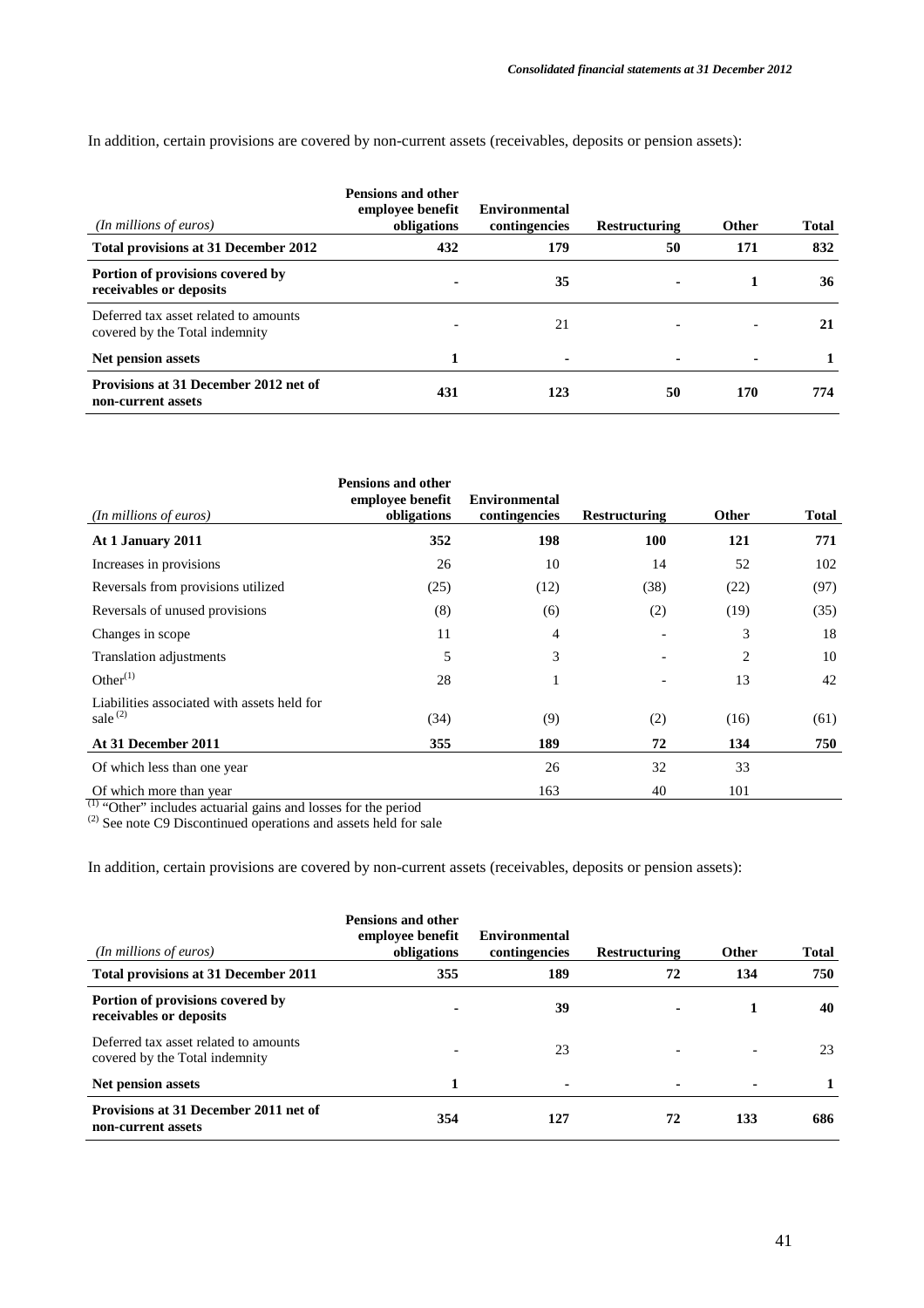### 20.3 Provisions for pensions and similar benefits

At 31 December 2012, provisions for pensions and similar benefits are comprised of pension benefit obligations for €325 million (€262 million at 31 December 2011), helthcare plans for €59 million (€56 million at 31 December 2011), long-service awards for  $\epsilon$ 42 million ( $\epsilon$ 33 million at 31 December 2011) and Group pre-retirement plans for  $\epsilon$ 6 million (€4 million at 31 December 2011).

In accordance with the laws and practices of each country, ARKEMA participates in employee benefit plans offering retirement, death and disability, healthcare and special termination benefits. These plans provide benefits based on various factors such as length of service, salaries, and contributions made to the national bodies responsible for the payment of benefits.

These plans are either defined contribution plans or defined benefit plans. In certain cases they can be either partly or totally funded by investments in dedicated plan assets, mutual funds, general funds of insurance companies or other assets.

The Group's benefit obligations are mainly located in France, the United States, the Netherlands and Germany. The principal benefit obligations in respect of which funding has been put in place are pension benefits in France, the United States, the Netherlands and the United Kingdom. In France, supplementary pension plans closed up to 1973 at the latest, concerning an active working population, were subject to a transfer of pension rights to an insurance company.

The amounts relating to Group pre-retirement plans are not included in the schedules presented in paragraphs 20.3.1, 20.3.2 and 20.3.3. below.

|                                             | <b>Pension obligations</b> | <b>Other obligations</b> |      |          |
|---------------------------------------------|----------------------------|--------------------------|------|----------|
| (In millions of euros)                      | 2012                       | 2011                     | 2012 | 2011     |
| Service cost                                | 11                         | 10                       | 3    | 2        |
| Interest cost                               | 22                         | 21                       | 3    | 3        |
| Expected return on plan assets              | (14)                       | (14)                     |      |          |
| Actuarial gains and losses recognized       |                            |                          | 8    | (5)      |
| Past service cost recognized                |                            | 1                        | (1)  | (1)      |
| Curtailments and settlements                | (3)                        |                          |      |          |
| Other                                       |                            |                          |      |          |
| (Income) / Expense: continuing operations   | 17                         | 19                       | 13   | (1)      |
| (Income) / Expense: discontinued operations |                            |                          |      | $\bf(1)$ |

#### 20.3.1 Expense in the income statement

The actual return on plan assets is  $+\epsilon$ 34 million in 2012 ( $+\epsilon$ 12 million in 2011).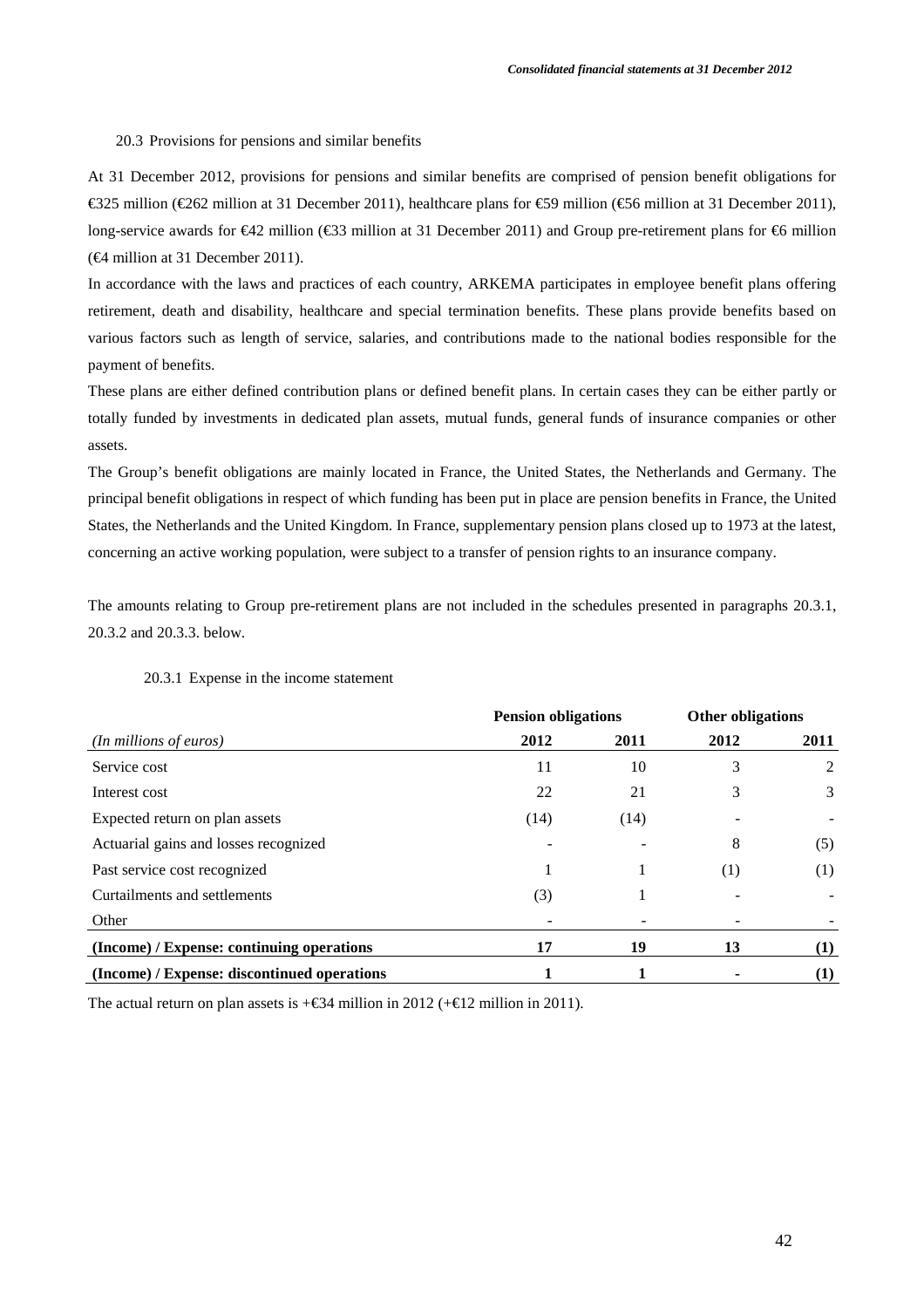|  |  |  | 20.3.2 Change in net provisions over the period |
|--|--|--|-------------------------------------------------|
|--|--|--|-------------------------------------------------|

|                                                   | <b>Pension obligations</b> |      | Other obligations |      |  |
|---------------------------------------------------|----------------------------|------|-------------------|------|--|
| (In millions of euros)                            | 2012                       | 2011 | 2012              | 2011 |  |
| Net liability / (asset) at beginning of year      | 261                        | 239  | 89                | 103  |  |
| Expense for the year                              | 18                         | 20   | 13                | (2)  |  |
| Contributions made to plan assets                 | (21)                       | (4)  |                   |      |  |
| Net benefits paid by the employer                 | (13)                       | (11) | (7)               | (7)  |  |
| Other<br>Actuarial gains and losses recognized in | (2)                        | 11   |                   | 5    |  |
| shareholders' equity                              | 79                         | 29   | 6                 |      |  |
| Net liability / (asset) held for sale *           | 2                          | (23) |                   | (10) |  |
| Net liability / (asset) at end of year            | 324                        | 261  | 101               | 89   |  |

\* See note C9 Discontinued operations and assets held for sale

# 20.3.3 Valuation of benefit obligations and provisions at 31 December

# a) Present value of benefit obligations

|                                                      | <b>Pension obligations</b> |      | <b>Other obligations</b> |                |  |
|------------------------------------------------------|----------------------------|------|--------------------------|----------------|--|
| (In millions of euros)                               | 2012                       | 2011 | 2012                     | 2011           |  |
| Present value of benefit obligations at beginning of |                            |      |                          |                |  |
| year                                                 | 510                        | 481  | 80                       | 93             |  |
| Service cost                                         | 12                         | 11   | 3                        | 2              |  |
| Interest cost                                        | 22                         | 22   | 3                        | $\overline{4}$ |  |
| Curtailments                                         | (3)                        |      |                          |                |  |
| Settlements                                          | (5)                        | (11) |                          |                |  |
| Specific benefits                                    |                            |      |                          |                |  |
| Plan participants' contributions                     | 1                          | 1    |                          |                |  |
| Benefits paid                                        | (33)                       | (22) | (7)                      | (7)            |  |
| Past service cost                                    |                            |      |                          |                |  |
| Actuarial (gains) and losses                         | 101                        | 27   | 14                       | (6)            |  |
| Changes in scope                                     |                            | 20   |                          | $\overline{4}$ |  |
| Translation adjustment and other                     | (5)                        | 10   |                          |                |  |
| Liabilities associated with assets held for sale *   | 2                          | (29) |                          | (10)           |  |
| Present value of benefit obligations at end of year  | 602                        | 510  | 94                       | 80             |  |

\* See note C9 Discontinued operations and assets held for sale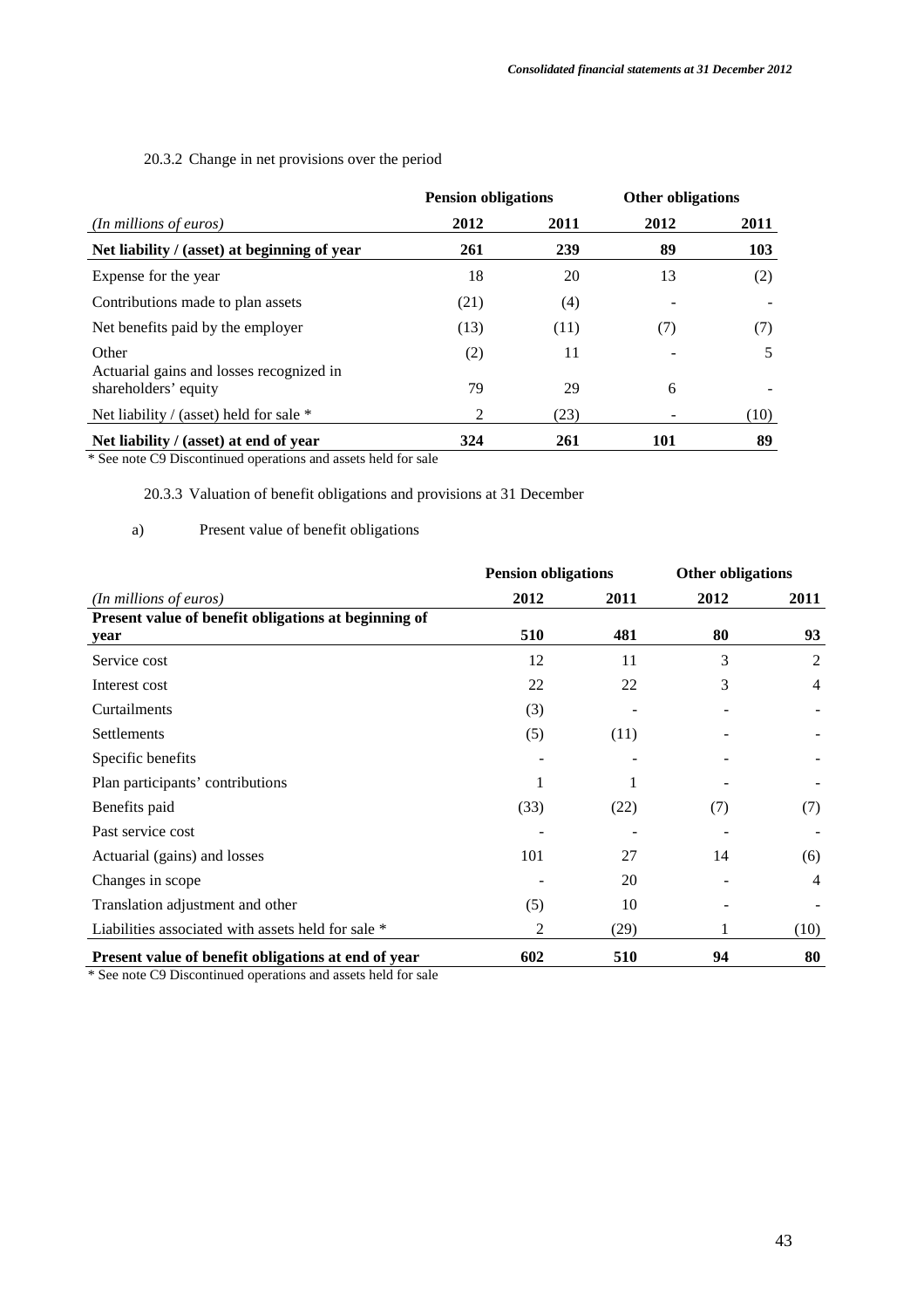# b) Change in fair value of plan assets

Plan assets are mainly located in the United States, France, the Netherlands and the United Kingdom. They are mainly comprised of mutual funds, general funds of insurance companies and shares.

|                                                                | <b>Pension obligations</b> |       |  |  |
|----------------------------------------------------------------|----------------------------|-------|--|--|
| (In millions of euros)                                         | 2012                       | 2011  |  |  |
| Fair value of plan assets at beginning of year                 | (243)                      | (235) |  |  |
| Expected return on plan assets                                 | (14)                       | (14)  |  |  |
| Curtailments                                                   |                            |       |  |  |
| Settlements                                                    | 5                          | 11    |  |  |
| Plan participants' contributions                               | (1)                        | (1)   |  |  |
| <b>Employer contributions</b>                                  | (21)                       | (4)   |  |  |
| Benefits paid from plan assets                                 | 20                         | 11    |  |  |
| Actuarial (gains) and losses                                   | (20)                       | 2     |  |  |
| Changes in scope                                               |                            | (13)  |  |  |
| Translation adjustment and other                               | 3                          | (6)   |  |  |
| Liabilities associated with assets held for sale *             |                            | 6     |  |  |
| Fair value of plan assets at end of year                       | (271)                      | (243) |  |  |
| * See note CQ Discontinued operations and assets held for sale |                            |       |  |  |

See note C9 Discontinued operations and assets held for sale

The actuarial gains generated by the difference between the actual return on plan assets at 31 December 2012 and the expected return on plan assets amount to  $\epsilon$ 20 million.

# c) Provisions in the balance sheet

|                                                          |                  | <b>Pension obligations</b> | Other obligations |      |  |
|----------------------------------------------------------|------------------|----------------------------|-------------------|------|--|
| (In millions of euros)                                   | 2012             | 2011                       | 2012              | 2011 |  |
| Present value of unfunded obligations                    | 193              | 153                        | 94                | 80   |  |
| Present value of funded obligations                      | 409              | 357                        |                   |      |  |
| Fair value of plan assets                                | (271)            | (243)                      |                   |      |  |
| (Surplus) / Deficit of assets versus benefit obligations | <b>331</b>       | 267                        | 94                | 80   |  |
| Unrecognized actuarial (gains) and losses                |                  |                            |                   |      |  |
| Unrecognized past service cost                           | (7)              | (7)                        | 7                 | 9    |  |
| Asset ceiling                                            |                  |                            |                   |      |  |
| Net balance sheet provision                              | 324              | 261                        | 101               | 89   |  |
| Provision recognized in liabilities                      | 325              | 262                        | 101               | 89   |  |
| Amount recognized in assets                              | $\left(1\right)$ | (1)                        |                   |      |  |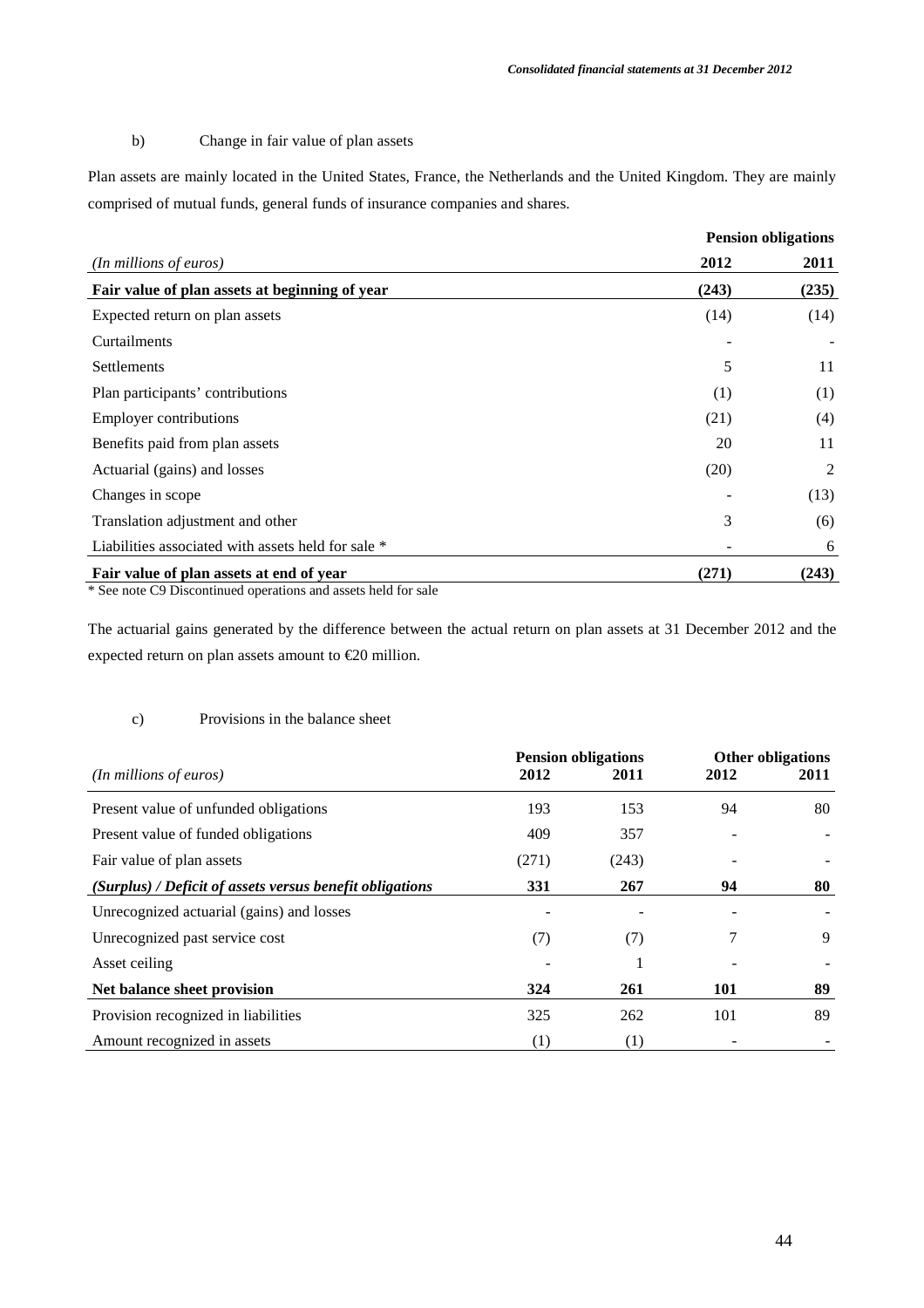| (In millions of euros)                           | 2012  | 2011  | 2010  | 2009  |
|--------------------------------------------------|-------|-------|-------|-------|
| <b>Obligations</b>                               | 696   | 590   | 574   | 608   |
| Plan assets                                      | (271) | (243) | (235) | (280) |
| <b>Net obligations</b>                           | 425   | 347   | 339   | 328   |
| Actuarial (gains) / losses on accumulated rights |       |       |       |       |
| - experience adjustments                         |       | 11    | (1)   | (9)   |
| - effects of changes in actuarial assumptions    | 107   | 12    | 32    | 30    |

Changes in recent years in the obligation, the value of the plan assets and actuarial gains and losses are as follows:

# d) Pre-tax amount recognized through equity (SORIE) during the valuation period

|                                                          | <b>Pension obligations</b> |      | <b>Other obligations</b> |      |  |
|----------------------------------------------------------|----------------------------|------|--------------------------|------|--|
| <i>(In millions of euros)</i>                            | 2012                       | 2011 | 2012                     | 2011 |  |
| Actuarial (gains) and losses generated in the period (A) | 79                         | 30   | h                        |      |  |
| Effect of the surplus cap and the asset ceiling $(B)$    | [1]                        | (1)  | ۰                        |      |  |
| Total amount recognized in SORIE $(A+B)$                 | 78                         | 29   |                          |      |  |
| Cumulative actuarial (gains) and losses recognized in    |                            |      |                          |      |  |
| <b>SORIE</b>                                             | 171                        | 93   | (21)                     | (27) |  |

# e) Composition of the investment portfolio

|                | Pension obligations      |                              |                                 |            |                     |     |                                 |            |
|----------------|--------------------------|------------------------------|---------------------------------|------------|---------------------|-----|---------------------------------|------------|
|                |                          |                              | At 31 December 2012             |            | At 31 December 2011 |     |                                 |            |
|                | <b>France</b>            | UK                           | <b>Rest of</b><br><b>Europe</b> | <b>USA</b> | <b>France</b>       | UK  | <b>Rest of</b><br><b>Europe</b> | <b>USA</b> |
| <b>Shares</b>  | $\overline{\phantom{a}}$ | 60%                          | 24%                             | 57%        |                     | 57% | 14%                             | 57%        |
| <b>Bonds</b>   | 100%                     | 40%                          | 68%                             | 33%        | 100%                | 38% | 79%                             | 23%        |
| Monetary funds |                          | $\qquad \qquad \blacksquare$ | $\qquad \qquad$                 | -          | $\qquad \qquad$     | 1%  |                                 |            |
| Property       | $\overline{\phantom{0}}$ | $\qquad \qquad -$            | $\overline{\phantom{a}}$        | 10%        | Ξ.                  | 4%  | $\overline{\phantom{a}}$        | 11%        |
| Other          |                          | $\overline{\phantom{a}}$     | 8%                              | -          |                     |     | 7%                              | 9%         |

# f) Actuarial assumptions

Main assumptions for pension benefit commitments and healthcare plan commitments:

|                                                                | <b>France</b> | UK                       | <b>Europe</b>            | <b>USA</b>               | <b>France</b>            | UK   | <b>Europe</b> | USA                      |
|----------------------------------------------------------------|---------------|--------------------------|--------------------------|--------------------------|--------------------------|------|---------------|--------------------------|
|                                                                | 2012          | 2012                     | 2012                     | 2012                     | 2011                     | 2011 | 2011          | 2011                     |
| Discount rate                                                  | 3.00          | 4.00                     | 3.00                     | 3.75                     | 4.35                     | 5.00 | 4.35          | 4.85                     |
| Expected return on plan<br>assets                              | 3.39          | $5.97 - 6.54$            | $4.35 - 4.60$            | 6.17                     | 3.39                     | 6.37 | 4.90          | 7.29                     |
| Rate of increase in salaries<br>Rate of increase of healthcare | 1.50-4.79     | 3.00                     | $2.00 - 3.00$            | 4.00                     | $2.00 - 4.79$            | 3.60 | 3.00          | 4.00                     |
| costs                                                          | -             | $\overline{\phantom{0}}$ | $\overline{\phantom{a}}$ | $\overline{\phantom{a}}$ | $\overline{\phantom{a}}$ | -    | -             | $\overline{\phantom{0}}$ |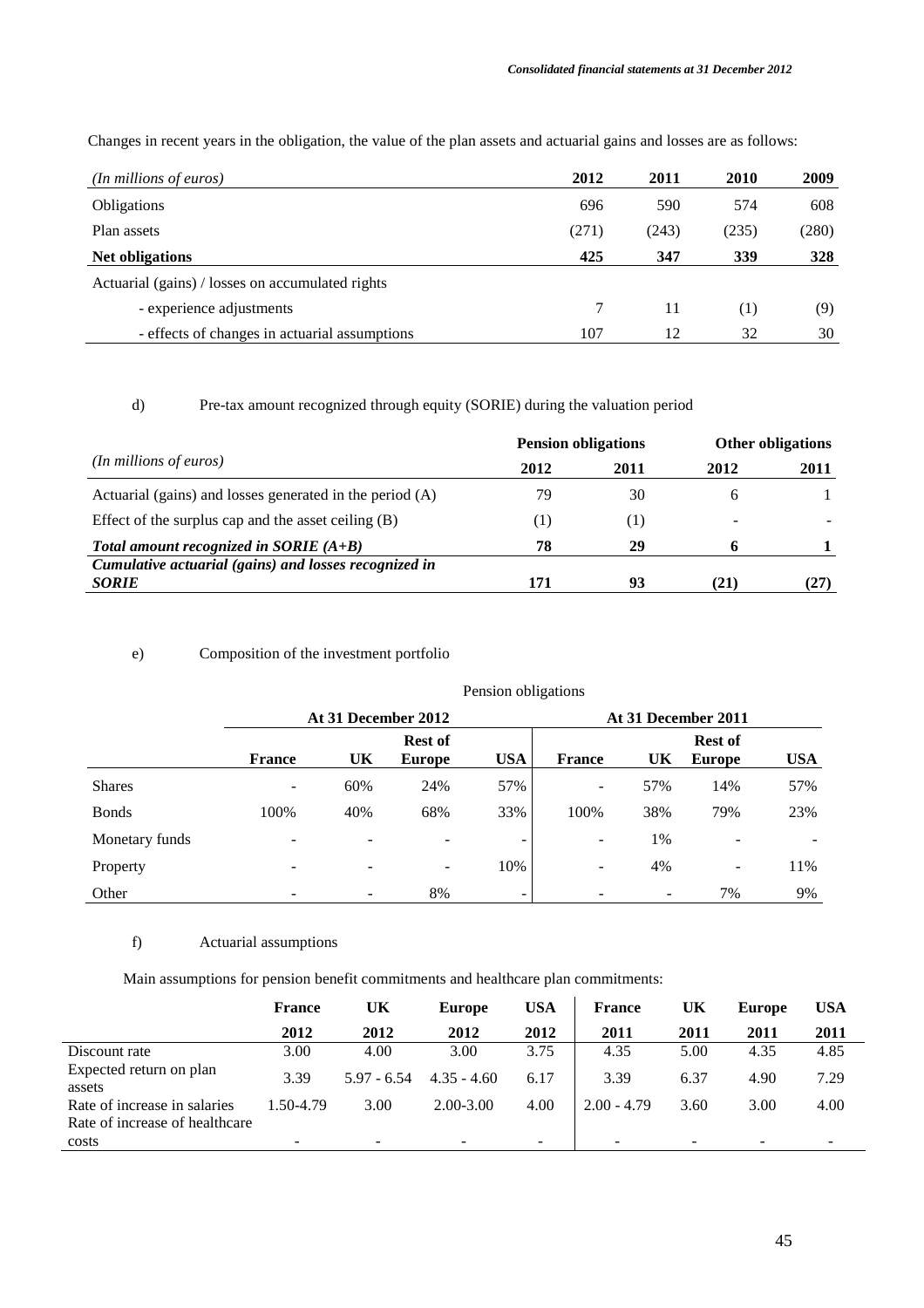The discount rate is determined based on indexes covering bonds by AA-rated issuers, with maturities consistent with the duration of the above obligations.

The expected rate of return on plan assets was determined for each plan on the basis of the expected individual longterm return on each category of assets comprising the portfolio funding the plan, and the actual allocation at the valuation date. It is the rate at the start of the period.

The rate of increase of healthcare costs has a negligible impact in the United States as a ceiling has been applied since mid-2006. Since 2008 the impact has been limited to the rate of inflation in Europe during the period over which rights vest.

Main assumptions for long-service awards in %:

|                              | <b>Europe</b> | <b>Europe</b> |
|------------------------------|---------------|---------------|
|                              | 2012          | <b>2011</b>   |
| Discount rate                | 2.50          | 4.00          |
| Rate of increase in salaries | 1.80-3.50     | $1.80 - 3.50$ |

A change of plus or minus 0.25% in the discount rate has the following effects on the present value of benefit obligations at 31 December:

| Pension obligations and other obligations | Europe | <b>USA</b> |
|-------------------------------------------|--------|------------|
| (In millions of euros)                    | 2012   | 2012       |
| Increase of 0.25%                         | (13)   | (10)       |
| Decrease of 0.25%                         |        | 10         |

# 20.4 Provisions for environmental contingencies

Provisions for environmental contingencies are recognized to cover expenses related to soil and water table clean-up, mainly:

- in France for  $\epsilon$ 83 million ( $\epsilon$ 85 million at 31 Decembr 2011).
- in the United States for €76 million (€81 million a 31 December 2011), of which €56 million in respect of former industrial sites covered 100% by the Total Group indemnity (receivable recognized in "other noncurrent assets" for an amount of  $\epsilon$ 35 million and  $\epsilon$ 2 million recognized in deferred tax assets).

### 20.5 Restructuring provisions

Restructuring provisions are mainly in respect of restructuring measures in France for €43 million (€64 million at 31 December 2011), in Europe outside France for €1 million (€2 million at 31 December 2011) and in the United States for €5 million (€6 million at 31 December 2011).

Increases in such provisions in the year correspond to the restructuring plans described in note C4 Other income and expenses.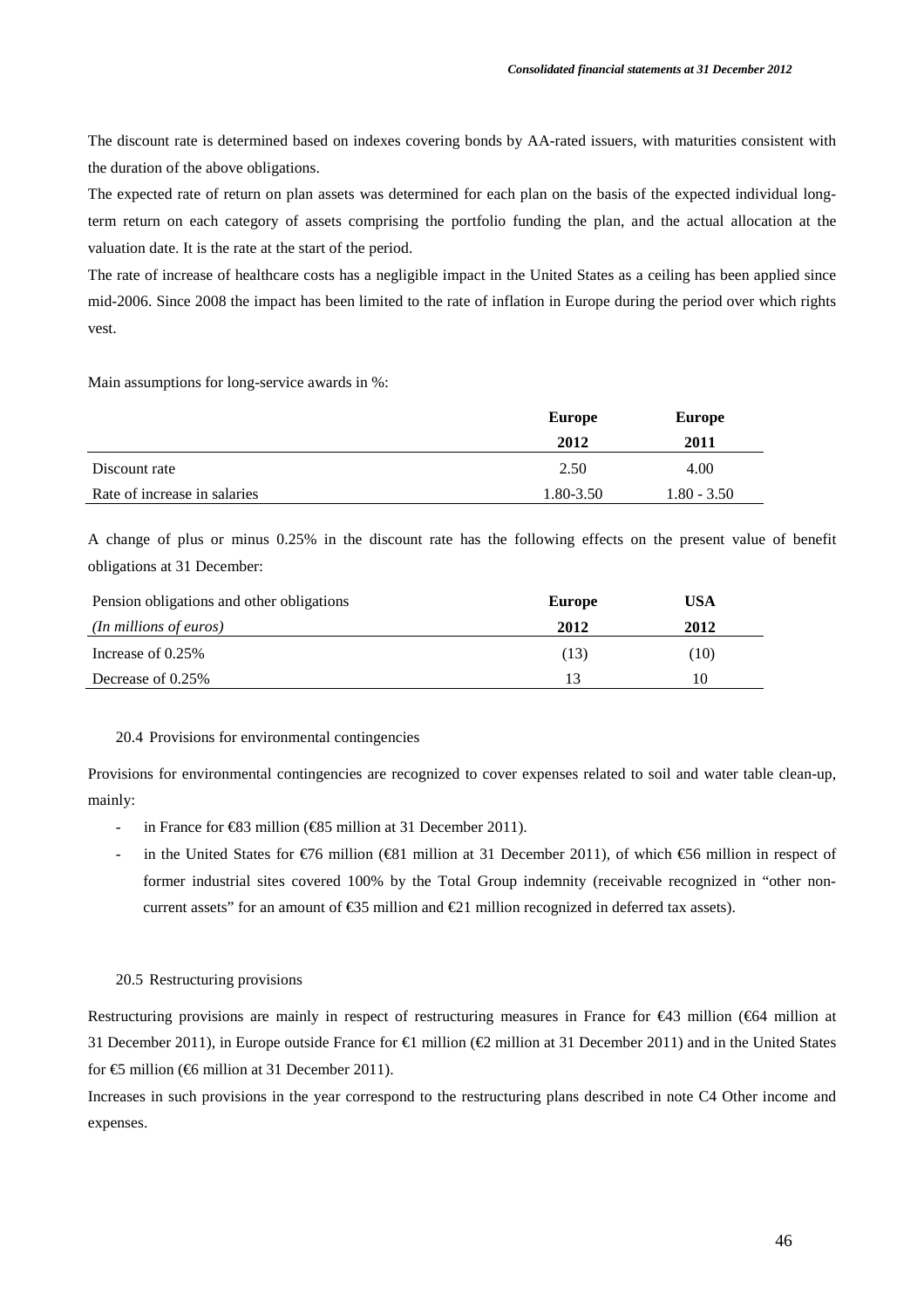#### 20.6 Other provisions

Other provisions amount to  $\epsilon$ 171 million and mainly comprise:

- provisions for labour litigation for  $\epsilon$ 39 million ( $\epsilon$ 45 million at 31 December 2011),
- provisions for commercial litigation and warranties for  $\epsilon$ 56 million ( $\epsilon$ 41 million at 31 December 2011),
- provisions for tax litigation for  $\epsilon$ 30 million ( $\epsilon$ 28 million at 31 December 2011),
- provisions for other risks for  $\epsilon$ 46 million ( $\epsilon$ 20 million at 31 December 2011).

# **21 Liabilities and contingent liabilities**

#### 21.1 Environment

ARKEMA's business activities are subject to constantly changing local, national and international regulations on the environment and safety, which entail meeting increasingly complex and restrictive requirements. In this regard, these activities can involve a risk of ARKEMA's liability being called upon, particularly in respect of clean-up of sites and industrial safety.

Taking account of the information available, agreements signed with Total, and the provisions for environmental contingencies recognized, ARKEMA's general management considers that the environmental liabilities identified at this point are valued and recognized to the best of their knowledge in the financial statements. However if laws, regulations or government policy in respect of environmental matters were to change, ARKEMA's obligations could change, which could lead to additional costs.

#### **Clean-up of sites**

The competent authorities have made, are making or may in the future make specific demands that the Group rehabilitate or control emissions at certain sites that it is currently operating, or that it operated or disposed of in the past, at neighbouring sites or at sites where the Group stored or disposed of waste.

#### 21.1.1 Sites currently in operation

ARKEMA has many sites of which a certain number are probably polluted in view of their age and the range of activities that are carried out on them, or that were carried out on them in the past. As regards these sites, certain situations have been identified and ARKEMA has already carried out certain clean-up work, or otherwise developed action plans and recognized provisions in order to cover future clean-up work.

However, in the light of (i) the uncertainties over the technical means to be implemented, (ii) potential issues that are unknown, (iii) uncertainties over the actual time required for remediation compared with the estimated time (e.g. "pump and treat"), and (iv) potential changes in regulations, the possibility that the expenses that the Group will incur will be higher than the amounts covered by provisions cannot be excluded. These potential excess costs relate mainly to the sites in Calvert City (United States), Carling (France), Günzburg (Germany), Jarrie (France), Lannemezan (France), Loison (France), Mont (France), Pierre-Bénite (France), Riverview (United States), Rotterdam (the Netherlands), Saint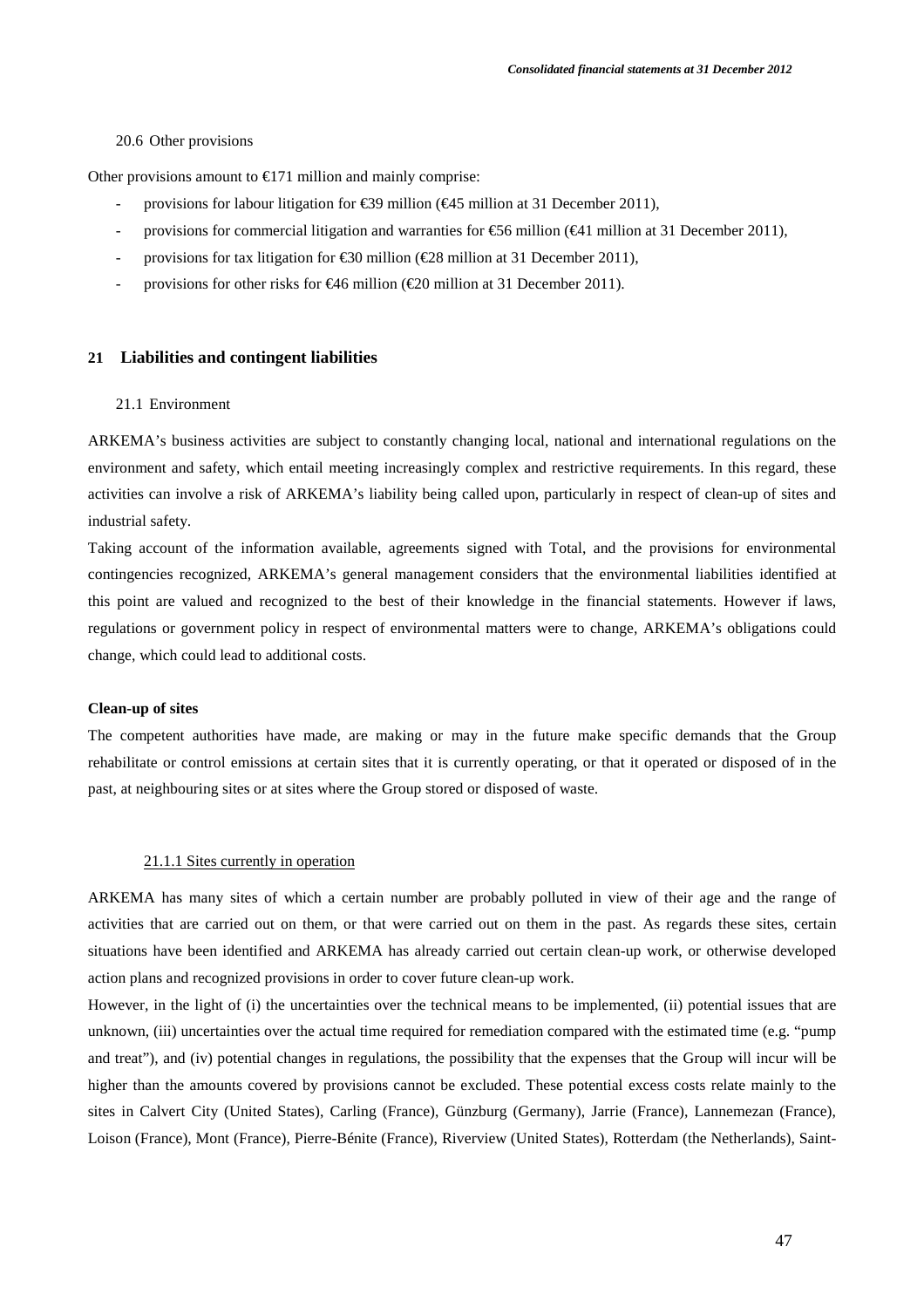Auban (France), Saint Fons (France) and Zaramillo (Spain) and could adversely affect the Group's business, results and financial condition.

#### • Saint-Auban (Arkema France)

As regards the site of Saint-Auban, the legal proceedings brought against Arkema France before the Nanterre correctional court are now closed: Arkema France was ordered by Nanterre court on 9 March 2012 to pay a fine of €30,000 for pollution of the Durance, €15,000 in danges to the associations in the opposing party and €10,000 compensation for moral prejudice.

# • Spinetta (Arkema Srl)

In late 2009, a certain number of managers and directors of Arkema Srl were named in a criminal investigation for underground water pollution at the Spinetta site and withholding information from the authorities of the true extent of existing pollution. This investigation also concerns employees of the main industrial operator on the site.

After hearing all the parties, the Preliminary Hearing Judge decided in early 2012 that the only charge applicable to representatives of Arkema Srl is the failure to take remedial action against the pollution observed.

Arkema Srl considers that it is difficult to determine with certainty whether the company and/or the managers or directors cited in this new phase of the criminal investigation could be considered to have liability. The court could issue its ruling during 2013. A provision is recorded in ARKEMA's financial statements in an amount which the Group considers adequate.

# 21.1.2 Closed industrial sites (former industrial sites)

Total directly or indirectly took over the closed industrial sites at the date of the Spin-Off of Arkema's Businesses on 10 May 2006.

Since the Spin-Off, the former Dorlyl SNC sites have been closed and sold. The Wettern site in Belgium belonging to Résil Belgium, and the Bonn site in Germany belonging to Arkema GmbH have also been closed and are currently in the process of divestment.

### 21.1.3 Sites sold

#### • Saint Fons (Arkema France)

In the sale of ARKEMA's vinyl business to the Klesch Group on 3 July 2012, all industrial installations on the Saint Fons site were transferred to Kem One, apart from the land, which is held under a long-term lease.

The Prefect of the Rhône region issued a decision on 14 May 2007 concerning the Saint Fons site, ordering Arkema France to carry out quality monitoring on underground water and propose a plan to manage the legacy pollution. In a ruling of 29 September 2011, the Lyon administrative court rejected Arkema France's petition against this decision. Arkema France appealed this ruling, and the case is currently pending before the Lyon appeal court. Should Arkema France lose its appeal, rehabilitation of the site affected by the pollution would be the company's responsibility.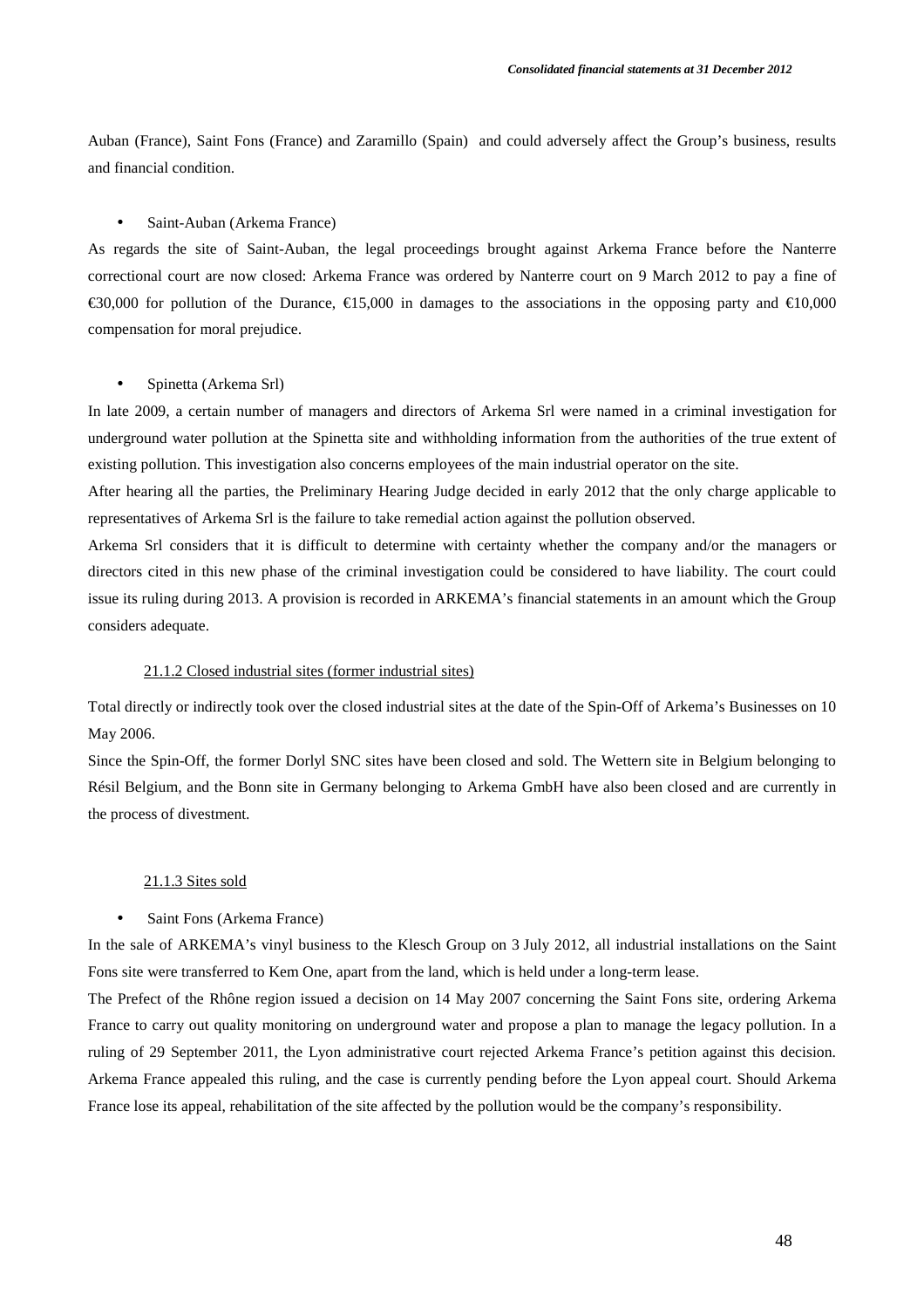Following the legal action instigated by Arkema France against Rhodia Chimie, the previous operator of the site, the Bobigny commercial court declared Arkema France's action inadmissible in 2012. Arkema France reserves the right to appeal this decision in the months following its notification. A provision has been established in ARKEMA's financial statements in connection with this matter.

The Prefect of the Rhône region wanted to expand and separate the requirements concerning monitoring and management of the legacy pollution of the Saint Fons site prior to formal administrative recognition of Kem One as the new operator. He consequently issued two additional decisions against Arkema France, dated 19 June and 27 June 2012. Arkema France has petitioned the Lyon administrative court for cancellation of both decisions. A provision has been established in ARKEMA's financial statements in connection with this matter.

## • CECA

In 1999, the company Intradis commissioned the company Antéa to carry out a survey on a site located in France which had been used for industrial purposes and in particular by CECA (manufacture of sulphuric acid) and the company Hydro Agri (a fertilizer factory which does not belong to the Group). The survey classified the site in category 1 (a site requiring in-depth investigations and a detailed risk assessment). After receipt of the report by the expert appointed to determine the nature and extent of the pollution affecting the land, Intradis applied to the administrative court to have the prefectoral order requiring it to take measures to protect the site cancelled. This application was rejected by the administrative court. In a judgment dated 18 October 2007, the Douai administrative appeal court overturned the previous judgment, cancelled the prefectoral order and decided that there was no need to rule on Intradis' conclusions against CECA.

No notable developments have arisen on this litigation since 2008. The judgment of the Douai administrative appeal court definitively closes the proceedings initiated by Intradis in the administrative court system. As of today, it is not possible for the Group to evaluate whether any other forms of appeal, notably through civil proceedings, may be initiated.

## 21.2 Litigation, claims and proceedings in progress

## 21.2.1 Labour litigation

## a) Occupational illness (France)

In the manufacture of its products, the Group uses and has used toxic or hazardous substances. Despite the safety and monitoring procedures that have been instituted at Group level and for each production site, Group employees may have been exposed to such substances and may develop specific pathologies as a result of such exposure.

In this respect, like most industrial companies, in the past, the Group has used a variety of insulating or heat-proofing materials containing asbestos in its production facilities. Consequently, certain employees may have been exposed to such materials before they were gradually eliminated and replaced with substitute products.

At its French sites, the Group anticipated the regulatory provisions applicable to asbestos (Decrees No. 96-97 and 96-98 of 7 February 1996 and Decree No. 96-1133 of 24 December 1996). The Group made an inventory of asbestos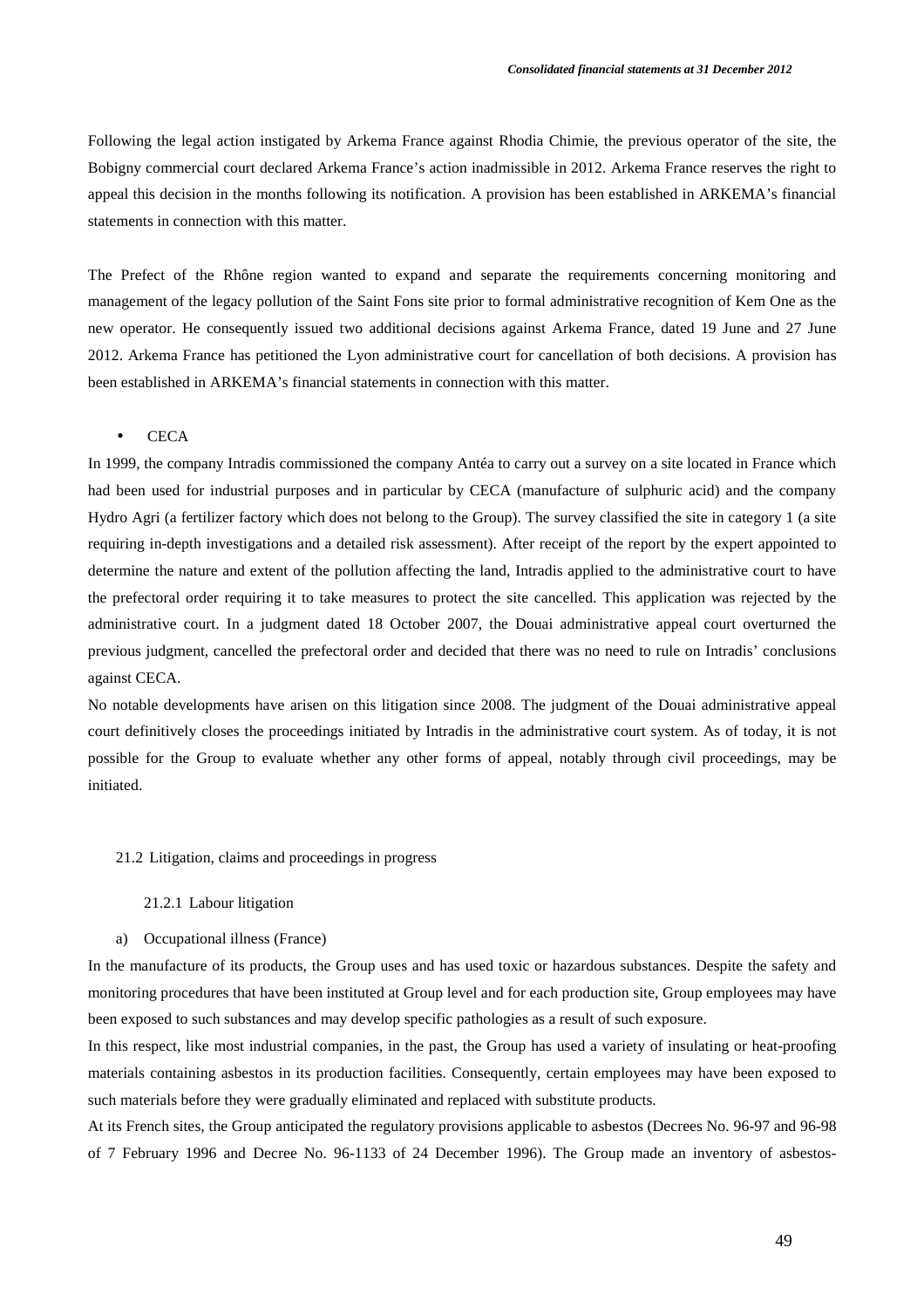containing building materials within its premises, notified employees of the results of these investigations and took the collective and individual protective measures required by the applicable laws. However, claims for occupational illness related to past asbestos exposure have been filed against the Group, mostly for periods before 1980. Given the latency period of asbestos-related pathologies, a large number of claims for occupational illness are likely to be filed in the years ahead.

The Group has recognized provisions to cover the risks of employer liability claims related to notified cases of occupational illness.

## b) Prejudice related to asbestos (Arkema France)

A large number of former employees of Arkema France, who worked on sites included in the list of establishments whose workers were eligible for the early retirement system for asbestos workers, are parties to proceedings before the employee claims court, claiming compensation for the prejudice allegedly caused by the possible risk of developing a malignant condition in the future.

In a ruling of 11 May 2010, the labour chamber of the Court of Cassation recognized the existence of a prejudice of anxiety, eligible for compensation, for employees exposed to asbestos during their working life. However, it rejected the existence of an economic prejudice resulting from departure under the early retirement system.

For Arkema France, in the cases currently in process, certain courts of first instance have ordered Arkema France to pay compensation for the prejudice of anxiety, but also for the "upheaval in living conditions". Meanwhile, the Metz appeal court ordered Arkema France to pay compensation solely for the prejudice of anxiety.

It is likely that other former employees of Arkema France who may have been exposed to asbestos may also take action before an employee claims court to claim compensation. 600 claims are currently in process before the employee claims courts, seeking compensation for the prejudice of anxiety and/or the prejudice of upheaval in living conditions allegedly caused by exposure to asbestos.

A provision has been recognized in the financial statements in respect of the litigations currently in progress, for an amount that the Group considers adequate.

## c) Break times (Arkema France)

In 2005, 260 employees and former employees of the Pierre-Bénite site made a claim for damages with the Lyon employee claims courts for alleged non-compliance with the terms of the chemicals industry branch agreement over break times. The claimants considered that, given the manner in which work is organized and structured on this site, the break granted to them does not allow them to be released from all work and to be able to freely go about their personal affairs. The claim for compensation amounts to €5.2 million. Arkema France contested these claims. A judgment issued on 24 June 2008 fully rejected all of the employees' claims. The employees appealed this decision. On 21 November 2011 the Lyon appeal court upheld the judgment of 24 June 2008 and fully rejected the appeals of all claimants. Arkema France has been informed of 176 appeals, but in view of the known information on the matter the provision existing until the appeal stage was reversed in 2011 pending the decisions as to the admissibility of these appeals, which should be issued in March 2013.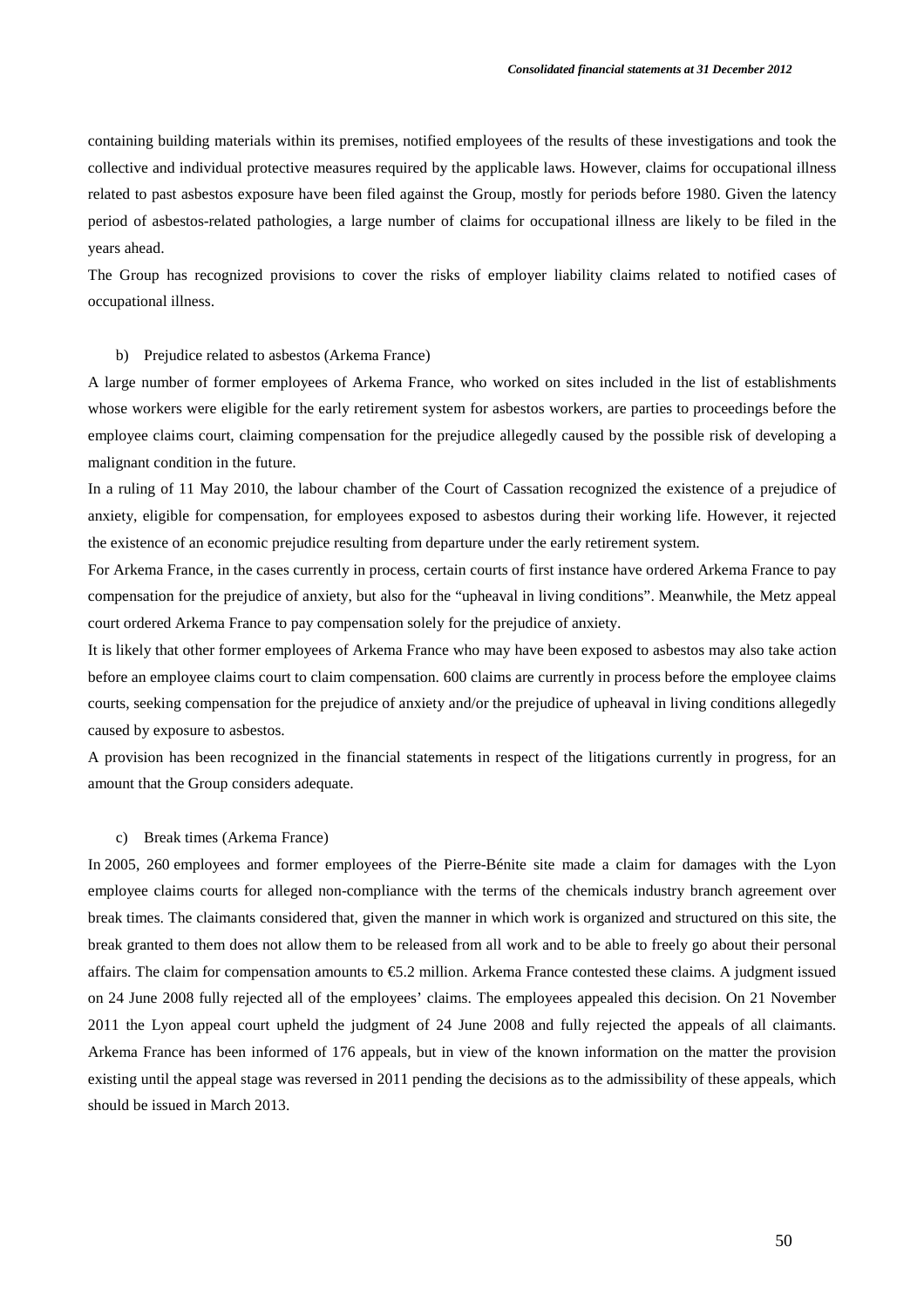#### 21.2.2 Commercial litigation and warranties

#### • Antitrust litigation

The Group is involved in a number of proceedings in Europe and Asia alleging violations of antitrust laws relating to cartel behaviour. There are currently no remaining litigations or proceedings against Arkema Inc. or Arkema France in the United States and Canada.

The appeal proceedings by Arkema France before the European Union's General Court following the European Commission's decisions in the heat stabilizers case are still pending. The court's decision is expected during 2013.

The hydrogen peroxide proceedings against Arkema France initiated by Cartel Damage Claim (CDC) Hydrogen Peroxyde SA before the Dortmund (Germany) Tribunal is still pending. The same applies to the claim concerning sodium chlorate brought before the Amsterdam court by an affiliate of CDC (CDC Project 13 S.A.). It is not reasonably possible at this stage to predict the date of the rulings.

In addition, it cannot be ruled out that civil suits for damages may be filed by third parties claiming to be victims of the violations in relation to which fines have been imposed by the European Commission.

Given the elements at its disposal, the Group is not currently able to estimate the total amount of the claims liable to be definitely held against it by the relevant jurisdictions after exercise of any recourse available, and so has not recognized any provisions in this respect.

To cover the risks associated with the proceedings in the United States and Europe, which arose prior to completion of the Spin-Off of Arkema's Businesses, Total S.A. and one of its subsidiaries have granted indemnities for the benefit of Arkema S.A. and Arkema Amériques SAS, the main terms of which are described in note C29 Off-balance sheet commitments.

# • Breach of contract (Arkema France)

In 1995, the company Gasco brought a claim for damages against Elf Atochem (the former name of Arkema France) before the court in Ghent (Belgium) in respect of an alleged breach of contract and breach of an exclusivity agreement. At first instance, Gasco obtained a judgment against Atofina for payment of €248,000 by way of damages for breach of contract (payment of that sum has been made) but its claim for breach of the exclusivity agreement was dismissed. Appeal proceedings have been pending before the Ghent Court of Appeal since 1999, and no developments have arisen since then. Having regard to the weak basis of the allegations made against it and the defences available to the Group, the Group's view as the matter currently stands is that the amount of the provision made for this matter in the accounts is adequate. No significant developments arose on this case in 2012.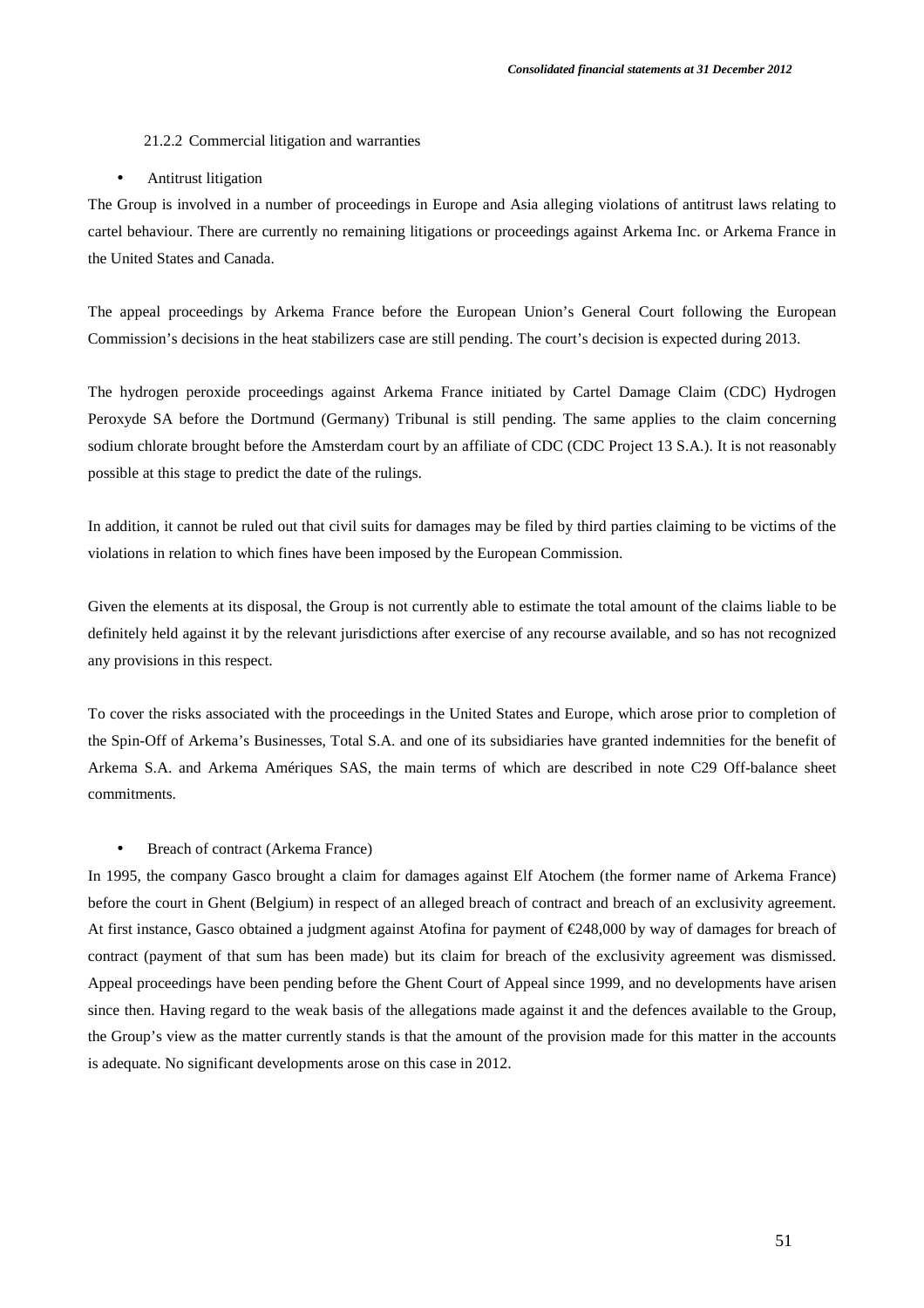#### • Product conformity (Arkema France)

Arkema France supplies various products for the coating of items used in a number of European countries in the manufacture of sanitary treatment facilities. These products are subject to inspection on the part of approved laboratories which must certify their conformity with the applicable sanitary regulations. Arkema France has an interpretation of the regulations applicable in France that diverges from that of a French laboratory and the public authorities as regards regulatory clearance in France of a product, even though this product is approved in other European Union countries. The Group takes the view that this problem is essentially administrative in nature, and no provision has been recognized in the financial statements. However, the possibility that users might seek to attach liability to Arkema France as the supplier cannot be excluded. In the event that such claims were successful, the costs of replacement of the products and the damages that could be claimed could prove to be extremely high.

### • Deer Park Capacity Reservation Contract (Arkema Inc. and Arkema France)

On 5 August 2010, Rohm and Haas served Arkema Inc. and Arkema France with a petition in the District Court of Harris County, Texas. The petition asserts various claims against Arkema Inc. associated with the Deer Park, Texas Capacity Reservation Contract, MMA Swap Agreement, and MMA Supply Agreement. The claims are in particular for breaches of contract.

On 1 October 2010 an Amended Complaint filed by Rohm and Haas sought to terminate Arkema Inc.'s right under the Deer Park Capacity Reservation Contract as of 1 April 2014. On 21 April 2011, the Court in Texas held that the Capacity Reservation Contract "remains in full force and effect" and that Arkema Inc.'s purchase rights under such contract "shall continue for the life of the Deer Park Facility." Rohm and Haas was refused permission from the trial court to appeal that decision. After a settlement was reached on 29 June 2012, the parties withdrew the ongoing action. On 13 August 2010, Rohm and Haas filed a Notice of Arbitration and Statement of Claim with the American Arbitration Association in New York. The arbitration claim seeks relief from the alleged failure of Arkema France to enter into a replacement swap agreement for MMA. The association found in favour of ARKEMA on 9 October 2012, putting an end to the litigation. However, on 27 December 2012, Rohm & Haas applied to the New York Southern District Court for cancellation of this decision on the grounds of irregularity of form. ARKEMA considers this application unfounded, and intends to vigorously defend the arbitration decision issued.

# • Environmental engineering activities (CECA)

The past environmental engineering activities of CECA have given rise to various claims by third parties. These claims have been transmitted to the Group's insurers. The Group has recognized provisions that it considers adequate. The possibility cannot be excluded that this activity, which has now ceased, may give rise to further claims in the future.

## 21.2.3 Tax litigations

#### • Arkema Quimica Limitada

Following a declaration as to the unconstitutional nature of certain taxes, the Brazilian subsidiary of Arkema Amériques, Arkema Quimica Limitada, offset certain tax assets and liabilities commencing in 2000. The Brazilian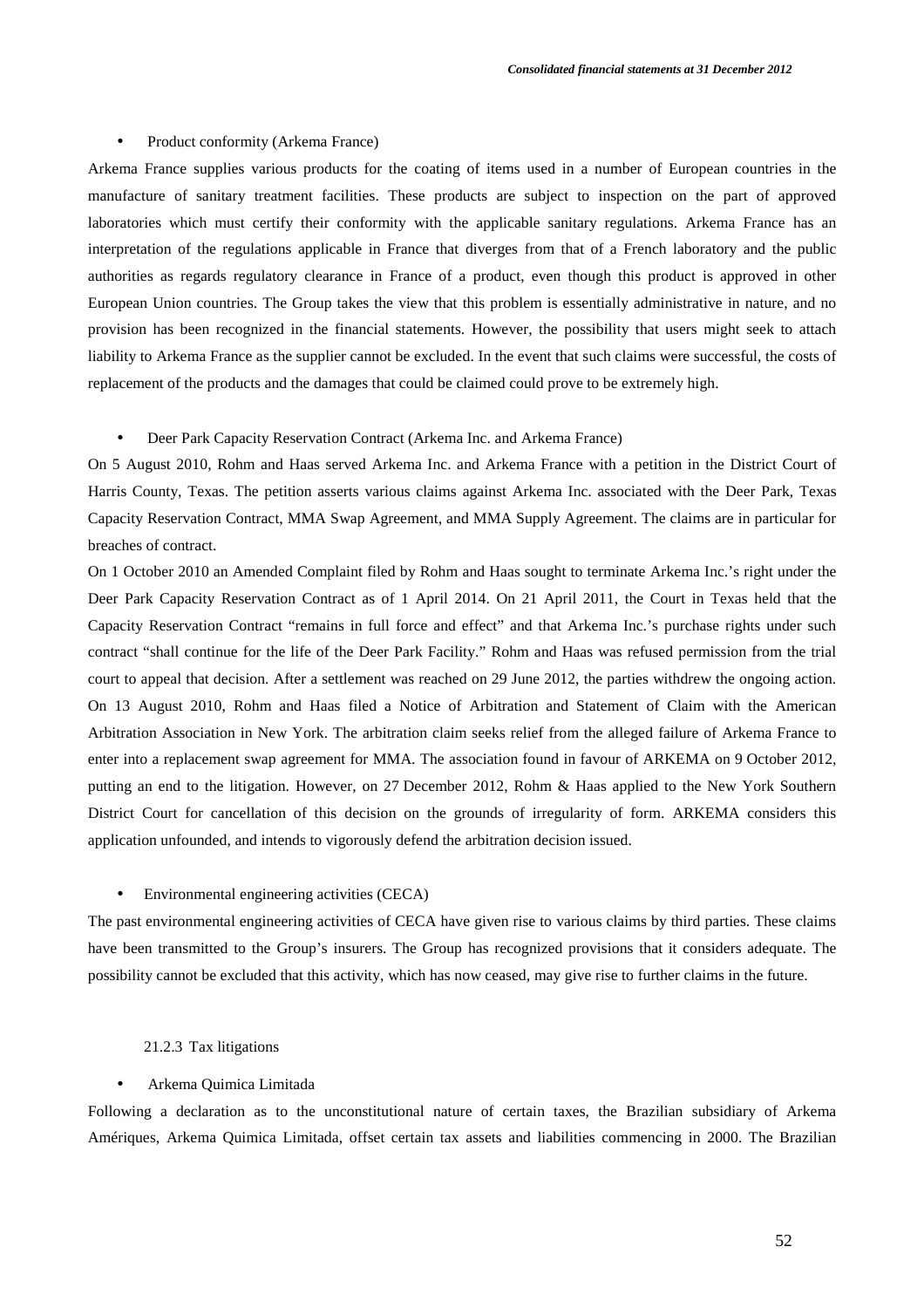government contests the justification for this offset and in 2009 claimed repayment of 19.5 million reais (around €7 million).

Arkema Quimica Limitada lodged a counter-claim in mid-June 2009 for cancellation of the tax administration's claim concerning the current portion of the liability. During the first quarter of 2010 Arkema Química Limitada applied to benefit from the tax amnesty law that would allow it to pay only part of its overall tax liability. The tax authorities accepted the terms for payment of the liability subject to amnesty, and only an amount of 9.2 million reais or around €3.4 million at 31 December 2012 remains concerned by an appeal before the courts, which ARKEMA considers has reasonable chances of success. An initial decision could be made in 2013. No provision has been established in the financial statements.

### • Arkema

In 2009 the Large Companies section of the French tax authorities carried out a tax audit of Arkema's salary tax (*taxe sur les salaires*) for the years 2007 and 2008, resulting in notification of a €1.2 million reassessment, as it was considered that all the Company's employees had a cross-functional activity and therefore that their pay should be partially subject to this tax. Following a previous ruling by the Council of State in favour of the tax authorities' position, negotiations covering the whole period 2007-2010 were begun with the tax authorities during their audit of Arkema's financial statements 2008 to 2010. The provision of  $\epsilon$ 1.6 million recognized at 31 December 2012 will cover all costs related to the negotiated settlement.

#### 21.2.4 Other litigation

#### • TGAP tax on polluting activities (Arkema France)

Under the terms of a services agreement, Arkema France has the effluent produced by its industrial operations at Lacq and Mourenx treated by Total E&P France, which has specific authorization to inject this effluent, together with effluent it produces itself, into a cavity called Crétacé 4000.

The French customs authorities issued a tax demand of  $\epsilon$ 6.7 million to Total, covering the years 2003 to 2006, for nonpayment of the French general tax on polluting activities (*taxe générale sur les activités polluantes*, or TGAP) which, according to the authorities, should be applied to these injections of effluent. Total has appealed the court of first instance's rejection of its petition for cancellation of the tax demand which nonetheless acknowledged that Total's own effluents should be exempt from the TGAP. In February 2013 the appeal court rejected Total's appeal. No provision has been recorded in the financial statements. The possibility cannot be ruled out that, at the end of any further appeal proceedings, Total may still be required to pay all or part of the TGAP assessed, of which ARKEMA could be liable for a portion.

# • Asbestos risk (Arkema Inc.)

In the United States, the Group is currently involved in a substantial number of proceedings in various courts. No notable developments have arisen in the proceedings concerning claims by third parties relating to (i) alleged exposure to asbestos on the Group's sites, or (ii) exposure to products containing asbestos and sold by former subsidiaries of the Group in the United States and elsewhere. When they are not covered by insurance policies, provisions have been made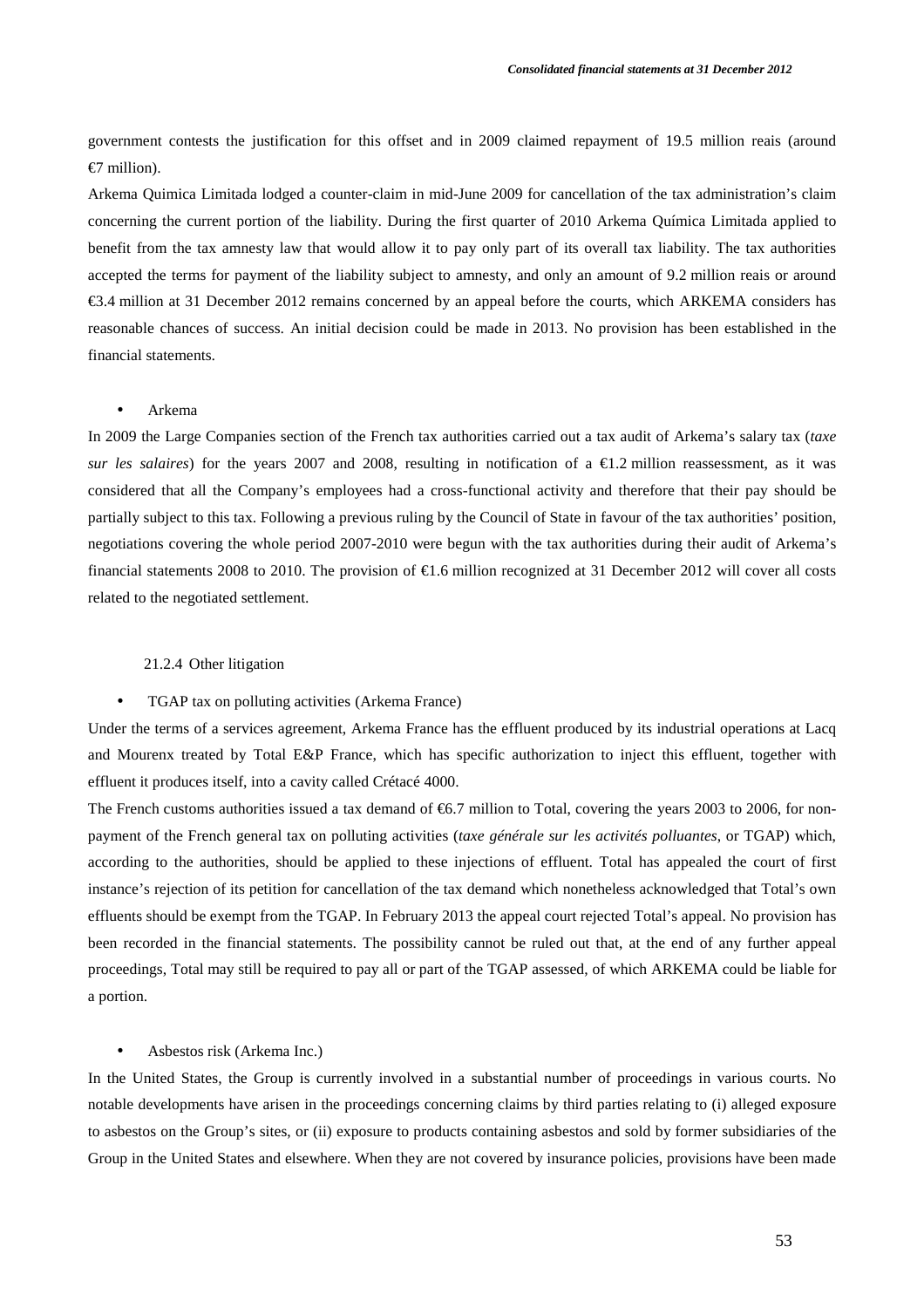for these proceedings in an amount which the Group considers sufficient. However, due to the continuing uncertainties as to the outcome of these proceedings, the Group is not, as at the date of these financial statements, in a position, having regard to the information available to it, to estimate the total amount of the claims that might finally be upheld against it by the various competent courts after the exhaustion of any avenues of appeal.

#### • Kem One

ARKEMA sold its vinyls activities, grouped into the Kem One group, to the Klesch group which specializes in development of industrial commodity businesses, with effect from 1 July 2012.

Certain contracts, mainly concerning supplies of utilities for the Lavéra platform and electricity purchases from Exeltium, could not be transferred at the sale date. ARKEMA thus retained these contracts temporarily, until 31 December 2012 at the latest except for the Exeltium contract which will be retained until it expires, and entered into "mirror" contracts with Kem One. Consequently, ARKEMA invoices Kem One for the amounts due to the relevant suppliers. At 31 December the amounts invoiced and not yet paid totalled €65 million, of which €49 million had fallen due. Given the specific situation resulting from difficulties encountered by the Lavéra steamcracker in particular, ARKEMA has agreed to defer settlement, with no provision recognized in the financial statements at 31 December 2012.

ARKEMA has also set up certain guarantees to third parties for a transitional period in connection with certain contracts transferred. These guarantees represent a maximum amount of €100 million and no calls had been made on them at 31 December 2012. In application of the sale agreement signed with the Klesch group, these commitments are covered by collateral to the extent of €40 million, with the balance covered by an indemnity clause by Klesch Chemicals Ltd. At the date of this document, ARKEMA and Kem One have not yet finalized their agreement on the final amount of sale price adjustments.

## • Coem (Arkema France)

As there were no product supplies by Kem One to the Italian company Coem, Coem issued a written complaint to Arkema France and Kem One in August 2012 that it had suffered injury through breach of commercial relations. No provision has been recognized in the financial statements.

#### 21.2.5 Statutory training entitlement

The French Act of 4 May 2004 relating to professional training created a statutory training entitlement (DIF). Each employee has an entitlement to at least 20 hours' training per year (which can be accumulated over 6 years). Use of the statutory training entitlement is at the employee's initiative, in agreement with the employer.

ARKEMA's investment in training will represent, in 2013, approximately 3.5% of payroll costs (2.8% of DIF-eligible expenses and 0.7% of non-eligible expenses).

In ARKEMA, nearly 35% of training initiatives in the 2013 training plan will qualify for the statutory training entitlement and will therefore be systematically proposed as a priority to employees with a statutory training entitlement.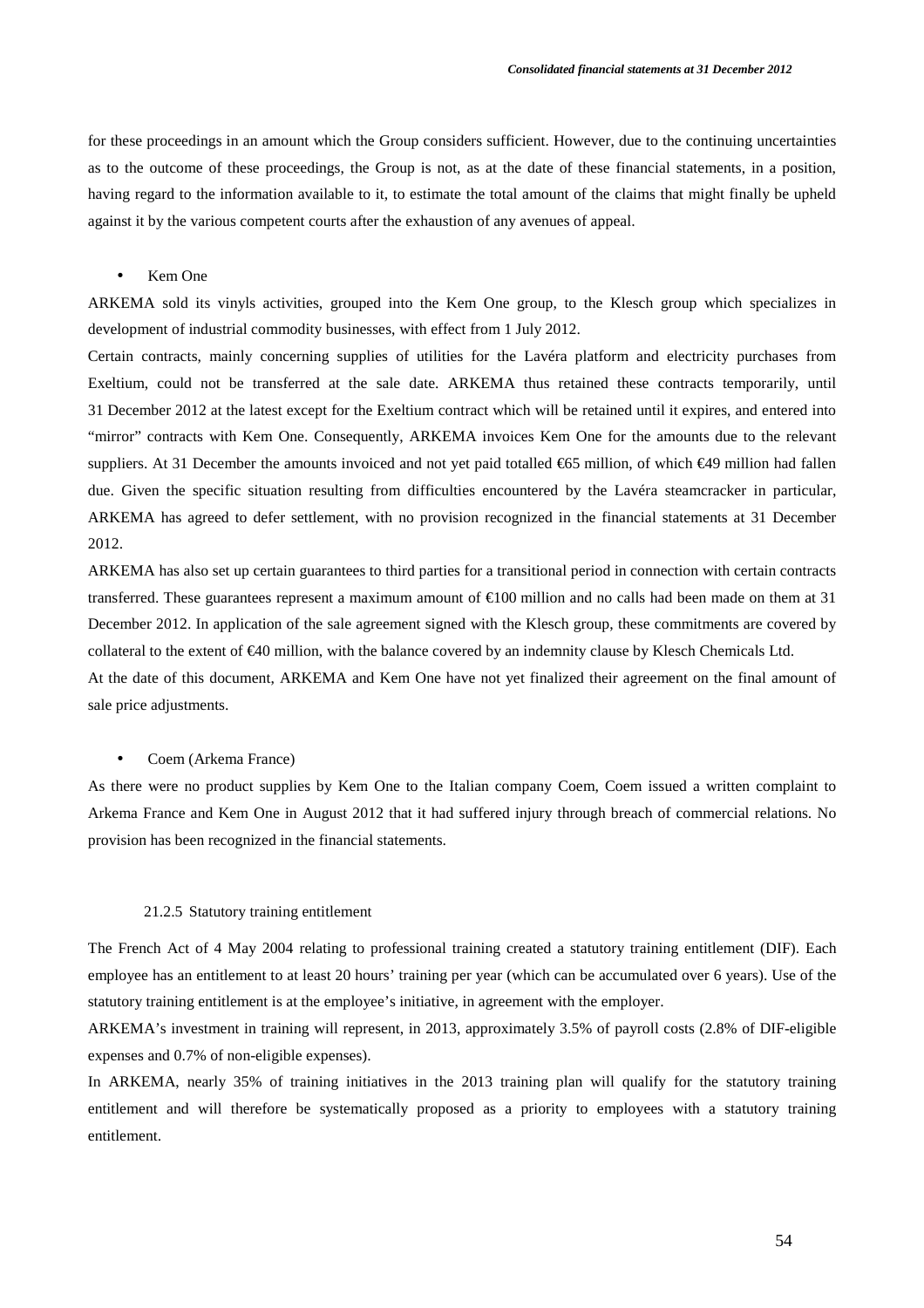In addition, branch agreements in the chemicals industries have enabled priority training initiatives in respect of the statutory training entitlement to be defined and, in this context, part of the teaching costs can be taken as a charge by the employee benefit body responsible for the scheme's administration. In these conditions, implementing the statutory training entitlement does not result in any additional costs for ARKEMA

# **22 Debt**

Group net debt amounted to  $\epsilon$ 900 million at 31 December 2012, taking account of cash and cash equivalents of €360 million. It is mainly denominated in euros.

The Group has the following instruments:

• In April 2012, the Group issued a  $\epsilon$ 230 million bond that will mature on 30 April 2020, with a fixed coupon of 3.85%. A further  $\epsilon$ 250 million tap issue was undertaken in October 2012, bringing the total amount of this bond issue to €480 million.

At 31 December 2012 the fair value of this bond is €523 million.

On 26 July 2011, the Group put in place a multi-currency syndicated credit facility of  $\epsilon$ 700 million, with a duration of five years, maturing on 26 July 2016. This credit facility is intended to finance the Group's general requirements and includes an early repayment clause in the event of certain situations including a change in control of ARKEMA. It includes:

(i) standard information undertakings and commitments for this type of financing

(ii) a financial undertaking in which ARKEMA undertakes to maintain a ratio of consolidated net debt to consolidated EBITDA (tested twice a year) of less than 3. This ratio may be raised to 3.5 in the event of acquisition(s) of assets or securities, capital increase(s) or investment(s) in joint ventures, for a maximum of two non-consecutive test dates.

• In October 2010, the Group issued a €500 million bond that will mature on 25 October 2017, with a fixed coupon of 4.00%.

At 31 December 2012 the fair value of this bond is €554 million.

• The Group also has a securitization programme for sales receivables with no deconsolidating effect, representing a maximum financing initially set at  $\epsilon$ 240 million, and subsequently reduced to  $\epsilon$ 120 million in November 2012. This programme was used for an amount of  $\epsilon$ 100 million at 31 December 2012.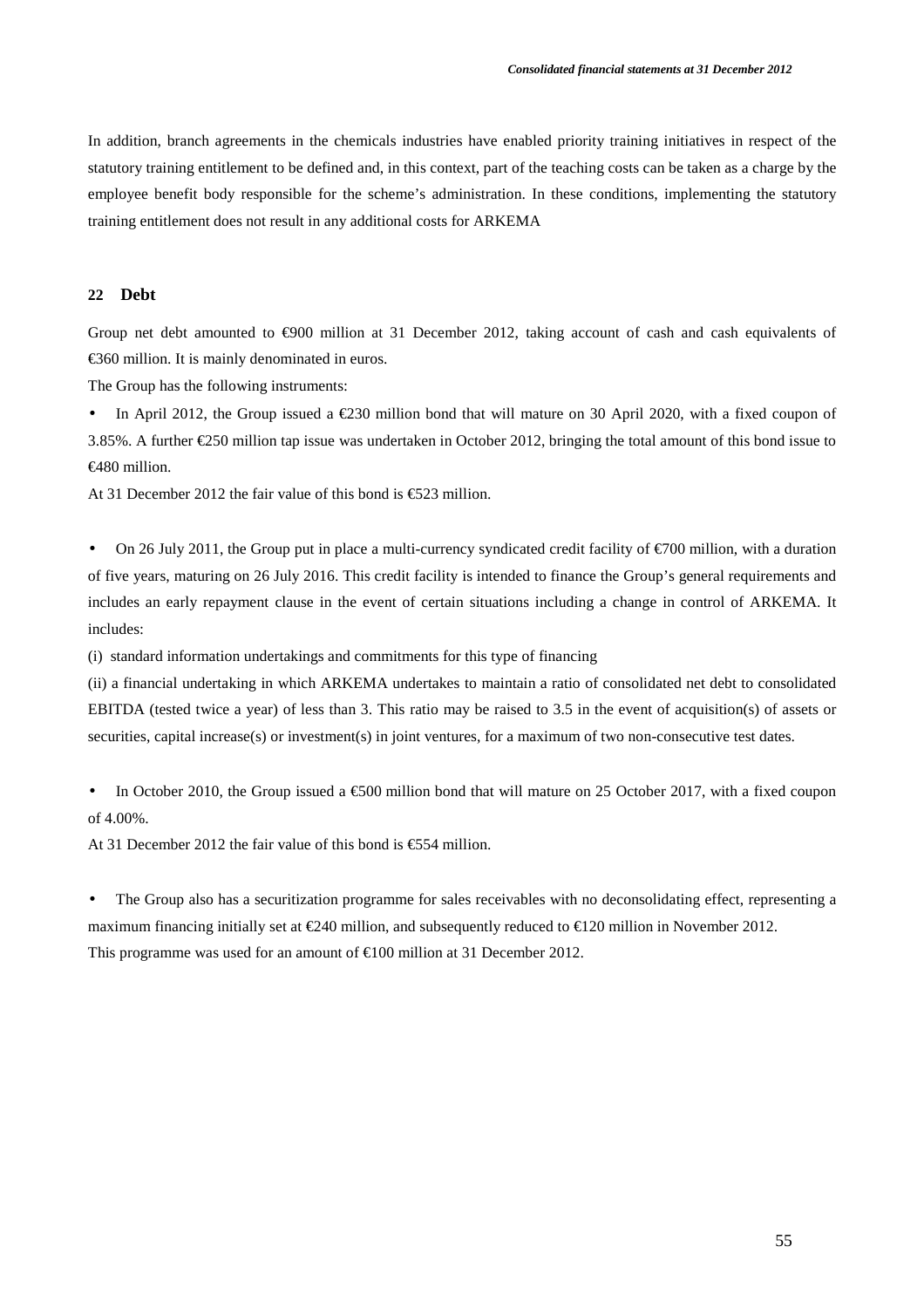# 22.1 Analysis of net debt by category

| (In millions of euros)     | 31/12/2012        | 31/12/2011 |
|----------------------------|-------------------|------------|
| <b>B</b> onds              | 989               | 496        |
| Finance lease obligations  | 3                 | 3          |
| <b>Bank loans</b>          | 59                | 48         |
| Other non-current debt     | 20                | 36         |
| Non-current debt           | 1,071             | 583        |
| Finance lease obligations  | $\qquad \qquad -$ | 1          |
| Syndicated credit facility |                   |            |
| Other bank loans           | 160               | 149        |
| Other current debt         | 29                | 122        |
| <b>Current debt</b>        | 189               | 272        |
| Debt                       | 1,260             | 855        |
| Cash and cash equivalents  | 360               | 252        |
| Net debt                   | 900               | 603        |

22.2 Analysis of debt by currency

ARKEMA's debt is mainly denominated in euros.

| (In millions of euros) | 31/12/2012 | 31/12/2011 |
|------------------------|------------|------------|
| Euros                  | 1,137      | 722        |
| <b>US Dollars</b>      | 11         | 17         |
| Chinese Yuan           | 98         | 105        |
| Other                  | 14         | 11         |
| <b>Total</b>           | 1,260      | 855        |

# 22.3 Analysis of debt by maturity

The breakdown of debt, including interest costs, by maturity is as follows:

| (In millions of euros) | 31/12/2012 | 31/12/2011 |
|------------------------|------------|------------|
| Less than 1 year       | 211        | 293        |
| Between 1 and 2 years  | 49         | 30         |
| Between 2 and 3 years  | 52         | 34         |
| Between 3 and 4 years  | 53         | 35         |
| Between 4 and 5 years  | 560        | 39         |
| More than 5 years      | 575        | 567        |
| <b>Total</b>           | 1,500      | 998        |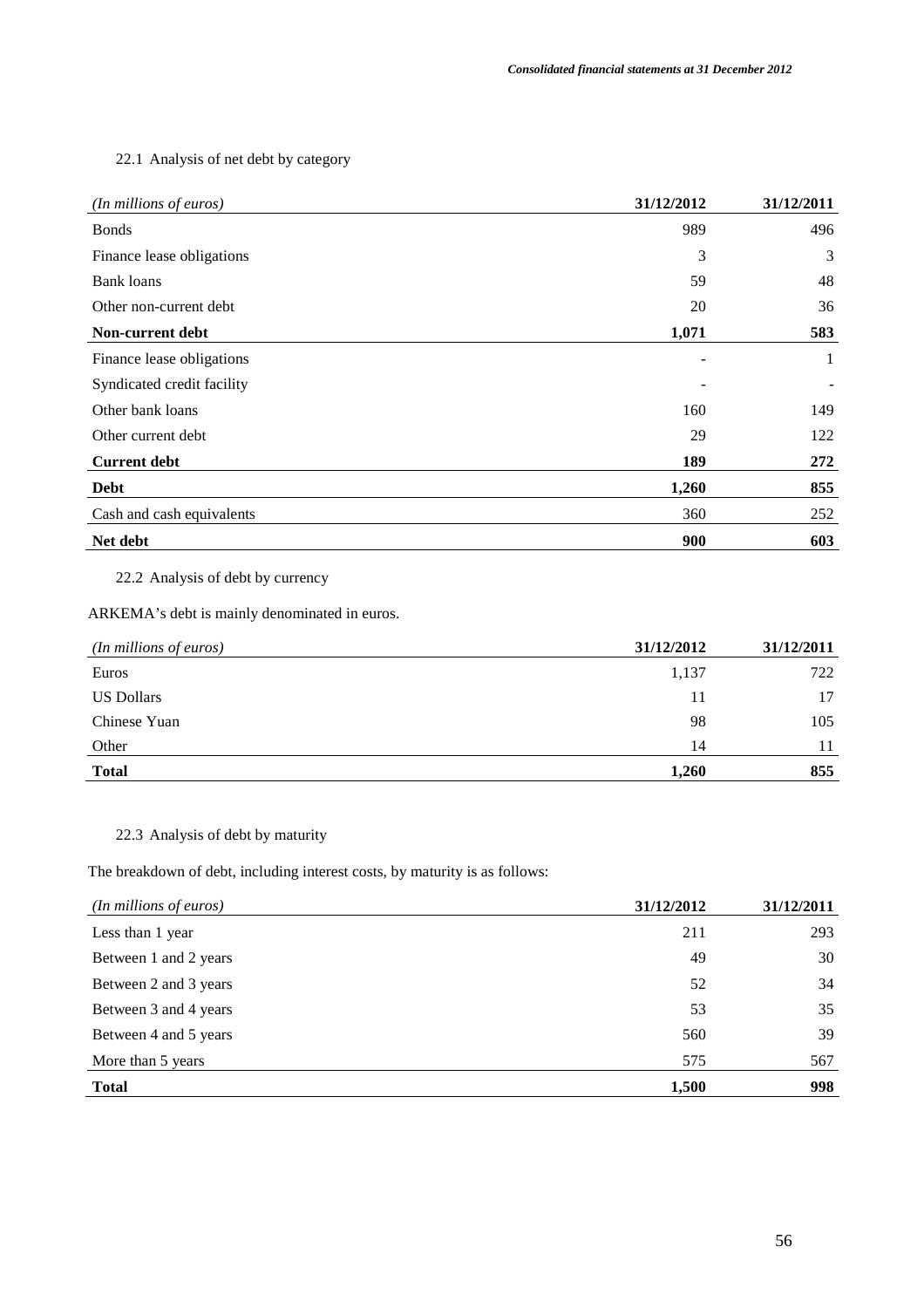# **23 Management of risks related to financial assets and liabilities**

ARKEMA's businesses expose it to various risks, including market risks (risk of changes in exchange rates, interest rates and the prices of raw materials, energy and listed shares), credit risk and liquidity risk.

#### 23.1 Foreign currency risk

The Group is exposed to transaction risks and translation risks related to foreign currencies.

The Group hedges the foreign currency risk mainly through spot foreign currency transactions or through forward transactions over short maturities, generally not exceeding 6 months.

The fair value of the Group's forward foreign currency contracts is an asset of  $\epsilon$ 7 million.

The amount of foreign exchange gains and losses recognized in recurring operating income in 2012 is a positive  $\epsilon$ 1 million (foreign exchange gains and losses werein equilibrium at 31 December 2011).

The portion of foreign exchange gains and losses corresponding to the interest income/expense reflected by the difference between the spot exchange rate and the forward exchange rate is recorded in financial result. It amounts to a negative  $\epsilon$ 1 million at 31 December 2012 (positive  $\epsilon$  million at 31 December 2011).

At 31 December 2012, the Group's balance sheet exposure in transaction currencies other than the euro was as follows:

| Group exposure to operational foreign currency risk      |       |            |                         |
|----------------------------------------------------------|-------|------------|-------------------------|
| (In millions of euros)                                   | USD   | <b>CNY</b> | <b>Other currencies</b> |
| Accounts receivable                                      | 336   | 40         | 117                     |
| Accounts payable                                         | (133) | (35)       | (42)                    |
| Bank balances and loans/borrowings                       | 16    | (43)       | 31                      |
| Off balance sheet commitments (forward currency hedging) | (126) | $\Omega$   | (80)                    |
| Net exposure                                             | 93    | (38)       | 26                      |

# **Group exposure to operational foreign currency risk**

This net exposure comprises all Group companies' outstanding amounts stated in any of the above currencies, whether their accounting currency is one of those currencies or a different currency.

## 23.2 Interest rate risk

Exposure to interest rate risk is managed by the Group's central treasury department and simple derivatives are used as hedging instruments. The Group has not entered into any interest rate hedges at 31 December 2012.

An increase (decrease) of 1% (100 basis points) in interest rates would have the effect of increasing (decreasing) the interest on net debt by €2 million.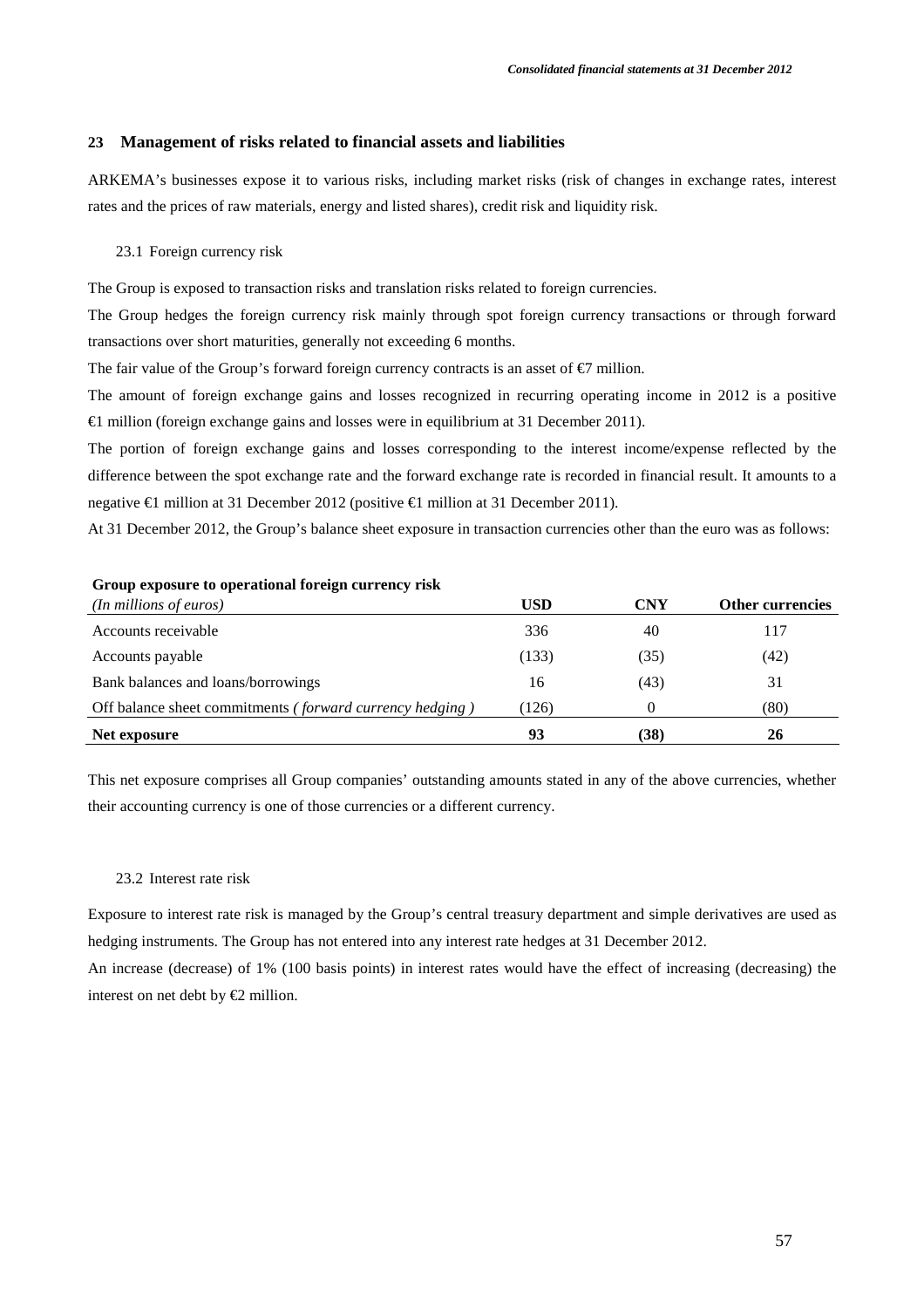|                              | Variable rates           | Fixed rates   |        | <b>Total</b> |  |
|------------------------------|--------------------------|---------------|--------|--------------|--|
| (In millions of euros)       | overnight $-1$ year      | $1 - 5$ years | Beyond |              |  |
| Current and non-current debt | (260)                    | (506)         | (494)  | (1,260)      |  |
| Cash and cash equivalents    | 360                      |               |        | 360          |  |
| Net exposure before hedging  | 100                      | (506)         | (494)  | (900)        |  |
| Hedging instruments          |                          |               |        |              |  |
| Off-balance sheet items      | $\overline{\phantom{a}}$ |               |        |              |  |
| Net exposure after hedging   | 100                      | (506)         | (494)  | (900)        |  |

At 31 December 2012, debt is distributed between variable and fixed rates as follows:

## 23.3 Liquidity risk

The Group's central treasury department manages the liquidity risk associated with the Group's debt.

Liquidity risk is managed with the main objective of ensuring renewal of the Group's financing and, in the context of meeting this objective, optimizing the annual financial cost of the debt.

In almost all cases, Group companies obtain their financing from, and manage their cash with, Arkema France or other Group entities that manage cash pooling mechanisms.

The Group reduces the liquidity risk by spreading maturities, favouring long maturities and diversifying its sources of financing. The Group thus has:

- $a \in 230$  million bond maturing on 30 April 2020, with an additional tap issue in October 2012 bringing the total nominal value to €480 million
- $a \in 500$  million bond maturing on 25 October 2017
- $a \in 700$  million syndicated credit facility maturing on 25 July 2016
- a securitisation programme for sales receivables, representing a maximum financing of  $\epsilon$ 240 million, reduced to €120 million in November 2012.

These financing arrangements are intended to cover all the Group's financing requirements and giving it sufficient flexibility to meet its obligations.

Apart from a change of control, the main circumstances in which early repayment or termination could occur concern the syndicated credit facility (see note C22 Debt), if the ratio of consolidated net debt to consolidated EBITDA were to become greater than 3. This ratio may be raised to 3.5 in the event of acquisition(s) of assets or securities, capital increase(s) or investment(s) in joint ventures, for a maximum of two non-consecutive test dates.

The Group's net debt at 31 December 2012 amounts to €900 million and represents 0.9 times consolidated EBITDA for the last 12 months.

At 31 December 2012, the amount available under syndicated credit facilities with maturity of over 1 year is €700 million and the amount of cash and cash equivalents is €360 million.

Note C22 Debt provides details of the maturities of debt.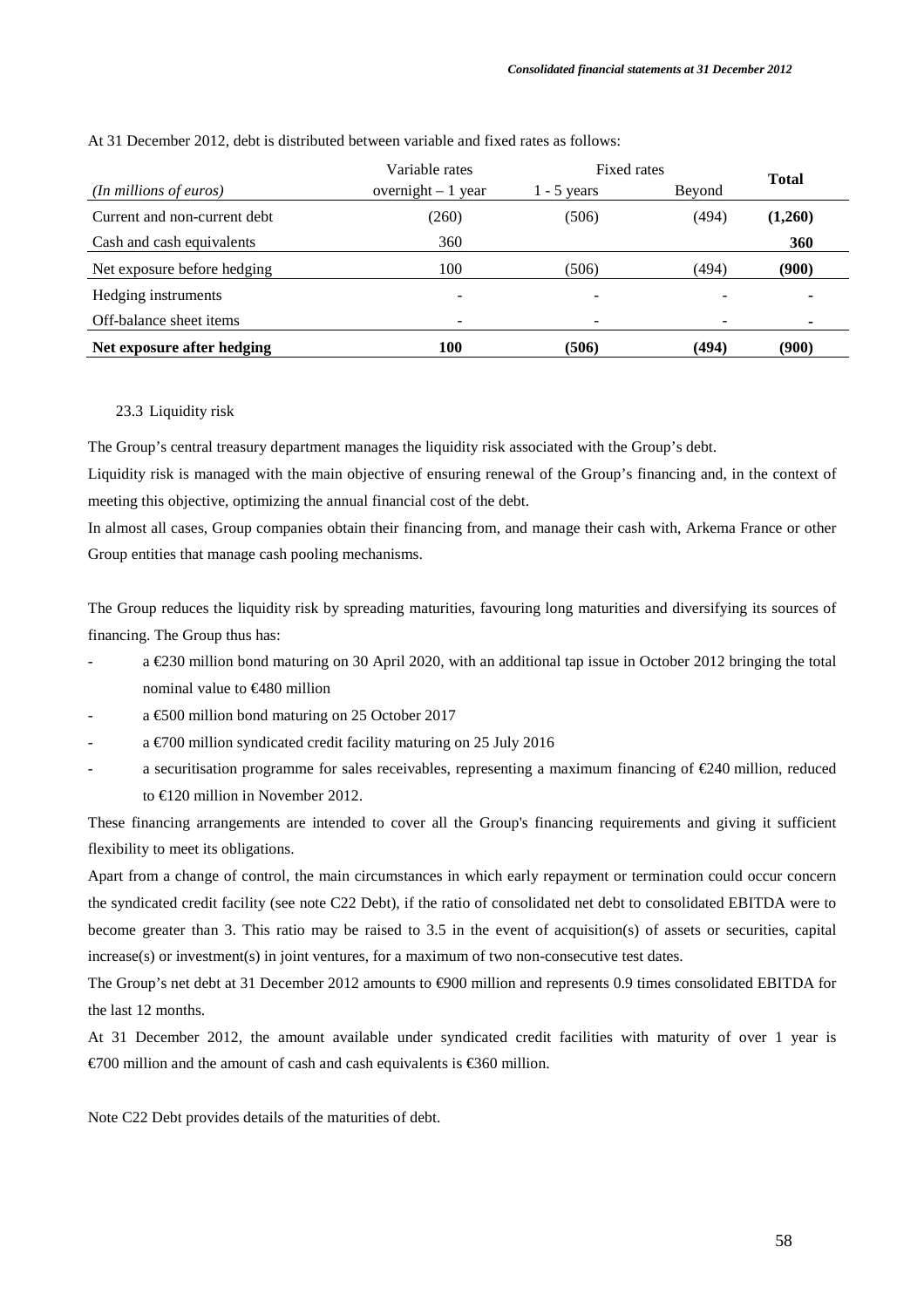### 23.4 Credit risk

The Group is potentially exposed to credit risk on its accounts receivable and as regards its banking counterparts.

Credit risk on accounts receivable is limited because of the large number of its customers and their geographical dispersion. No customer represented more than 3% of Group sales in 2012. The Group's general policy for managing credit risk involves assessing the solvency of each new customer before entering into business relations: each customer is allocated a credit limit, which constitutes the maximum level of outstandings (receivables plus orders) accepted by the Group, on the basis of the financial information obtained on the customer and the analysis of solvency carried out by the Group. These credit limits are revised regularly and, in any case, every time that a material change occurs in the customer's financial position. Customers who cannot obtain a credit limit because their financial position is not compatible with the Group's requirements in terms of solvency only receive deliveries when they have paid for their order.

Even though the Group has incurred very few bad debts for the last number of years, it has decided to cover its accounts receivable credit risk by putting in place a global credit insurance program. On account of the statistically low bad debt rate experienced by the Group, the rate of cover is significant. Customers with whom the Group wishes to continue commercial relations but which are not covered by this insurance are subject to specific centralized monitoring.

In addition, the Group's policy for recognizing bad debt provisions in respect of receivables not covered by credit insurance, or the portion of receivables that are not so covered, has two components: receivables are individually provided against as soon as a specific risk of loss (economic and financial difficulties of the customer in question, entry into receivership, etc.) is clearly identified. The Group may also recognize general provisions for receivables that are overdue for such a period that the Group considers that a statistical risk of loss exists. These periods are adapted depending on the business units and the geographical regions in question.

| (In millions of euros)                   | 31/12/2012 | 31/12/2011     |
|------------------------------------------|------------|----------------|
| Accounts receivable net of provisions    | 920        | 834            |
| Net receivables by maturity:             |            |                |
| Receivables not yet due                  | 842        | 796            |
| Receivables overdue by 1-15 days         | 29         | 27             |
| Receivables overdue by 16-30 days        | 8          | $\overline{4}$ |
| Receivables overdue by more than 30 days | 41         | 7              |
| <b>Total net receivables</b>             | 920        | 834            |

At 31 December 2012, accounts receivable net of provisions are distributed as follows:

Banking credit risk is related to financial investments, derivatives and credit facilities granted by banks. The Group limits its exposure to credit risk by only investing in liquid securities with first-class commercial banks.

The net carrying amount of financial assets indicated in note C24 Presentation of financial assets and liabilities represents the maximum exposure to credit risk.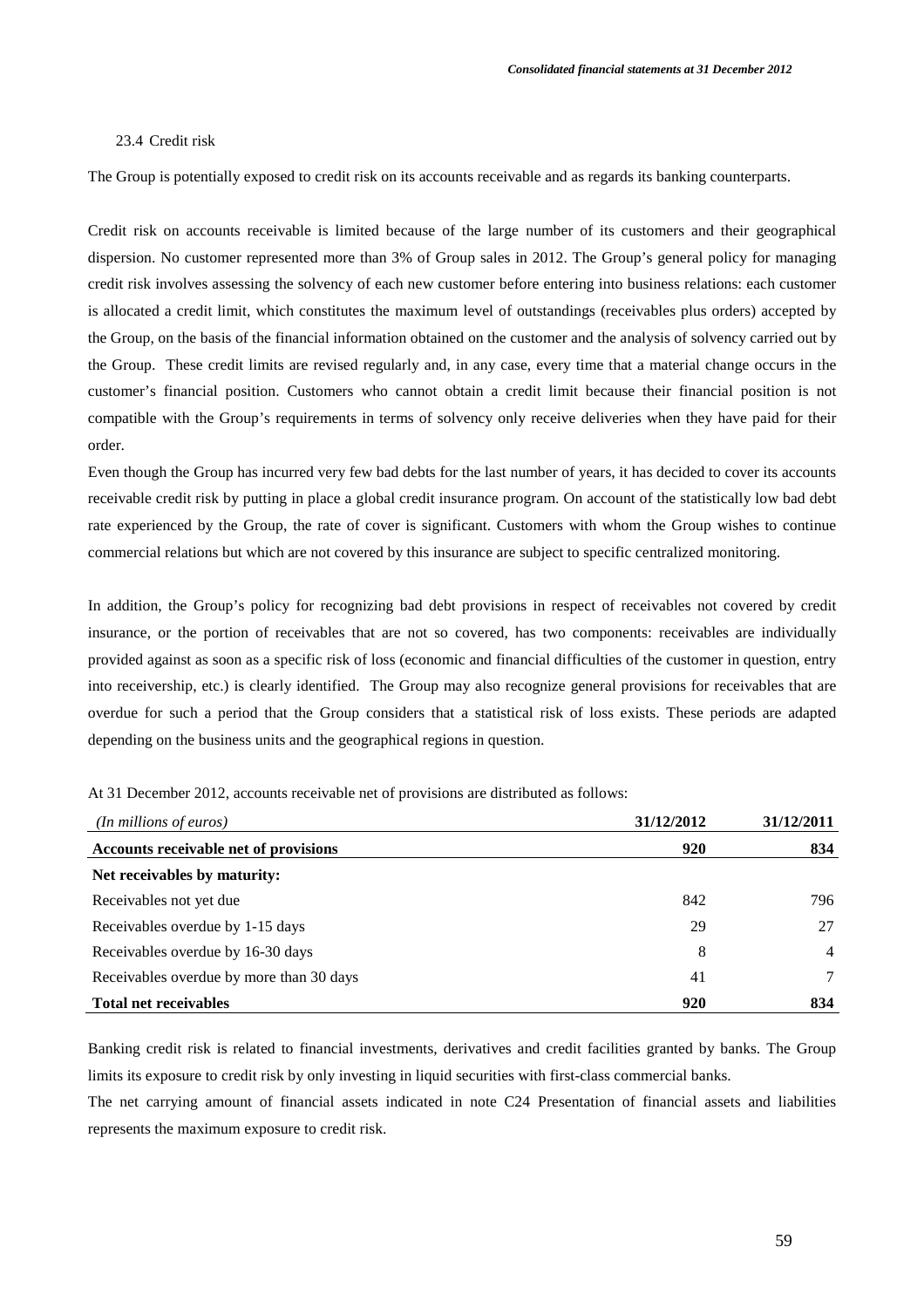## 23.5 Risk related to raw materials and energy

The prices of certain raw materials used by ARKEMA are highly volatile and their fluctuations lead to significant variations in the cost price of the Group's products; in addition, because of the importance of the Group's requirements in terms of energy resources resulting notably from the electrically intensive nature of certain of its manufacturing processes, ARKEMA is also very sensitive to changes in the price of energy. In order to limit the impact of price volatility of the principal raw materials it uses, ARKEMA can decide to use derivatives matched with existing contracts or can negotiate fixed price contracts for limited periods.

Recognition of these derivatives had an impact of  $\bigoplus$  million on the income statement at 31 December 2012 (impact of €2 million at 31 December 2011).

#### 23.6 Listed shares risk

In 2011, the Group acquired a 19.9% equity stake in the listed company Canada Fluorspar Inc. for CAD 15.5 million. Apart from treasury shares, Group companies hold no other stakes in listed companies.

At 31 December 2012 the Company held 314,034 of its own shares. These shares are used to cover its free share grant plans.

In compliance with IAS 32, changes in share price have no impact on the Group's consolidated shareholders' equity. The equity risk is not material for the Company.

# **24 Presentation of financial assets and liabilities**

24.1 Financial assets and liabilities by accounting option

# **2012**

|                                                                          |              | Assets/liabilities | 7 1990 1971 1140 1111 1109<br>measured at fair | 11330007<br>liabilities |                          |              |
|--------------------------------------------------------------------------|--------------|--------------------|------------------------------------------------|-------------------------|--------------------------|--------------|
| IAS 39 category Class of instruments                                     |              | measured at fair   | value through                                  | measured at             | Available                | Total net    |
|                                                                          |              | value through      | shareholders'                                  | amortized               | for sale                 | carrying     |
| (In millions of euros)                                                   | <b>Notes</b> | profit or loss     | equity                                         | cost                    | assets                   | amount       |
| Other investments                                                        | (C14)        |                    |                                                |                         | 36                       | 36           |
| Other non-current assets (loans and<br>advances, security deposits paid) | (C15)        |                    |                                                | 87                      |                          | 87           |
| Accounts receivable                                                      | (C17)        |                    |                                                | 920                     |                          | 920          |
| Cash and cash equivalents                                                | (C18)        | 360                |                                                |                         | $\overline{\phantom{0}}$ | 360          |
| Derivatives <sup>*</sup>                                                 | (C24.2)      | 4                  | 4                                              |                         |                          | 8            |
| <b>Financial assets</b>                                                  |              | 364                | 4                                              | 1,007                   | 36                       | 1,411        |
| Current and non-current debt                                             | (C22)        |                    |                                                | 1,260                   | $\overline{\phantom{a}}$ | 1,260        |
| Accounts payable                                                         |              |                    |                                                | 683                     |                          | 683          |
| Derivatives *                                                            | (C24.2)      | 2                  |                                                |                         |                          | $\mathbf{2}$ |
| <b>Financial liabilities</b>                                             |              |                    |                                                | 1,943                   | $\bf{0}$                 | 1,945        |

Assets/liabilities

Assets/

\* Derivatives are carried in the balance sheet in the captions "Other current financial assets" and "Other current financial liabilities".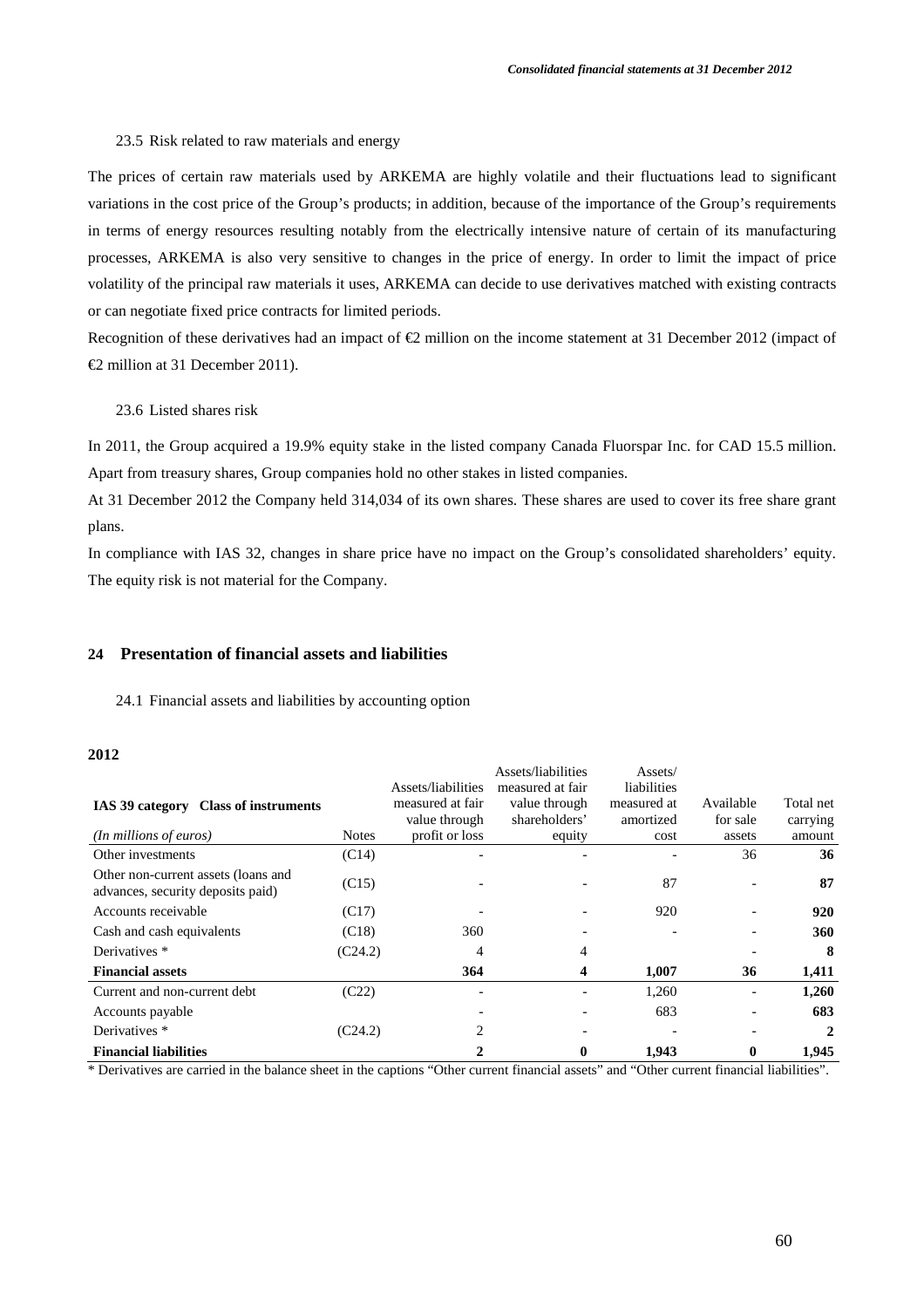Assets/

|                                                                          |              | Assets/liabilities                | measured at fair               | liabilities              |                       |                       |
|--------------------------------------------------------------------------|--------------|-----------------------------------|--------------------------------|--------------------------|-----------------------|-----------------------|
| IAS 39 category Class of instruments                                     |              | measured at fair<br>value through | value through<br>shareholders' | measured at<br>amortized | Available<br>for sale | Total net<br>carrying |
| (In millions of euros)                                                   | <b>Notes</b> | profit or loss                    | equity                         | cost                     | assets                | amount                |
| Other investments                                                        | (C14)        |                                   |                                |                          | 35                    | 35                    |
| Other non-current assets (loans and<br>advances, security deposits paid) | (C15)        |                                   |                                | 68                       |                       | 68                    |
| Accounts receivable                                                      | (C17)        | $\overline{\phantom{0}}$          |                                | 834                      |                       | 834                   |
| Cash and cash equivalents                                                | (C18)        | 252                               |                                | $\theta$                 |                       | 252                   |
| Derivatives *                                                            | (C24.2)      |                                   | 8                              |                          |                       | 9                     |
| <b>Financial assets</b>                                                  |              | 253                               | 8                              | 902                      | 35                    | 1,198                 |
| Current and non-current debt                                             | (C22)        |                                   |                                | 855                      |                       | 855                   |
| Accounts payable                                                         |              |                                   |                                | 665                      |                       | 665                   |
| Derivatives *                                                            | (C24.2)      | 9                                 | 3                              |                          |                       | 12                    |
| <b>Financial liabilities</b>                                             |              | 9                                 | 3                              | 1,520                    | $\bf{0}$              | 1,532                 |

Assets/liabilities

# **2011**

\* Derivatives are carried in the balance sheet in the captions "Other current financial assets" and "Other current financial liabilities".

At 31 December 2012 as at 31 December 2011, the fair value of financial assets and liabilities except for bonds is approximately equal to their net carrying amount.

# 24.2 Derivatives

The main derivatives used by the Group are as follows:

|                                       |            | Notional amount of contracts at<br>31/12/2012 |                          |            | Notional amount of contracts at<br>31/12/2011 |                          |   | Fair value of contracts |
|---------------------------------------|------------|-----------------------------------------------|--------------------------|------------|-----------------------------------------------|--------------------------|---|-------------------------|
|                                       |            | $<$ 5 years<br>and $> 1$                      |                          |            | $<$ 5 years<br>and $>1$                       |                          |   |                         |
| <i>(In millions of euros)</i>         | $<$ 1 year | year                                          | $>$ 5 years              | $<$ 1 year | year                                          | $>$ 5 years              |   | 31/12/2012 31/12/2011   |
| Forward foreign<br>currency contracts | 384        | $\overline{\phantom{a}}$                      | $\overline{\phantom{a}}$ | 850        | $\overline{\phantom{0}}$                      |                          | 6 | 0                       |
| Commodities and energy<br>swaps       | 10         | $\overline{\phantom{0}}$                      | $\overline{\phantom{a}}$ | 22         | $\overline{\phantom{0}}$                      | $\overline{\phantom{a}}$ | 0 | (3)                     |
| <b>TOTAL</b>                          | 394        | ٠                                             | ٠                        | 872        | $\overline{\phantom{0}}$                      | $\blacksquare$           | 6 | (3)                     |

See note B7.6 Financial assets and liabilities / Derivatives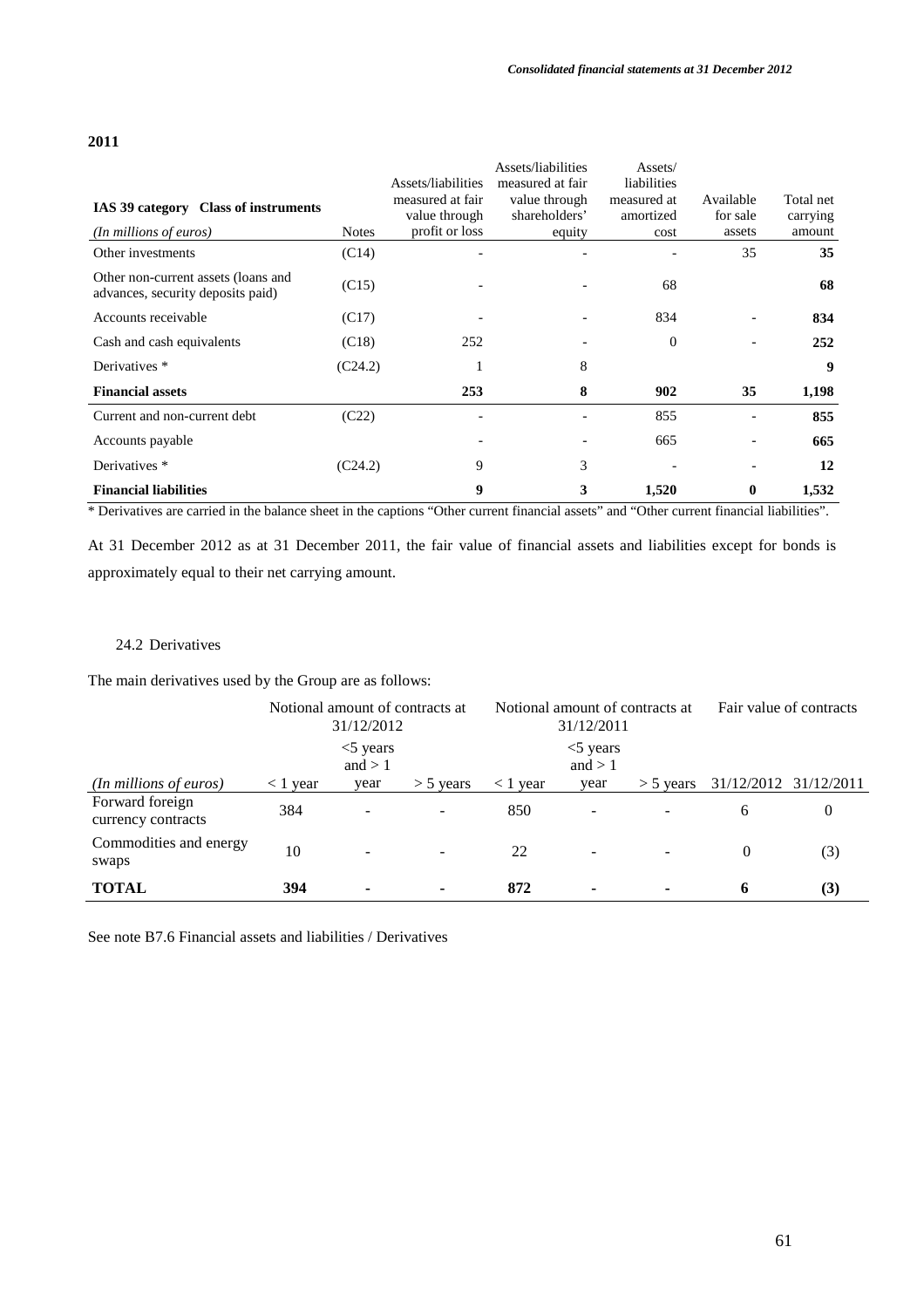### 24.3 Impact of financial instruments on the income statement

The income statement includes the following items related to financial assets (liabilities):

| <i>(In millions of euros)</i>                                                               | 2012 |  |
|---------------------------------------------------------------------------------------------|------|--|
| Total interest income (expenses) on financial assets and liabilities (*)                    |      |  |
| Impact on the income statement of valuation of derivatives at fair value                    |      |  |
| Impact on the income statement of the ineffective portion of cash flow hedge<br>instruments |      |  |
| Impact on the income statement of valuation of available for sale assets                    |      |  |

\* Excluding interest costs on pension obligations and the expected return on related plan assets.

The amount of foreign exchange gains and losses recognized in recurring operating income in 2012 represents income of  $\epsilon$ 1 million (no impact on the income statement in 2011). As the foreign currency denominated assets and liabilities of Group companies are hedged with their respective functional currencies, a change in exchange rates does not have a material impact on the income statement.

#### 24.4 Impact of financial instruments on shareholders' equity

At 31 December 2012, the impact of financial instruments on the group's shareholders' equity is a negative amount of €7 million (positive €6 million at 31 December 2011), essentially corresponding to the net-of-tax fair value of foreign exchange hedges of future cash flows.

## **25 Accounts payable, Other creditors and accrued liabilities**

Accounts payable amount to €683 million at 31 December 2012 (€665 million at 31 December 2011). Other creditors and accrued liabilities mainly comprise employee-related liabilities for €170 million at 31 December 2012 (€152 million at 31 December 2011) and amounts owing to governments for €34 million at 31 December 2012 (€44 million at 31 December 2011), including €13 million of VAT.

#### **26 Personnel expenses**

Personnel expenses, including stock options and free share grants (see note C28 Share-based payment) amount to €1,054 million in 2012 (€982 million in 2011).

They comprise  $\epsilon$ 771 million of wages and salaries and IFRS 2 expenses ( $\epsilon$ 710 million in 2011) and  $\epsilon$ 283 million of social charges ( $\epsilon$ 272 million in 2011).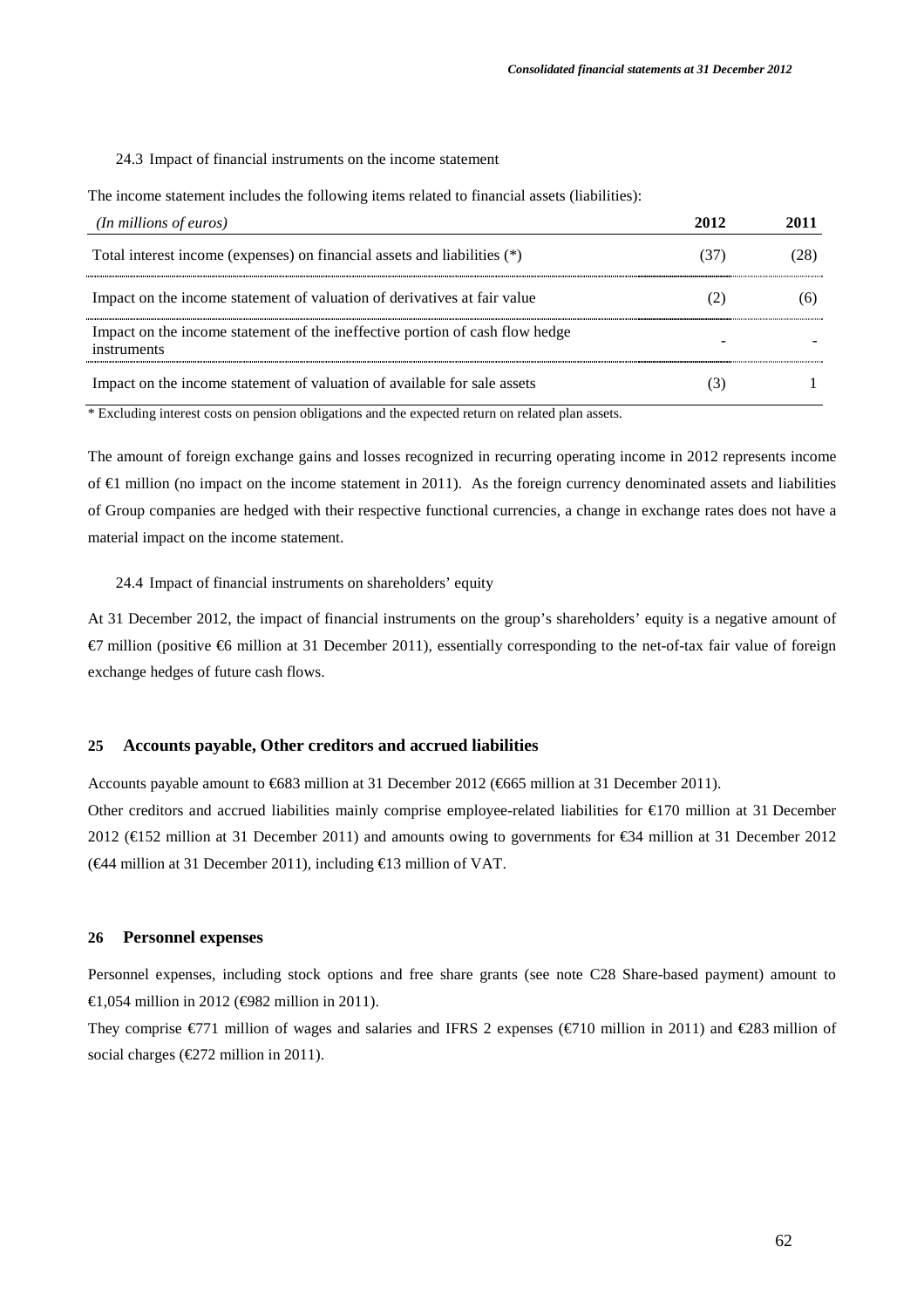# **27 Related parties**

## 27.1 Transactions with non-consolidated or equity accounted companies

Transactions between consolidated companies have been eliminated in the consolidation process. In addition, in the normal course of business, the Group has business relationships with certain non-consolidated companies or with companies which are accounted for under the equity method. The values involved are not significant.

# 27.2 Compensation of key management personnel

Key management personnel of a group, as defined in IAS 24, are those persons having authority and responsibility for planning, directing and controlling the activities of the entity, directly or indirectly, including any director (whether executive or otherwise) of that entity.

The key management personnel of the Group are the directors and the members of its executive committee (COMEX). The compensation recognized in expenses by ARKEMA is as follows:

| (In millions of euros)                                                        | 2012 | 2011 |
|-------------------------------------------------------------------------------|------|------|
| Salaries and other short-term benefits                                        | 5.3  | 5.1  |
| Pensions, other post-employment benefits and contract<br>termination benefits | 1.6  | 1.3  |
| Other long-term benefits                                                      |      |      |
| Share-based payments                                                          | 4    |      |

These expenses comprise all types of remuneration recorded, including variable amounts, bonuses, attendance fees and benefits in kind.

The Chairman and CEO is entitled to a contractual indemnity in the event of non-voluntary departure, up to a maximum of two years' total gross compensation (fixed and variable), subject to achievement of performance criteria.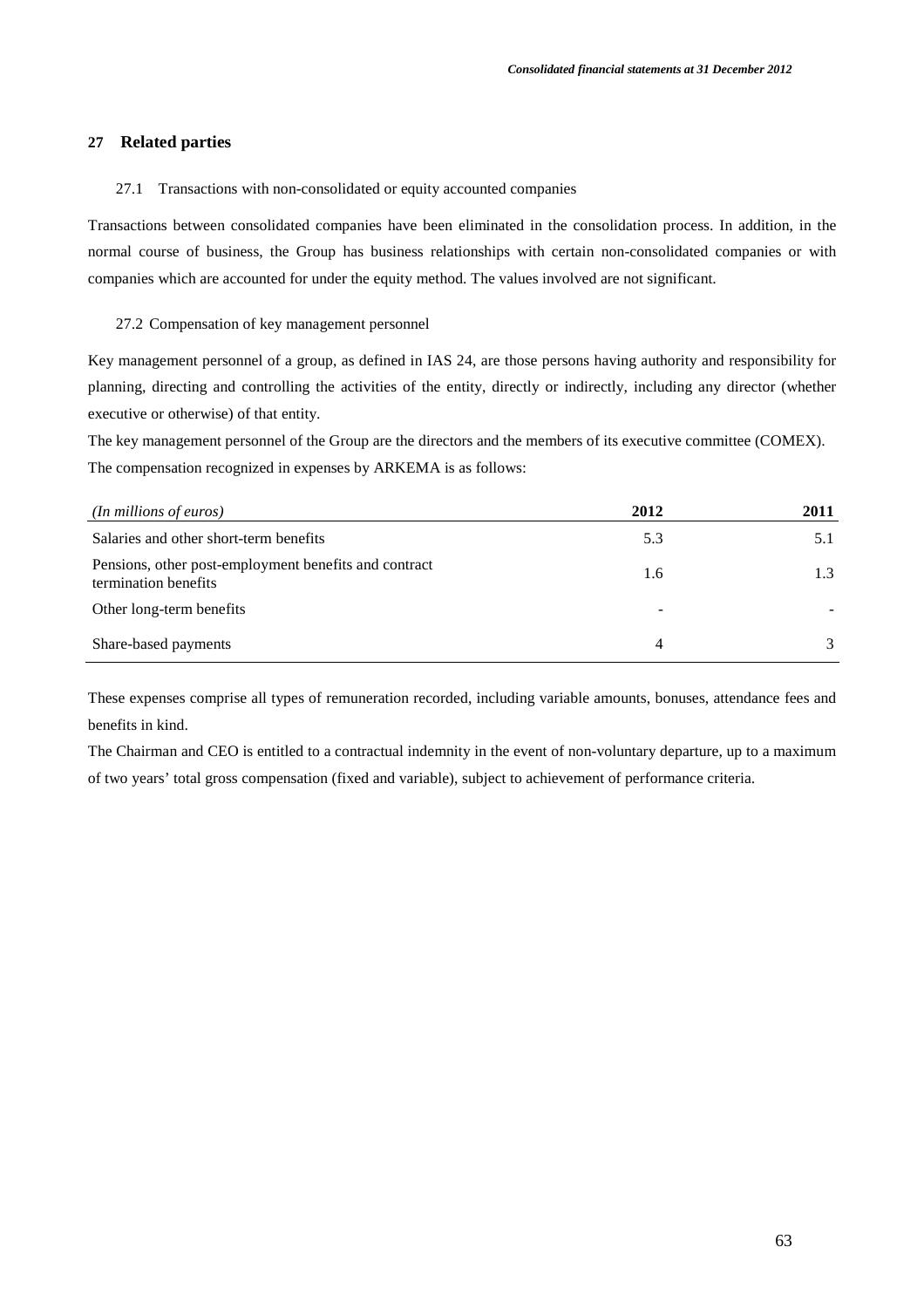# **28 Share-based payments**

# 28.1 Stock options

No new stock option plans were adopted by the Board of Directors in 2012.

The main characteristics of the stock option plans granted in previous years and still outstanding at 31 December 2012 are as follows:

|                                                                | <b>2006 Plan</b> | <b>2007 Plan</b> | <b>2008 Plan</b>         | 2010<br>Plan 1           | 2010<br>Plan 2           | 2011<br>Plan 1 | 2011<br>Plan 2           |              |
|----------------------------------------------------------------|------------------|------------------|--------------------------|--------------------------|--------------------------|----------------|--------------------------|--------------|
| Date of Annual General Meeting                                 | 10 May 06        | 10 May 06        | 10 May 06                | 15 June 09               | 15 June 09               | 15 June 09     | 15 June 09               |              |
| Date of Board of Directors' meeting                            | 04 July 06       | 14 May 07        | 13 May 08                | 10 May 10                | 10 May 10                | 4 May 11       | 4 May 11                 |              |
| Vesting period                                                 | 2 years          | 2 years          | 2 years                  | 2 years                  | 5 years                  | 2 years        | 4 years                  |              |
| Conservation period                                            | 4 years          | 4 years          | 4 years                  | 4 years                  | 5 years                  | 4 years        | 4 years                  |              |
| Period of validity                                             | 8 years          | 8 years          | 8 years                  | 8 years                  | 8 years                  | 8 years        | 8 years                  |              |
| Exercise price                                                 | 28.36            | 44.63            | 36.21                    | 30.47                    | 30.47                    | 68.48          | 68.48                    |              |
|                                                                |                  |                  |                          |                          |                          |                |                          | <b>Total</b> |
| Number of options granted<br>to corporate officers: Thierry Le | 540,000          | 600,000          | 460,000                  | 225,000                  | 225,000                  | 105,000        | 105,000                  | 2,260,000    |
| Hénaff                                                         | 55,000           | 70,000           | 52,500                   | 35,000                   | 35,000                   | 29,250         | 29,250                   | 306,000      |
| - to the 10 largest beneficiaries*                             | 181,000          | 217,000          | 169,350                  | 104,000                  | 104,000                  | 75,750         | 75,750                   | 926,850      |
| <b>Total number of options exercised</b>                       | 480,242          | 375,902          | 179,296                  | 28,515                   |                          |                | $\overline{\phantom{a}}$ | 1,063,955    |
| - by corporate officers                                        | 50,530           | 24,000           | 24,000                   |                          | $\overline{\phantom{a}}$ |                |                          | 98,530       |
| - by the 10 largest beneficiaries*                             | 173,362          | 158,550          | 39,350                   | 25,415                   |                          |                |                          | 396,677      |
| Total number of options cancelled                              | 15,900           | 22,800           | 18,877                   | 5,000                    | 5,000                    |                |                          | 67,577       |
| <b>Number of options</b>                                       |                  |                  |                          |                          |                          |                |                          |              |
| In circulation at 1 January 2010                               | 534,850          | 591,200          | 454,414                  |                          |                          |                |                          | 1,580,464    |
| Granted                                                        |                  |                  | $\overline{\phantom{a}}$ | 225,000                  | 225,000                  |                |                          | 450,000      |
| Cancelled                                                      | 11,900           | 12,000           | 11,992                   |                          |                          |                |                          | 35,892       |
| Exercised                                                      | 214,397          |                  |                          |                          |                          |                |                          | 214,397      |
| In circulation at 31 December 2010                             | 308,553          | 579,200          | 442,422                  | 225,000                  | 225,000                  |                |                          | 1,780,175    |
| In circulation at 1 January 2011                               | 308,553          | 579,200          | 442,422                  | 225,000                  | 225,000                  |                |                          | 1,780,175    |
| Granted                                                        |                  |                  | $\overline{\phantom{0}}$ | $\overline{\phantom{0}}$ | $\overline{\phantom{a}}$ | 105,000        | 105,000                  | 210,000      |
| Cancelled                                                      |                  | 2,000            | 1,299                    | 5,000                    | 5,000                    |                |                          | 13,299       |
| Exercised                                                      | 187,603          | 169,100          | 14,080                   |                          |                          |                |                          | 370,783      |
| In circulation at 31 December 2011                             | 120,950          | 408,100          | 427,043                  | 220,000                  | 220,000                  | 105,000        | 105,000                  | 1,606,093    |
| In circulation at 1 January 2012                               | 120,950          | 408,100          | 427,043                  | 220,000                  | 220,000                  | 105,000        | 105,000                  | 1,606,093    |
| Granted                                                        |                  |                  |                          |                          |                          |                |                          |              |
| Cancelled                                                      |                  |                  |                          |                          |                          |                |                          |              |
| Exercised                                                      | 77,092           | 206,802          | 165,216                  | 28,515                   |                          |                |                          | 477,625      |
| In circulation at 31 December 2012                             | 43,858           | 201,298          | 261,827                  | 191,485                  | 220,000                  | 105,000        | 105,000                  | 1,128,468    |

\* Employees who are not corporate officers of Arkema SA or any other Group company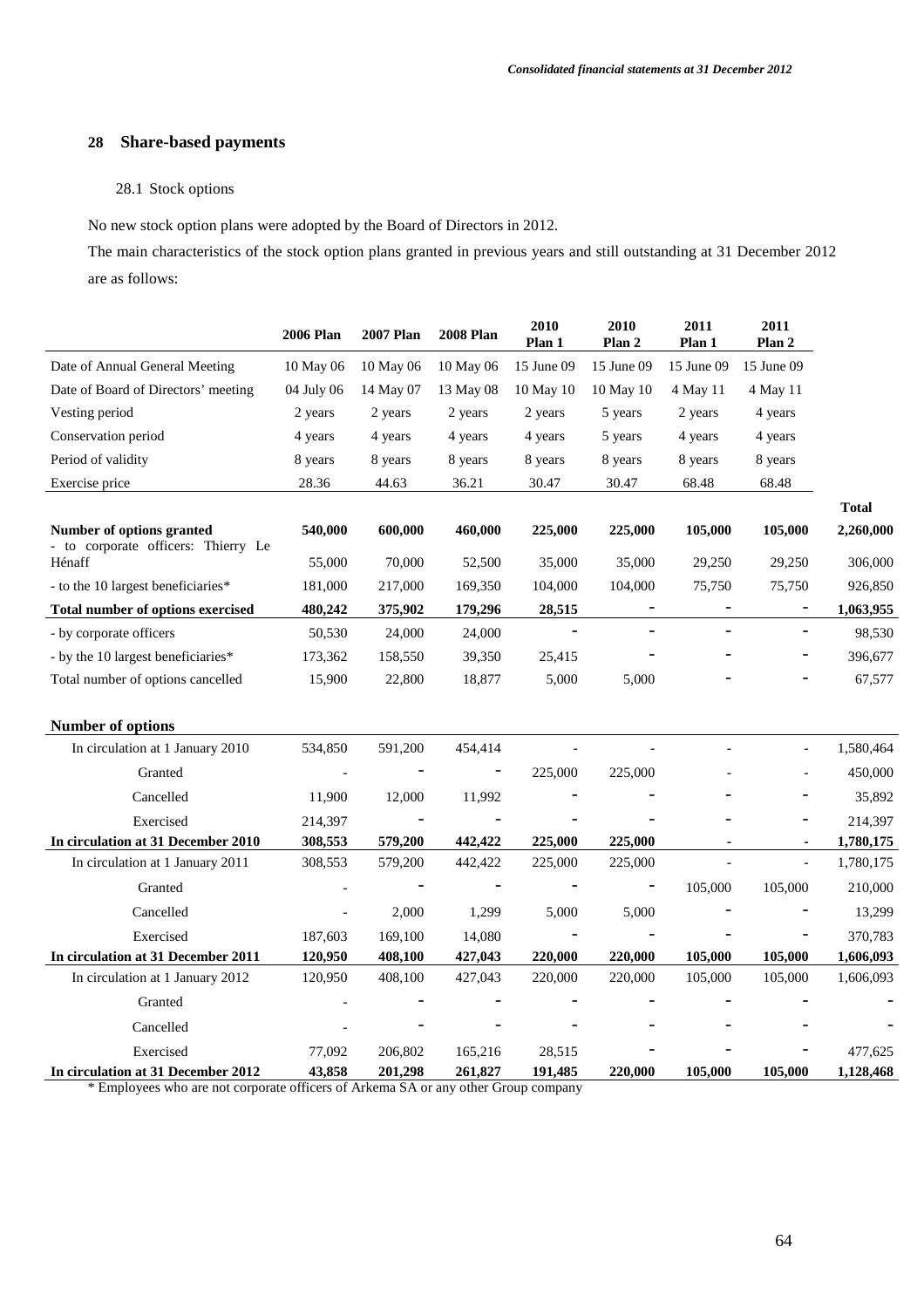#### Valuation method

The fair value of the options granted was determined using the Black & Scholes method on the basis of assumptions, of which the main ones are as follows:

| Fair value of stock options (in euros) | 6.29      | 7.89      | 8.99      | 6.69    | 6.67    | 12.73   | 12.73   |
|----------------------------------------|-----------|-----------|-----------|---------|---------|---------|---------|
| Exercise price (in euros)              | 28.36     | 44.63     | 36.21     | 30.47   | 30.47   | 68.48   | 68.48   |
| Maturity                               | 4 years   | 4 years   | 4 years   | 4 years | 5 years | 4 years | 4 years |
| Risk-free interest rate                | 2.82%     | 3.39%     | 4.00%     | 0.34%   | 0.34%   | 1.29%   | 1.29%   |
| <b>Volatility</b>                      | 22%       | 20%       | 25%       | 35%     | 32%     | 32%     | 32%     |
|                                        |           |           |           |         | Plan 2  | Plan 1  | Plan 2  |
|                                        | 2006 Plan | 2007 Plan | 2008 Plan | 2010    | 2010    | 2011    | 2011    |

The volatility assumption was determined on the basis of observation of historical movements in the Arkema share since its admission to listing, restated for certain non-representative days in order to better represent the long-term trend. The maturity adopted for the options corresponds to the period of unavailability for tax purposes.

The amount of the IFRS2 expense recognized in respect of stock options at 31 December 2012 was €1 million (€2 million at 31 December 2011).

## 28.2 Free share grants

On 9 May 2012, the Board of Directors decided to put in place three performance share award schemes for the benefit of employees, particularly employees with responsibilities whose exercise influences the Group's results.

In Plan 1, intended for employees of the Group's French companies, the definitive grant of such performance shares will be subject to a vesting period of 2 years, with effect from the Board of Directors' grant, and subject to compliance with performance criteria expressed in terms of both ARKEMA's EBITDA for 2012, and the average EBITDA margin in 2012 and 2013 compared to the average margin of a panel of other chemicals producers over the same period.

In Plan 2, intended for certain Group employees, the definitive grant of such performance shares will be subject to a vesting period of 3 years, with effect from the Board of Directors' grant, and subject to compliance with the same performance criteria.

In Plan 3, intended for Group company employees outside France, the definitive grant of such performance shares will be subject to a vesting period of 4 years, with effect from the Board of Directors' grant, and subject to compliance with the same performance criteria as in Plans 1 and 2.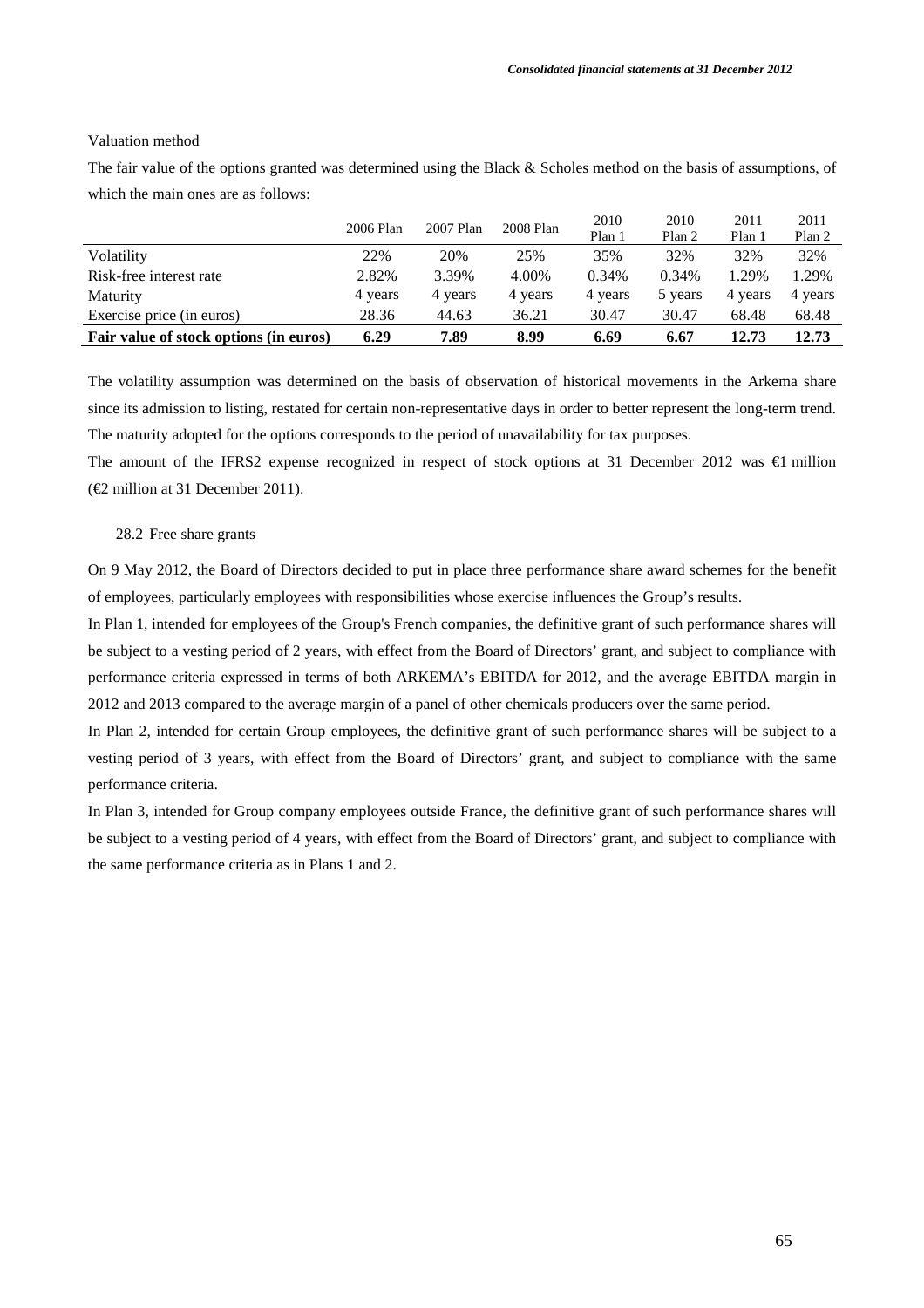The main characteristics of the free share grant plans in force at 31 December 2012 are as follows:

|                                                                      | 2010<br>Plan 1       | 2010<br>Plan 2       | 2011<br>Plan 1           | 2011<br>Plan 2                   | 2011<br>Plan 3           | 2012<br>Plan 1       | 2012<br>Plan 2       | 2012<br>Plan 3           |                |
|----------------------------------------------------------------------|----------------------|----------------------|--------------------------|----------------------------------|--------------------------|----------------------|----------------------|--------------------------|----------------|
| Date of Annual General Meeting<br>Date of Board of Directors'        | 15 June 09           | 15 June 09           | 15 June 09               | 15 June 09                       | 15 June 09               | 15 June 09           | 15 June 09           | 15 June 09               |                |
| meeting                                                              | 10 May 10            | 10 May 10            | 4 May 11                 | 4 May 11                         | 4 May 11                 | 9 May 12             | 9 May 12             | 9 May 12                 |                |
| Vesting period                                                       | 2 years              | 4 years              | 2 years                  | 3 years                          | 4 years                  | 2 years              | 3 years              | 4 years                  |                |
| Conservation period                                                  | 2 years              |                      | 2 years                  | 2 years                          |                          | 2 years              | 2 years              |                          |                |
| Performance condition                                                | $\mathrm{Yes}^{(2)}$ | $\mathrm{Yes}^{(2)}$ | $\mathrm{Yes}^{(3)}$     | $\underline{Yes}$ <sup>(3)</sup> | Yes $(3)$                | $\mathrm{Yes}^{(3)}$ | $\mathrm{Yes}^{(3)}$ | $\mathrm{Yes}^{(3)}$     |                |
|                                                                      |                      |                      |                          |                                  |                          |                      |                      |                          | Total $^{(4)}$ |
| Number of free shares granted<br>- to corporate officers: Thierry Le | 153,705              | 50,795               | 88,305                   | 59,380                           | 52,315                   | 101,860              | 74,805               | 65,335                   |                |
| Hénaff                                                               | 18,800               |                      | 8,200                    | 8,200                            |                          | 13,000               | 13,000               |                          |                |
| - to the 10 largest beneficiaries <sup>(1)</sup>                     | 54,700               | 8,100                | 24,450                   | 24,450                           | 14,850                   | 36,100               | 36,100               | 16,400                   |                |
| <b>Number of free shares</b>                                         |                      |                      |                          |                                  |                          |                      |                      |                          |                |
| In circulation at 1 January 2010                                     |                      |                      |                          |                                  |                          |                      |                      |                          | 310,400        |
| Granted                                                              | 153,705              | 50,795               |                          |                                  |                          |                      |                      |                          | 204,500        |
| Cancelled                                                            |                      | 638                  |                          |                                  |                          |                      |                      |                          | 135,561        |
| Definitively granted<br>In circulation at 31 December                |                      |                      |                          |                                  |                          |                      |                      |                          | 42,127         |
| 2010                                                                 | 153,705              | 50,157               | $\overline{\phantom{a}}$ | $\sim$                           |                          | $\blacksquare$       | ٠                    |                          | 337,212        |
| In circulation at 1 January 2011                                     | 153,705              | 50,157               |                          |                                  |                          |                      |                      | $\overline{\phantom{a}}$ | 337,212        |
| Granted                                                              |                      |                      | 88,305                   | 59,380                           | 52,315                   |                      |                      |                          | 200,000        |
| Cancelled                                                            | 3,690                | 1,000                | 455                      | 455                              | 125                      |                      |                      |                          | 6,875          |
| Definitively granted<br>In circulation at 31 December                |                      |                      |                          | $\blacksquare$                   |                          |                      |                      |                          | 132,200        |
| 2011                                                                 | 150,015              | 49,157               | 87,850                   | 58,925                           | 52,190                   |                      |                      |                          | 398,137        |
| In circulation at 1 January 2012                                     | 150,015              | 49,157               | 87,850                   | 58,925                           | 52,190                   |                      |                      | $\overline{\phantom{a}}$ | 398,137        |
| Granted                                                              |                      |                      |                          |                                  | $\overline{\phantom{a}}$ | 101.860              | 74,805               | 65,335                   | 242,000        |
| Cancelled                                                            | 180                  | 1,434                | 590                      |                                  | 1,195                    | 125                  |                      | 590                      | 4,114          |
| Definitively granted                                                 | 149,835              |                      | 100                      | 100                              |                          |                      |                      |                          | 150,035        |
| In circulation at 30 June 2012                                       | $\bf{0}$             | 47,723               | 87,160                   | 58,825                           | 50,995                   | 101,735              | 74,805               | 64,745                   | 485,988        |

(1) Employees who are not corporate officers of Arkema SA or any other Group company

(2) Performance conditions do not apply to beneficiaries of less than 100 shares

(3) Performance conditions apply only to the portion of rights in excess of 80 held under all plans, except for COMEX members, all

of whose rights will be subject to performance criteria

(4) The total includes plans dating from before 2010.

The amount of the IFRS2 expense recognized in respect of free shares at 31 December 2012 is  $\epsilon$ 8 million  $(\epsilon$ 5 million at 31 December 2011).

## 28.3 Capital increase reserved for employees

In the context of the Group's employee shareholding policy, ARKEMA offered its employees the opportunity to subscribe to a reserved capital increase at a subscription price of  $\epsilon$ 54.51. This price corresponds to the average opening market price of the Arkema share on the Paris stock exchange in the 20 trading days preceding the Board of Directors' meeting of 7 March 2012, less a discount of 20%.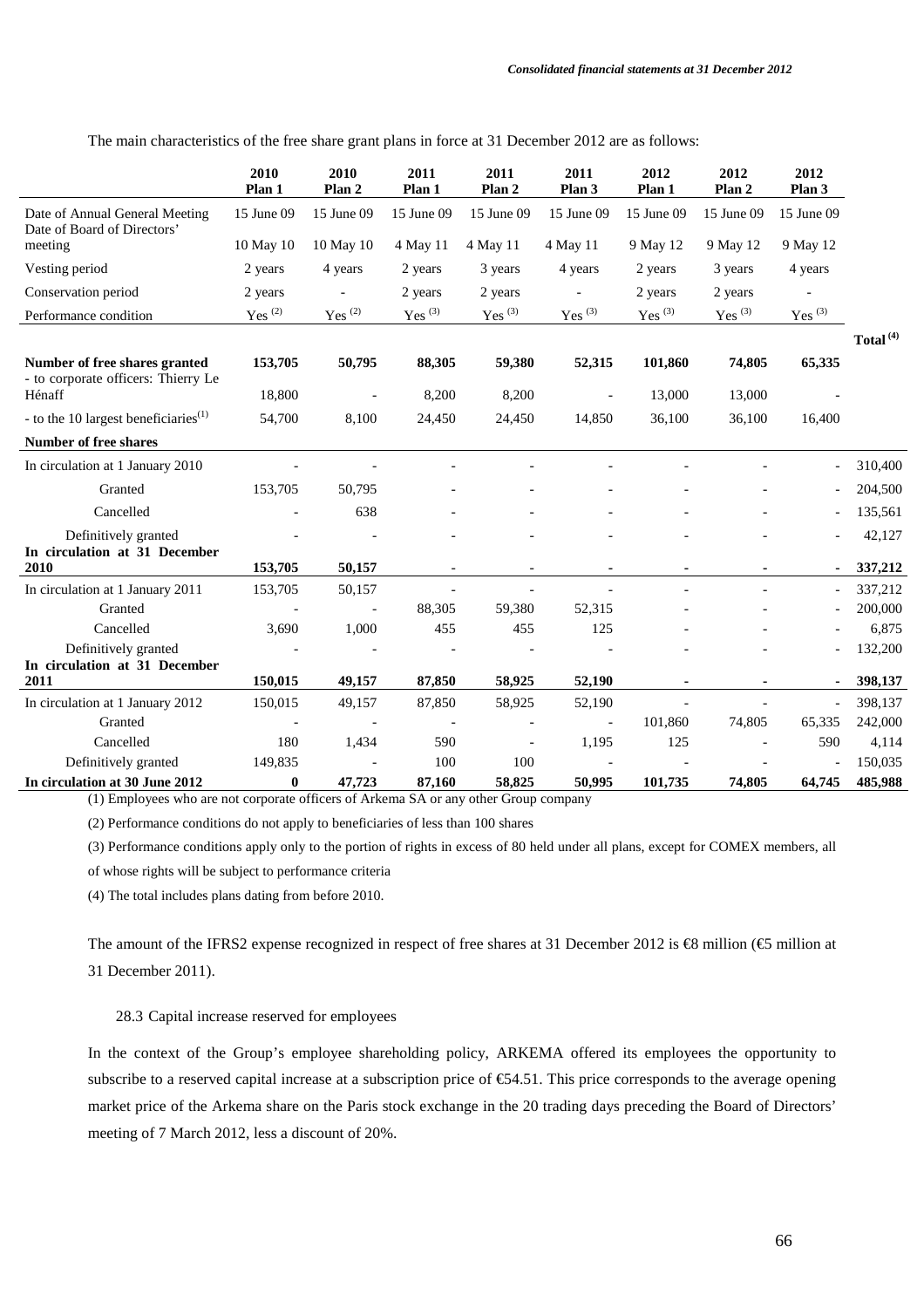Through this operation Arkema shares were offered to Group employees outside France via a free share grant plan. One free share was granted for every five shares subscribed, up to a maximum of 20 free shares.

The employees subscribed 535,013 shares, and the capital increase was completed and recognized on 18 April 2012. On 9 May 2012 the Board of Directors recorded grants of 3,073 free shares to employees in Italy and Spain, and 14,090 free shares to employees in other countries outside France. The definitive grant of these shares will be subject to a vesting period of 3 and 4 years respectively.

## Valuation method

In accordance with the method recommended by France's national accounting standards authority (*Autorité des Normes Comptables*), the calculation used to value the cost of not being able to sell the shares for five years is based on the cost of a two-step strategy assuming that these shares will ultimately be sold, and that the same number of shares will be purchased and settled immediately, financed by a loan. The rate used for the loan is the rate that a bank would grant to a private individual presenting an average risk profile in the context of a 5-year consumer loan.

The fair values of the shares subscribed in France and outside France have been calculated separately in order to reflect grants of free shares to Group employees established outside France.

The main market parameters used in the valuation of the cost of not being able to sell the shares are as follows:

Date of the Board meeting which decided on the capital increase: 7 March 2012

Share price at the date of the board meeting:  $\epsilon$ 63.85

5-year risk free interest rate: 1.78%

Interest rate on 5-year borrowings: 8.67%

Cost of not being able to sell the shares:

- 28.3% (shares subscribed in France)
- 29.2% (shares subscribed outside France in countries other than Italy and Spain)
- 39% (shares subscribed in Italy and Spain)

On the basis of the share price at the date of the Board meeting, the benefit granted represents a value of  $\epsilon$ 7 million. As the cost of not being able to sell the shares, calculated on the basis of the above parameters, is higher than this amount, no expense has been recognized in the income statement.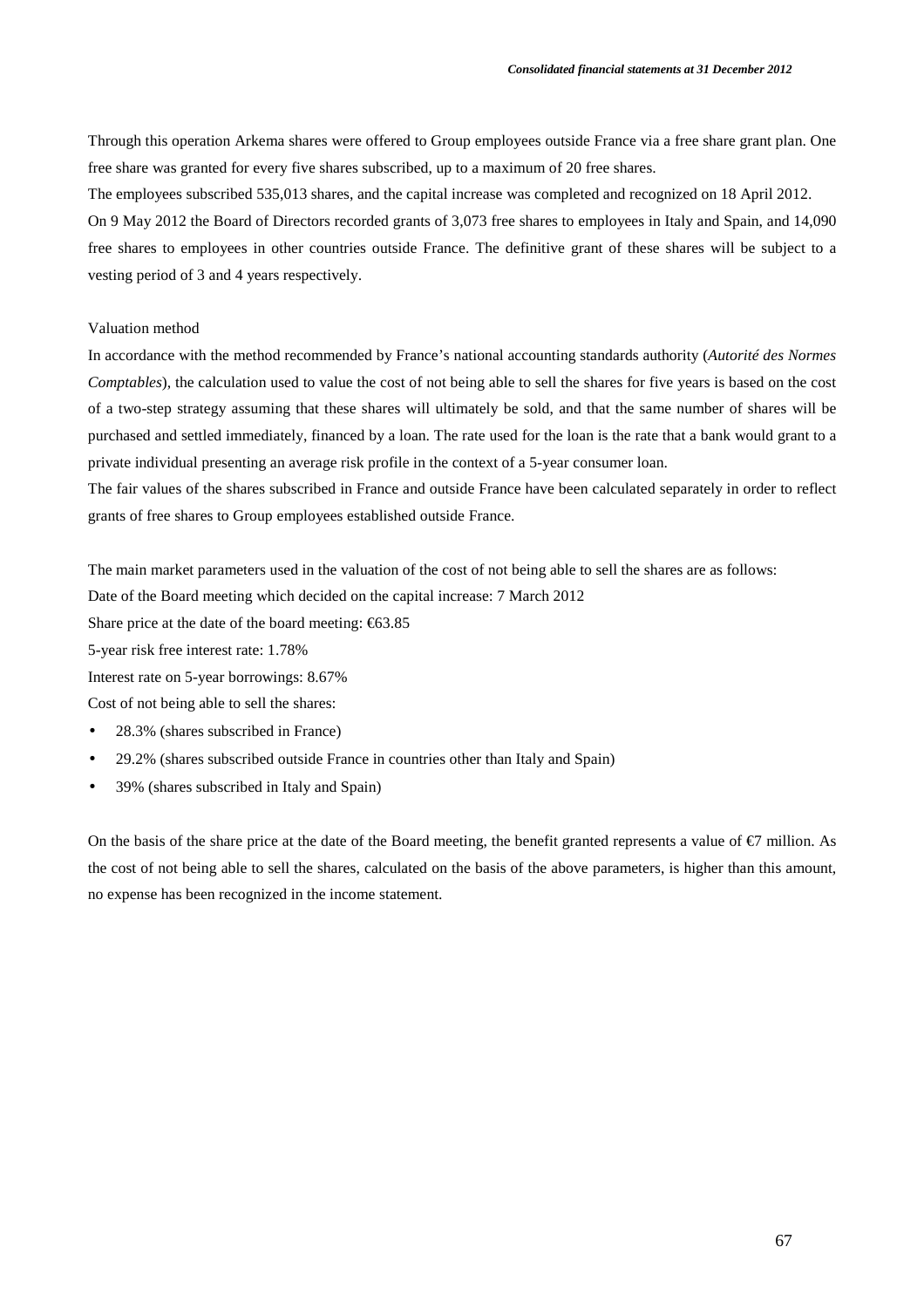# **29 Off-balance sheet commitments**

# 29.1 Commitments given

## 29.1.1 Off-balance sheet commitments given in the Group's operating activities

The main commitments given are summarized in the table below:

| (In millions of euros)        | 31/12/2012 | 31/12/2011 |
|-------------------------------|------------|------------|
| Guarantees granted            | 60         | 50         |
| Comfort letters               | ٠          | -          |
| Contractual guarantees        | 20         | 30         |
| Customs and excise guarantees | 12         | 9          |
| <b>Total</b>                  | 92         | 89         |

Guarantees granted are mainly bank guarantees in favour of local authorities and public bodies (state agencies, environmental agencies) in respect of environmental obligations or concerning classified sites.

29.1.2 Contractual commitments related to the Group's operating activities

• Irrevocable purchase commitments

In the normal course of business, ARKEMA signed multi-year purchase agreements for raw materials and energy for the operational requirements of its factories, in order to guarantee the security and continuity of supply. Signature of such contracts over periods initially of 1 to 20 years is a normal practice for companies in ARKEMA's business sector in order to cover their needs.

These purchase commitments were valued taking into account, on a case-by-case basis, ARKEMA's financial commitment to its suppliers, as certain of these contracts include clauses which oblige ARKEMA to take delivery of the minimum volumes as set out in the contract or, otherwise, to pay financial compensation to the supplier. Depending on the case, these commitments are reflected in the purchase agreements in the form of notice periods, indemnification to be paid to the supplier in case of early termination of the contract or "take or pay" clauses.

The total amount of the Group's financial commitments is €511 million at 31 December 2012 (see maturity schedule below):

| (In millions of euros)             | 31/12/2012               | 31/12/2011 |
|------------------------------------|--------------------------|------------|
| 2012                               | $\overline{\phantom{a}}$ | 112        |
| 2013                               | 112                      | 63         |
| 2014                               | 80                       | 62         |
| 2015                               | 71                       | 48         |
| 2016 until expiry of the contracts | 248                      | 145        |
| <b>Total</b>                       | 511                      | 430        |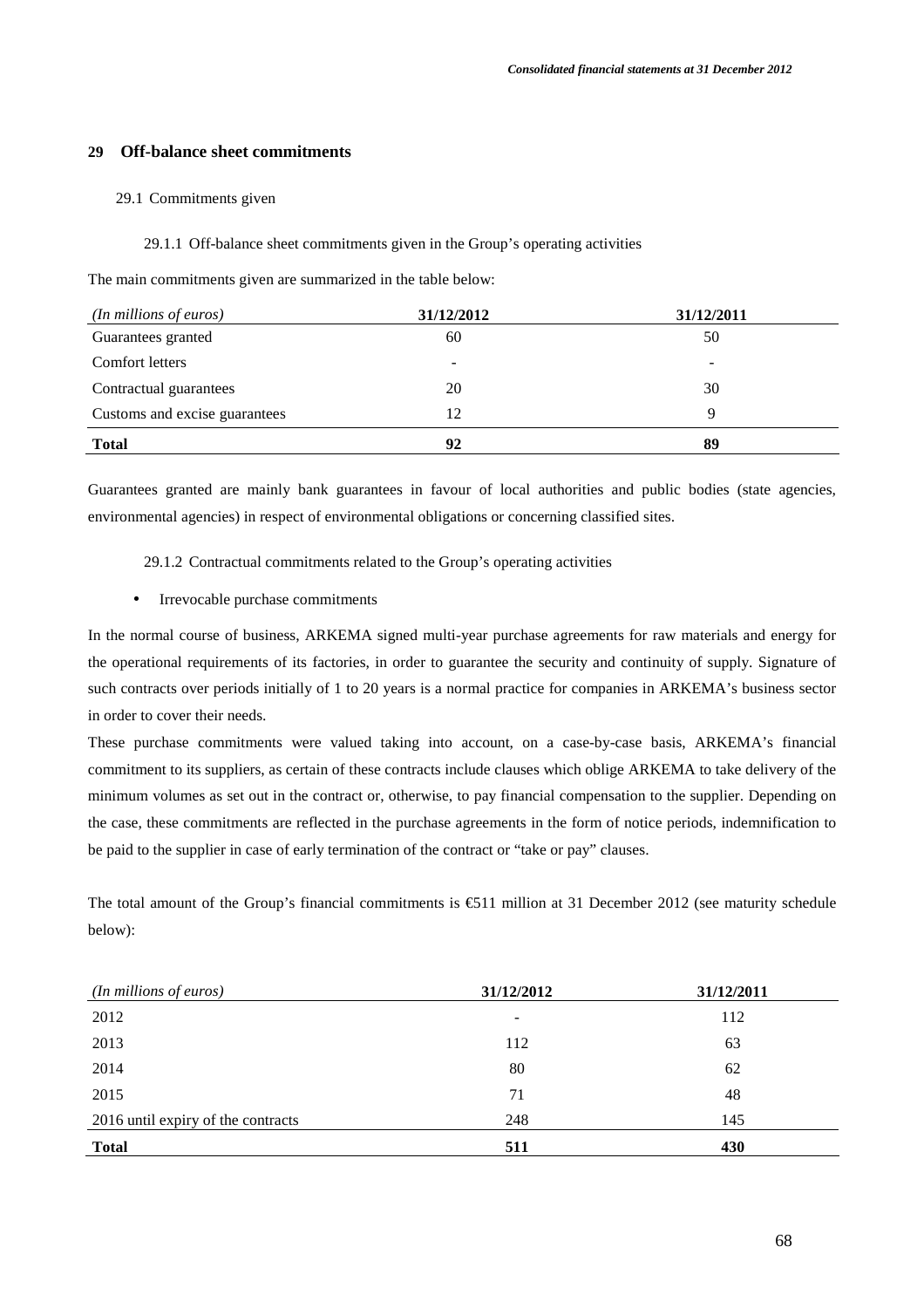### • Lease commitments

In the context of its business, ARKEMA has signed lease contracts, of which the majority are operating lease agreements. Lease agreements signed by ARKEMA are mainly in respect of property rental (head offices, land) and transportation equipment (rail cars, containers).

The amounts presented in the table below correspond to the future minimum payments that will need to be made in accordance with these contracts (only the irrevocable portion of future lease payments has been valued).

|                                        | 31/12/2012  |             | 31/12/2011       |             |
|----------------------------------------|-------------|-------------|------------------|-------------|
|                                        |             | Non-        |                  | Non-        |
|                                        | Capitalized | capitalized | Capitalized      | capitalized |
| (In millions of euros)                 | leases      | leases      | leases           | leases      |
| 2012                                   |             |             | $\boldsymbol{0}$ | 20          |
| 2013                                   | $\theta$    | 22          | $\theta$         | 20          |
| 2014                                   | $\theta$    | 20          | $\theta$         | 17          |
| 2015                                   | $\theta$    | 19          | $\theta$         | 16          |
| 2016 and beyond                        | 2           | 29          | $\overline{2}$   | 18          |
| Nominal value of future lease payments | 3           | 90          | 3                | 91          |
| Finance cost                           |             | <b>NA</b>   |                  | <b>NA</b>   |
| <b>Present value</b>                   | 2           | <b>NA</b>   |                  | <b>NA</b>   |

NA: not applicable

29.1.3 Off balance sheet commitments related to changes in the scope of consolidation

## *Warranties related to sales of businesses*

Sales of businesses sometimes involve the provision of warranties in respect of unrecorded liabilities to the purchaser. ARKEMA sometimes grants such warranties on the sale of businesses. In most cases these warranties are capped and granted for a limited period of time. They are also limited in terms of their coverage to certain types of litigation and claims. In the majority of cases, they cover risks of occurrence of environmentally related claims.

The cumulative residual amount of capped warranties in respect of unrecorded liabilities granted by ARKEMA amounted to €108 million at 31 December 2012 (€58 million at 31 December 2011). These amounts are stated net of provisions recognized in the balance sheet in respect of such warranties.

Other commitments given in connection with the divestment of the vinyls activities are described in section 21.2.4, Other litigations, of note C21 Liabilities and contingent liabilities.

# 29.1.4 Off balance sheet commitments related to Group financing

These commitments are described in note C22 Debt.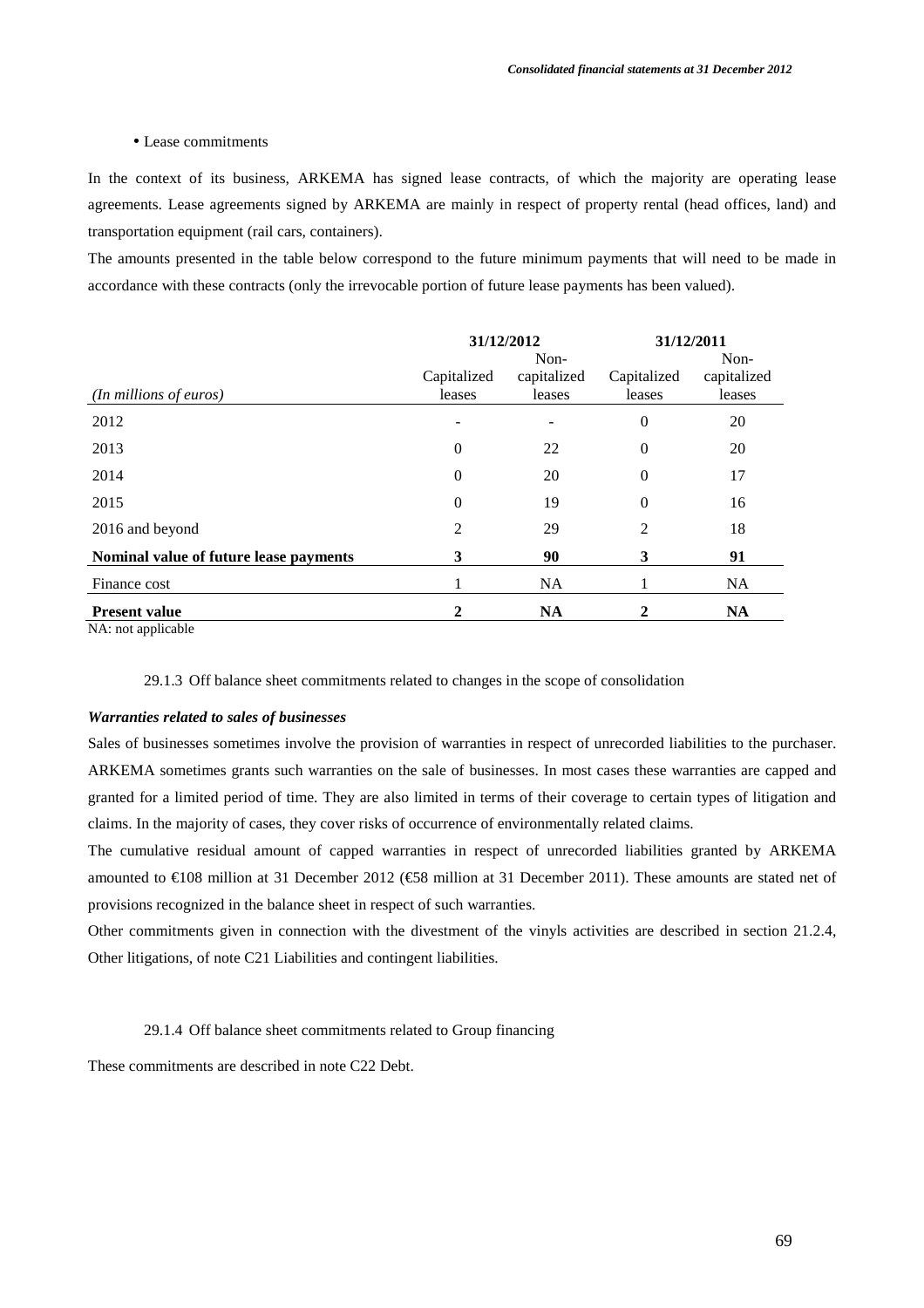#### 29.2 Commitments received

### *Commitments received from Total in 2006*

In connection with the Spin-Off of Arkema's Businesses, Total S.A. and certain Total companies have extended certain indemnities, or have assumed certain obligations, for the benefit of ARKEMA, relating to (i) certain antitrust litigation, (ii) certain actual or potential environmental liabilities of the Group arising from certain sites in France, Belgium and the United States, the operations on which in the majority of cases have ceased, (iii) certain tax matters, and (iv) the Spin-Off of Arkema's Businesses. These indemnities and obligations are described below.

#### 29.2.1 The Indemnities extended by Total in respect of certain antitrust litigation

In order to cover potential risks in connection with antitrust litigation relating to anti-competitive agreements in Europe and the United States and arising from facts prior to 18 May 2006 (or prior to 7 March 2006, as the case may be), Total S.A. has extended to Arkema S.A. and Elf Aquitaine, Inc. has extended to Arkema Amériques SAS, the indemnities, the principal terms of which can be described as follows.

### *Subject-matter of the Indemnities*

By an agreement dated 15 March 2006 (the Arkema European Indemnity), Total S.A. agreed to indemnify Arkema S.A. for 90% of (i) any payment due by Arkema S.A. or any of its subsidiaries (with the exception of Arkema Amériques SAS and its subsidiaries) pursuant to a money judgment imposed by EU antitrust authorities, or by national antitrust authorities of a Member State of the European Union, for violations of antitrust laws relating to anticompetitive agreements, (ii) any damages payable by Arkema S.A. or any of its subsidiaries (with the exception of Arkema Amériques SAS and its subsidiaries) pursuant to civil proceedings arising from the same facts which form the basis of a judgment referred to in (i), and (iii) certain expenses incurred in connection with such proceedings by Arkema S.A. or any of its subsidiaries (with the exception of Arkema Amériques SAS and its subsidiaries).

By an agreement dated 15 March 2006 (the Arkema U.S. Indemnity), Total S.A. also agreed to indemnify Arkema S.A. for 90% of (i) any payment due by Arkema S.A. or any of its subsidiaries (with the exception of Arkema Amériques SAS and its subsidiaries) pursuant to a money judgment imposed by U.S. courts or antitrust authorities for violations of U.S. federal or state antitrust laws relating to anticompetitive agreements, or in respect of a settlement entered into in the context of such proceedings, (ii) any damages payable by Arkema S.A. or any of its subsidiaries (with the exception of Arkema Amériques SAS and its subsidiaries) pursuant to civil proceedings arising from the same facts which form the basis of a judgment referred to in (i), and (iii) certain expenses incurred in connection with such proceedings by Arkema S.A. or any of its subsidiaries (with the exception of Arkema Amériques SAS and its subsidiaries).

In connection with the sale of Arkema Delaware, Inc. shares by Elf Aquitaine, Inc. to Arkema Amériques SAS, Elf Aquitaine, Inc. agreed, in the agreement dated 7 March 2006 (the Arkema Delaware Indemnity), to indemnify Arkema Amériques SAS for 90% of (i) any payment due by Arkema Amériques SAS or any of its subsidiaries pursuant to a money judgment imposed by U.S. courts or antitrust authorities for violations occurring prior to 7 March 2006 of U.S. federal or state antitrust laws relating to anticompetitive agreements, or in respect of the settlement entered into in the context of such proceedings, (ii) any damages payable by Arkema Amériques SAS or any of its subsidiaries pursuant to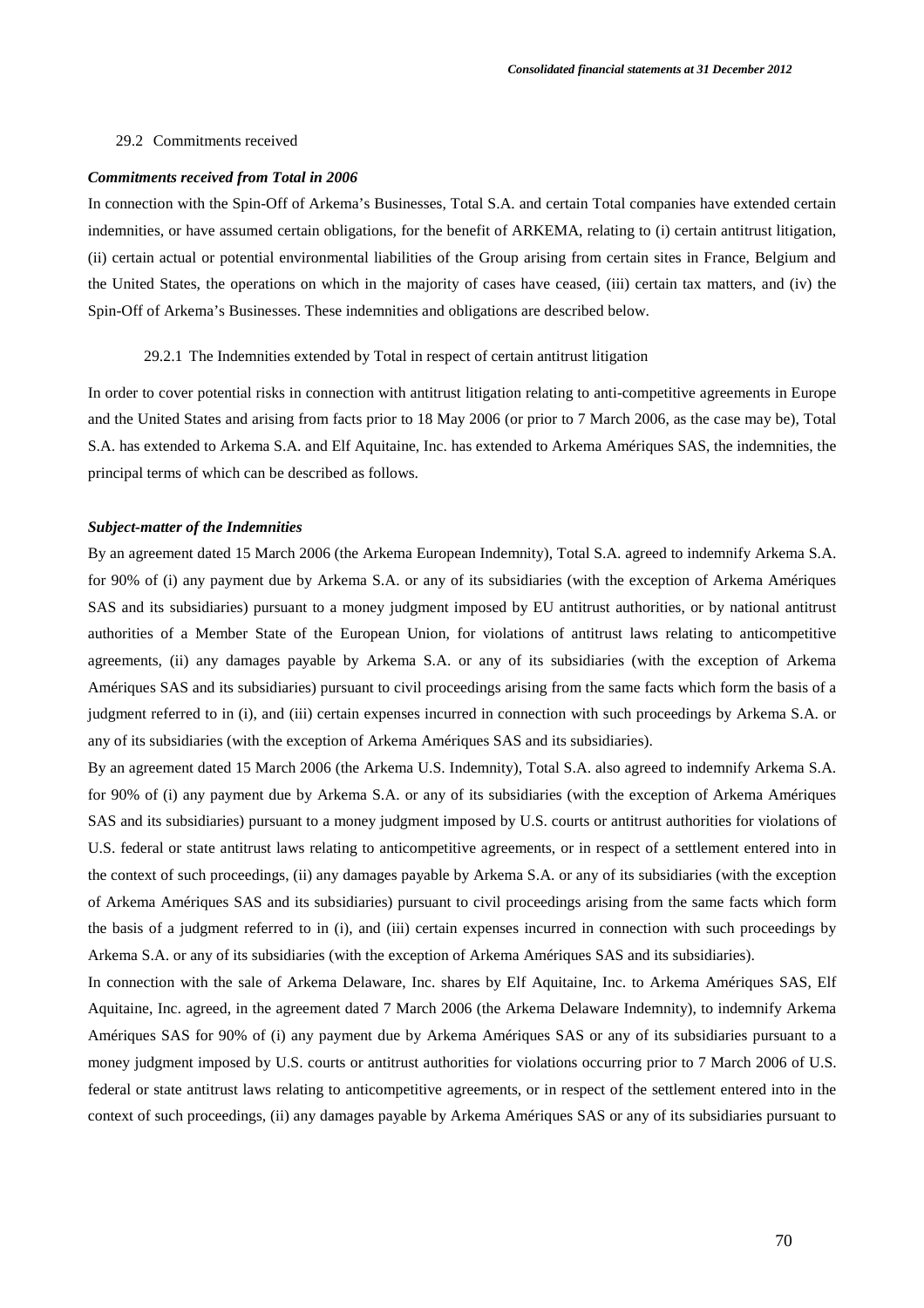civil proceedings arising from the same facts which form the basis of a judgment referred to in (i), and (iii) certain expenses incurred by Arkema Amériques SAS or any of its subsidiaries in connection with such proceedings.

Arkema Amériques SAS has benefited from an indemnification of \$19.3 million under the Arkema Delaware Indemnity. At 31 December 2012, the residual amount covered by this indemnity amounts to \$873.7 million.

Finally, Total S.A. extended to Arkema S.A. a supplemental indemnity dated 15 March 2006 (the Supplemental Arkema Delaware Indemnity) covering 90% of sums payable by Arkema Amériques SAS or any of its subsidiaries in respect of litigation relating to anticompetitive agreements in the United States in excess of the maximum amount covered by the Arkema Delaware Indemnity.

The Arkema European Indemnity, the Arkema U.S. Indemnity, the Arkema Delaware Indemnity and the Supplemental Arkema Delaware Indemnity are hereinafter referred to together as the Indemnities and individually as an Indemnity.

### *Liabilities not covered by the Indemnities*

The following liabilities are not covered by the Indemnities:

- liabilities arising from facts occurring after 18 May 2006 in the case of the Arkema European Indemnity and the Arkema U.S. Indemnity, or after 7 March 2006 in the case of the Arkema Delaware Indemnity and the Supplemental Arkema Delaware Indemnity (including, in case of liabilities arising from facts occurring both before and after the relevant date, the portion of the liability relating to the period after 18 May 2006 or after 7 March 2006, as the case may be);
- liabilities arising from violations of antitrust laws other than those prohibiting anticompetitive agreements; and
- liabilities imposed by authorities outside the European Union (in the case of the Arkema European Indemnity) or the United States (in the case of the other Indemnities).

#### *Participation of Total in the management of litigation covered by the Indemnities*

The Indemnities provide for the participation by Total S.A. or Elf Aquitaine, Inc., as the case may be, in the management of litigation covered by the Indemnities, which involves a certain number of obligations on the part of Arkema S.A. and Arkema Amériques SAS , in particular the obligation to notify Total S.A. or Elf Aquitaine, Inc., as the case may be, of certain events occurring in the context of proceedings covered by the Indemnities and act in accordance with the advice and instructions of Total S.A. or Elf Aquitaine, Inc, as the case may be, relating to such proceedings. Total S.A. and Elf Aquitaine, Inc., as the case may be, also have the right to assume sole control of the defence of the Group entity in question. Failure by Arkema S.A. or Arkema Amériques SAS to comply with these obligations can result, in certain circumstances, in the automatic termination of the Indemnity, as described below.

### *Amount of the indemnification*

The Arkema European Indemnity, whose deductible of €176.5 million has been exceeded, gave rise to indemnification of €126 million being received from Total SA. The Arkema U.S. Indemnity, the Arkema Delaware Indemnity and the Supplemental Arkema Delaware Indemnity do not have a deductible.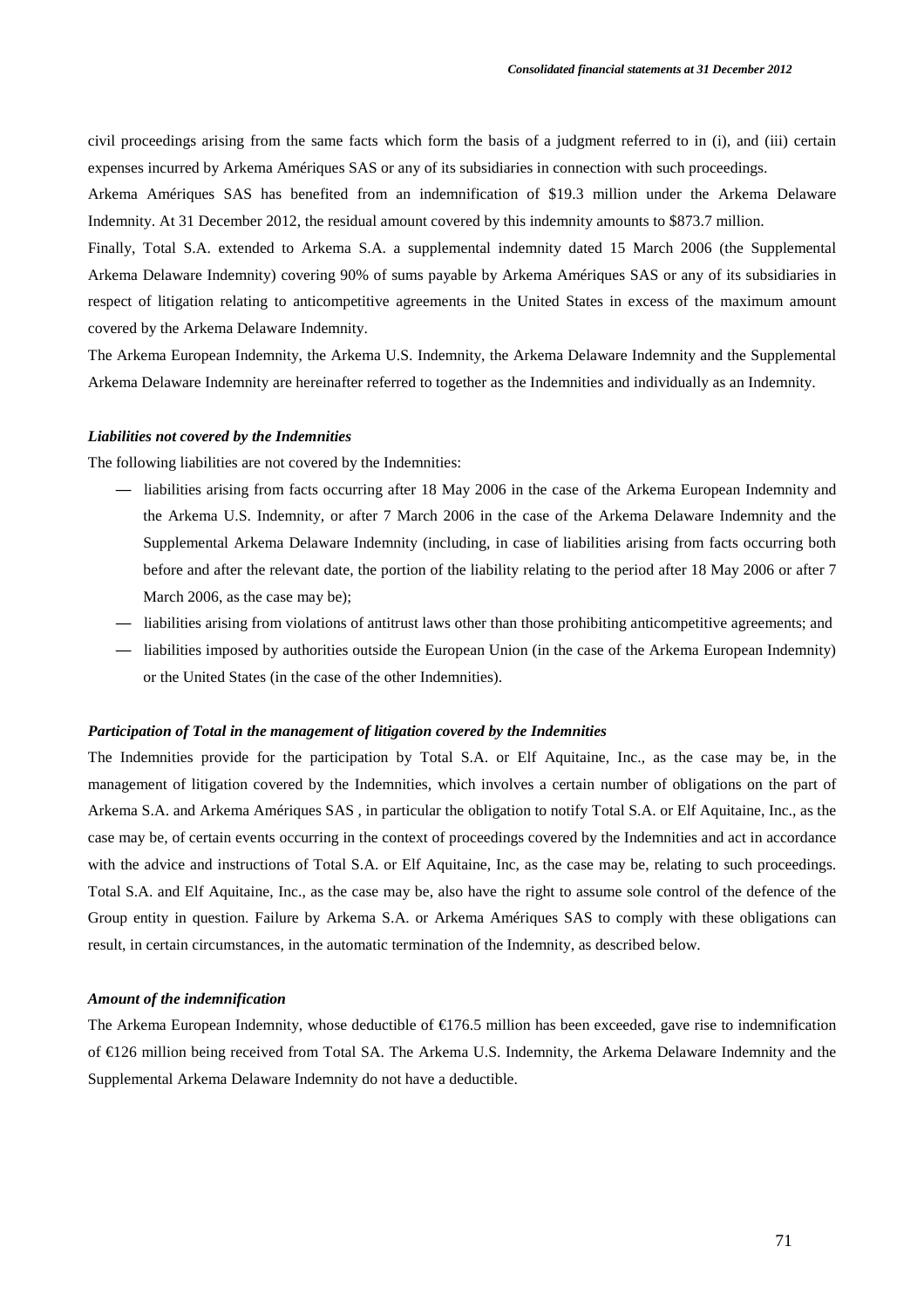#### *Cross-indemnities of Arkema S.A. and Arkema Inc.*

Arkema S.A. and Arkema Inc. have agreed to indemnify Total S.A. in respect of any liability covered by the Indemnities but which is borne, not by a Group entity but by Total S.A. or one of its subsidiaries due to facts attributable to a Group company, whether the liability of Total S.A. or of its subsidiaries is determined to be direct or derivative, exclusive or joint and several, relative to the liability of the Group entity to which the facts are attributable. However, this cross-indemnity by Arkema S.A. and Arkema Inc. will be reduced by the indemnity which would have been paid by Total S.A. or Elf Aquitaine, Inc., as the case may be, under the relevant Indemnity if the liability had been borne by a Group company. Consequently, if the cross-indemnity of Arkema S.A. and Arkema Inc. is triggered, Arkema S.A. or Arkema Inc., as the case may be, would only be obligated to indemnify Total S.A. for 10% of the liabilities borne by Total S.A. or one of its subsidiaries (in the case of the Arkema European Indemnity, this 10% relates to the amount, if any, that exceeds the deductible).

### *Duration of the indemnities*

The Arkema European Indemnity and the Arkema U.S. Indemnity are valid for a term of 10 years from 18 May 2006. The Arkema Delaware Indemnity and the Supplemental Arkema Delaware Indemnity are valid for a term of 10 years from 7 March 2006.

The Arkema S.A. cross-indemnity is valid for a term of 10 years from 18 May 2006. The Arkema Inc. cross-indemnity is valid for a term of 10 years from 7 March 2006.

#### *Termination of the Indemnities*

Indemnities shall terminate in the event that a natural person or legal entity, acting alone or in concert with others, acquires, directly or indirectly, more than one third of the voting rights of Arkema S.A. (voting rights are subject to a ceiling of 10% — and 20% in the case of double voting rights — unless a purchaser acquires at least two thirds of the total number of Arkema S.A. shares in a public transaction targeting all Arkema S.A. shares) or if the Group transfers, directly or indirectly, in one or several times, to the same third party or to several third parties acting in concert, assets representing more than 50% of the Group's "enterprise value" (as defined in the Indemnities) at the time of the relevant transfer.

The Arkema European Indemnity and the Arkema U.S. Indemnity will terminate if Arkema S.A. loses control of Arkema France.

The Arkema Delaware Indemnity and the Supplemental Arkema Delaware Indemnity will terminate if Arkema S.A. loses control of Arkema Amériques SAS, or if Arkema Amériques SAS loses control of Arkema Delaware Inc.

Finally, the Indemnities will terminate in the event of a material breach by the Group of its obligations under the relevant Indemnity if such breach has remained uncured for 30 days after notice by the indemnifying party demanding its cure.

The Indemnities provide that, upon the occurrence of a termination event, the only liabilities of Group companies that will remain covered by the Indemnities are those, if any, which (i) fell due prior to the termination event and (ii) were notified to Total S.A. or to Elf Aquitaine, Inc., prior to the termination event.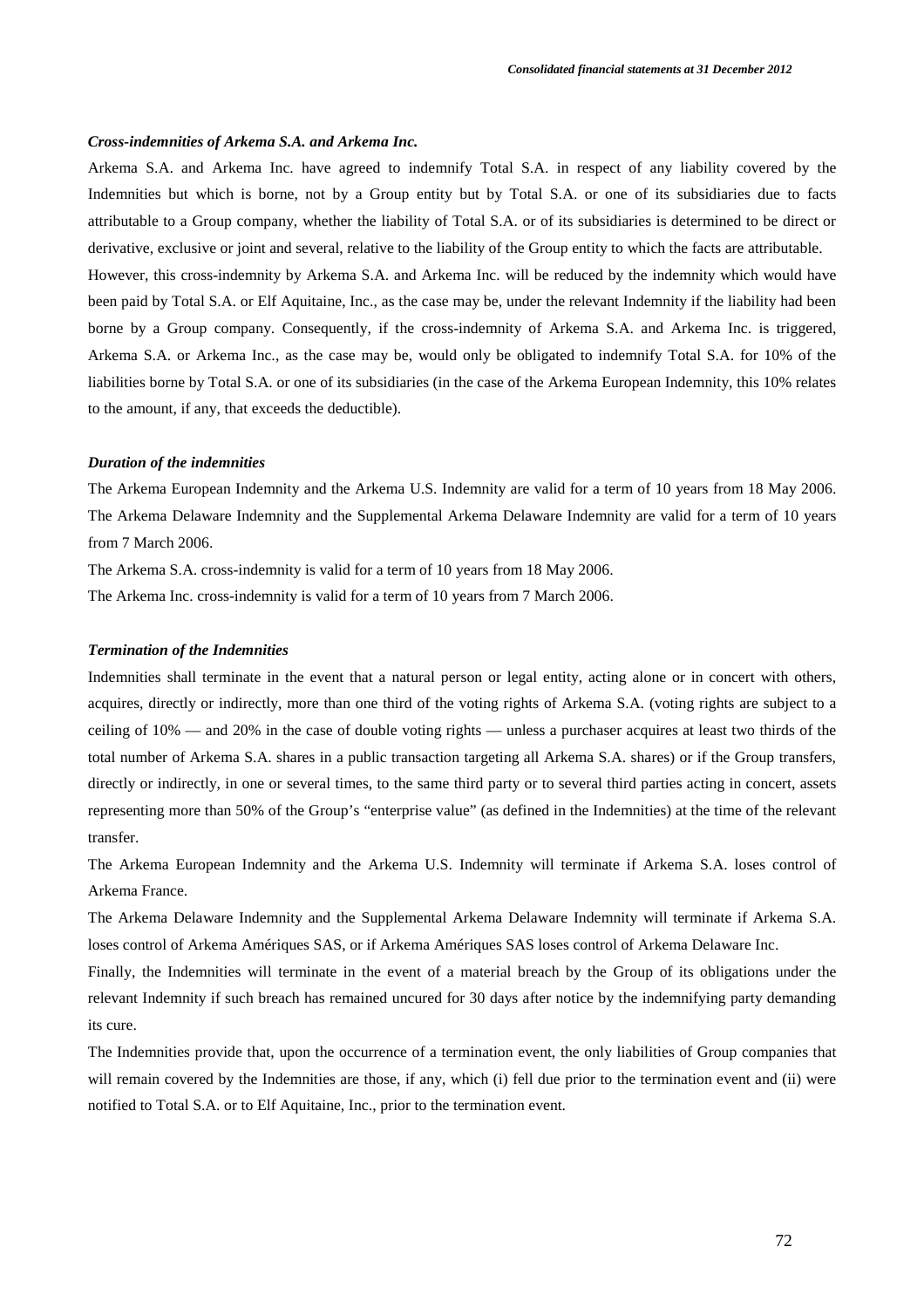## 29.2.2 Obligations and indemnities given in respect of Former Industrial Sites

In order to cover certain risks relating to certain industrial sites situated in France, Belgium and the United States in respect of which the Group is or could be held liable, and where, for the most part, operations have ceased (the Former Industrial Sites), Total S.A. companies have entered with Arkema S.A. or its subsidiaries into indemnity and service agreements the principal terms of which can be described as follows:

• Agreement relating to Former Industrial Sites located in France

Arkema France has entered into various agreements with Total companies and in particular Retia. Pursuant to these agreements, the Total companies concerned, in consideration of a flat fee already paid by Arkema France, assume all the investigation, restoration and monitoring obligations that could be imposed on Arkema France by the competent administrative authorities in respect of industrial sites located in France the operation of which, for the most part, has ceased. To this end, the agreements provide, in particular, (i) in the majority of cases, for the transfer of ownership of the sites concerned by Arkema France to the Total companies concerned, (ii) for the Total companies concerned to be substituted for Arkema France in the capacity of last operator of those sites whenever that is possible, (iii) for the performance by the Total companies concerned of the restoration obligations of the sites in question in accordance with the applicable rules and (iv) for the indemnity by the Total companies in respect of the financial consequences of claims which could be brought against Arkema France by reason of the impact of those sites on the environment.

In most cases, Arkema France retains responsibility for the consequences concerning employees and former employees of Arkema France as well as third parties, in terms of public health or occupational pathologies, of the industrial activities formerly carried out by Arkema France and its predecessors on the sites which are the subject of the aforementioned agreements.

• Agreement relating to the Former Industrial Site at Rieme in Belgium

On 30 December 2005, Arkema France sold all of the shares that it held in the share capital of the Belgian company Resilium Belgium to the company Septentrion Participations, a subsidiary of Total S.A.

The company Resilium Belgium is the owner of a Former Industrial Site located at Rieme in Belgium.

Having regard to the future costs that might arise from the restoration of the Former Industrial Site at Rieme, Arkema France has paid the company Septentrion Participations financial compensation. In exchange, Septentrion Participations has undertaken to assume all restoration obligations in respect of the site at Rieme and to indemnify Arkema France against all claims, actions and complaints relating to Resilium Belgium, its assets and its liabilities.

• Agreement relating to certain Former Industrial Sites located in the United States

In March 2006, Arkema Amériques SAS completed the acquisition from Elf Aquitaine Inc. and Arkema France of Arkema Delaware Inc., a holding company of most of the Group's operations in the United States. The negotiated terms of the stock purchase agreement among Elf Aquitaine Inc., Legacy Sites Services LLC and Arkema Amériques SAS, dated 7 March 2006 (the Arkema Delaware Main SPA) required Elf Aquitaine Inc. to use \$270 million to capitalize a new subsidiary, Legacy Sites Services LLC, that will perform remediation services and indemnify the Group against the cost of environmental contamination liabilities incurred by the Group entities covered by this indemnity, and related personal injury and property damage claims associated with contamination at 35 of the Group's closed and formerly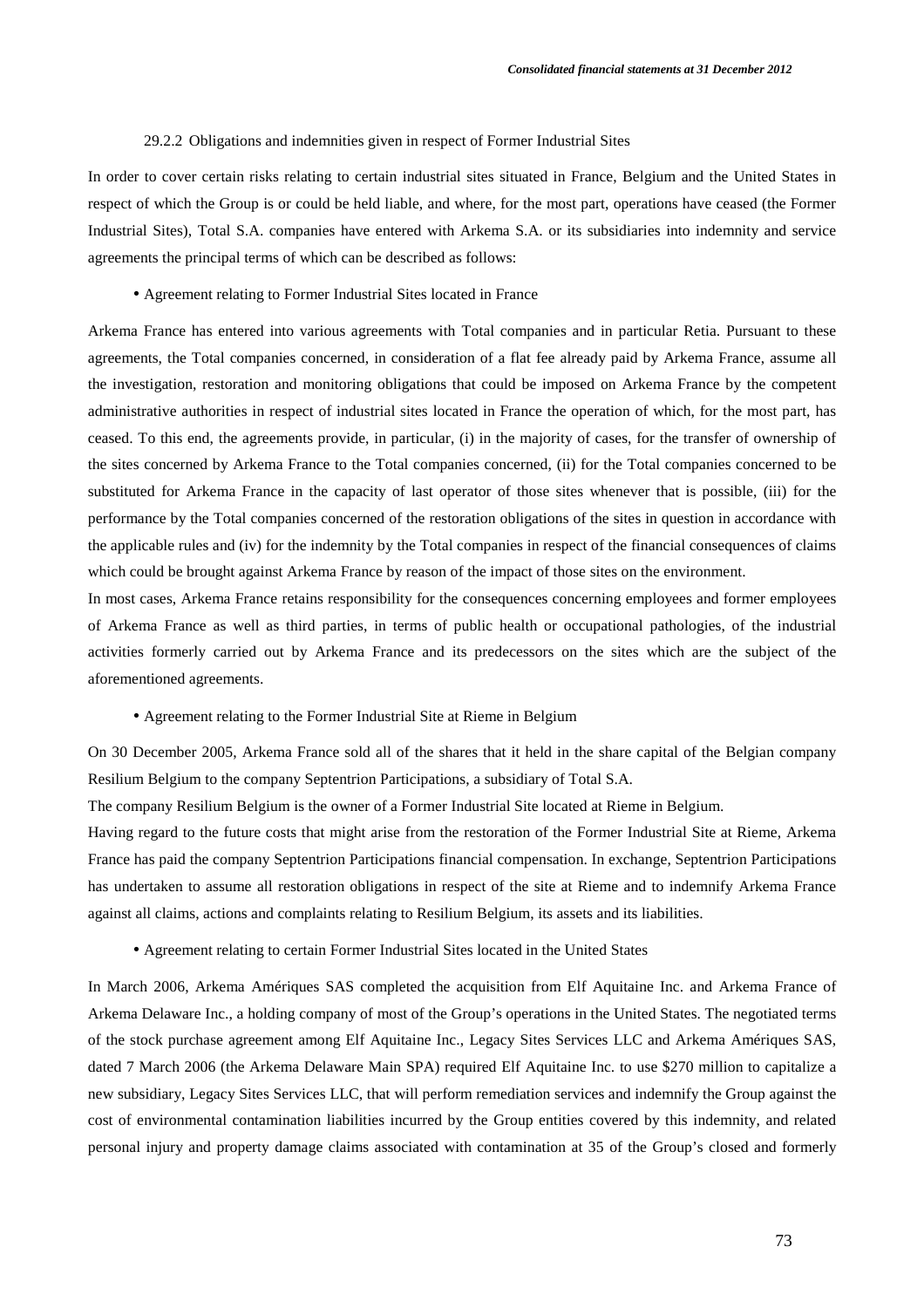operated facilities and 24 third party sites where the Group's liability arises solely out of waste shipments from the sites other than currently operated sites. In exchange for this indemnification, Arkema Amériques SAS agreed to grant to Legacy Sites Services LLC control over remediation activities and the defence of claims relating to contamination liabilities at these facilities and sites.

The sites currently operated by the Group are excluded from this indemnity, as are sites that received waste associated with current operations of the Group and certain sites where no significant restoration work is currently underway or anticipated and other sites where the Group could be held liable for environmental pollution. These other sites include, for example, sites where remediation has been conducted in the past or where future remediation costs or liability are believed to be insignificant or non-existent based upon information available at the time when the indemnity was entered into. Arkema Amériques SAS has waived any claims against Legacy Sites Services LLC, Total S.A. or their respective subsidiaries in respect of the sites not covered by the indemnity.

The Legacy Sites Services LLC indemnity covers the costs of restoration and clean-up of the soil and groundwater, the costs of related defence and settlement costs and personal injury, property and natural resource damages. The indemnity does not cover liabilities unrelated to site remediation, in particular liabilities in respect of products manufactured on the said sites, liability arising from certain dangerous and potentially dangerous substances, particularly asbestos exposure and criminal liability.

The indemnity described above is capped at \$270 million. The amount received by ARKEMA under this indemnity amounted to \$64 million. At the same time as the stock purchase agreement and the indemnity described above, Legacy Site Services LLC and Arkema Inc. entered into a supplemental contamination indemnity agreement pursuant to which Legacy Site Services LLC will indemnify the liabilities of the Group in excess of \$270 million, on the same terms, for the same sites and subject to the same exceptions as the indemnity described in the preceding paragraph.

# 29.2.3 Tax indemnity granted by Total S.A.

In order to cover potential tax risks related to the business activities transferred by the Group to Total or from the reorganization in connection with the Spin-Off of Arkema's Businesses, Total S.A. has granted an indemnity to Arkema S.A., the main terms of which can be described as follows.

#### *Purpose of the tax indemnity*

Under the terms of an agreement dated 15 March 2006 (the Tax Indemnity), Total S.A. has undertaken to indemnify Arkema S.A. for (i) liabilities arising from any tax, customs or levies not covered by reserves, for which the Group would remain liable, when such liabilities arise from (x) activities in the petrochemicals and specialties sectors that were transferred by the Group to Total and the triggering event of which occurred prior to the date of such transfer; or (y) the reorganization undertaken for the purpose of spinning off Arkema's Businesses from Total's Chemicals sector, including, in particular, the Elf Spin-Off, the Total Spin-Off, the Merger and certain prior securities reclassification transactions; (ii) interest, fines, penalties, additional charges or other costs related thereto; and (iii) provided that Total S.A. has given its prior consent, the expenses incurred by Arkema S.A. or the relevant Group company in connection with such liabilities.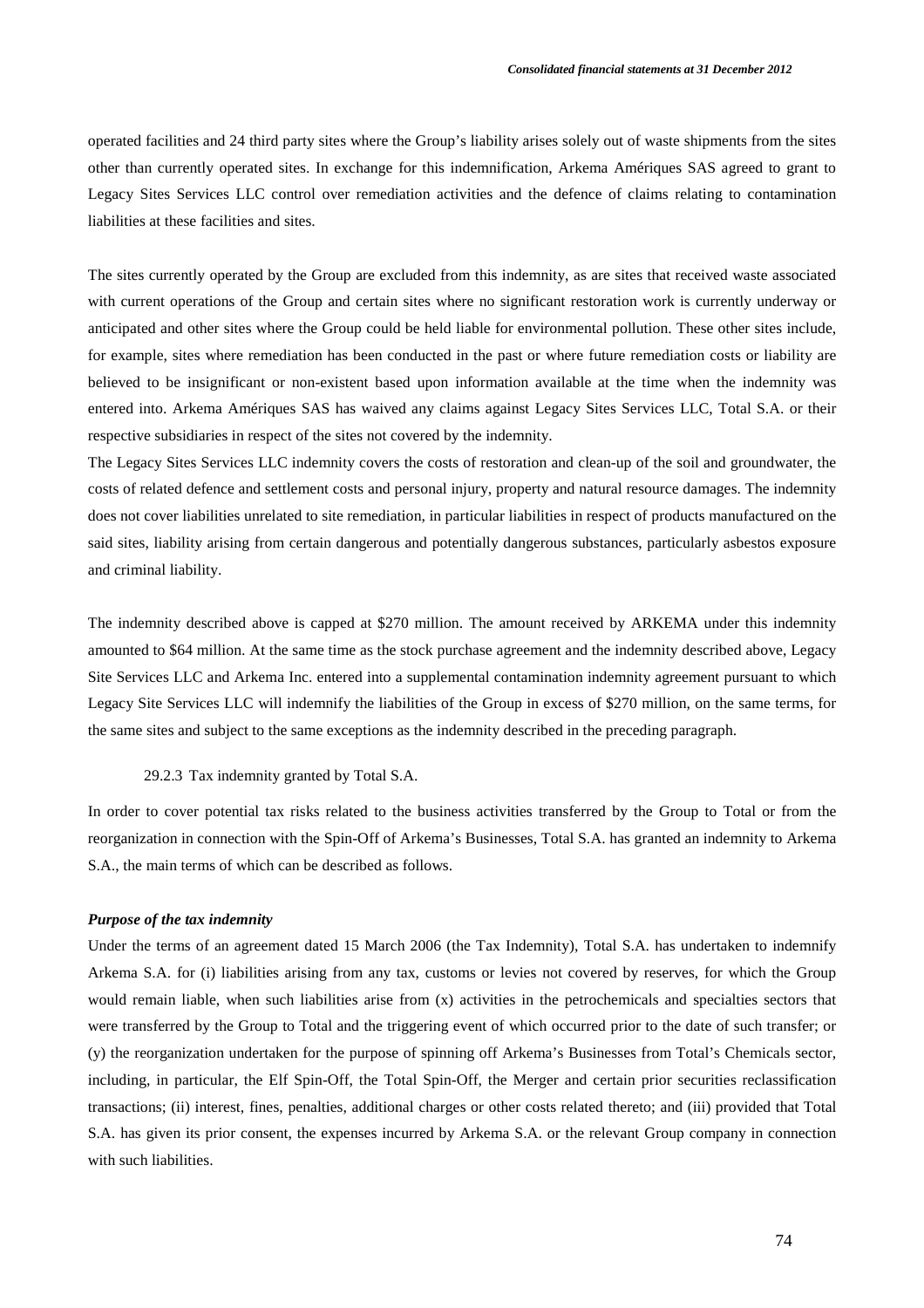The Tax Indemnity, however, does not cover tax reassessments in connection with Arkema's Businesses (with the exception of reassessments that may affect Arkema UK, as indicated below) and is subject to the specific terms described hereafter.

# *Involvement of Total S.A. in the management of litigation covered by the Tax Indemnity*

The Tax Indemnity provides for a procedure pursuant to which Arkema S.A. must involve Total S.A. in the management of the tax audits or litigation relating to the tax liabilities covered by the Tax Indemnity. In particular, this procedure entails the obligation to notify Total S.A. of any event that is likely to give rise to a liability covered by the Tax Indemnity and to comply with the advice and instructions of Total S.A. in defending the interests of the relevant Group company. In the event of unresolved disagreements on the strategy, means, method or type of such defence, the final decision will be taken by Total S.A. Arkema S.A.'s failure to comply with its obligations may result in automatic termination of the Tax Indemnity.

# *Amount of the indemnification*

The Tax Indemnity includes no deductible, trigger threshold or cap.

In the event that a liability cannot be clearly connected to the petrochemicals and specialties sector transferred by the Group to Total in relation to Arkema's Businesses, Arkema S.A. and Total S.A. will each bear 50% of the said liability.

### *Special provisions applying to certain foreign companies of the Group*

Tax liabilities arising from the reorganization undertaken for purposes of separating Arkema's Businesses from Total's Chemicals sector in the Netherlands, which may have been incurred by Atotech B.V. and Atotech Nederland B.V. as a result of the Dutch tax group of which Arkema North Europe B.V. is the parent company are excluded from the Tax Indemnity. Any other tax liabilities arising from reassessments that may be applied to Atotech B.V. and Atotech Nederland B.V. as a result of the Dutch tax group will be assumed by these companies, which remain under Total S.A.'s control.

Arkema UK will benefit from a UK corporation tax indemnity covering any tax reassessments against it relating to Arkema's Businesses. This indemnity will be limited to the amount of losses generated by the Arkema Businesses that have been transferred by Arkema UK as result of the group relief instituted by Total Holdings UK for corporation tax purposes in the United Kingdom.

# *Payment of the indemnity*

The liabilities covered by the Tax Indemnity will give rise to an indemnification payment only if they are definitely determined by an enforceable decision that is not subject to appeal.

## *Duration of the Tax Indemnity*

The Tax Indemnity shall expire at the end of two months following the statute of limitations effectively applicable to the tax liabilities covered by the Tax Indemnity.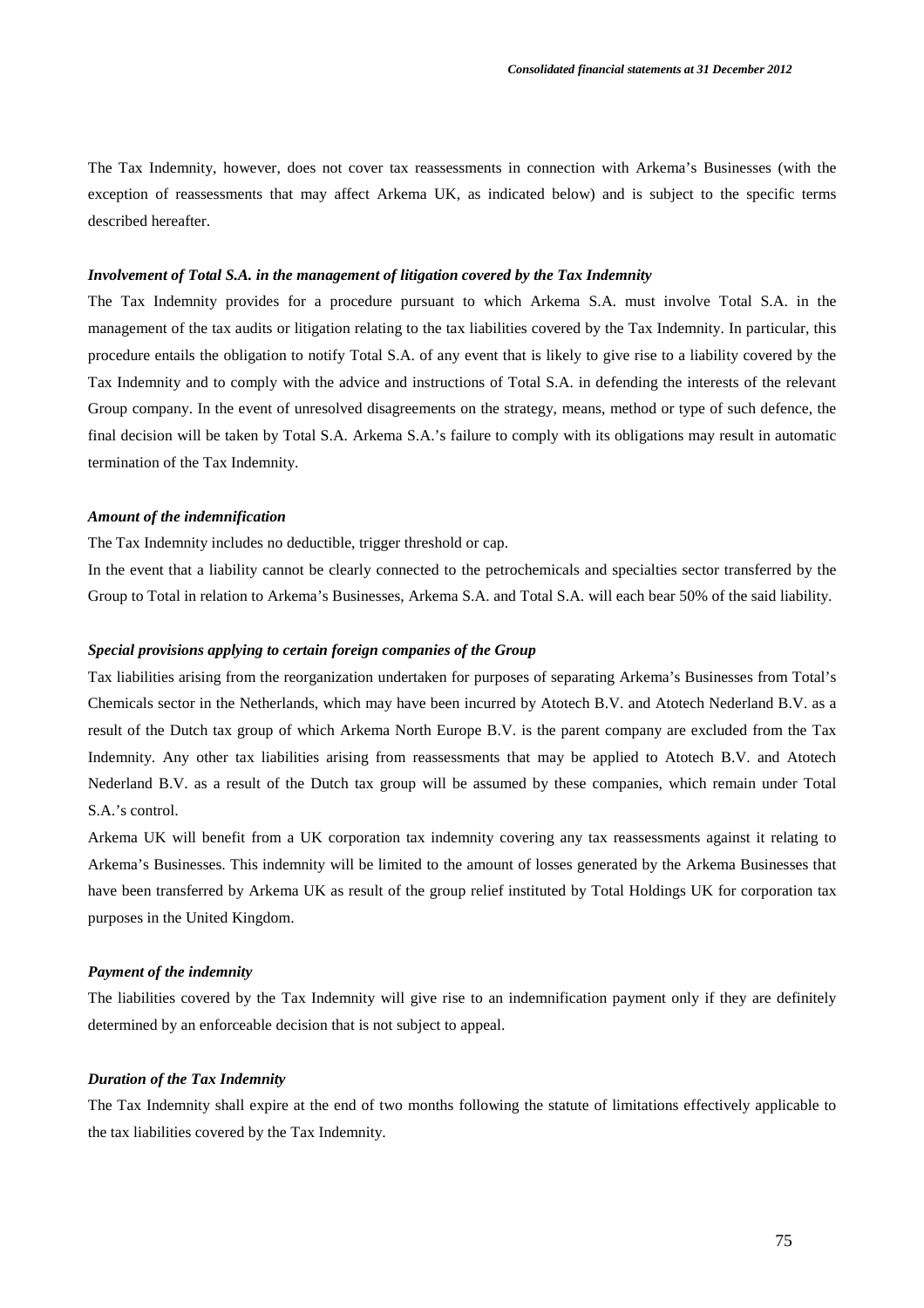#### *Beneficiary of the Tax Indemnity*

The Tax Indemnity is only for the benefit of Arkema S.A. or, as the case may be, Arkema France, if Arkema S.A. is merged into Arkema France.

#### 29.2.4 Other indemnities given in the context of the Spin-Off of Arkema's Businesses

As part of the Total Spin-Off Agreement, Total S.A. and Arkema S.A. made certain representations and warranties, some of them in connection with the separation of ARKEMA from Total.

The agreement states that Total S.A. grants no indemnities, other than the indemnities and agreements entered into by the Total entities that are described in this paragraph, particularly with respect to the assets and the business activities of all ARKEMA entities, or the liabilities or obligations associated with such entities or activities, which Arkema S.A. declares that it is aware of and for which Arkema S.A. shall be responsible, including in the case of the appearance of any item that is not known as of the date of the Total Spin-Off Agreement, or of an increase in the amount of the aforesaid liabilities or obligations. Arkema S.A. releases Total S.A. from any such claim, except in the case of New Claims as defined below.

# *Representations and warranties relating to information exchanged in preparing the Spin-Off of Arkema's Businesses*

Total S.A. and Arkema S.A. have made mutual representations and warranties with respect to the accuracy and completeness of the information exchanged by the two companies in preparing the Spin-Off of Arkema's Businesses.

#### *Representations and warranties relating to potential claims*

After conducting all necessary and customary due diligence, Arkema S.A. has declared, recognized and warranted that, to its knowledge and to the knowledge of the ARKEMA entities, as of the date of the Total Spin-Off Agreement, there were no grounds for claims, actions or complaints by any ARKEMA entity or by any one of its de facto or de jure directors, corporate officers or executives against any Total entity or any one of its de facto or de jure employees, directors, corporate officers or executives (a Total Entity). The claims, actions or complaints mentioned above are hereinafter referred to as the ARKEMA Claim(s).

Consequently, Arkema S.A. has undertaken to indemnify Total S.A. and hold it harmless for the consequences of any ARKEMA Claim against any Total Entity. Arkema S.A. has waived all ARKEMA Claims other than New Claims, as defined below.

Arkema S.A.'s indemnity and the waiver mentioned in the two preceding paragraphs do not apply to any potential ARKEMA Claim that would be based on (i) events attributable to a Total Entity or (ii) grounds of which no ARKEMA entity has any knowledge as of the date of the Total Spin-Off agreement, after completing the necessary and customary due diligences, but only if and insofar as such events or grounds do not relate solely to the fact that the ARKEMA companies belonged to Total prior to 18 May 2006, or relate solely to the exercise of corporate offices or management functions by Total Entities within ARKEMA (the New Claim(s)).

At the same time, Total S.A. has declared, recognized and warranted that to its knowledge and to the knowledge of the Total entities, as of the date of the Total Spin-Off agreement, there were no grounds for claims, actions or complaints by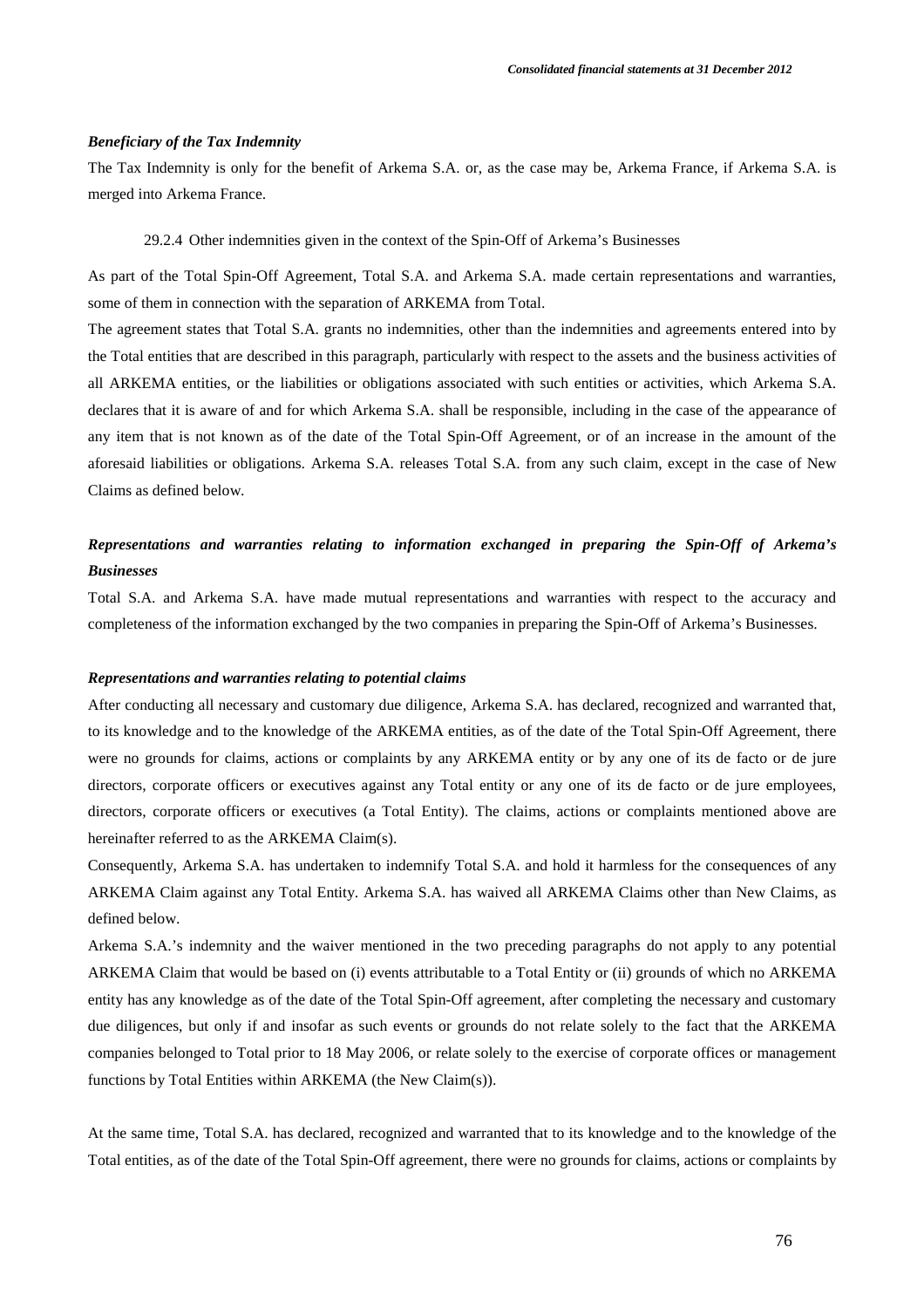any Total entity or by any one of its de facto or de jure directors, corporate officers or executives against any ARKEMA entity or any one of its de facto or de jure employees, directors, corporate officers or executives (the ARKEMA Entity(ies)), arising from the ownership or operation by Arkema entities of the companies or businesses acquired by Total before 18 May 2006 (the Total Claim(s)).

Total S.A. has declared, recognized and warranted that it had no Total Claim(s) arising from the exercise of corporate offices or functions by ARKEMA Entities within Total, and has waived all Total Claims on its part.

Consequently, Total S.A. has agreed to indemnify and hold harmless Arkema S.A. for the consequences of any Total Claim against any ARKEMA Entity.

# *Duration of the indemnities*

No indemnity given in the Total Spin-Off agreement will survive after 10 years from 18 May 2006.

In addition, the Arkema Delaware Main SPA provides that Arkema Amériques SAS, which became a subsidiary of Arkema S.A. on 18 May 2006, will indemnify Elf Aquitaine, Inc., a subsidiary of Total S.A., for any taxes that may result from a breach of representations or covenants under the Arkema Delaware Main SPA or the Tax Sharing Agreement dated 1 January 2001, among Total Holdings USA, Inc. and certain of its subsidiaries, by Arkema Amériques SAS , Arkema Delaware Inc., or certain of the subsidiaries of Arkema Delaware Inc. Elf Aquitaine, Inc. will likewise indemnify Arkema Amériques SAS for any taxes resulting from such breaches by Elf Aquitaine, Inc. Moreover, the Arkema Delaware Main SPA provides that Elf Aquitaine Inc. and its US subsidiaries, on the one hand, and Arkema Delaware Inc. with certain of its US subsidiaries, on the other hand, will each be responsible for their share of US federal and state income taxes before 7 March 2006, as computed under the Tax Sharing Agreement, because for this period Elf Aquitaine, Inc. files a consolidated US federal income tax return that includes Arkema Delaware Inc. and certain of its subsidiaries and pays the taxes due in respect of the consolidated US federal income tax return. Arkema Delaware Inc. and certain of its subsidiaries will be required to pay such amounts to Elf Aquitaine, Inc. For periods after 7 March 2006, Arkema Delaware, Inc. and its US subsidiaries will be responsible to file income tax returns separately from Elf Aquitaine, Inc. and separately to make all tax payments in respect of these returns.

With the exception of the obligations or indemnities described in this section, Total has not given to ARKEMA other material commitments or indemnities of the kind referred to in the first paragraph of this section "Commitments received from Total in 2006".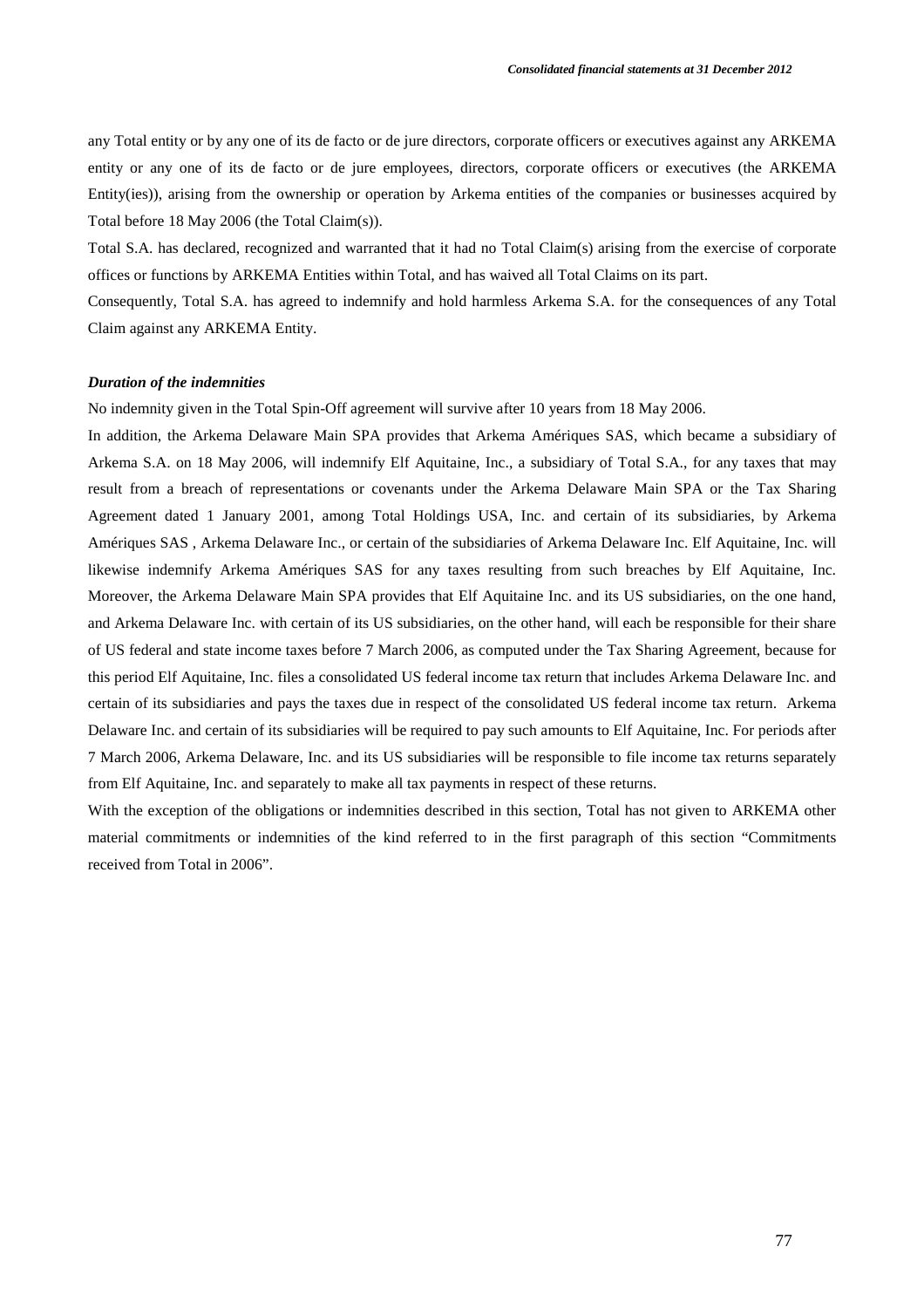# **30 Statutory auditors' fees**

|                                    | <b>KPMG</b><br><b>Amount</b> |                   |      | Ernst & Young |                        |                 |      |      |
|------------------------------------|------------------------------|-------------------|------|---------------|------------------------|-----------------|------|------|
|                                    |                              |                   |      |               | <b>Amount</b>          |                 |      |      |
|                                    | (In millions of euros)       |                   | $\%$ |               | (In millions of euros) |                 | $\%$ |      |
|                                    | 2012                         | 2011              | 2012 | 2011          | 2012                   | 2011            | 2012 | 2011 |
| Audit                              |                              |                   |      |               |                        |                 |      |      |
|                                    |                              |                   |      |               |                        |                 |      |      |
| Auditing, certification, review of |                              |                   |      |               |                        |                 |      |      |
| individual and consolidated        |                              |                   |      |               |                        |                 |      |      |
| financial statements               | $\overline{c}$               | $\mathfrak{2}$    |      |               | 2,2                    | $\mathfrak{2}$  |      |      |
| $>$ Issuer                         | 0.5                          | 0.5               |      |               | 0.5                    | 0.5             |      |      |
| > Fully consolidated subsidiaries  | 1.5                          | 1.5               |      |               | 1.7                    | 1.5             |      |      |
| Other due diligence work and       |                              |                   |      |               |                        |                 |      |      |
| services directly related to the   |                              |                   |      |               |                        |                 |      |      |
| auditors' mission                  | 0.5                          | 0.2               |      |               | 0.6                    | 0.5             |      |      |
| $>$ Issuer                         | $\overline{a}$               | $\qquad \qquad -$ |      |               | $\overline{a}$         | $\qquad \qquad$ |      |      |
| > Fully consolidated subsidiaries  | 0.5                          | 0.2               |      |               | 0.6                    | 0.5             |      |      |
| <b>SUB-TOTAL</b>                   | 2.5                          | 2.2               | 100% | 100%          | 2.8                    | 2.5             | 100% | 100% |
| Other services provided by the     |                              |                   |      |               |                        |                 |      |      |
| networks to fully consolidated     |                              |                   |      |               |                        |                 |      |      |
| subsidiaries                       |                              |                   | 0%   | 0%            |                        |                 | 0%   | 0%   |
| <b>TOTAL</b>                       | 2.5                          | 2.2               | 100% | 100%          | 2.8                    | 2.5             | 100% | 100% |

In application of an internal rule validated by the Audit Committee, the amount of fees for other due diligence work and services directly related to the auditors' mission shall not exceed 30% of fees for the audit of the individual and consolidated financial statements.

# **31 Subsequent events**

No significant event has occurred since the year-end.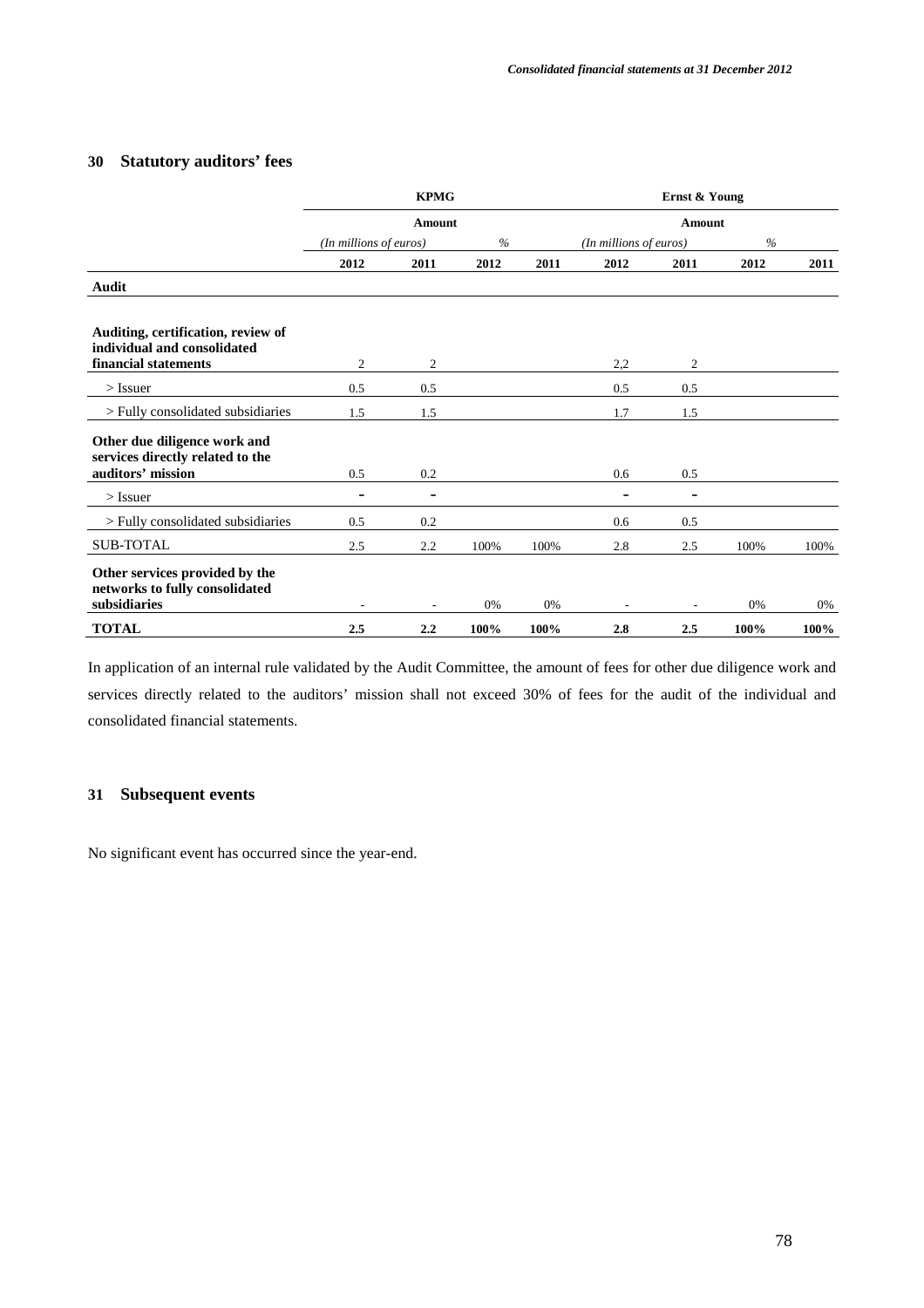# **SCOPE OF CONSOLIDATION AT 31 DECEMBER 2012**

(a) Companies acquired in 2012 (d) Companies from the Vinyl Products segment (b) Companies consolidated for the first time in 2012 (e) Companies deconsolidated (c) Companies merged in 2012 (f) Companies liquidated

sold to the Klesch group (g) Companies sold

The percentage of control indicated below also corresponds to the Group's ownership interest in each entity.

| Akishima Chemical Industries Co.Ltd            | (d) | Japan                | 100.00 | ${\rm FC}$ |
|------------------------------------------------|-----|----------------------|--------|------------|
| Alphacan                                       | (d) | France               | 100.00 | FC         |
| Alphacan BV                                    | (d) | Netherlands          | 100.00 | ${\rm FC}$ |
| Alphacan Doo                                   | (d) | Croatia              | 100.00 | FC         |
| Alphacan SPA                                   | (d) | Italy                | 100.00 | FC         |
| Altuglas International Denmark A/S             |     | Denmark              | 100.00 | FC         |
| Altuglas International Ltd                     |     | United Kingdom       | 100.00 | FC         |
| Altuglas International Mexico Inc.             |     | <b>United States</b> | 100.00 | FC         |
| Altuglas International SAS                     |     | France               | 100.00 | FC         |
| American Acryl LP                              |     | <b>United States</b> | 50.00  | PC         |
| American Acryl NA LLC                          |     | <b>United States</b> | 50.00  | PC         |
| Arkema                                         |     | South Korea          | 100.00 | ${\rm FC}$ |
| Arkema                                         |     | France               | 100.00 | FC         |
| Arkema Afrique SAS                             |     | France               | 100.00 | FC         |
| Arkema Amériques SAS                           |     | France               | 100.00 | FC         |
| Arkema Asie SAS                                |     | France               | 100.00 | FC         |
| Arkema Beijing Chemical Co. Ltd                |     | China                | 100.00 | FC         |
| Arkema Canada Inc.                             |     | Canada               | 100.00 | FC         |
| Arkema Changshu Chemicals Co. Ltd              |     | China                | 100.00 | FC         |
| Arkema Changshu Fluorochemical Co. Ltd         |     | China                | 100.00 | FC         |
| Arkema Chemicals India Private Ltd             |     | India                | 100.00 | FC         |
| Arkema China Investment Co. Ltd                |     | China                | 100.00 | FC         |
| Arkema Coatings Resins BV                      |     | Netherlands          | 100.00 | ${\rm FC}$ |
| Arkema Coatings Resins SAU                     |     | Spain                | 99.92  | FC         |
| Arkema Coating Resins Malaysia Sdn. Bhd.       |     | Malaysia             | 100.00 | FC         |
| Arkema Coatings Resins SRL                     |     | Italy                | 100.00 | FC         |
| Arkema Coatings Resins UK                      |     | United Kingdom       | 100.00 | FC         |
| Arkema Co. Ltd                                 |     | Hong Kong            | 100.00 | FC         |
| Arkema Daikin Advanced Fluorochemicals Co. Ltd |     | China                | 60.00  | PC         |
| Arkema Delaware Inc.                           |     | <b>United States</b> | 100.00 | FC         |
| Arkema Europe                                  |     | France               | 100.00 | FC         |
| Arkema France                                  |     | France               | 100.00 | FC         |
| Arkema GmbH                                    |     | Germany              | 100.00 | FC         |
| Arkema Hydrogen Peroxide Co. Ltd, Shanghaï     |     | China                | 66.67  | FC         |
| Arkema Inc.                                    |     | <b>United States</b> | 100.00 | FC         |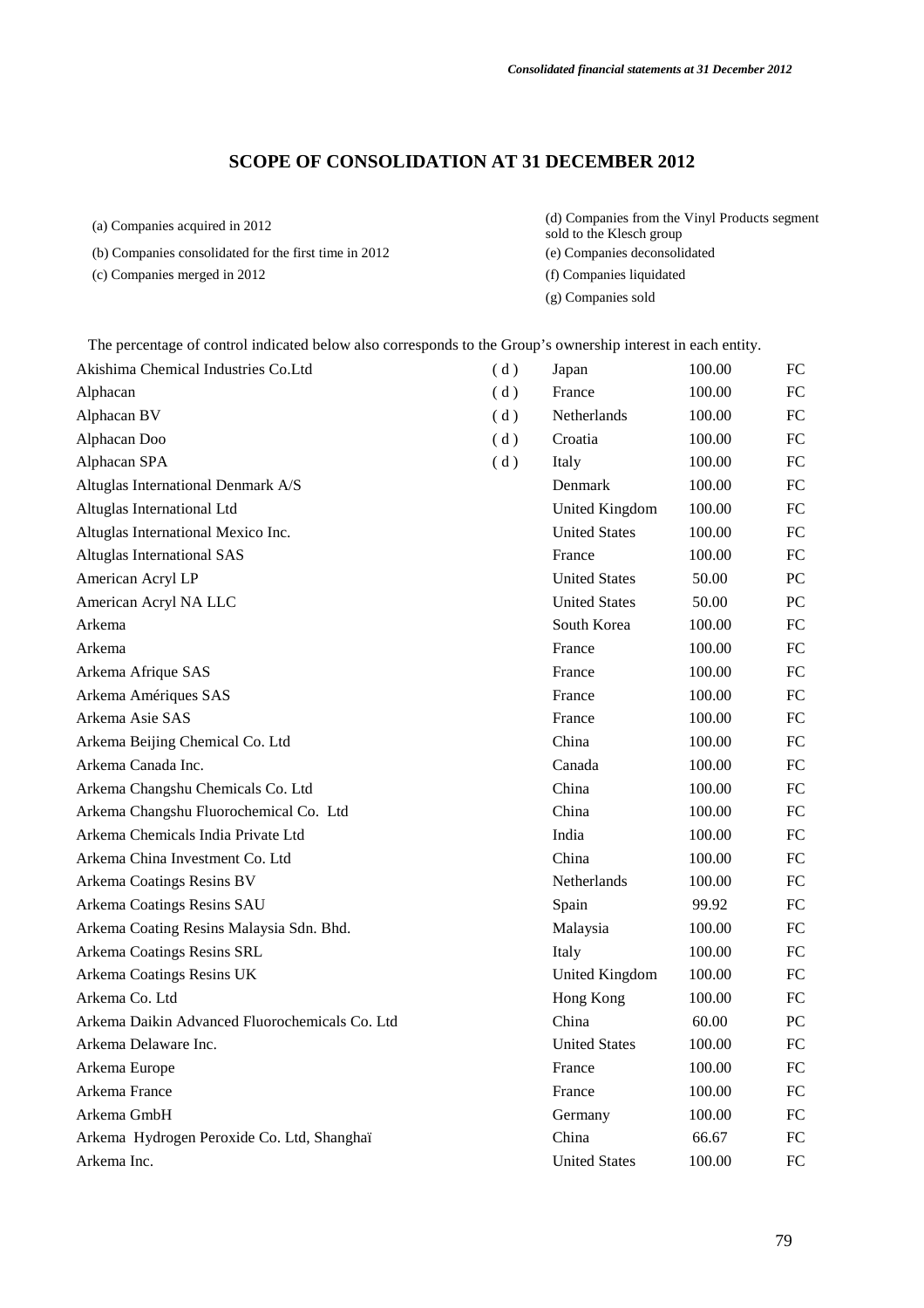| Arkema Iniciadores SA de CV                             | (c)       | Mexico               | 100.00 | FC         |
|---------------------------------------------------------|-----------|----------------------|--------|------------|
| Arkema KK                                               |           | Japan                | 100.00 | FC         |
| Arkema Ltd                                              |           | United Kingdom       | 100.00 | ${\rm FC}$ |
| Arkema Ltd                                              | (d)       | Vietnam              | 100.00 | FC         |
| Arkema Mexico SA de CV                                  |           | Mexico               | 100.00 | FC         |
| Arkema Mexico Servicios SA de CV                        | (b)       | Mexico               | 100.00 | FC         |
| Arkema North Europe BV                                  |           | Netherlands          | 100.00 | FC         |
| Arkema PEKK Inc.                                        |           | <b>United States</b> | 100.00 | FC         |
| Arkema Peroxides India Private Limited                  |           | India                | 100.00 | FC         |
| Arkema Pte Ltd                                          |           | Singapore            | 100.00 | FC         |
| Arkema Quimica Ltda                                     |           | <b>Brazil</b>        | 100.00 | FC         |
| Arkema Quimica SA                                       |           | Spain                | 99.92  | FC         |
| Arkema RE Ltd                                           |           | Ireland              | 100.00 | FC         |
| Arkema RE                                               | (c)       | France               | 100.00 | FC         |
| Arkema Resins (Pty) Ltd.                                |           | South Africa         | 100.00 | FC         |
| Arkema Rotterdam BV                                     |           | Netherlands          | 100.00 | FC         |
| Arkema (Shanghai) Distribution Co. Ltd                  |           | China                | 100.00 | FC         |
| Arkema Spar NL Limited Partnership                      |           | Canada               | 100.00 | FC         |
| Arkema sp Z.o.o                                         |           | Poland               | 100.00 | FC         |
| Arkema Srl                                              |           | Italy                | 100.00 | FC         |
| Arkema Thiochemicals Sdn Bhd                            |           | Malaysia             | 86.00  | FC         |
| Arkema Vlissingen BV                                    |           | Netherlands          | 100.00 | FC         |
| Arkema Yoshitomi Ltd                                    |           | Japan                | 49.00  | EM         |
| Austinland                                              | $(a)+(f)$ | Spain                | 100.00 | FC         |
| Ceca Belgium                                            |           | Belgium              | 100.00 | FC         |
| Ceca Italiana Srl                                       |           | Italy                | 100.00 | FC         |
| <b>CECALC</b>                                           |           | France               | 100.00 | FC         |
| Ceca SA                                                 |           | France               | 100.00 | FC         |
| Changshu Coatex Additives Co. Ltd                       |           | China                | 100.00 | FC         |
| Changshu Haike Chemicals Co. Ltd                        |           | China                | 49.00  | ${\rm FC}$ |
| Changshu Resichina Engineering Polymers Co Ltd          | (e)       | China                | 100.00 | FC         |
| CJ Bio Malaysia Sdn Bhd                                 | (b)       | Malaysia             | 14.00  | EM         |
| Coatex Asia Pacific                                     |           | South Korea          | 100.00 | FC         |
| Coatex Central Eastern Europe sro                       |           | Slovakia             | 100.00 | FC         |
| Coatex Inc.                                             |           | <b>United States</b> | 100.00 | FC         |
| Coatex Latin America Industria et Comercio Ltd          | (a)       | <b>Brazil</b>        | 100.00 | FC         |
| Coatex Latin America Comercio de Produtos Quimicos Ltda | $(b)+(c)$ | <b>Brazil</b>        | 100.00 | FC         |
| Coatex Netherlands BV                                   |           | Netherlands          | 100.00 | FC         |
| Coatex SAS                                              |           | France               | 100.00 | FC         |
| Daikin Arkema Refrigerants Asia Ltd                     |           | Hong Kong            | 40.00  | PC         |
| Daikin Arkema Refrigerants Trading (Shanghai) Co. Ltd   |           | China                | 40.00  | PC         |
| Delaware Chemicals Corporation                          |           | <b>United States</b> | 100.00 | FC         |
| Difi 6                                                  | $(b)+(d)$ | France               | 100.00 | FC         |
| Difi <sub>7</sub>                                       | $(b)+(d)$ | France               | 100.00 | FC         |